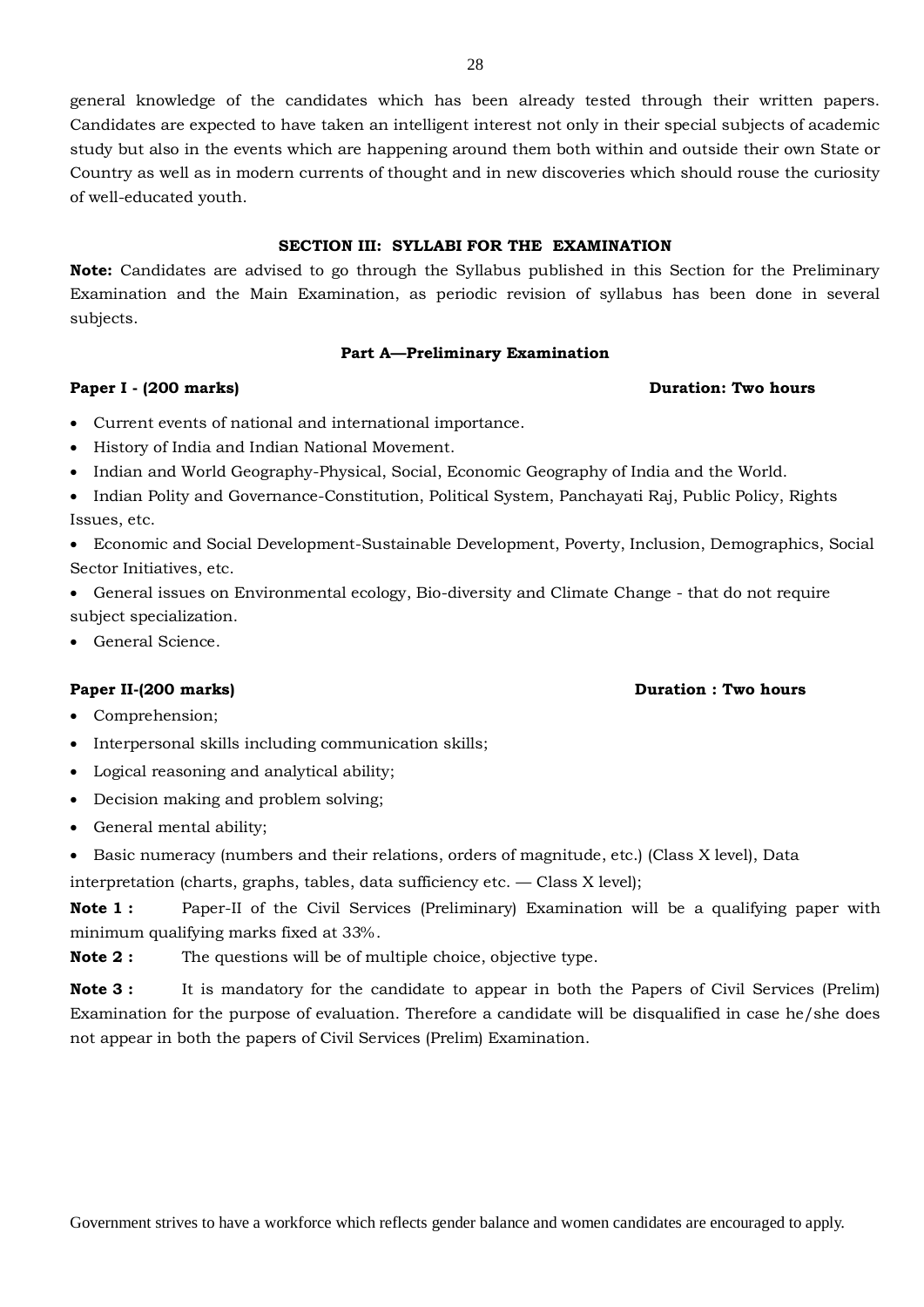#### **Part B—Main Examination**

The main Examination is intended to assess the overall intellectual traits and depth of understanding of candidates rather than merely the range of their information and memory.

The nature and standard of questions in the General Studies papers (Paper II to Paper V) will be such that a well-educated person will be able to answer them without any specialized study. The questions will be such as to test a candidate's general awareness of a variety of subjects, which will have relevance for a career in Civil Services. The questions are likely to test the candidate's basic understanding of all relevant issues, and ability to analyze, and take a view on conflicting socio-economic goals, objectives and demands. The candidates must give relevant, meaningful and succinct answers.

The scope of the syllabus for optional subject papers (Paper VI and Paper VII) for the examination is broadly of the honours degree 1evel i.e. a level higher than the bachelors' degree and lower than the masters' degree. In the case of Engineering, Medical Science and law, the level corresponds to the bachelors' degree.

Syllabi of the papers included in the scheme of Civil Services (Main) Examination are given as follows :—

## **QUALIFYING PAPERS ON INDIAN LANGUAGES AND ENGLISH**

The aim of the paper is to test the candidates' ability to read and understand serious discursive prose, and to express ideas clearly and correctly, in English and Indian language concerned.

The pattern of questions would be broadly as follows :

- (i) Comprehension of given passages.
- (ii) Precis Writing.
- (iii) Usage and Vocabulary.
- (iv) Short Essays.

## **Indian Languages :—**

- (i) comprehension of given passages.
- (ii) Precis Writing.
- (iii) Usage and Vocabulary.
- (iv) Short Essays.
- (v) Translation from English to the Indian Language and vice-versa.

**Note 1 :** The papers on Indian Languages and English will be of Matriculation or equivalent standard and will be of qualifying nature only. The marks obtained in these papers will not be counted for ranking.

**Note 2 :** The candidates will have to answer the English and Indian Languages papers in English and the respective Indian language (except where translation is involved).

## **PAPER-I**

**Essay:** Candidates may be required to write essays on multiple topics. They will be expected to keep closely to the subject of the essay to arrange their ideas in orderly fashion, and to write concisely. Credit will be given for effective and exact expression.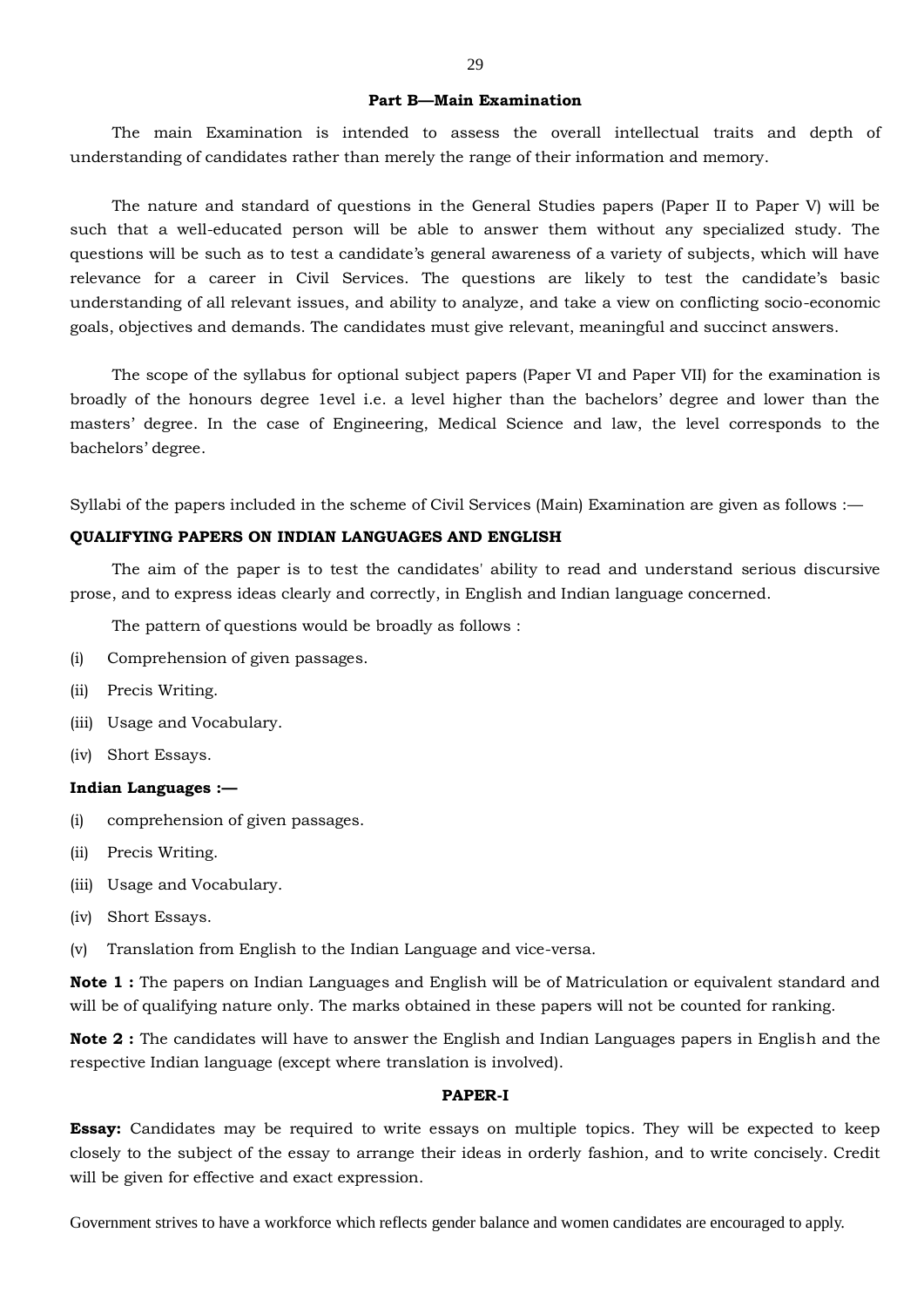#### **PAPER-II**

## **General Studies-I: Indian Heritage and Culture, History and Geography of the World and Society.**

 Indian culture will cover the salient aspects of Art Forms, literature and Architecture from ancient to modern times.

 Modern Indian history from about the middle of the eighteenth century until the present- significant events, personalities, issues.

• The Freedom Struggle — its various stages and important contributors/contributions from different parts of the country.

Post-independence consolidation and reorganization within the country.

 History of the world will include events from 18th century such as industrial revolution, world wars, redrawal of national boundaries, colonization, decolonization, political philosophies like communism, capitalism, socialism etc.— their forms and effect on the society.

Salient features of Indian Society, Diversity of India.

 Role of women and women's organization, population and associated issues, poverty and developmental issues, urbanization, their problems and their remedies.

- Effects of globalization on Indian society.
- Social empowerment, communalism, regionalism & secularism.
- Salient features of world's physical geography.

 Distribution of key natural resources across the world (including South Asia and the Indian subcontinent); factors responsible for the location of primary, secondary, and tertiary sector industries in various parts of the world (including India).

 Important Geophysical phenomena such as earthquakes, Tsunami, Volcanic activity, cyclone etc., geographical features and their location-changes in critical geographical features (including water-bodies and ice-caps) and in flora and fauna and the effects of such changes.

## **PAPER-III**

## **General Studies- II: Governance, Constitution, Polity, Social Justice and International relations.**

• Indian Constitution—historical underpinnings, evolution, features, amendments, significant provisions and basic structure.

 Functions and responsibilities of the Union and the States, issues and challenges pertaining to the federal structure, devolution of powers and finances up to local levels and challenges therein.

- Separation of powers between various organs dispute redressal mechanisms and institutions.
- Comparison of the Indian constitutional scheme with that of other countries.

 Parliament and State legislatures—structure, functioning, conduct of business, powers & privileges and issues arising out of these.

 Structure, organization and functioning of the Executive and the Judiciary—Ministries and Departments of the Government; pressure groups and formal/informal associations and their role in the Polity.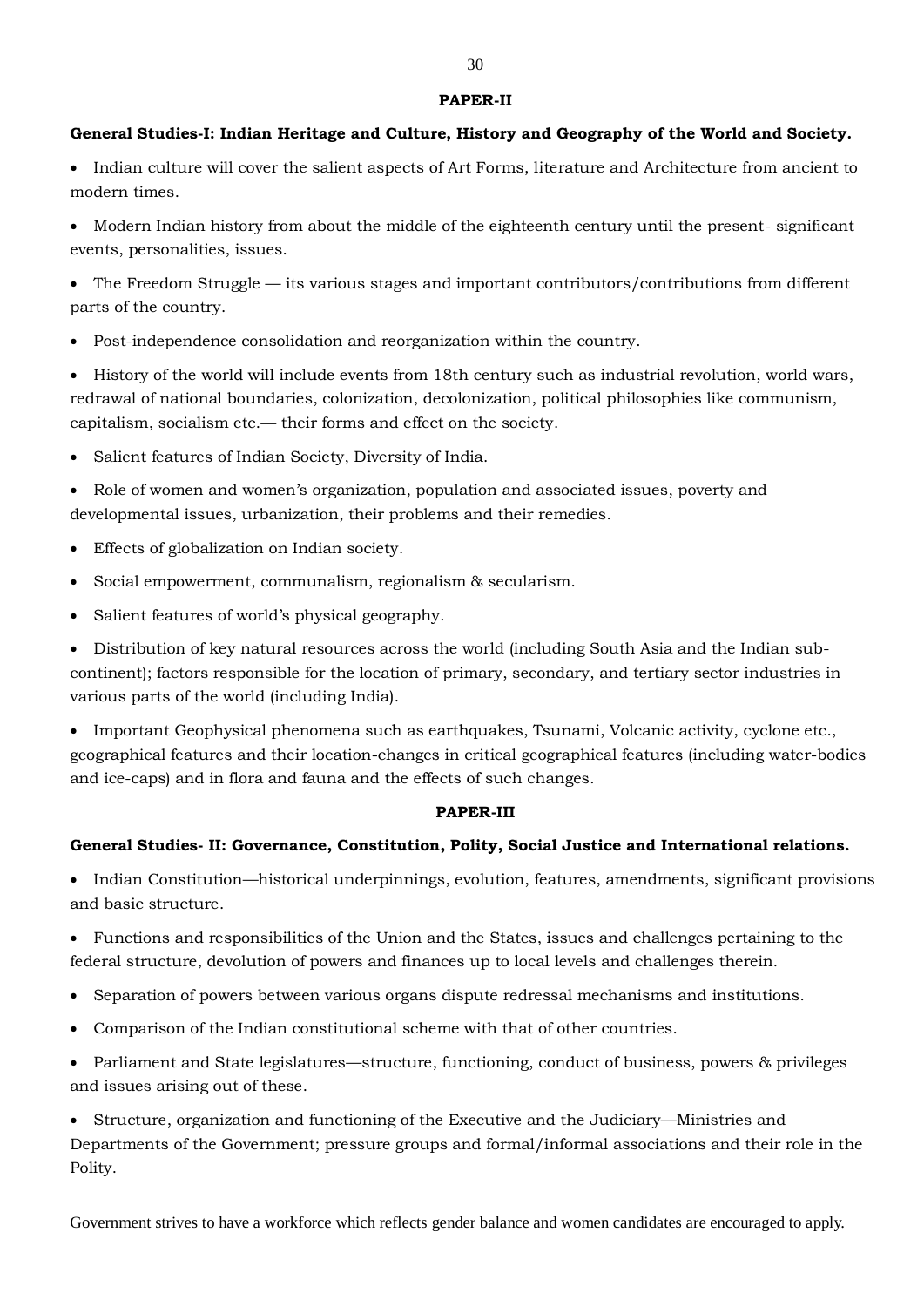- Salient features of the Representation of People's Act.
- Appointment to various Constitutional posts, powers, functions and responsibilities of various Constitutional Bodies.
- Statutory, regulatory and various quasi-judicial bodies.
- Government policies and interventions for development in various sectors and issues arising out of their design and implementation.

 Development processes and the development industry —the role of NGOs, SHGs, various groups and associations, donors, charities, institutional and other stakeholders.

 Welfare schemes for vulnerable sections of the population by the Centre and States and the performance of these schemes; mechanisms, laws, institutions and Bodies constituted for the protection and betterment of these vulnerable sections.

 Issues relating to development and management of Social Sector/Services relating to Health, Education, Human Resources.

• Issues relating to poverty and hunger.

• Important aspects of governance, transparency and accountability, e-governance- applications, models, successes, limitations, and potential; citizens charters, transparency & accountability and institutional and other measures.

- Role of civil services in a democracy.
- India and its neighborhood- relations.
- Bilateral, regional and global groupings and agreements involving India and/or affecting India's interests.

 Effect of policies and politics of developed and developing countries on India's interests, Indian diaspora.

Important International institutions, agencies and fora- their structure, mandate.

## **PAPER-IV**

## **General Studies-III: Technology, Economic Development, Bio diversity, Environment, Security and Disaster Management**

• Indian Economy and issues relating to planning, mobilization, of resources, growth, development and employment.

- Inclusive growth and issues arising from it.
- Government Budgeting.

 Major crops-cropping patterns in various parts of the country, - different types of irrigation and irrigation systems storage, transport and marketing of agricultural produce and issues and related constraints; e-technology in the aid of farmers.

 Issues related to direct and indirect farm subsidies and minimum support prices; Public Distribution System- objectives, functioning, limitations, revamping; issues of buffer stocks and food security;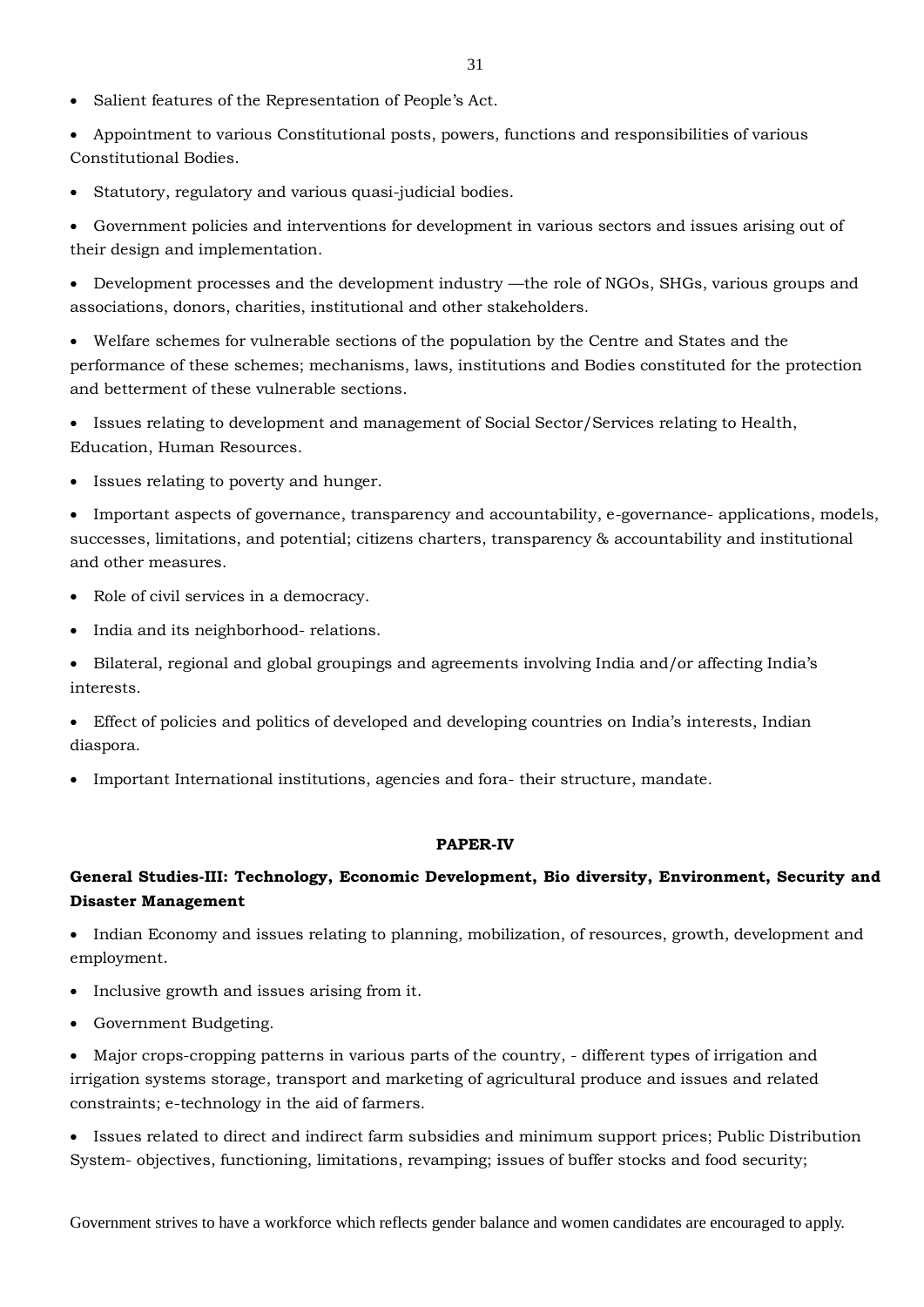Technology missions; economics of animal-rearing.

- Food processing and related industries in India- scope' and significance, location, upstream and downstream requirements, supply chain management.
- Land reforms in India.

 Effects of liberalization on the economy, changes in industrial policy and their effects on industrial growth.

- Infrastructure: Energy, Ports, Roads, Airports, Railways etc.
- Investment models.
- Science and Technology- developments and their applications and effects in everyday life.

 Achievements of Indians in science & technology; indigenization of technology and developing new technology.

 Awareness in the fields of IT, Space, Computers, robotics, nano-technology, bio-technology and issues relating to intellectual property rights.

- Conservation, environmental pollution and degradation, environmental impact assessment.
- Disaster and disaster management.
- Linkages between development and spread of extremism.
- Role of external state and non-state actors in creating challenges to internal security.
- Challenges to internal security through communication networks, role of media and social networking sites in internal security challenges, basics of cyber security; money-laundering and its prevention.
- Security challenges and their management in border areas linkages of organized crime with terrorism.
- Various Security forces and agencies and their mandate.

## **PAPER-V**

#### **General Studies- IV: Ethics, Integrity and Aptitude**

 This paper will include questions to test the candidates' attitude and approach to issues relating to integrity, probity in public life and his problem solving approach to various issues and conflicts faced by him in dealing with society. Questions may utilise the case study approach to determine these aspects. The following broad areas will be covered :

 Ethics and Human Interface: Essence, determinants and consequences of Ethics in-human actions; dimensions of ethics; ethics - in private and public relationships. Human Values - lessons from the lives and teachings of great leaders, reformers and administrators; role of family society and educational institutions in inculcating values.

- Attitude: content, structure, function; its influence and relation with thought and behaviour; moral and political attitudes; social influence and persuasion.
- Aptitude and foundational values for Civil Service, integrity, impartiality and non-partisanship, objectivity, dedication to public service, empathy, tolerance and compassion towards the weaker-sections.
- Emotional intelligence-concepts, and their utilities and application in administration and governance.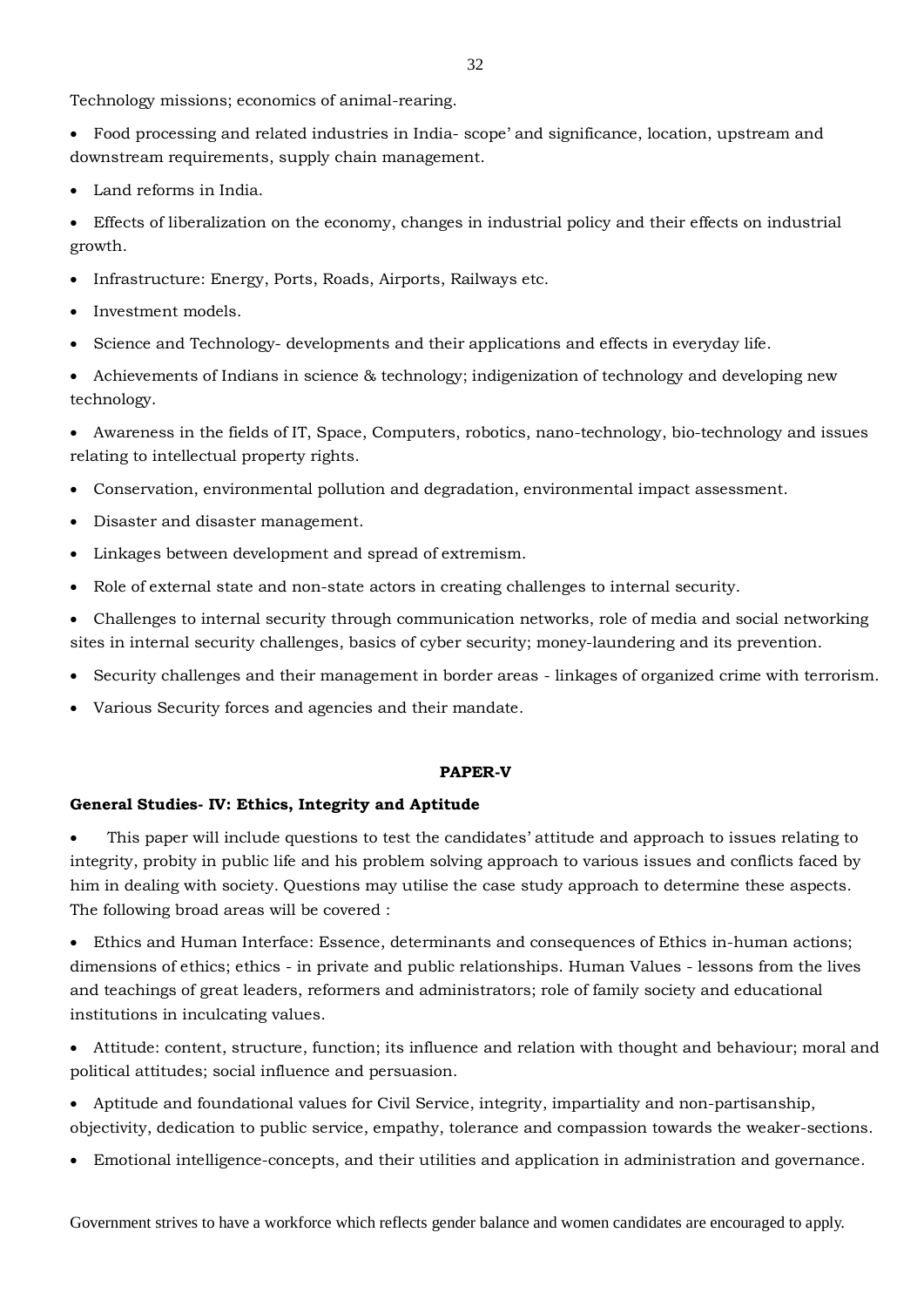Contributions of moral thinkers and philosophers from India and world.

 Public/Civil service values and Ethics in Public administration: Status and problems; ethical concerns and dilemmas in government and private institutions; laws, rules, regulations and conscience as sources of ethical guidance; accountability and ethical governance; strengthening of ethical and moral values in governance; ethical issues in international relations and funding; corporate governance.

• Probity in Governance: Concept of public service; Philosophical basis of governance and probity; Information sharing and transparency in government, Right to Information, Codes of Ethics, Codes of Conduct, Citizen's Charters, Work culture, Quality of service delivery, Utilization of public funds, challenges of corruption.

Case Studies on above issues.

## **PAPER-VI & PAPER VII**

## **Optional Subject Papers I & II**

Candidate may choose any optional subject from amongst the List of Optional Subjects given in Para 2.

## **AGRICULTURE**

#### **PAPER-I**

Ecology and its relevance to man, natural resources, their sustainable management and conservation. Physical and social environment as factors of crop distribution and production. Agro ecology; cropping pattern as indicators of environments. Environmental pollution and associated hazards to crops, animals and humans. Climate change—International conventions and global initiatives. Green house effect and global warming. Advance tools for ecosystem analysis—Remote Sensing (RS) and Geographic Information Systems (GIS).

Cropping patterns in different agro-climatic zones of the country. Impact of high-yielding and short-duration varieties on shifts in cropping patterns. Concepts of various cropping, and farming systems. Organic and Precision farming. Package of practices for production of important cereals, pulses, oil seeds, fibres, sugar, commercial and fodder crops.

Important features, and scope of various types of forestry plantations such as social forestry, agroforestry, and natural forests : Propagation of forest plants. Forest products. Agro-forestry and value addition. Conservation of forest flora and fauna.

Weeds, their characteristics, dissemination and association with various crops; their multiplications; cultural, biological, and chemical control of weeds.

Soil—physical, chemical and biological properties. Processes and factors of soil formation. soils of India. Mineral and organic constituents of soils and their role in maintaining soil productivity. Essential plant nutrients and other beneficial elements in soils and plants. Principles of soil fertility, soil testing and fertiliser recommendations, integrated nutrient management Biofertilizers. Losses of nitrogen in soil, nitrogen-use efficiency in submerged rice soils, nitrogen fixation in soils. Efficient phosphoruse and potassium use. Problem soils and their reclamation. Soil factors affecting green house gas emission.

Soil conservation, integrated watershed management. Soil erosion and its management. Dry land agriculture and its problems. Technology for stabilising agriculture production in rainfed areas.

Water-use efficiency in relation to crop production, criteria for scheduling irrigations, ways and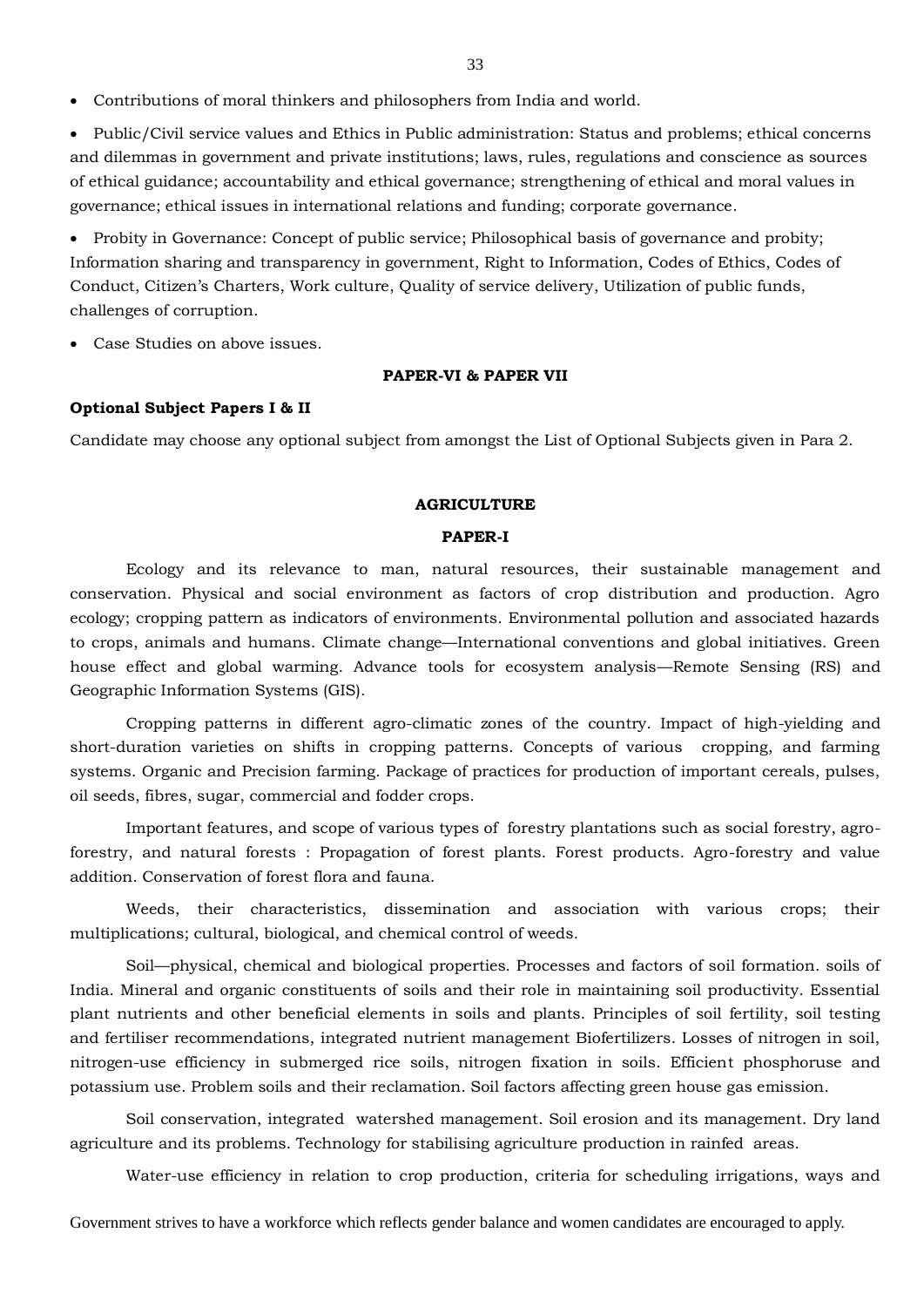means of reducing run-off losses of irrigation water. Rainwater harvesting. Drip and sprinkler irrigation. Drainage of water-logged soils, quality of irrigation water, effect of industrial effluents on soil and water pollution. Irrigation projects in India.

Farm management, scope, importance and characteristics, farm planning. Optimum resource use and budgeting. Economics of different types of farming systems. Marketing management strategies for development, market intelligence. price fluctuations and their cost; role of co-operatives in agricultural economy; types and systems of farming and factors affecting them. Agricultural price policy. Crop Insurance.

Agricultural extension, its importance and role, methods of evaluation of extension programmes, socio-economic survey and status of big, small and marginal farmers and landless agricultural labourers; Training programmes for extension workers. Role of Krishi Vigyan Kendra's (KVK) in dissemination of Agricultural technologies. Non-Government Organisation (NGO) and self-help group approach for rural development.

#### **PAPER-II**

Cell structure, function and cell cycle. Synthesis, structure and function of genetic material. Laws of heredity. Chromosome structure, chromosomal aberrations, linkage and cross-over, and their significance in recombination breeding. Polyploidy, euploids and aneuploids. Mutation—and their role in crop improvement. Heritability, sterility and incompatibility, classification and their application in crop improvement. Cytoplasmic inheritance, sex-linked, sex-influenced and sex-limited characters.

History of plant breeding. Modes of reproduction, selfing and crossing techniques. Origin, evolution and domestication of crop plants, center of origin, law of homologous series, crop genetic resourcesconservation and utilization. Application of principles of plant breeding, improvement of crop plants. Molecular markers and their application in plant improvement. Pure-line selection, pedigree, mass and recurrent selections, combining ability, its significance in plant breeding. Heterosis and its exploitation. Somatic hybridization. Breeding for disease and pest resistance. Role of interspecific and intergeneric hybridization. Role of genetic engineering and biotechnology in crop improvement Gernetically modified crop plants.

Seed production and processing technologies. Seed certification, Seed testing and storage. DNA finger printing and seed registration. Role of public and private sectors in seed production, and marketing. Intellectual Property Rights (IPR) issues, WTO issues and its impact on Agriculture.

Principles of Plant Physiology with reference to plant nutrition, absorption, translocation and metabolism of nutrients. Soil-water-plant relationship.

Enzymes and plant pigments; photosynthesis—modern concepts and factors affecting the process, aerobic and anaerobic respiration; C3, C4 and CAM mechanisms. Carbohydrate, protein and fat metabolism. Growth and development; photoperiodism and vernalization. Plant growth substances and their role in crop production. Physiology of seed development and germination; dormancy. Stress physiology—draught, salt and water stress.

major fruits, plantation crops, vegetables, spices and flower crops. package practices of major horticultural crops. Protected cultivation and high tech horticulture. Post-harvest technology and value addition of fruits and vegetables. Landscaping and commercial floriculture. Medicinal and aromatic plants. Role of fruits and vegetables in human nutrition.

Diagnosis of pests and diseases of field crops, vegetables, orchard and plantation crops and their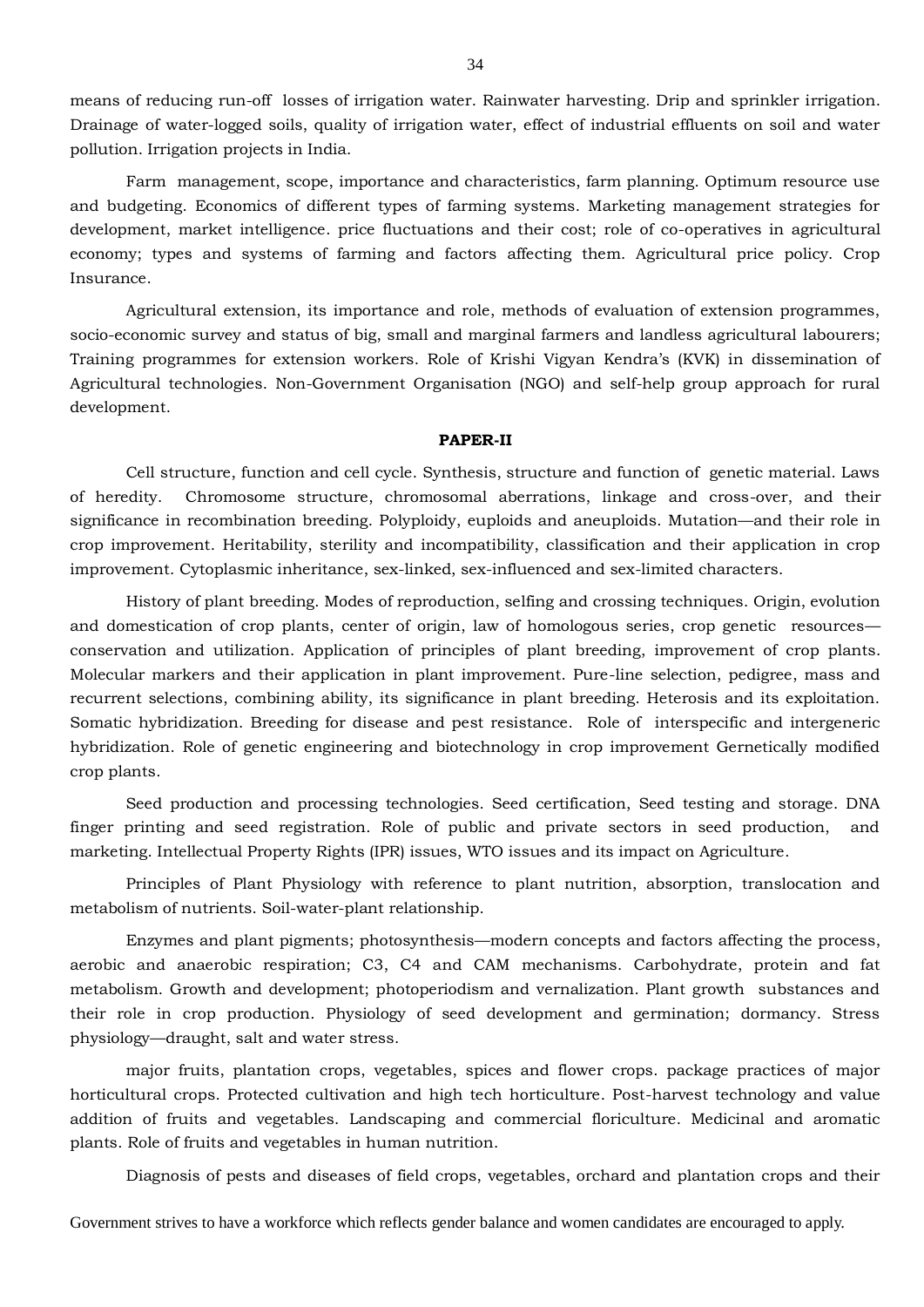economic importance. Classification of pests and diseases and their management. Intergrated pest and diseases management. Storage pests and their management. Biological control of pests and diseases. Epidemiology and forecasting of major crop pests and diseases. Plant quarantine measures. Pesticides, their formulation and modes of action.

Food production and consumption trends in India. Food security and growing population—vision 2020. Reasons for grain surplus. National and International food policies. Production, procurement, distribution constraints. Availability of foodgtrains, per capita expenditure on food. Trends in poverty, Public Distribution System and Below Poverty Line population, Targeted Public Distribution System (PDS), policy implementation in context to globalization. Processing constraints. Relation of food production to National Dietary Guidelines and food consumption pattern. Food based dietary approaches to eliminate hunger. Nutrient deficiency—Micro nutrient deficiency : Protein Energy Malnutrition or Protein Calorie Malnutrition (PEM or PCM), Micro nutrient deficiency and HRD in context of work capacity of women and children. Food grain productivity and food security.

#### **ANIMAL HUSBANDRY AND VETERINARY SCIENCE**

#### **PAPER-I**

#### **1. Animal Nutrition :**

- 1.1 Partitioning of food energy within the animal. Direct and indirect calorimetry. Carbon—nitrogen balance and comparative slaughter methods. Systems for expressing energy value of foods in ruminants, pigs and poultry. Energy requirements for maintenance, growth, pregnancy, lactation, egg, wool, and meat production.
- 1.2 Latest advances in protein nutrition. Energy protein inter-relationships. Evaluation of protein quality. Use of NPN compounds in ruminant diets. Protein requirements for maintenance, growth, pregnancy, lactation, egg, wool and meat production.
- 1.3 Major and trace minerals—Their sources, physiological functions and deficiency symptoms. Toxic minerals. Mineral interactions. Role of fatsoluble and water—soluble vitamins in the body, their sources and deficiency symptoms.
- 1.4 Feed additives—methane inhibitors, probiotics, enzymes, antibiotics, hormones, oligosaccharides, antioxidants, emulsifiers, mould inhibitors, buffers etc. Use and abuse of growth promoters like harmones and antibiotics—latest concepts.
- 1.5 Conservation of fodders. Storage of feeds and feed ingredients. Recent advances in feed technology and feed processing. Anti-nutritional and toxic factors present in livestock feeds. Feed analysis and quality control. Digestibility trials—direct, indirect and indicator methods. Predicting feed intake in grazing animals.
- 1.6 Advances in ruminant nutrition. Nutrient requirements. Balanced rations. Feeding of calves, pregnant, work animals and breeding bulls. Strategies for feeding milch animals during different stages of lactation cycle. Effect of feeding on milk composition. Feeding of goats for meat and milk production. Feeding of sheep for meat and wool production.
- 1.7 Swine Nutrition. Nutrient requirements. Creep, starter, grower and finisher rations. Feeding of pigs for lean meat production. Low cost rations for swine.
- 1.8 Poultry nutrition. Special features of poultry nutrition. Nutrient requirements for meat and egg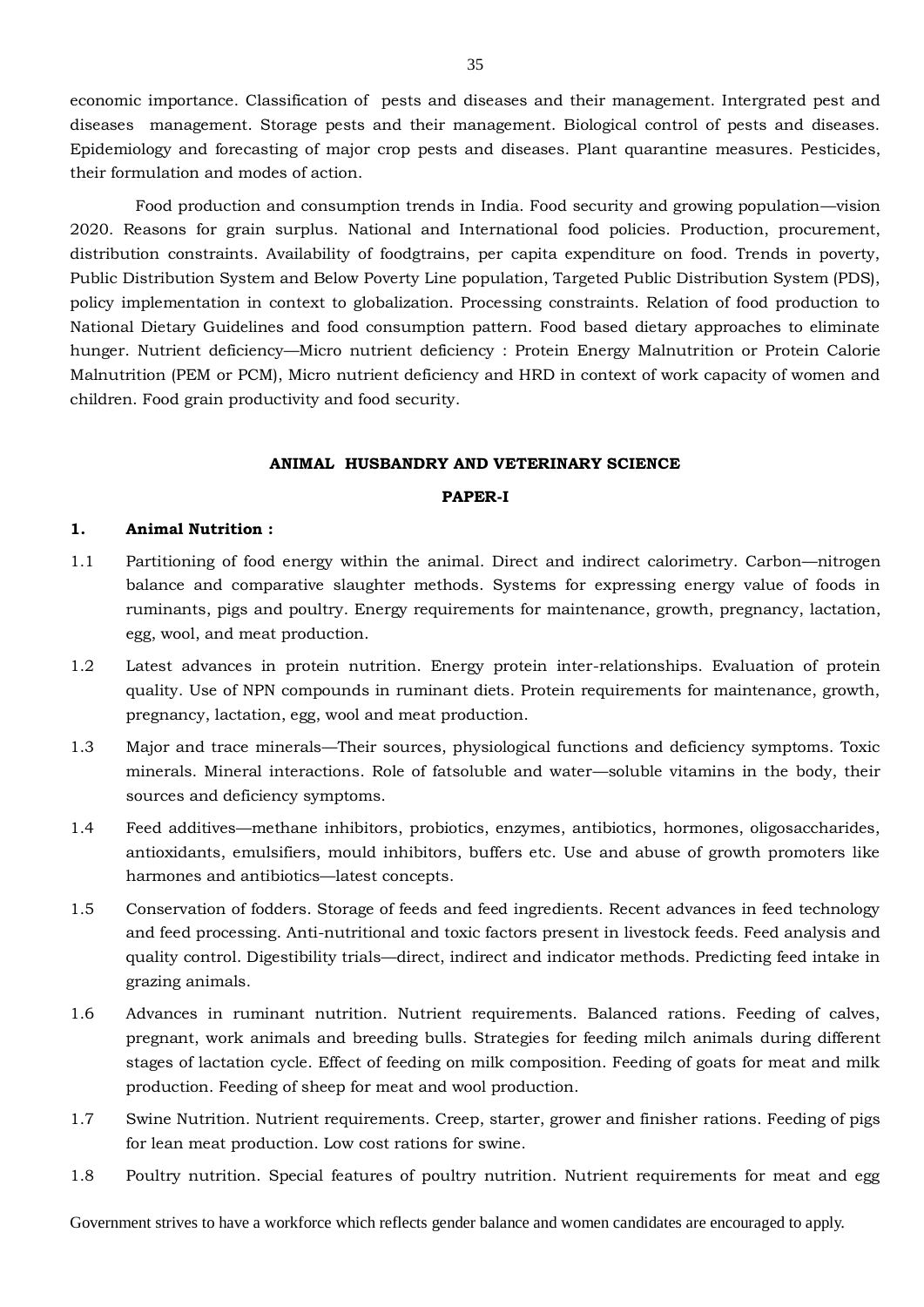production. Formulation of rations for different classes of layers and broilers.

## **2. Animal Physiology :**

- 2.1 Physiology of blood and its circulation, respiration; excretion. Endocrine glands in health and disease.
- 2.2 Blood constituents.—Properties and functions-blood cell formation—Haemoglobin synthesis and chemistry-plasma proteins production, classification and properties, coagulation of blood; Haemorrhagic disorders—anti-coagulants—blood groups—Blood volume—Plasma expanders-Buffer systems in blood. Biochemical tests and their significance in disease diagnosis.
- 2.3 Circulation.—Physiology of heart, cardiac cycle, heart sounds, heart beat, electrocardiograms. Work and efficiency of heart—effect of ions on heart function-metabolism of cardiac muscle, nervous and chemical regulation of heart, effect of temperature and stress on heart, blood pressuer and hypertension, osmotic regulation, arterial pulse, vasomotor regulation of circulation, shock. Coronary and pulmonary circulation, Blood-Brain barrier Cerebrospinal fluid-circulation in birds.
- 2.4 Respiration.—Mechanism of respiration, Transport and exchange of gases-neural control of respiration-Chemo-receptors-hypoxia-respiration in birds.
- 2.5 Excretion.—Structure and function of kidney-formation of urine-methods of studying renal function-renal regulation of acid-base balance : physiological constituents of urine-renal failurepassive venous congestion-Urinary secretion in chicken-Sweat glands and their function. Biochemical test for urinary dysfunction.
- 2.6 Endocrine glands.—Functional disorders—their symptoms and diagnosis. Synthesis of hormones, mechanism and control of secretion—hormonal receptors-classification and function.
- 2.7 Growth and Animal Production.—Prenatal and postnatal growth, maturation, growth curves, measures of growth, factors affecting growth, conformation, body composition, meat quality.
- 2.8 Physiology of Milk Production, Reproduction and Digestion.—Current status of hormonal control of mammary development, milk secretion and milk ejection. Male and Female reproductive organs, their components and functions. Digestive organs and their functions.
- 2.9 Environmental Physiology.—Physiological relations and their regulation; mechanisms of adaptation, environmental factors and regulatory mechanisms involved in animal behaviour, climatology—various parameters and their importance. Animal ecology. Physiology of behaviour. Effect of stress on health and production.

## **3. Animal Reproduction :**

Semen quality.—Preservation and Artificial Insemination—Components of semen, composition of spermatozoa, chemical and physical properties of ejaculated semen, factors affecting semen in vivo and in vitro. Factors affecting semen production and quality, preservation, composition of diluents, sperm concentration, transport of diluted semen. Deep freezing techniques in cows, sheep, goats, swine and poultry. Detection of oestrus and time of insemination for better conception. Anoestrus and repeat breeding.

## **4. Livestock Production and Management :**

4.1 Commercial Dairy Farming.—Comparison of dairy farming in India with advanced countries. Dairying under mixed farming and as specialized farming, economic dairy farming. Starting of a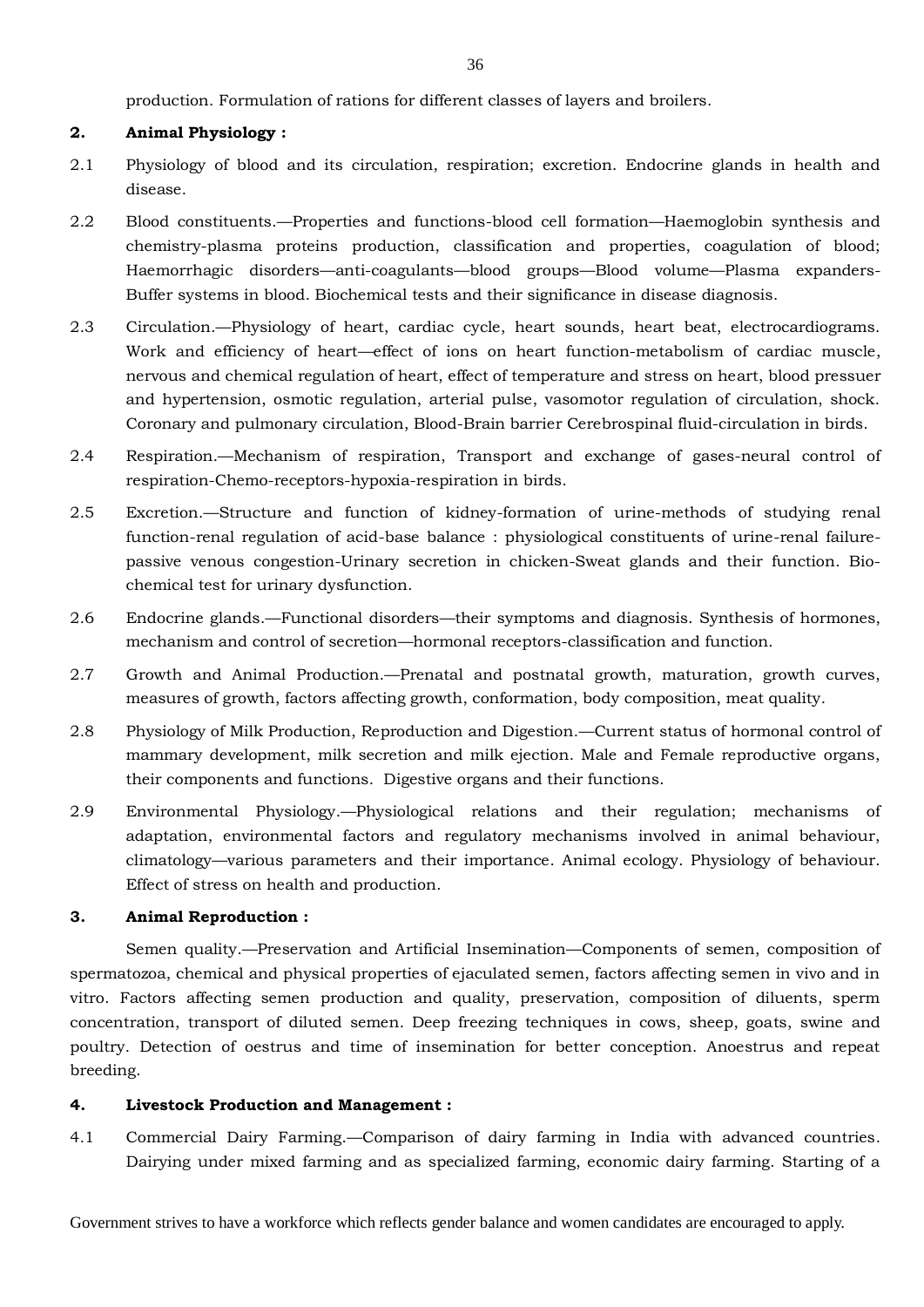dairy farm, Capital and land requirement, organization of the dairy farm. Opportunities in dairy farming, factors determining the efficiency of dairy animal. Heard recording, budgeting cost of milk production, pricing policy; Personnel Management. Developing Practical and Economic rations for dairy cattle; supply of greens throughout the year, feed and fodder requirements of Dairy Farm. Feeding regimes for young stock and bulls, heifers and breeding animals; new trends in feeding young and adult stock; Feeding records.

- 4.2 Commercial meat, egg and wool production.—Development of practical and economic rations for sheep, goats, pigs, rabbits and poultry. Supply of greens, fodder, feeding regimes for young and mature stock. New trends in enhancing production and management. Capital and land requirements and socio-economic concept.
- 4.3 Feeding and management of animals under drought, flood and other natural calamities.

## **5. Genetics and Animal Breeding :**

- 5.1 History of animal genetics. Mitosis and Meiosis : Mendelian inheritance; deviations to Mendelian genetics; Expression of genes; Linkage and crossing over; Sex determination, sex influenced and sex limited characters; Blood groups and polymorphism; Chromosome aberrations; Cytoplasmic inheritance, Gene and its structure; DNA as a genetic material; Genetic code and protein synthesis; Recombinant DNA technology. Mutations, types of mutations, methods for detecting mutations and mutation rate, Transgenesis.
- 5.2 Population Genetics applied to Animal Breeding—Quantitative Vs. Qualitative traits; Hardy Weinberg Law; Population Vs. Individual; Gene and genotypic frequency; Forces changing gene frequency; Random drift and small populations; Theory of path coefficient; Inbreeding, methods of estimating inbreeding coefficient, systems of inbreeding; Effective population size; Breeding value, estimation of breeding value, dominance and epistatic deviation; Partitioning of variation; Genotype X environment correlation and genotype X environment interaction; role of multiple measurements; Resemblance between relatives.
- 5.3 Breeding Systems.—Breeds of livestsock and Poultry. Heritability, repeatability and genetic and phenotypic correlations, their methods of estimation and precision of estimates; Aids to selection and their relative merits; Individual, pedigree, family and within family selection; Pregnency testing; Methods of selection; Construction of selection indices and their uses; Comparative evaluation of genetic gains through various selection methods; Indirect selection and correlated response; Inbreeding, out breeding, upgrading, cross-breeding and synthesis of breeds; Crossing of inbred lines for commercial production; Selection for general and specific combining ability; Breeding for threshold characters. Sire index.

## **6. Extension :**

Basic philosophy, objectives, concept and principles of extension. Different Methods adopted to educate farmers under rural conditions. Generation of technology, its transfer and feedback. Problems and constraints in transfer of technology. Animal husbandry programmes for rural development.

#### **PAPER-II**

## **1. Anatomy, Pharmacology and Hygiene :**

1.1 **Histology and Histological Techniques :** Paraffin embedding technique of tissue processing and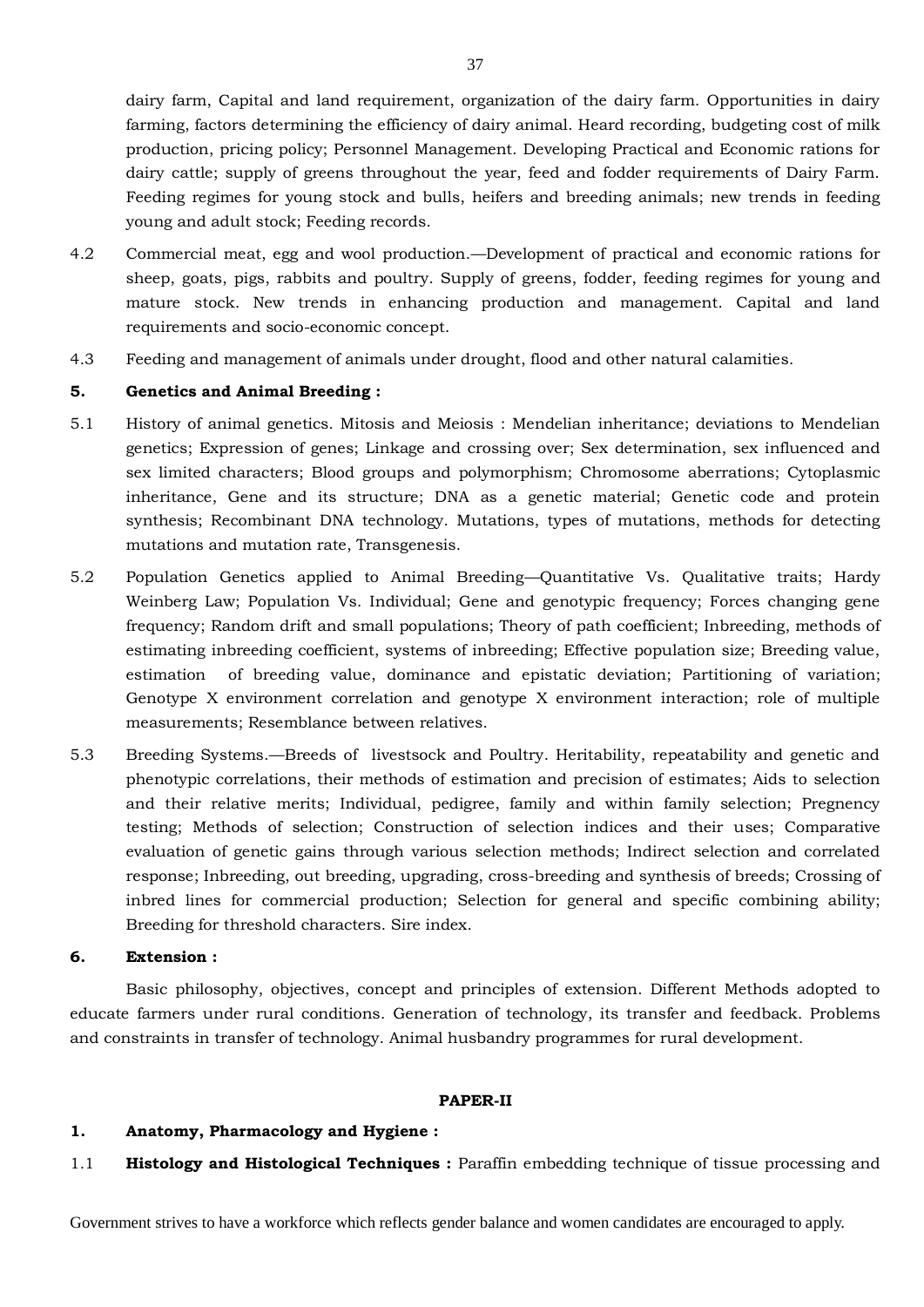H.E. staining—Freezing microtomy—Microscopy Bright field microscope and electron microscope. Cytology-structure of cell organells and inclusions; cell division-cell types—Tissues and their classification-embryonic and adult tissues—Comparative histology of organs—Vascular, Nervous, digestive, respiratory, musculo-skeletal and urogenital systems—Endocrine glands—Integuments sense organs.

- 1.2 **Embryology.**—Embryology of vertebrates with special reference to aves and domestic mammals gametogenesis-fertilization-germ layers-foetal membranes and placentation-types of placenta in domestic mammals-Teratology-twins and twinning-organogenesis-germ layer derivativesendodermal, mesodermal and ectodermal derivatives.
- 1.3 **Bovine Anatomy.—**Regional Anatomy : Paranasal sinuses of OX— surface anatomy of salivary glands. Regional anatomy of infraorbital, maxillary, mandi-buloalveolar, mental and cornnal nerve block. Regional anatomy of paravertebral nerves, pudental nerve, median, ulnar and radial nervestibial, fibular and digital nerves—Cranial nerves-structures involved in epidural anaesthesia-superficial lymph nodes-surface anatomy of visceral organs of thoracic, abdominal and pelvic cavities-comparative-features of locomotor apparatus and their application in the biomechanics of mammalian body.
- 1.4 **Anatomy of Fowl.**—Musculo-skeletal system-functional anatomy in relation to respiration and flying, digestion and egg production.
- 1.5 **pharmacology and therapeutics drugs.**—Cellular level of pharmacodynamics and pharmacokinetics. Drugs acting on fluids and electrolyte balance. Drugs acting on Autonomic nervous system. Modern concepts of anaesthesia and dissociative anaesthetics. Autocoids. Antimicrobials and principles of chemotherapy in microbial infections. Use of hormones in therapeutics—chemotherapy of parasitic infections. Drug and economic concerns in the Edible tissues of animals—chemotherapy of Neoplastic diseases. Toxicity due to "insecticides, plants, metals, non-metals, zootoxins and mycotoxins".
- 1.6 **Veterinary Hygiene with reference to water, air and habitation.**—Assessment of pollution of water, air and soil—Importance of climate in animal health—effect of environment on animal function and performance relationship between industrialisation and animal agriculture—animal housing requirements for specific categories of domestic animals viz. pregnant cows and sows, milking cows, broiler birds—stress, strain and productivity in relation to animal habitation.

## **2. Animal Diseases** :

- 2.1 Etiology, epidemiology pathogenesis, symptoms, post-moretem lesions, diagnosis, and control of infectious diseases of cattle, sheep and goat, horses, pigs and poultry.
- 2.2 Etiology, epidemiology, symptoms, diagnosis, treatment of production diseases of cattle, horse, pig and poultry.
- 2.3 Deficiency diseases of domestic animals and birds.
- 2.4 Diagnosis and treatment of non-specific conditions like impaction, Bloat, Diarrhoea, Indigestion, dehydration, stroke, poisioning.
- 2.5 Diagnosis and treatment of neurological disorders.
- 2.6 **Principles and methods of immunisation of animals against specific diseases—hard immunity**—disease free zones—'zero' disease concept—chemoprophylaxis.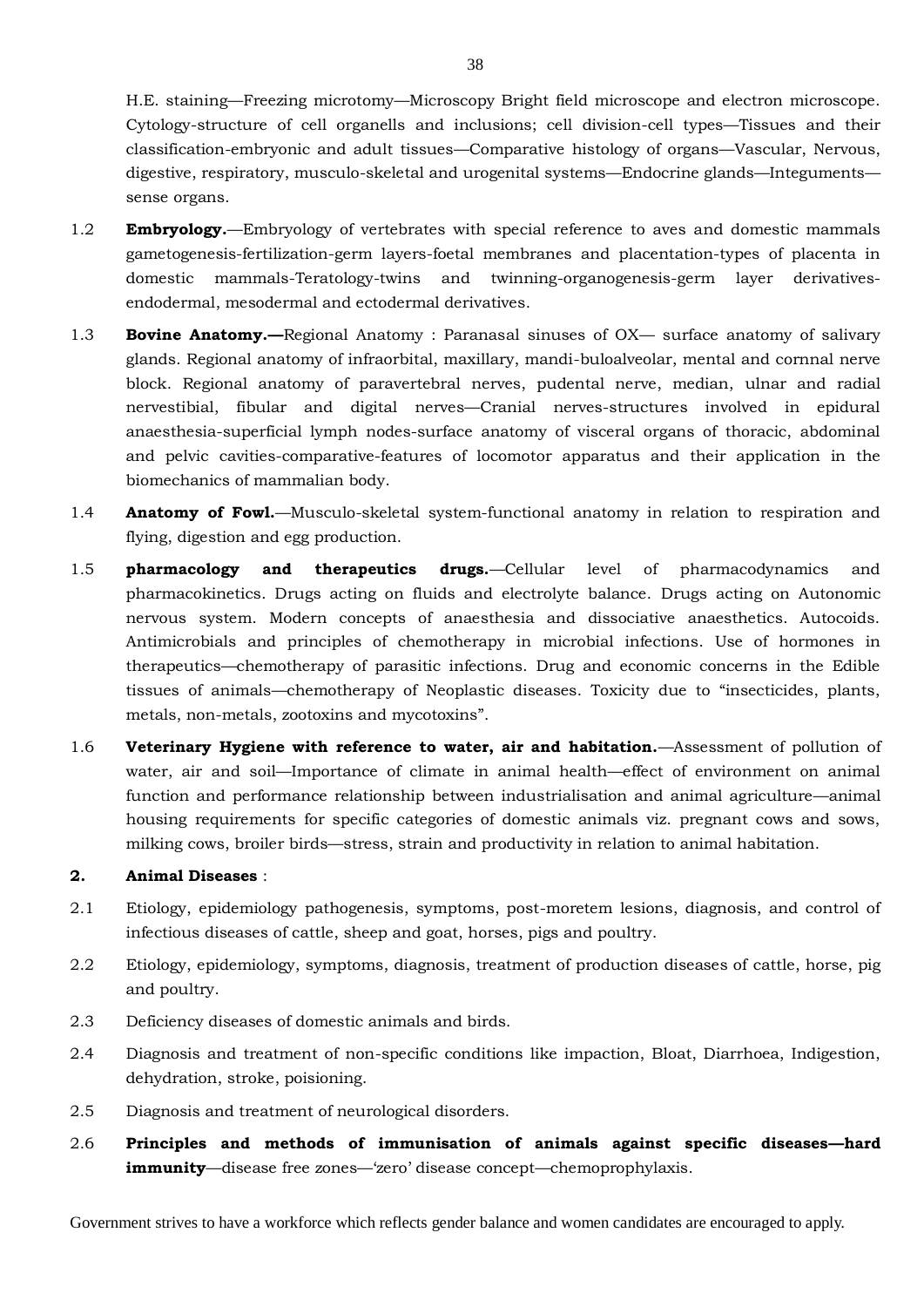- 2.7 **Anaesthesia.**—local, regional and general-prenesthetic medication. Symptoms and surgical interference in fractures and dislocation. Hernia, choking abomassal displacement—Caesarian operations. Rumenotomy—Castrations.
- 2.8 **Disease investigation techniques.**—Materials for laboratory investigation—Establishment. Animal Health Centres—Disease free zone.

## **3. Veterinary Public Health :**

- 3.1 **Zoonoses.**—Classification, definition, role of animals and birds in prevalence and transmission of zoonotic diseases—occupational zoonotic diseases.
- 3.2 **Epidemiology.**—Principle, definition of epidemiological terms, application of epidemiological measures in the study of diseases and disease control. Epidemiological features of air, water and food borne infections. OIE regulation, WTO, sanitary and phytosanitary measures.
- 3.3 **Veterinary Jurisprudence.**—Rules and Regulations for improvement of animal quality and prevention of animal diseases—State and Central Rules for prevention of animal and animal product borne diseases—S.P. C.A.—Veterolegal cases—Certificates—Materials and Methods of collection of samples for veterolegal investigation.

## **4. Milk and Milk Products Technology :**

- 4.1 **Market Milk.**—Quality, testing and grading of raw milk. Processing, packaging, storing, distribution, marketing defects and their control. Preparation of the following milks : Pasteurized, standardized, toned, double toned, sterilized, homogenized, reconstituted, recombined and flavoured milks. Preparation of cultured milks, cultures and their management, yoghurt, Dahi, Lassi and Srikhand. Preparation of flavoured and sterilized milks. Legal standards. Sanitation requirement for clean and safe milk and for the milk plant equipment.
- 4.2 **Milk Products Technology.**—Selection of raw materials, processing, storing, distributing and marketing milk products such as Cream, Butter, Ghee, Khoa, Channa, Cheese, condensed, evaporated, dried milk and baby food, lce cream and Kulfi; by-products, whey products, butter milk, lactose and casein. Testing, grading, judging milk products—BIS and Agmark specifications, legal standards, quality control nutritive properties. Packaging processing and operational control. Costing of dairy products.

## **5. Meat Hygiene and Technology :**

## 5.1 **Meat Hygiene**

- 5.1.1 Ante mortem care and management of food animals, stunning, slaughter and dressing operations; abattoir requirements and designs; Meat inspection procedures and judgement of carcass meat cuts—grading of carcass meat cuts—duties and functions of Veterinarians in wholesome meat production.
- 5.1.2 **Hygienic methods of handling production of meat.**—Spoilage of meat and control measures— Post- slaughter physicochemical changes in meat and factors that influence them—Quality improvement methods—Adulteration of meat and detection—Regulatory provisions in Meat trade and Industry.

## 5.2 **Meat Technology**

5.2.1 **Physical and chemical characteristics of meat.**—Meat emulsions—Methods of preservation of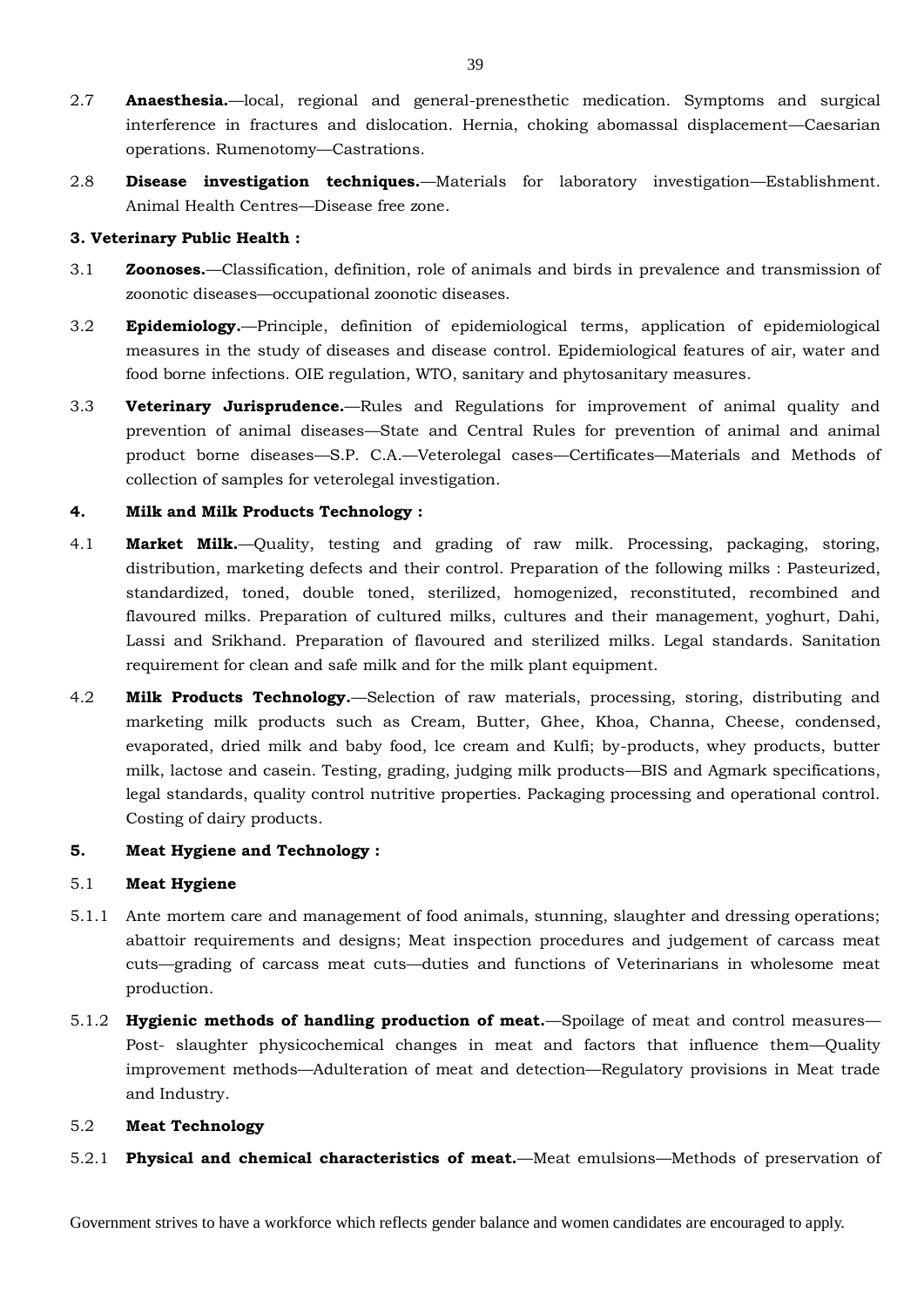meat—Curing, canning, irradiation, packaging of meat and meat products, processing and formulations.

- 5.3 **By-products.**—Slaughter house by-products and their utilisation—Edible and inedible by products—Social and economic implications of proper utilisation of slaughter house by-products— Organ products for food and pharmaceuticals.
- 5.4 **Poultry Products Technology.**—Chemical composition and nutritive value of poultry meat, preslaughter care and management. Slaughtering techniques, inspection, preservation of poultry meat and products. Legal and BIS standards.

Structure composition and nutritive value of eggs Microbial spoilage. Preservation and maintenance. Marketing of poultry meat, eggs and products.

5.5 **Rabbit/Fur Animal farming.**—Rabbit meat production. Disposal and utilization of fur and wool and recycling of waste by products. Grading of wool.

## **ANTHROPOLOGY**

## **PAPER-I**

- 1.1 Meaning, Scope and development of Anthropology.
- 1.2 Relationships with other disciplines : Social Sciences, behavioural Sciences, Life Sciences, Medical Sciences, Earth Sciences and Humanities.
- 1.3 Main branches of Anthropology, their scope and relevance :
	- (a) Social-cultural Anthropology.
	- (b) biological Anthropology.
	- (c) Archaeological Anthropology.
	- (d) Linguistic Anthropology.
- 1.4 Human Evolution and emergence of Man :
	- (a) Biological and Cultural factors in human evolution.
	- (b) Theories of Organic Evolution (Pre-Darwinian, Darwinian and Post-Darwinian).
	- (c) Synthetic theory of evolution; Brief outline of terms and concepts of evolutionary biology (Doll's rule, Cope's rule, Gause's rule, parallelism, convergence, adaptive radiation, and mosaic evolution).
- 1.5 Characteristics of Primates; Evolutionary Trend and Primate Taxonomy; Primate Adaptations; (Arboreal and Terrestrial) Primate Taxonomy; Primate Behaviour; Tertiary and Quaternary fossil primates; Living Major Primates; Comparative Anatomy of Man and Apes; Skeletal changes due to erect posture and its implications.
- 1.6 Phylogenetic status, characteristics and geographical distribution of the following :
	- (a) Plio-preleistocene hominids inSouth and East Africa—Australopithecines.
	- (b) *Homo erectus : Africa (Paranthropus),* Europe *(Homo erectus (heidelbergensis),* Asia *(Homo erectus javanicus, Homo erectus pekinensis.*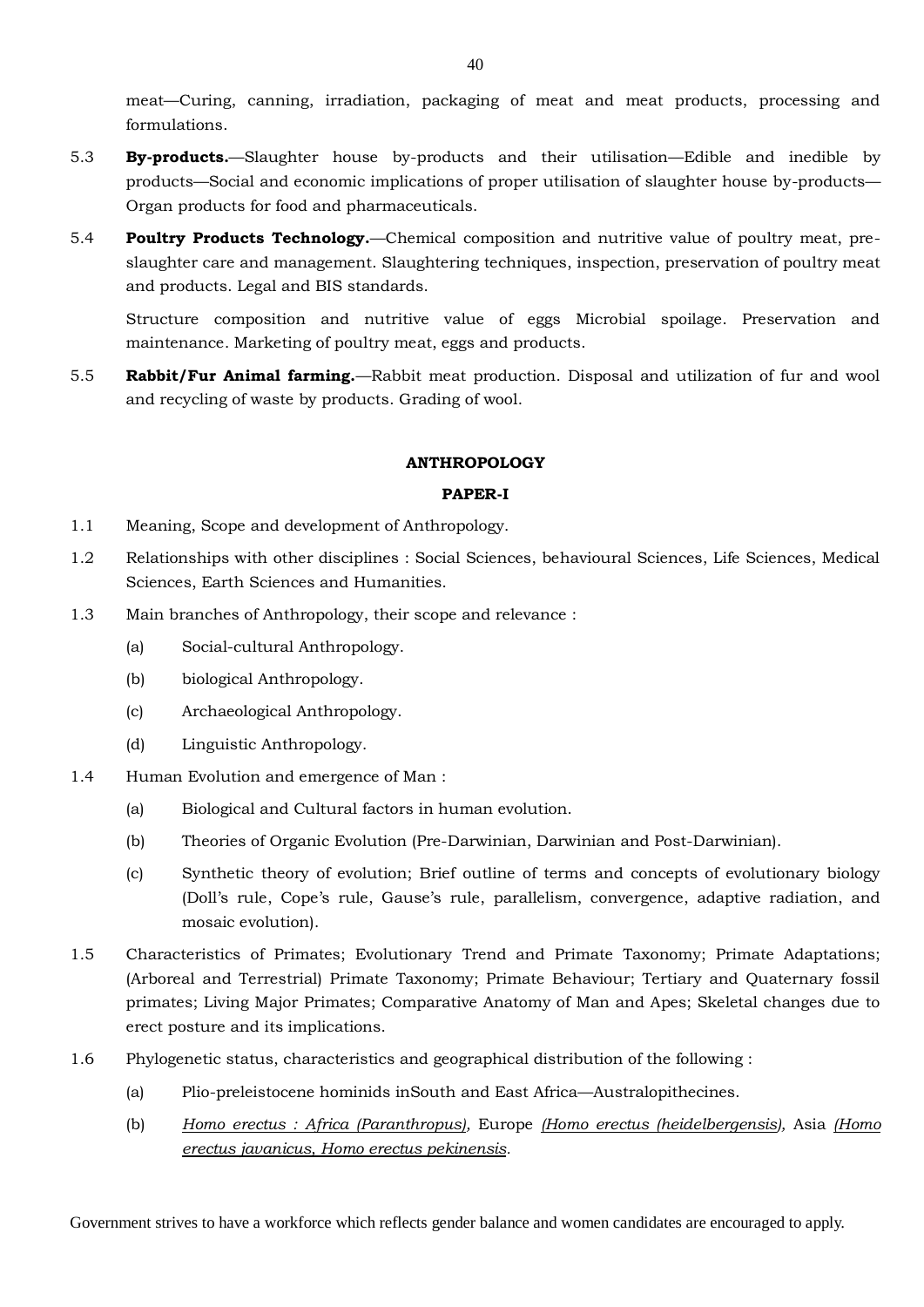- (c) Neanderthal man—La-chapelle-aux-saints (Classical type), Mt. Carmel (Progressive type).
- (d) Rhodesian man.
- (e) *Homo sapiens*—Cromagnon, Grimaldi and Chancelede.
- 1.7 The biological basis of Life : The Cell, DNA structure and replication, Protein Synthesis, Gene, Mutation, Chromosomes, and Cell Division.
- 1.8 (a) Principles of Prehistoric Archaeology. Chronology : Relative and Absolute Dating methods.
	- (b) Cultural Evolution—Broad Outlines of Prehistoric cultures :
	- (i) Paleolithic
	- (ii) Mesolithic
	- (iii) Neolithic
	- (iv) Chalcolithic
	- (v) Copper-Bronze age
	- (vi) Iron Age
- 2.1 **The Nature of Culture :** The concept and Characteristics of culture and civilization; Ethnocentrism vis-a-vis cultural Relativism.
- 2.2 **The Nature of Society :** Concept of Society; Society and Culture; Social Institution; Social groups; and Social stratification.
- 2.3 **Marriage :** Definition and universality; Laws of marriage (endogamy, exogamy, hypergamy, hypogamy, incest taboo); Type of marriage (monogamy, polygamy, polyandry, group marriage). Functions of marriage; Marriage regulations (preferential, prescriptive and proscriptive); Marriage payments (bride wealth and dowry).
- 2.4 **Family :** Definition and universality; Family, household and domestic groups; functions of family; Types of family (from the perspectives of structure, blood relation, marriage, residence and succession); Impact of urbanization, industrialization and feminist movements on family.
- 2.5 **Kinship :** Consanguinity and Affinity; Principles and types of descent (Unilineal, Double, Bilateral Ambilineal); Forms of descent groups (lineage, clan, phratry, moiety and kindred); Kinship terminology (descriptive and classificatory); Descent, Filiation and Complimentary Filiation;Decent and Alliance.
- 3. **Economic Organization :** Meaning, scope and relevance of economic anthropology; Formalist and Substantivist debate; Principles governing production, distribution and exchange (reciprocity, redistribution and market), in communities, subsisting on hunting and gathering, fishing, swiddening, pastoralism, horticulture, and agriculture; globalization and indigenous economic systems.
- 4. **Political Organization and Social Control :** Band, tribe, chiefdom, kingdom and state; concepts of power, authority and legitimacy; social control, law and justice in simple Societies.
- 5. **Religion :** Anthropological approaches to the study of religion (evolutionary, psychological and functional); monotheism and polytheism; sacred and profane; myths and rituals; forms of religion in tribal and peasant Societies (animism, animatism, fetishism, naturism and totemism); religion, magic and science distinguished; magico-religious functionaries (priest, shaman, medicine man,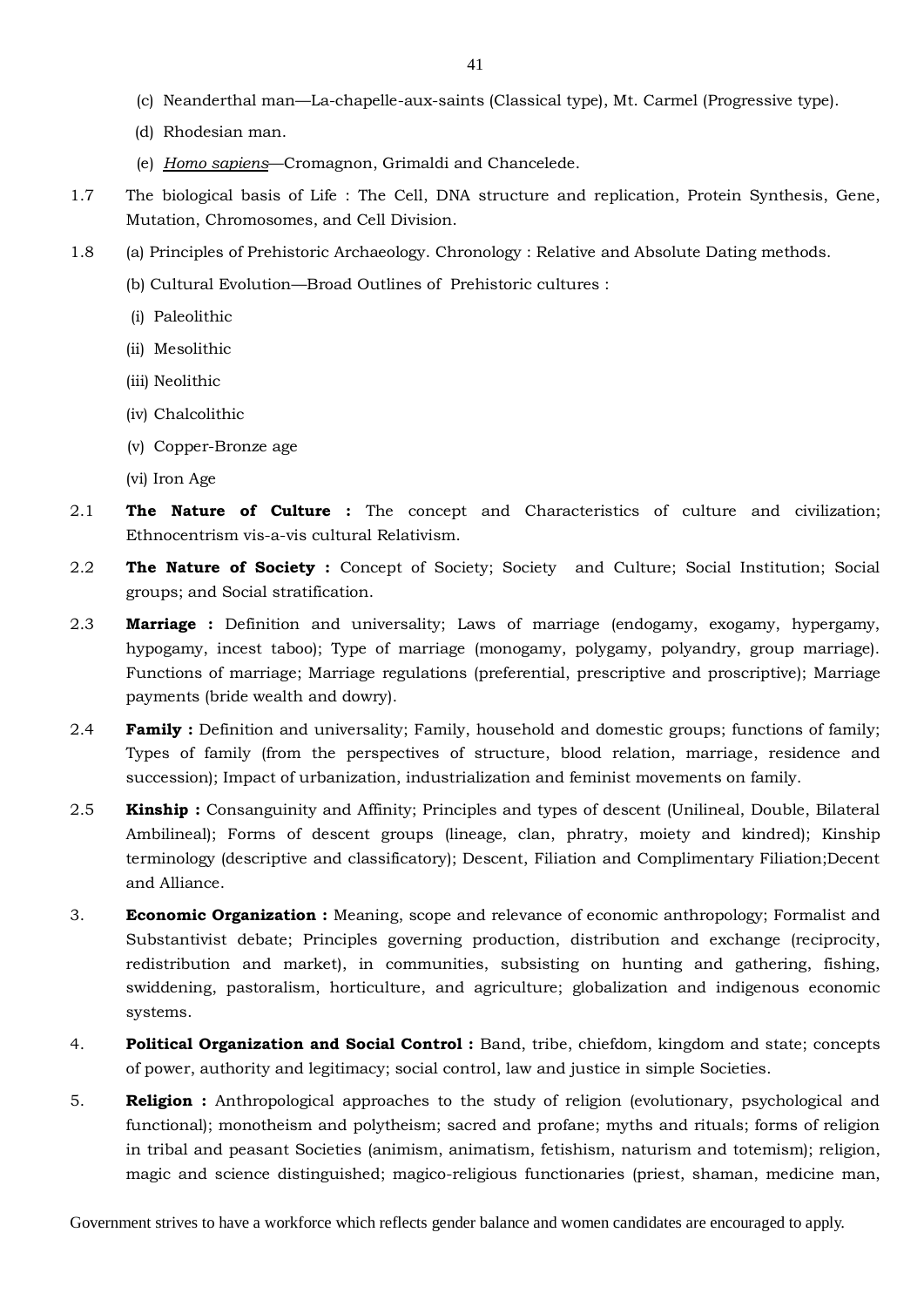sorcerer and witch).

## 6. **Anthropological theories :**

- (a) Classical evolutionism (Tylor, Morgan and Frazer)
- (b) Historical particularism (Boas) Diffusionism (British, German and American)
- (c) Functionalism (Malinowski); Structural—Functionlism (Radcliffe-Brown)
- (d) Structuralism (L'evi-Strauss and E. Leach)
- (e) Culture and personality (Benedict, Mead, Linton, Kardiner and Cora-du Bois)
- (f) Neo—evolutionism (Childe, White, Steward, Sahlins and Service)
- (g) Cultural materialism (Harris)
- (h) Symbolic and interpretive theories (Turner, Schneider and Geertz)
- (i) Cognitive theories (Tyler, Conklin)
- (j) Post-modernism in anthropology.

## 7. **Culture, Language and Communication :**

Nature, origin and characteristics of language; verbal and non-verbal communication; social contex of language use.

## 8. **Research methods in Anthropology :**

- (a) Fieldwork tradition in anthropology
- (b) Distinction between technique, method and methodology

(c) Tools of data collection : observation, interview, schedules, questionnaire, case study, genealogy, life-history, oral history, secondary sources of information, participatory methods.

- (d) Analysis, interpretation and presentation of data.
- 9.1 **Human Genetics :** Methods and Application : Methods for study of genetic principles in manfamily study (pedigree analysis, twin study, foster child, co-twin method, cytogenetic method, chromosomal and karyo-type analysis), biochemical methods, immunological methods, D.N.A. technology and recombinant technologies.
- 9.2 Mendelian genetics in man-family study, single factor, multifactor, lethal, sub-lethal and polygenic inheritance in man.
- 9.3 Concept of genetic polymorphism and selection, Mendelian population, Hardy-Weinberg law; causes and changes which bring down frequency-mutation, isolation, migration, selection, inbreeding and genetic drift. Consanguineous and non-consanguineous mating, genetic load, genetic effect of consanguineous and cousin marriages.
- 9.4 Chromosomes and chromosomal aberrations in man, methodology.

(a) Numerical and structural aberrations (disorders).

(b) Sex chromosomal aberration- Klinefelter (XXY), Turner (XO), Super female (XXX), intersex and other syndromic disorders.

- (c) Autosomal aberrations- Down syndrome, Patau, Edward and Cri-du-chat syndromes.
- (d) Genetic imprints in human disease, genetic screening, genetic counseling, human DNA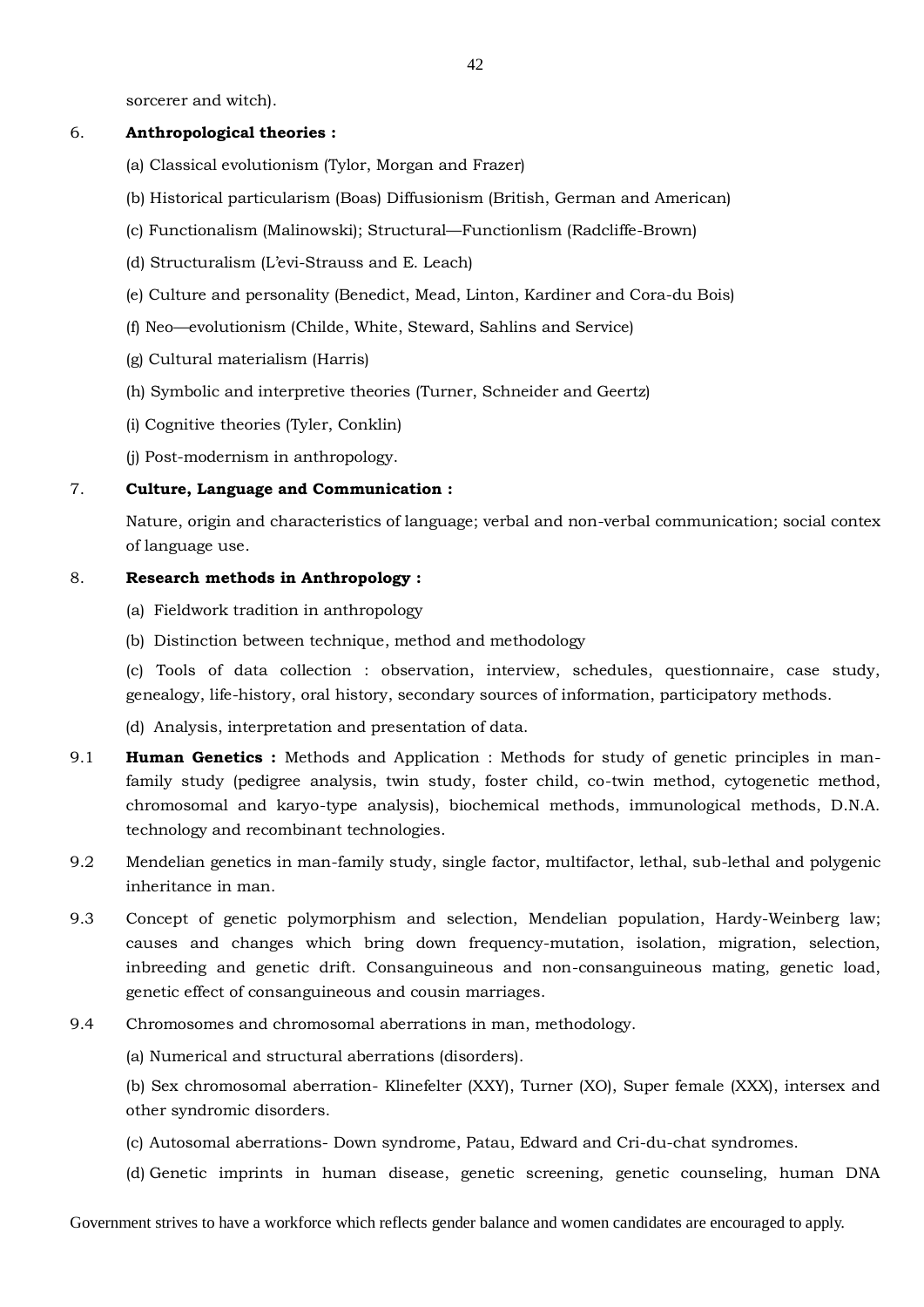profiling, gene mapping and genome study.

- 9.5 Race and racism, biological basis of morphological variation of non-metric and characters. Racial criteria, racial traits in relation to heredity and environment; biological basis of racial classification, racial differentiation and race crossing in man.
- 9.6 **Age, sex and population variation as genetic marker :**ABO, Rh blood groups, HLA Hp, transferring, Gm, blood enzymes. Physiological characteristics-Hb level, body fat, pulse rate, respiratory functions and sensory perceptions in different cultural and socio-ecomomic groups.
- 9.7 **Concepts and methods of Ecological Anthropology :** Bio-cultural Adaptations—Genetic and Non-genetic factors. Man's physiological responses to environmental stresses: hot desert, cold, high altitude climate.
- 9.8 **Epidemiological Anthropology :** Health and disease. Infectious and non-infectious diseases, Nutritional deficiency related diseases.
- 10. **Concept of human growth and Development :** Stages of growth—pre-natal, natal, infant, childhood, adolescence, maturity, senescence.

—Factors affecting growth and development genetic, environmental, biochemical, nutritional, cultural and socio-economic.

—Ageing and senescence. Theories and observations

—biological and chronological longevity. Human physique and somatotypes. Methodologies for growth studies.

- 11.1 Relevance of menarche, menopause and other bioevents to fertility. Fertility patterns and differentials.
- 11.2 Demographic theories-biological, social and cultural.
- 11.3 Biological and socio-ecological factors influencing fecundity, fertility, natality and mortality.
- 12. **Applications of Anthropology :** Anthropology of sports, Nutritional anthropology, Anthroplogy in designing of defence and other equipments, Forensic Anthroplogy, Methods and principles of personal identification and reconstruction, Applied human genetics—Paternity diagnosis, genetic counselling and eugenics, DNA technology in diseases and medicine, serogenetics and cytogenetics in reproductive biology.

## **PAPER-II**

- 1.1 **Evolution of the Indian Culture and Civilization—**Prehistoric (Palaeolithic, Mesolithic, Neolithic and Neolithic-Chalcolithic), Protohistoric (Indus Civilization). Pre-Harappan, Harappan and post-Harappan cultures. Contributions of the tribal cultures to Indian civilization.
- 1.2 **Palaeo—**Anthropological evidences from India with special reference to Siwaliks and Narmada basin (*Ramapithecus, Sivapithecus and Narmada Man*).
- 1.3. **Ethno-archaeology in India:** The concept of ethno-archaeology; Survivals and Parallels among the hunting, foraging, fishing, pastoral and peasant communities including arts and crafts producing communities.
- 2. **Demographic profile of India—**Ethnic and linguistic elements in the Indian population and their distribution. Indian population—factors influencing its structure and growth.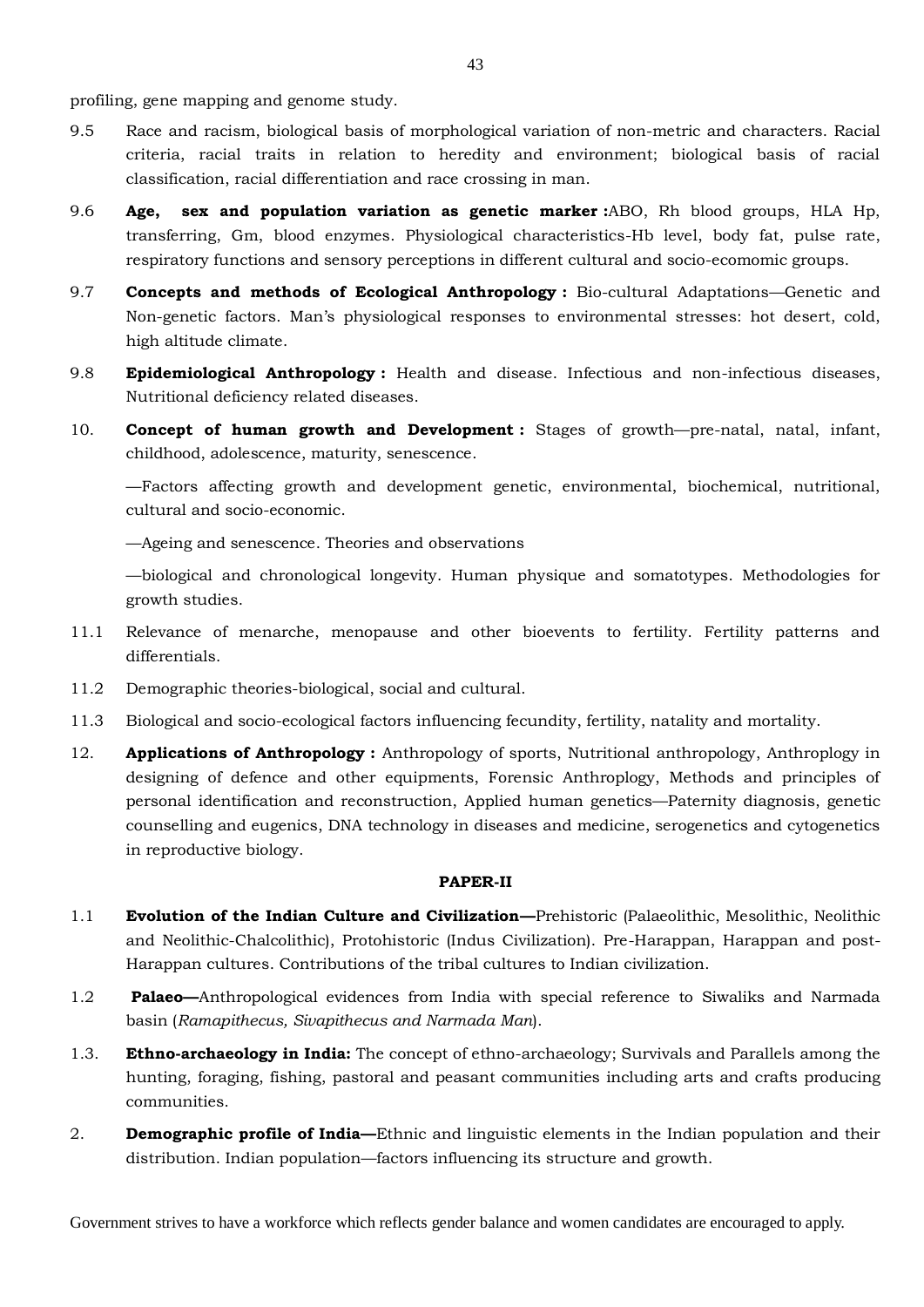- 3.1 The structure and nature of traditional Indian social system—Varnashram, Purushartha, Karma, Rina and Rebirth.
- 3.2 **Caste system in India—** Structure and characteristics Varna and caste, Theories of origin of caste system, Dominant caste, Caste mobility, Future of caste system, Jajmani system. Tribe-case continuum.
- 3.3 Sacred Complex and Nature-Man-Spirit Complex.
- 3.4. Impact of Buddhism, Jainism, Islam and Christianity of Indian society.
- 4. Emergence, growth and development in India—Contributions of the 18th, 19th and early 20th Century scholar-administrators. Contributions of Indian anthropologists to tribal and caste studies.
- 5.1 **Indian Village—**Significane of village study in India; Indian village as a social system; Traditional and changing patterns of settlement and inter-caste relations; Agrarian relations in Indian villages; Impact of globalization on Indian villages.
- 5.2 Linguistic and religious minorities and their social, political and economic status.
- 5.3 Indigenous and exogenous processes of socio-cultural change in Indian society: Sanskritization, Westernization, Modernization; Inter-play of little and great traditions; Panchayati Raj and social change; Media and Social change.
- **6.1 Tribal situation in India—**Bio-genetic variability, linguistic and socio-economic characteristics of the tribal populations and their distribution.
- 6.2 **Problems of the tribal Communities—**Land alienation, poverty, indebtedness, low literacy, poor educational facilities, unemployment, under- employment, health and nutrition.
- 6.3 Developmental projects and their impact on tribal displacement and problems of rehabilitation. Development of forest policy and tribals. Impact of urbanisation and industrialization on tribal populations.
- 7.1 Problems of exploitation and deprivation of Scheduled Castes, Scheduled Tribes and Other Backward Classes. Constitutional safeguards for Scheduled Tribes and Scheduled Castes.
- 7.2 Social change and contemporary tribal societies : Impact of modern democratic institutions, development programmes and welfare measures on tribals and weaker sections.
- 7.3 The concept of ethnicity; Ethnic conflicts and political developments; Unrest among tribal communities; Regionalism and demand for autonomy; Pseudo-tribalism. Social change among the tribes during colonial and post-Independent India.
- 8.1 Impact of Hinduism, Buddhism, Christianity, Islam and other religions on tribal societies.
- 8.2 Tribe and nation state—a comparative study of tribal communities in India and other countries.
- 9.1 History of administration of tribal areas, tribal policies, plans, programmes of tribal development and their implementation. The concept of PTGs (Primitive Tribal Groups), their distribution, special programmes for their development. Role of N.G.O.s in tribal development.
- 9.2 Role of anthropology in tribal and rural development.
- 9.3 Contributions of anthropology to the understanding of regionalism, communalism and ethnic and political movements.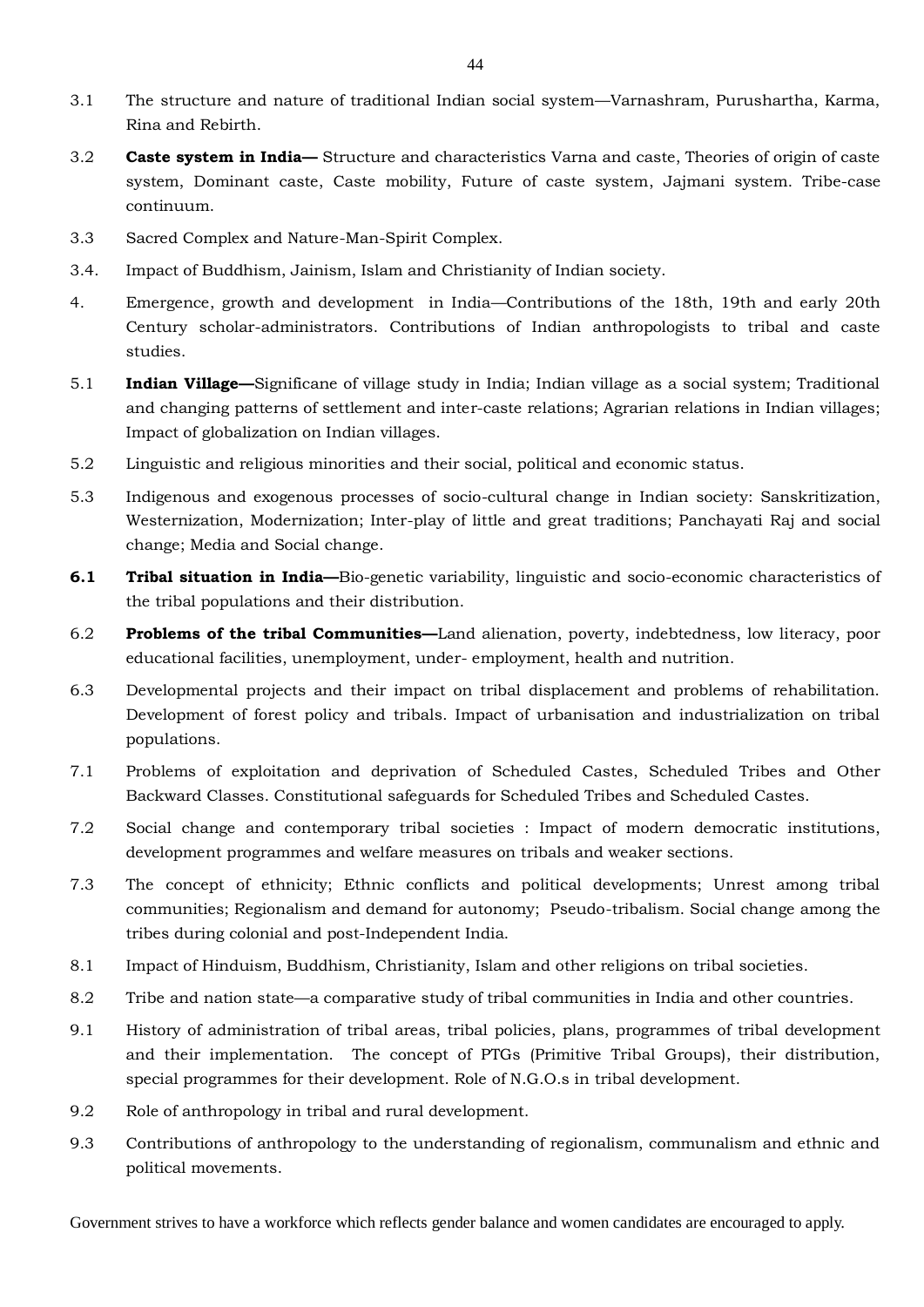#### **BOTANY**

#### **PAPER-I**

#### 1. **Microbiology and Plant Pathology :**

Structure and reproduction/multiplication of viruses,viroids, bacteria, fungi and mycoplasma; Applications of microbiology in agriculture, industry, medicine and in control of soil and water pollution; Prion and Prion hypothesis.

Important crop diseases caused by viruses, bacteria, mycoplasma, fungi and nematodes; Modes of infection and dissemination; Molecular basis of infection and disease resistance/defence; Physiology of parasitism and control measures. Fungal toxins. Modelling and disease forecasting; Plant quarantine.

#### 2. **Cryptogams :**

Algae, fungi, lichens, bryophytes, pteridophytes-structure and reproduction from evolutionary viewpoint; Distribution of Cryptogams in India and their ecological and economic importance.

#### 3. **Phanerogams :**

Gymnosperms : Concept of Progymnosperms. Classification and distribution of gymnosperms. Salient features of Cycadales, Ginkgoales, Coniferales and Gnetales, their structure and reproduction. General account of Cycadofilicales, Bennettitales and Cordiaitailes; Geological time scale; Type of fossils and their study techniques.

Angiosperms : Systematics, anatomy, embryology, palynology and phylogency.

Taxonomic hierarchy; International Code of Botanical Nomenclature; Numerical taxomomy and chemotaxomomy; Evidence from anatomy, embryology and palynology.

Origin and evolution of angiosperms; Comparative account of various systems of classification of angiosperms; Study of angiospermic families— Mangnoliaceae, Ranunculaceae, Brassicaceae, Rosaceae, Fabaceae, Euphorbiaceae, Malvaceae, Dipterocarpaceae, Apiaceae, Asclepiadaceae, Verbenaceae, Solanaceae, Rubiaceae, Cucurbitaceae, Asteraceae, Poaceae, Arecaceae, Liliaceae, Musaceae and Orchidaceae.

Stomata and their types; Glandular and non-glandular trichomes; Unusual secondary growth; Anatomy of  $C_3$  and  $C_4$  plants; Xylem and phloem differentiation; Wood anatomy.

Development of male and female gametophytes, pollination, fertilization; Endosperm—its development and function. Patterns of embryo development; Polyembroyony, apomixes; Applications of palynology; Experimental embryology including pollen storage and test-tube fertilization.

#### 4. **Plant Resource Development :**

Domestication and introduction of plants; Origin of cultivated plants, Vavilov's centres of origin. Plants as sources for food, fodder, fibres, spices, beverages, edible oils, drugs, narcotics, insecticides, timber, gums, resins and dyes; latex, cellulose, starch and its products; Perfumery; Importance of Ethnobotany in Indian context; Energy plantations; Botanical Gardens and Herbaria.

#### 5. **Morphogenesis :**

Totipotency, polarity, symmetry and differentiation; Cell, tissue, organ and protoplast culture. Somatic hybrids and Cybrids; Micropropagation; Somaclonal variation and its applications; Pollen haploids, embryo rescue methods and their applications.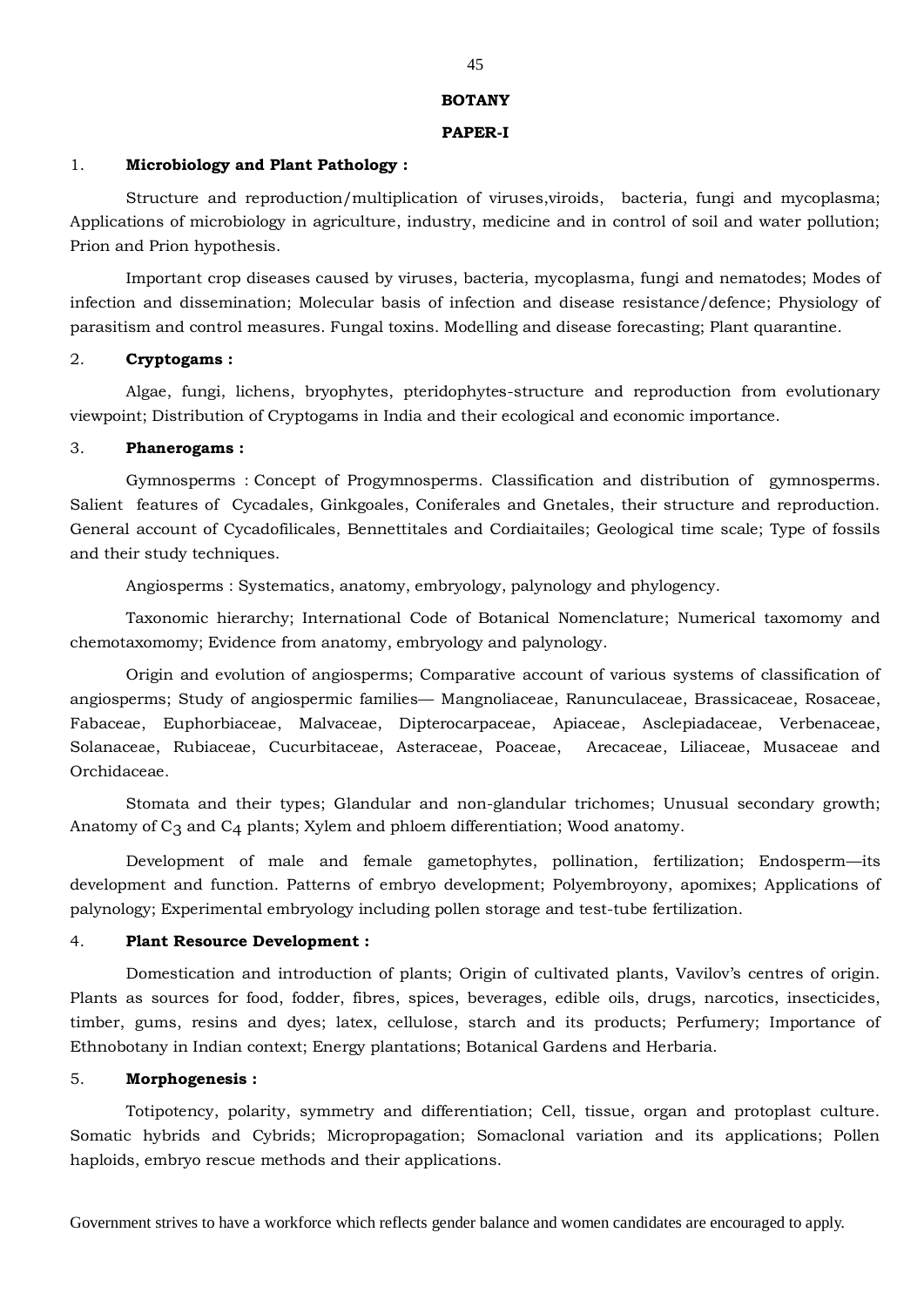#### **1. Cell Biology :**

Techniques of cell biology. Prokaryotic and eukaryotic cells—structural and ultrastructural details; Structure and function of extracellular matrix (cell wall) and membranes-cell adhesion, membrane transport and vesicular transport; Structure and function of cell organelles (chloroplasts, mitochondria, ER, dictyosomes ribosomes, endosomes,lysosomes, peroxisomes; Cytoskelaton and microtubules; Nucleus, nucleolus, nuclear pore complex; Chromatin and nucleosome; Cell signalling and cell receptors; Signal transduction Mitosis and meiosis; molecular basis of cell cycle. Numerical and structural variations in chromosomes and their significance; Chromatin organization and packaging of genome; Polytene chromosomes; B-chromosomes—structure, behaviour and significance.

#### **2. Genetics, Molecular Biology and Evolution :**

Development of genetics, and gene versus allele concepts (Pseudoalleles); Quantitative genetics and multiple factors; Incomplete dominance, polygenic inheritance, multiple alleles; Linkage and crossing over of gene mapping including molecular maps (idea of mapping, function); Sex chromosomes and sex-linked inheritance; sex determination and molecular basis of sex differentiation; Mutations (biochemical and molecular basis); Cytoplasmic inheritance and cytoplasmic genes (including genetics of male sterility).

Structure and synthesis of nucleic acids and proteins; Genetic code and regulation of gene expression; Gene silencing; Multigene families; Organic evolution-evidences, mechanism and theories.

Role of RNA in origin and evolution.

## **3. Plant Breeding, Biotechnology and Biostatistics :**

Methods of plant breeding—introduction, selection and hybridization (pedigree, backcross, mass selection, bulk method); Mutation, polyploidy, male sterility and heterosis breeding. Use of apomixes in plant breeding; DNA sequencing; Genetic engineering—methods of transfer of genes; Transgenic crops and biosafety aspects; Development and use of molecular markers in plant breeding; Tools and techniques probe, southern blotting, DNA fingerprinting, PCR and FISH. Standard deviation and coefficient of variation (CV). Tests of significance (Z-test, t-test and chi-square tests). Probability and distributions (normal, binomial and Poisson). Correlation and regression.

## **4. Physiology and Biochemistry :**

Water relations, mineral nutrition and ion transport, mineral deficiencies. Photosynthesis photochemical reactions, photophosphorylation and carbon fixation pathways;  $C_3$ ,  $C_4$  and CAM pathways; Mechanism of pholem transport, Respiration (anerobic and aerobic, including fermentation) electron transport chain and oxidative phosphorylation; Photorespiration; Chemiosmotic theory and ATP synthesis; Lipid metabolism; Nitrogen fixation and nitrogen metabolism. Enzymes, coenzymes; Energy transfer and energy conservation. Importance of secondary metabolites. Pigments as photoreceptors (plastidial pigments and phytochrome). Plant movements; Photoperiodism and flowering, vernalization, senescence; Growth substances—their chemical nature, role and applications in agri-horticulture; growth indices, growth movements. Stress physiology (heat, water, salinity, metal); Fruit and seed physiology. Dormancy, storage and germination of seed. Fruit ripening—its molecular basis and manipulation.

#### **5. Ecology and Plant Geography :**

Concept of ecosystem; Ecological factors. Concepts and dynamics of community; Plant succession. Concepts of biosphere; Ecosystems; Conservation; Pollution and its control (including phytoreme-diation);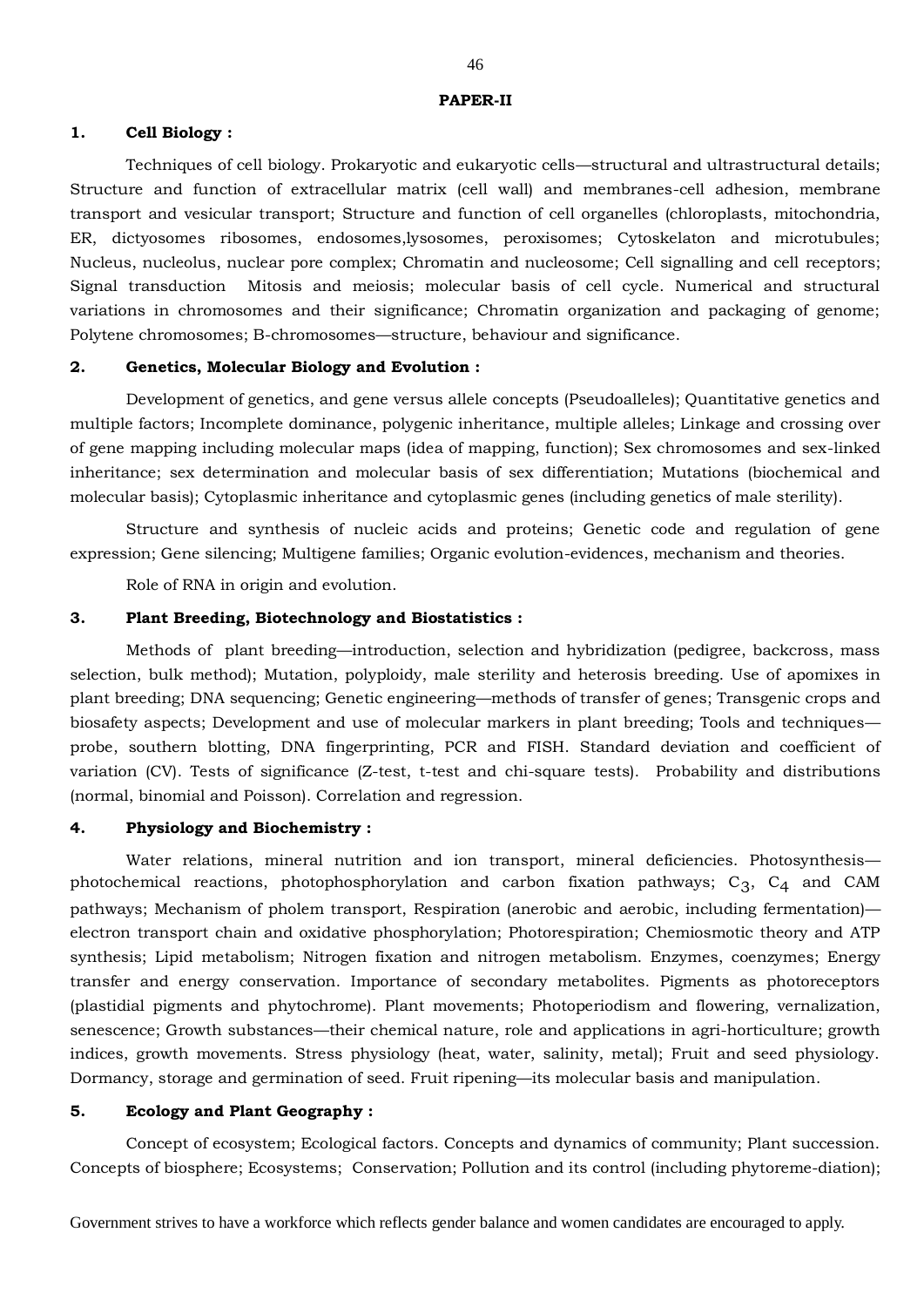Plant indicators; Environment (Protection) Act.

Forest types of India—'Ecological and ecomomic importance of forests, afforestation, deforestation and social forestry; Endangered plants, endemism IUCN categories, Red Data Books; Biodiversity and its conservation; Protected Area Network; Convention of Biological Diversity, Farmers' Rights; and Intellectual Property Rights; Concept of Sustainable Development; Biogeochemical cycles. Global warming and climatic change; Invasive species; Environmetal Impact Assessment; Phytogeographical regions of India.

#### **CHEMISTRY**

#### **PAPER-I**

#### 1. **Atomic Structure :**

Heisenberg's uncertainty principle Schrodinger wave equation (time independent); Interpretation of wave function, particle in one- dimensional box, quantum numbers, hydrogen atom wave functions; Shapes of s, p and d orbitals.

#### **2. Chemical bonding :**

Ionic bond, characteristics of ionic compounds, lattice energy, Born-Haber cycle; covalent bond and its general characteristics, polarities of bonds in molecules and their dipole moments; Valence bond theory, concept of resonance and resonance energy; Molecular orbital theory (LCAO method); bonding H2 +, H2 He2 + to Ne2, NO, CO, HF, CN–, Comparison of valence bond and molecular orbital theories, bond order, bond strength and bond length.

#### **3. Solid state :**

Crystal systems; Designation of crystal faces, lattice structures and unit cell; Bragg's law; X-ray diffraction by crystals; Close packing, radius ratio rules, calculation of some limiting radius ratio values; Structures of NaCl, ZnS, CsCl, CaF2; stoichiometric and nonstoichiometric defects, impurity defects, semi-conductors.

#### **4. The gaseous state and Transport Phenomenon :**

Equation of state for real gases, intermolecular interactions, and critical phenomena and liquefaction of gases; Maxwell's distribution of speeds, intermolecular collisions, collisions on the wall and effusion; Thermal conductivity and viscosity of ideal gases.

#### **5. Liquid State :**

Kelvin equation; Surface tension and surface enercy, wetting and contact angle, interfacial tension and capillary action.

#### **6. Thermodynamics :**

Work, heat and internal energy; first law of thermodynamics.

Second law of thermodynamics; entropy as a state function, entropy changes in various processes, entropy-reversibility and irreversibility, Free energy functions; Thermodynamic equation of state; Maxwell relations; Temperature, volume and pressure dependence of U, H, A, G, Cp and Cv,  $\Box\Box$  and  $\Box$  ; J-T effect and inversion temperature; criteria for equilibrium, relation between equilibrium constant and thermodynamic quantities; Nernst heat theorem, introductory idea of third law of thermodynamics.

## **7. Phase equilibria and solutions :**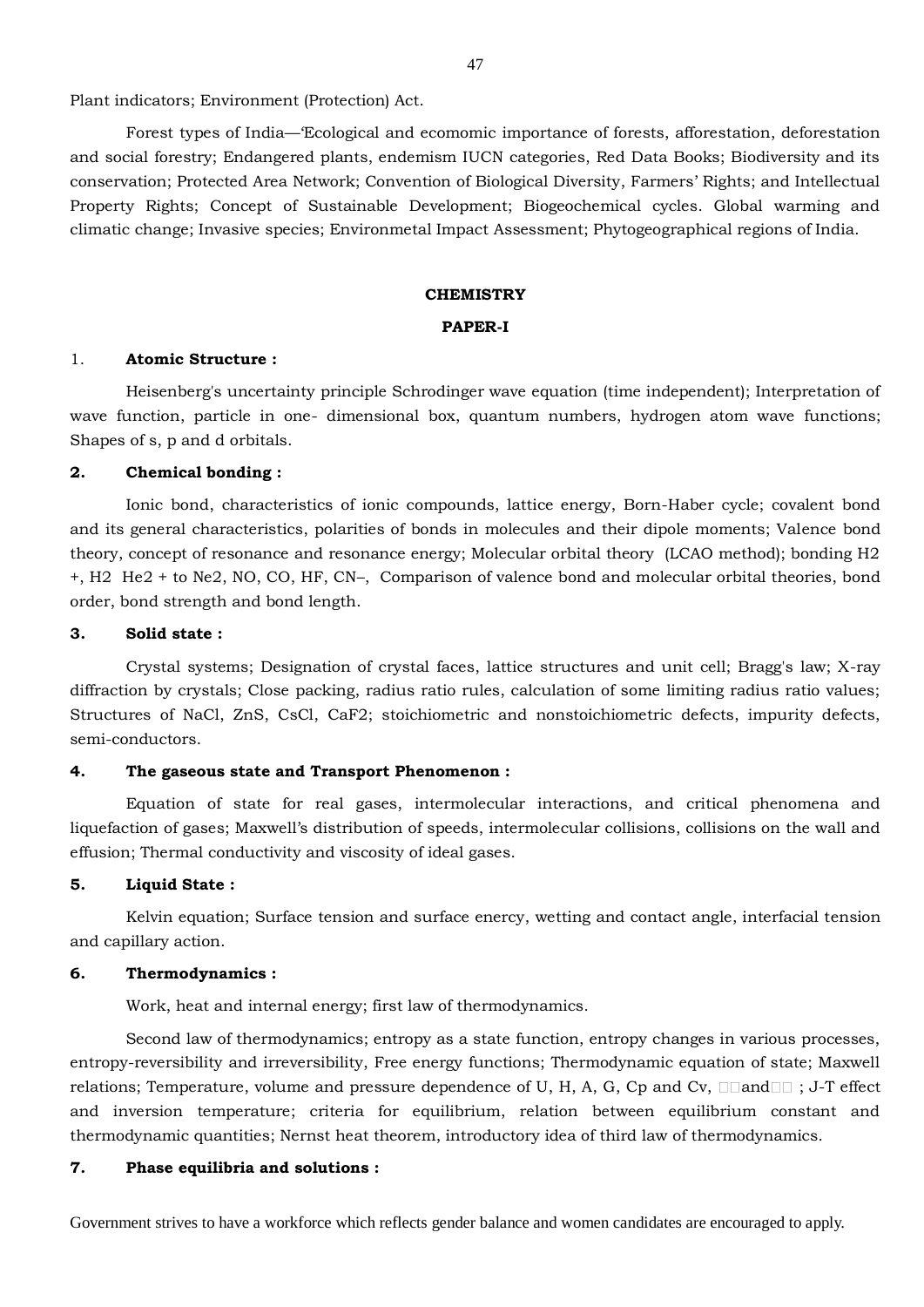Clausius-Clapeyron equation; phase diagram for a pure substance; phase equilibria in binary systems, partially miscible liquids—upper and lower critical solution temperatures; partial molar quantities, their significance and determination; excess thermodynamic functions and their determination.

#### **8. Electrochemistry :**

Debye-Huckel theory of strong electrolytes and Debye-Huckel limiting Law for various equilibrium and transport properties.

Galvanic cells, concentration cells; electrochemical series, measurement of e.m.f. of cells and its applications fuel cells and batteries.

Processes at electrodes; double layer at the interface; rate of charge transfer, current density; overpotential; electroanalytical techniques : amperometry, ion selective electrodes and their use.

#### **9. Chemical kinetics:**

Differential and integral rate equations for zeroth, first, second and fractional order reactions; Rate equations involving reverse, parallel, consecutive and chain reactions; Branching chain and explosions; effect of temperature and pressure on rate constant. Study of fast reactions by stop-flow and relaxation methods. Collisions and transition state theories.

#### **10. Photochemistry:**

Absorption of light; decay of excited state by different routes; photochemical reactions between hydrogen and halogens and their quantum yields.

#### **11. Surface phenomena and catalysis:**

Adsorption from gases and solutions on solid adsorbents; Langmuir and B.E.T. adsorption isotherms; determination of surface area, characteristics and mechanism of reaction on heterogeneous catalysts.

#### **12. Bio-inorganic chemistry:**

Metal ions in biological systems and their role in ion-transport across the membranes (molecular mechanism), oxygen-uptake proteins, cytochromes and ferrodoxins.

## **13. Coordination chemistry :**

- (i) Bonding in transition of metal complexes. Valence bond theory, crystal field theory and its modifications; applications of theories in the explanation of magnetism and elctronic spectra of metal complexes.
- (ii) Isomerism in coordination compounds; IUPAC nomenclature of coordination compounds; stereochemistry of complexes with 4 and 6 coordination numbers; chelate effect and polynuclear complexes; trans effect and its theories; kinetics of substitution reactions in square-planar complexes; thermodynamic and kinetic stability of complexes.
- (iii) EAN rule, Synthesis structure and reactivity of metal carbonyls; carboxylate anions, carbonyl hydrides and metal nitrosyl compounds.
- (iv) Complexes with aromatic systems, synthesis, structure and bonding in metal olefin complexes, alkyne complexes and cyclopentadienyl complexes; coordinative unsaturation, oxidative addition reactions, insertion reactions, fluxional molecules and their characterization; Compounds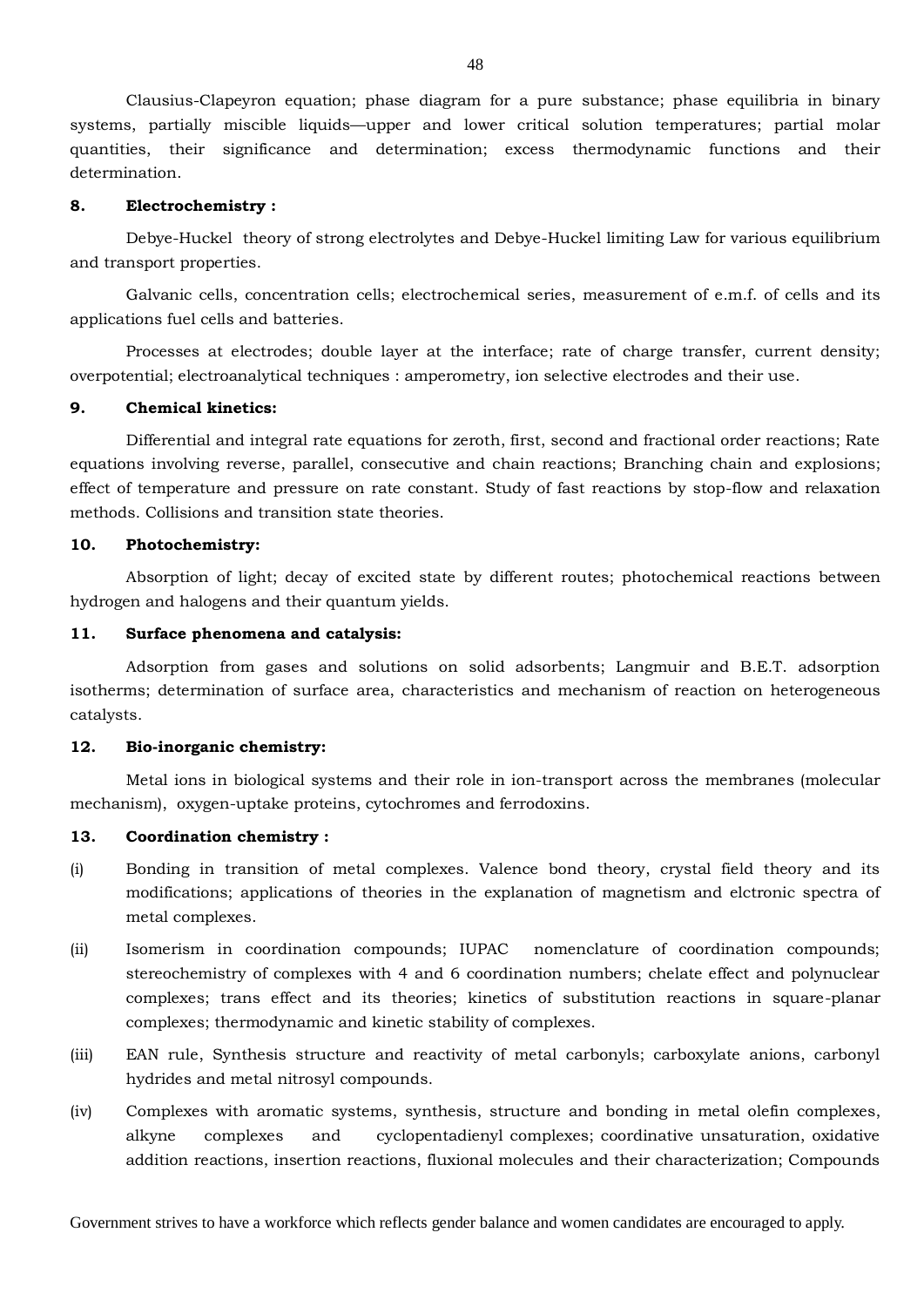with metal—metal bonds and metal atom clusters.

## **14. Main Group Chemistry:**

Boranes, borazines, phosphazenes and cyclic phosphazene, silicates and silicones, Interhalogen compounds; Sulphur—nitrogen compounds, noble gas compounds.

## **15. General Chemistry of 'f' Block Element:**

Lanthanides and actinides: separation, oxidation states, magnetic and spectral properties; lanthanide contraction.

#### **PAPER-II**

#### **1. Delocalised covalent bonding :**

Aromaticity, anti-aromaticity; annulenes, azulenes, tropolones, fulvenes, sydnones.

**2.** (i) **Reaction mechanisms :** General methods (both kinetic and non-kinetic) of study of mechanisms or organic reactions : isotopies, mathod cross-over experiment, intermediate trapping, stereochemistry; energy of activation; thermodynamic control and kinetic control of reactions.

(ii) **Reactive intermediates :** Generation, geometry, stability and reactions of carboniumions and carbanions, free radicals, carbenes, benzynes and nitrenes.

(iii) **Substitution reactions :—**S<sub>N</sub> 1, S<sub>N</sub> 2, and S<sub>N</sub> i, mechanisms ; neighbouring group participation; electrophilic and nucleophilic reactions of aromatic compounds including heterocyclic compounds—pyrrole, furan, thiophene and indole.

(iv) **Elimination reactions :—**E1, E2 and E1cb mechanisms; orientation in E2 reactions— Saytzeff and Hoffmann; pyrolytic *syn* elimination—acetate pyrolysis, Chugaev and Cope eliminations.

(v) **Addition reactions :—**Electrophilic addition to C=C and C C; nucleophilic addition to  $C=O$ ,  $C\Box N$ , conjugated olefins and carbonyls.

(vi) **Reactions and Rearrangements :—**(a) Pinacol-pinacolone, Hoffmann, Beckmann, Baeyer-Villiger, Favorskii, Fries, Claisen, Cope, Stevens and Wagner—Meerwein rearrangements.

(b) Aldol condensation, Claisen condensation, Dieckmann, Perkin, Knoevenagel, Witting, Clemmensen, Wolff-Kishner, Cannizzaro and von Richter reactions; Stobbe, benzoin and acyloin condensations; Fischer indole synthesis, Skraup synthesis, Bischler-Napieralski, Sandmeyer, Reimer-Tiemann and Reformatsky reactions.

- **3. Pericyclic reactions :—**Classification and examples; Woodward-Hoffmann rules—electrocyclic reactions, cycloaddition reactions  $[2+2$  and  $4+2]$  and sigmatropic shifts  $[1, 3; 3, 3$  and 1, 5], FMO approach.
- **4. (i) Preparation and Properties of Polymers:** Organic polymerspolyethylene, polystyrene, polyvinyl chloride, teflon, nylon, terylene, synthetic and natural rubber.

**(ii)** Biopolymers: Structure of proteins, DNA and RNA.

## **5. Synthetic Uses of Reagents:**

OsO<sub>4</sub>, HlO<sub>4</sub>, CrO<sub>3</sub>, Pb(OAc)<sub>4</sub>, SeO<sub>2</sub>, NBS, B<sub>2</sub>H<sub>6</sub>, Na-Liquid NH<sub>3</sub>, LiAIH<sub>4</sub>, NaBH<sub>4</sub>, n-BuLi, MCPBA.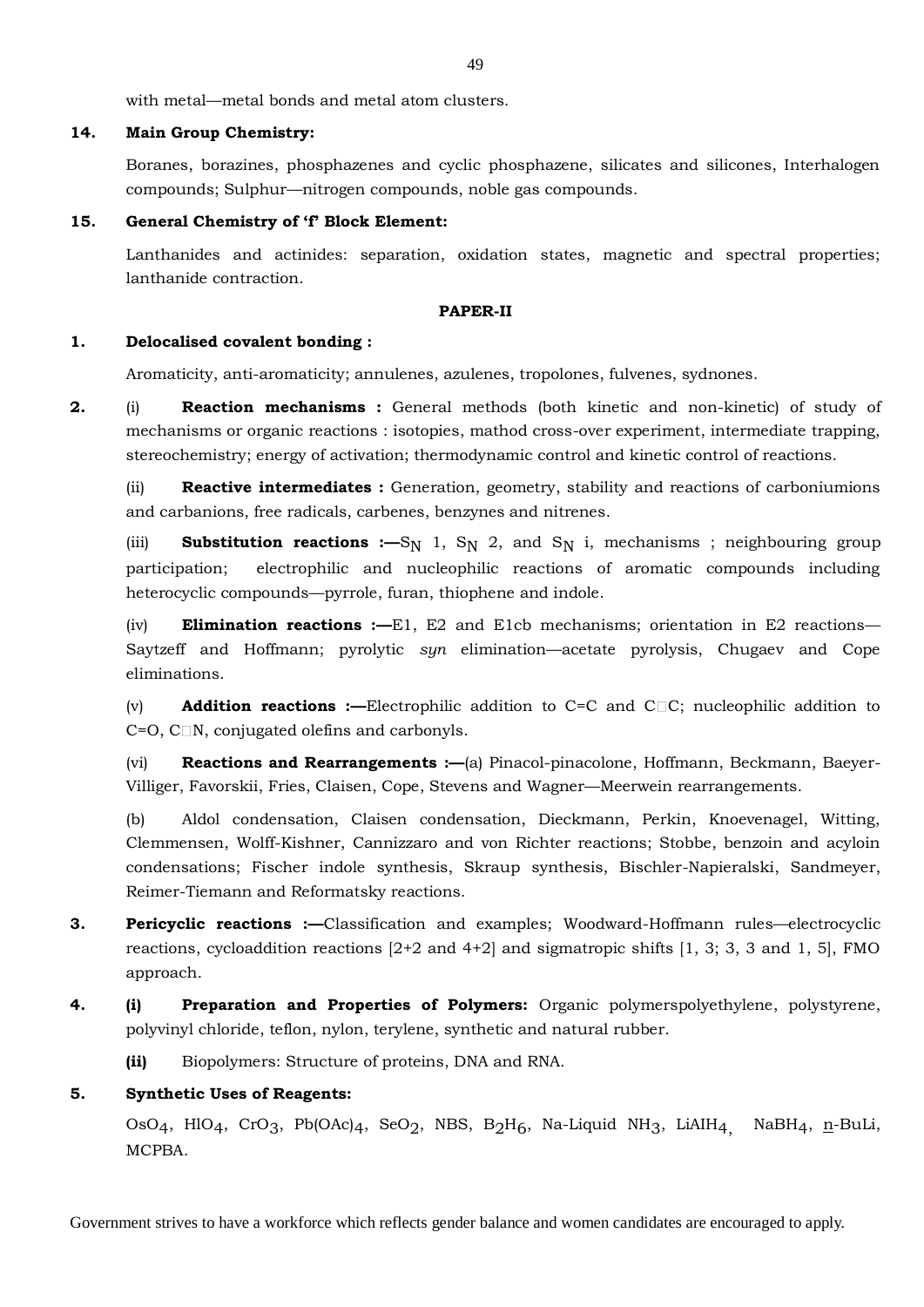6. **Photochemistry :—**Photochemical reactions of simple organic compounds, excited and ground states, singlet and triplet states, Norrish-Type I and Type II reactions.

## 7. **Spectroscopy:**

Principle and applications in structure elucidation :

(i) **Rotational—**Diatomic molecules; isotopic substitution and rotational constants.

(ii) **Vibrational—**Diatomic molecules, linear triatomic molecules, specific frequencies of functional groups in polyatomic molecules.

(iii) **Electronic—**Singlet and triplet states. *n* and transitions; application to conjugated double bonds and conjugated carbonyls Woodward-Fieser rules; Charge transfer spectra.

(iv) **Nuclear Magnetic Resonance (1HNMR):** Basic principle; chemical shift and spin-spin interaction and coupling constants.

(v) **Mass Spectrometry :—**Parent peak, base peak, metastable peak, McLafferty rearrangement.

#### **CIVIL ENGINEERING**

#### **PAPER-I**

#### **1. Engineering Mechanics, Strength of Materials and Structural Analysis.**

#### **1.1 Engineering Mechanics :**

Units and Dimensions, SI Units, Vectors, Concept of Force, Concept of particle and rigid body. Concurrent, Non- Concurrent and parallel forces in a plane, moment of force free body diagram, conditions of equilibrium, Principle of virtual work, equivalent force system.

First and Second Moment of area, Mass moment of Inertia.

Static Friction.

Kinematics and Kinetics:

Kinematics in cartesian Co-ordinates, motion under uniform and non-uniform acceleration, motion under gravity. Kinetics of particle : Momentum and Energy principles, collision of elastic bodies, rotation of rigid bodies.

#### **1.2 Strength of Materials :**

Simple Stress and Strain, Elastic constants, axially loaded compression members, Shear force and bending moment, theory of simple bending, Shear Stress distribution across cross sections, Beams of uniform strength.

Deflection of beams: Mecaulay's method, Mohr's Moment area method, Conjugate beam method, unit load method. Torsion of Shafts, Elastic stability of columns, Euler's, Rankine's and Secant formulae.

#### **1.3 Structural Analysis :**

Castiglianio's theorems I and II, unit load method, of consistent deformation applied to beams and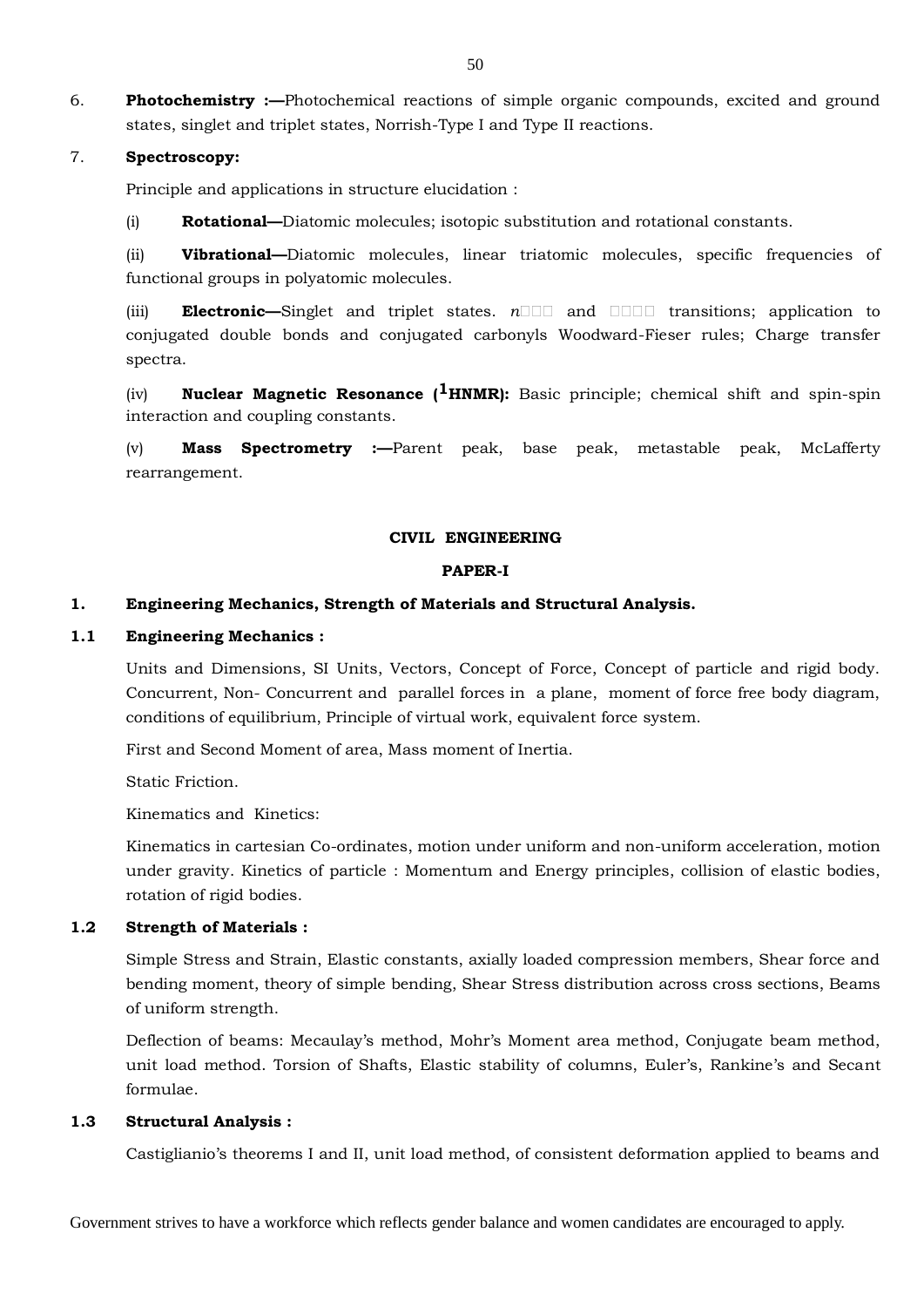pin jointed trusses. Slope-deflection, moment distribution.

Rolling loads and Influences lines : Influences lines for Shear Force and Bending moment at a section of a beam. Criteria for maximum shear force and bending Moment in beams traversed by a system of moving loads. Influences lines for simply supported plane pin jointed trusses.

Arches : Three hinged, two hinged and fixed arches, rib shortening and temperature effects.

Matrix mehods of analysis : Force method and displacement method of analysis of indeterminate beams and rigid frames.

Plastic Analysis of beams and frames : Theory of plastic bending, plastic analysis, statical method, Mechanism method.

Unsymmetrical bending : Moment of inertia, product of inertia, position of Neutral Axis and Principal axes, calculation of bending stresses.

## **2. Design of Structures : Steel, concrete and masonry structures.**

## **2.1 Structural Steel Design :**

Structural steel : Factors of safety and load factors. Riveted, bolted and welded joints and connections. Design of tension and compression members, beams of built up section, riveted and welded plate girders, gantry girders, stancheons with battens and lacings.

## **2.2 Design of Concrete and Masonry Structures :**

Concept of mix design. Reinforced Concrete : Working Stress and Limit State method of design— Recommendations of I. S. codes. design of one way and two way slabs, stair-case slabs, simple and continuous beams of rectangular, T and L sections. compression members under direct load with or without eccentricity.

Cantilever and Counter fort type retaining walls.

Water tanks : Design requirements for Rectangular and circular tanks resting on ground.

Prestressed Concrete : Methods and systems of prestressing, anchorages, Analysis and design of sections for flexure based on working stress, loss of prestress.

Design of brick masonry as per I. S. Codes

## **3. Fluid Mechanics, open channel flow and Hydraulic Machines :**

#### **3.1 Fluid Mechanics :**

Fluid properties and their role in fluid motion, fluid statics including forces acting on plane and curve surfaces.

Kinematics and Dynamics of Fluid flow : Velocity and accelerations, stream lines, equation of continuity, irrotational and rotational flow, velocity potential and stream functions.

Continuity, momentum, energy equation, Navier Stokes equation, Euler's equation of motion, application to fluid flow problems, pipe flow, sluice gates, weirs.

## **3.2 Dimensional Analysis and Similitude: Buckingham's Pi-theorem, dimensionless parameters.**

## **3.3 Laminar Flow :**

Laminar flow between parallel, stationary and moving plates, flow through tube.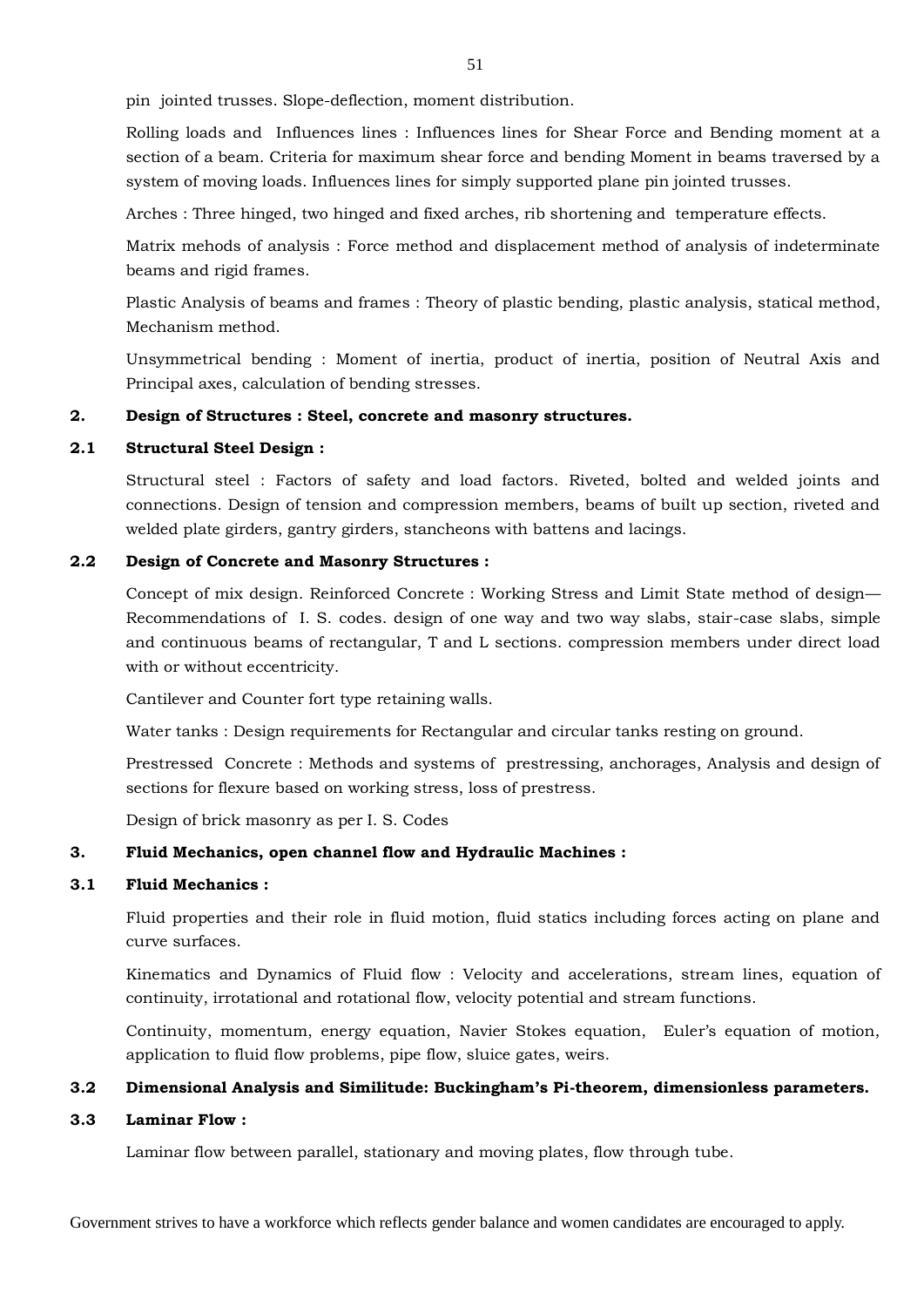#### **3.4 Boundary layer :**

Laminar and turbulent boundary layer on a flat plate, laminar sub-layer, smooth and rough boundaries, drag and lift.

Turbulent flow through pipes : Characteristics of turbulent flow, velocity distribution and variation of pipe friction factor, hydraulic grade line and total energy line.

## **3.5 Open channel flow :**

Uniform and non-uniform flows, momentum and energy correction factors, specific energy and specific force, critical depth, rapidly varied flow, hydraulic jump, gradually varied flow, classification of surface profiles, control section, step method of integration of varied flow equation.

### **3.6 Hydraulic Machines and Hydropower :**

Hydraulic turbines, types classification, Choice of turbines performance parameters, controls, characteristics, specific speed.

Principles of hydropower development.

#### **4. Geotechnical Engineering :**

Soil Type and Structure—gradation and particle size distribution—consistency limits.

Water in soil—capillary and structural—effective stress and pore water pressure—permeability concept—filed and laboratory determination of permeability—Seepage pressure—quick sand conditions—Shear strength determination—Mohr Coulomb concept.

Compaction of soil—Laboratory and filed test.

Compressibility and consolidation concept— consolidation theory—consolidation settlement analysis.

Earth pressure theory and analysis for retaining walls, Application for sheet piles and Braced excavation.

Bearing capacity of soil—approaches for analysis- Filed tests—settlement analysis—stability of slope of earth walk.

Subsuface exploration of soils—methods

Foundation—Type and selection criteria for foundation of structures—Design criteria for foundation—Analysis of distribution of stress for footings and pile—pile group action—pile load test.

Ground improvement techniques.

#### **PAPER—II**

## **1. Construction Technology, Equipment, Planning and Management**

#### **1.1 Construction Technology**

Engineering Materials :

Physical properties of construction materials with respect to their use in construction—Stones, Bricks and Tiles; Lime, Cement, different types of Mortars and Concrete.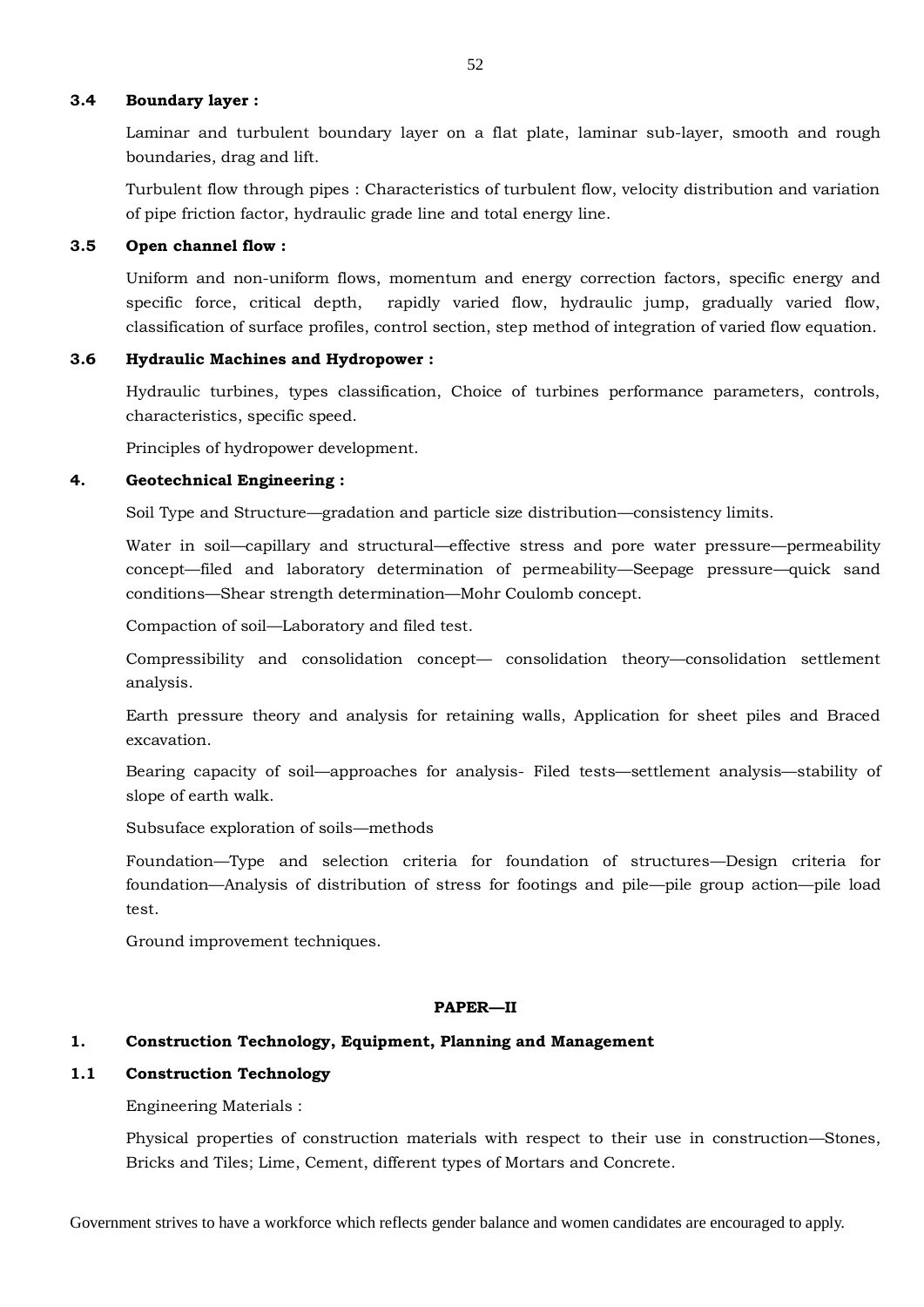Specific use of ferro cement, fibre reinforced C. C., High stength concrete.

Timber; Properties defects—common preservation treatments.

Use and selection of materials for specific use like Low Cost Housing, Mass Housing, High Rise Buildings.

#### **1.2 Construction :**

Masonry principles using Brick, stone, Blocks—construction detailing and strength characteristics.

Types of plastering, pointing, flooring, roofing and construction features.

Common repairs in buildings.

Principle of functional planning of building for residents and specific use—Building code provisions.

Basic principles of detailed and approximate estimating—specification writing and rate analysisprinciples of valuation of real property.

Machinery for earthwork, concreting and their specific uses—Factors affecting selection of equipments—operating cost of equipments.

## **1.3 CONSTRUCTION PLANNING AND MANAGEMENT :**

Construction activity—schedules—organization for construction industry—Quality assurance principles.

Use Basic principle of network—analysis in form of CPM and PERT—their use in construction monitoring, Cost optimization and resource allocation.

Basic principles of Economic analysis and methods.

Project profitability—Basic principles of Boot approach to financial planning-simple toll fixation criterions.

## **2. Surveying and Transportation Engineering**

**2.1 Surveying :** Common methods and instruments for distance and angle measurement for CE work—their use in plane table, traverse survey, levelling work, triangulation, contouring and topographical map.

Basic principles of photogrammetry and remote sensing.

**2.2 Railways Engineering :** Permanent way—components, types and their function-Functions and Design constituents of turn and crossing— Necessity of geometric design of track—Design of station and yards.

## **2.3 Highway Engineering :**

Principles of Highway alignments—classification and geometrical design elements and standards for Roads.

Pavement structure for flexible and rigid pavements—Design principles and methodology of pavements.

Typical construction methods and standards of materials for stabilized soil, WBM, Bituminous works and CC roads.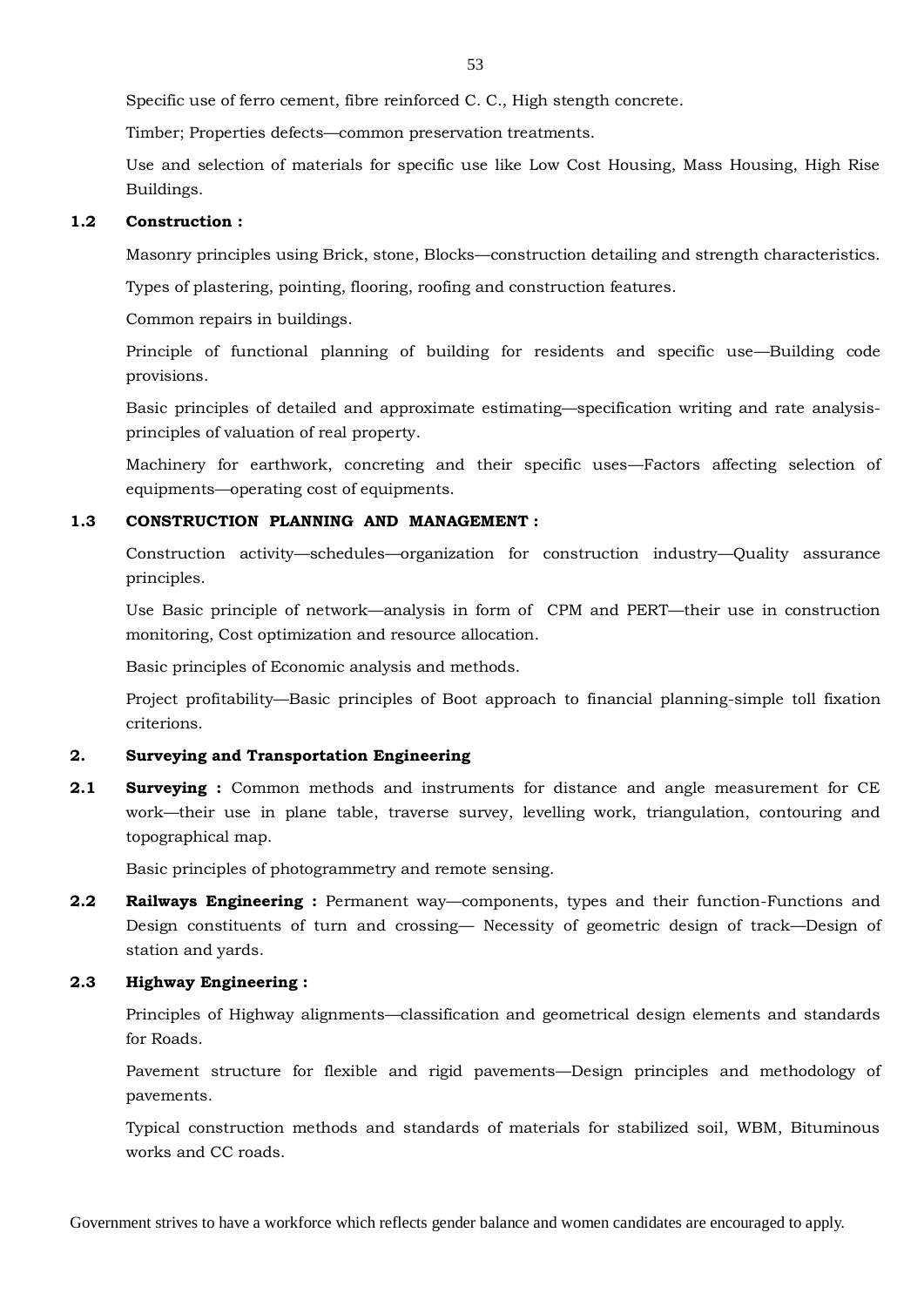Surface and sub-surface drainge arrangements for roads—culvert structures.

Pavement distresses and strengthening by overlays.

Traffic surveys and their application in traffic planning—Typical design features for channelized, intersection rotary etc.—signal designs—standard Traffic signs and markings.

#### **3. Hydrology, Water Resources and Engineering :**

## **3.1 Hydrology :**

Hydrological cycle, precipitation, evaporation, transpiration, infiltration, overland flow, hydrograph, flood frequency analyses, flood routing through a reservoir, channel flow routing—Muskingam method.

## **3.2 Ground Water flow :**

Specific yield, storage coefficient, coefficient of permeability, confined and unconfined aquifers, aquifers, aquitards, radial flow into a well under confined and unconfined conditions.

#### **3.3 Water Resources Engineering :**

Ground and surface water resources, single and multipurpose projects, storage capacity of reservoirs, reservoir losses, reservoir sedimentation.

#### **3.4 Irrigation Engineering :**

(i) Water requirements of crops : consumptive use, duty and delta, irrigation methods and their efficiencies.

(ii) Canals : Distribution systems for cannal irrigation, canal capacity, canal losses, alignment of main and distributory canals, most efficient section, lined canals, their design, regime theory, critical shear stress, bed load.

(iii) Water logging : causes and control, salinity.

(iv) Canal structures : Design of head regulators, canal falls, aqueducts, metering flumes and canal outlets.

(v) Diversion head work : Principles and design of weirs on permeable and impermeable foundation, Khosla's theory, energy dissipation.

(vi) Storage works : Types of dams, design, principles of rigid gravity stability analysis.

- (vii) Spillways : Spillway types, energy dissipation.
- (viii) River training : Objectives of river training, methods of river training.

## **4. Environmental Engineering**

#### **4.1 Water Supply :**

Predicting demand for water, impurities of water and their significance, physical, chemical and bacteriological analysis, waterborne diseases, standards for potable water.

## **4.2 Intake of Water :**

Water treatment: principles of coagulation, flocculation and sedimentation; slow-, rapid-, pressure, filters; chlorination, softening, removal of taste, odour and salinity.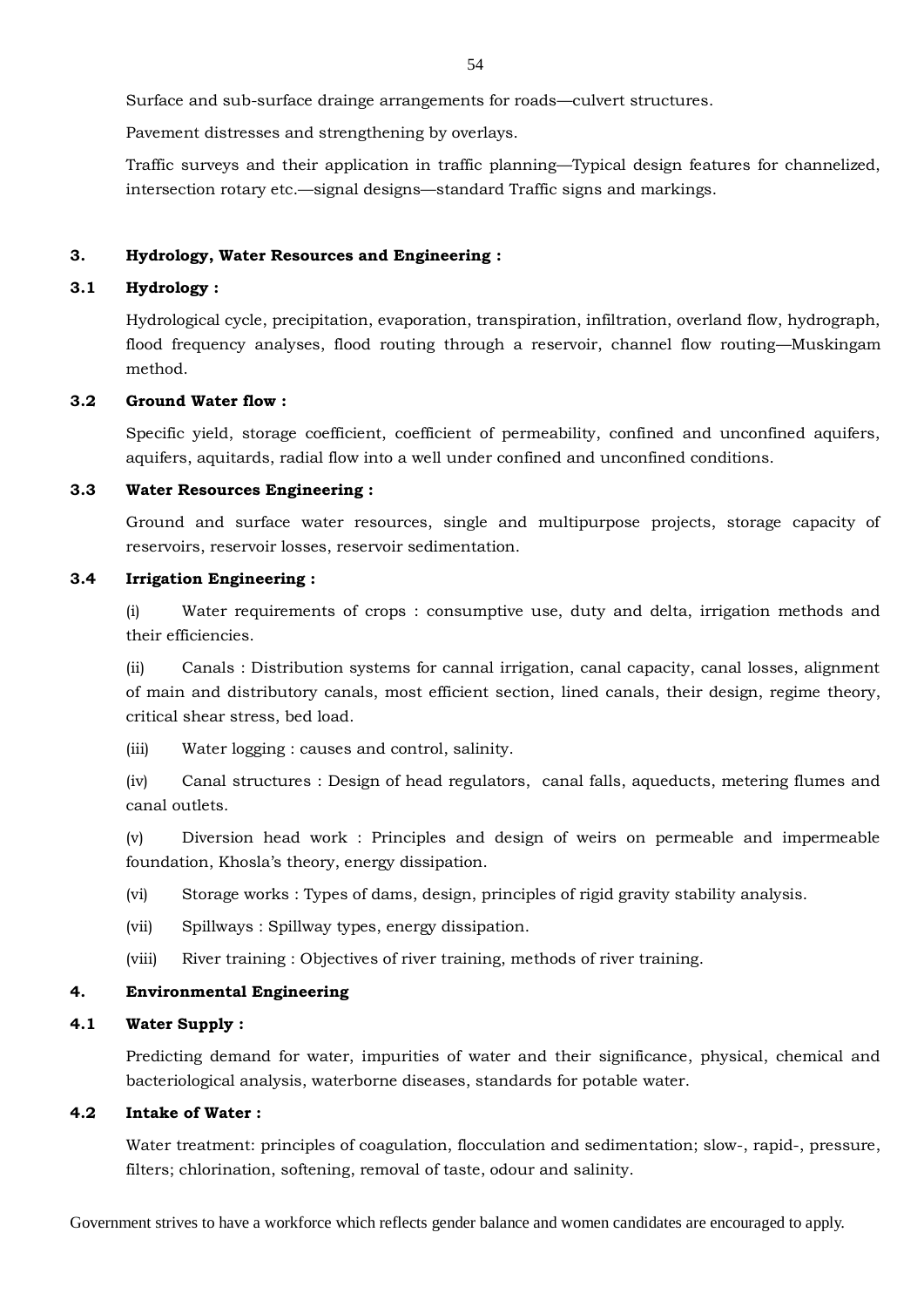#### **4.3 Sewerage Systems :**

Domestic and industrial wastes, store sewage—separate and combined systems, flow through sewers, design of sewers.

#### **4.4 Sewage Characterisation :**

BOD, COD, solids, dissolved oxygen, nitrogen and TOC. Standards of disposal in normal water course and on land.

#### **4.5 Sewage Treatment :**

Working principles, units, chambers, sedimentation tank, trickling filters, oxidation ponds, activated sludge process, septic tank, disposal of sludge, recycling of waste water.

## **4.6 Solid waste :**

Collection and disposal in rural and urban contexts, management of long-term ill-effects.

## **5. Environmental pollution :**

Sustainable development. Radioactive wastes and disposal. Environmental impact assessment for thermal power plants, mines, river valley projects. Air pollution. Pollution control acts.

# **COMMERCE AND ACCOUNTANCY PAPER-I Accounting and Finance Accounting, Taxation & Auditing**

#### **1. Financing Accounting :**

Accounting as a financial information system; Impact of behavioural sciences. Accounting Standards e.g., accounting for Depreciation, Inventories, Research and Development Costs, Longterm Construction Contracts, Revenue Recognition, Fixed Assets, Contingencies, Foreign Exchange Transactions, Investments and Government Grants, Cash Flow Statement, Earnings per Share.

Accounting for Share Capital Transactions including Bonus Shares, Right Shares.

Emplyees Stock Option and Buy-Back of Securities.

Preparation and Presentation of Company Final Accounts.

Amalgamations, Absorption and Reconstruction of Companies.

#### **2. Cost Accounting :**

Nature and functions of cost accounting. Installation of Cost Accounting System. Cost Concepts related to Income Measurement, Profit Planning, Cost Control and Decision Making.

Methods of Costing: Job Costing, Process Costing, Activity Based Costing.

Volume-cost-Profit Relationship as a tool of Profit Planning.

Incremental Analysis/Differential Costing as a Tool of Pricing Decisions, Product Decisions, Make or Buy Decisions, Shut-Down Decisions etc.

Techniques of Cost Control and Cost Reduction : Budgeting as a Tool of Planning and Control. Standard Costing and Variance Analysis.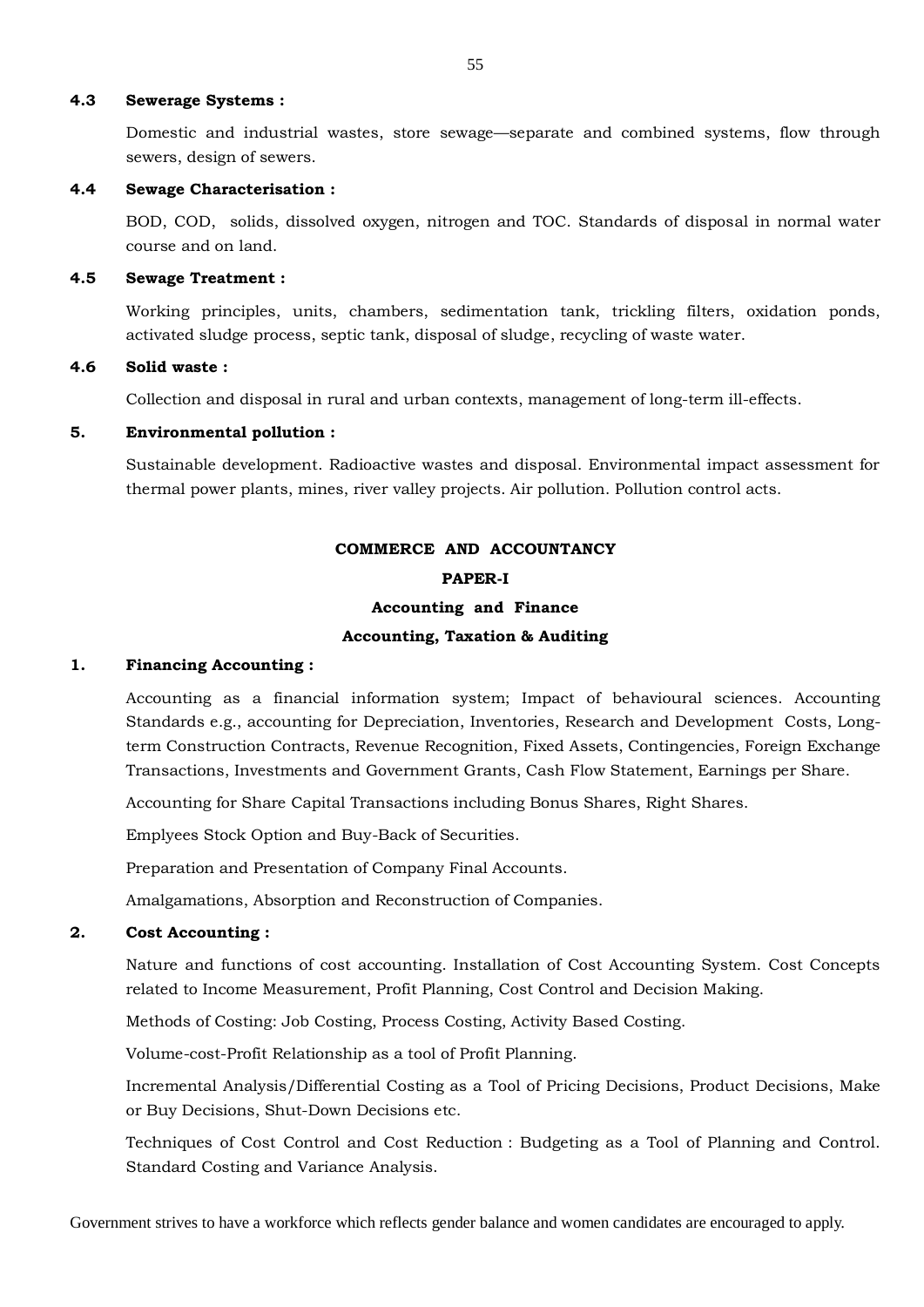56

Responsibility Accounting and Divisional Performance Measurement.

## **3. Taxation :**

Income Tax: Definitions. Basis of charge; Incomes which do not form part of total income. Simple problems of computation of income (of individuals only) under various heads, i.e., salaries, income from house property, profits and gains from business or profession, capital gains, income from other sources, Income of other persons included in assessee's total income.

Set-off and Carry forward of Loss.

Deductions from gross Total Income.

Salient Features/Provisions Related to VAT and Services Tax.

## **4. Auditing :**

Company Audit: Audit related to Divisible Profits, Dividends, Special investigations, Tax audit.

Audit of banking, Insurance, Non-Profit Organization and Charitable societies/Trusts/Organizations.

## **Financial Management, Financial Institutions and Markets**

## **1. Financial Management :**

Finance Function : Nature, Scope and Objectives of Financial Management : Risk and Return relationship.

Tools of Financial Analysis: Ratio Analysis, Funds-Flow and Cash-Flow Statement.

Capital Budgeting Decisions: Process, Procedures and Appraisal Methods. Risk and Uncertainty Anlysis and Methods.

Cost of Capital : concept, Computation of Specific Costs and Weighted Average Cost of Capital. CAPM as aTool of Determining Cost of Equity Capital.

Financing Decisions: Theories of Capital Structure—Net Income (NI) Approach.

Net Operating Income (NOI) Approach, MM Approach and Traditional Approach. Designing of Capital structure: Types of Leverages (Operating, Financial and Combined), EBIT-EPS Analysis, and other Factors.

Dividend Decisions and Valuation of Firm : Walter's Model, MM Thesis, Gordan's Model Lintner's Model. Factors Affecting Dividend Policy.

Working Capital Management: Planning of Working Capital. Determinants of Working Capital. Components of Working Capital—Cash, Inventory and Receivables.

Corporate Restructuring with focus on Mergers and Acquisitions (Financial aspect only).

## **2. Financial Markets and Institutions :**

Indian Financial System: An Overview

Money Markets: Participants, Structure and Instruments. Commercial Banks. Reforms in Banking Sector. Monetary and Credit Policy of RBI. RBI as a Regulator.

Capital Market : Primary and Secondary Market. Financial Market Instruments and Innovative Debt Instruments; SEBI as a Regulator.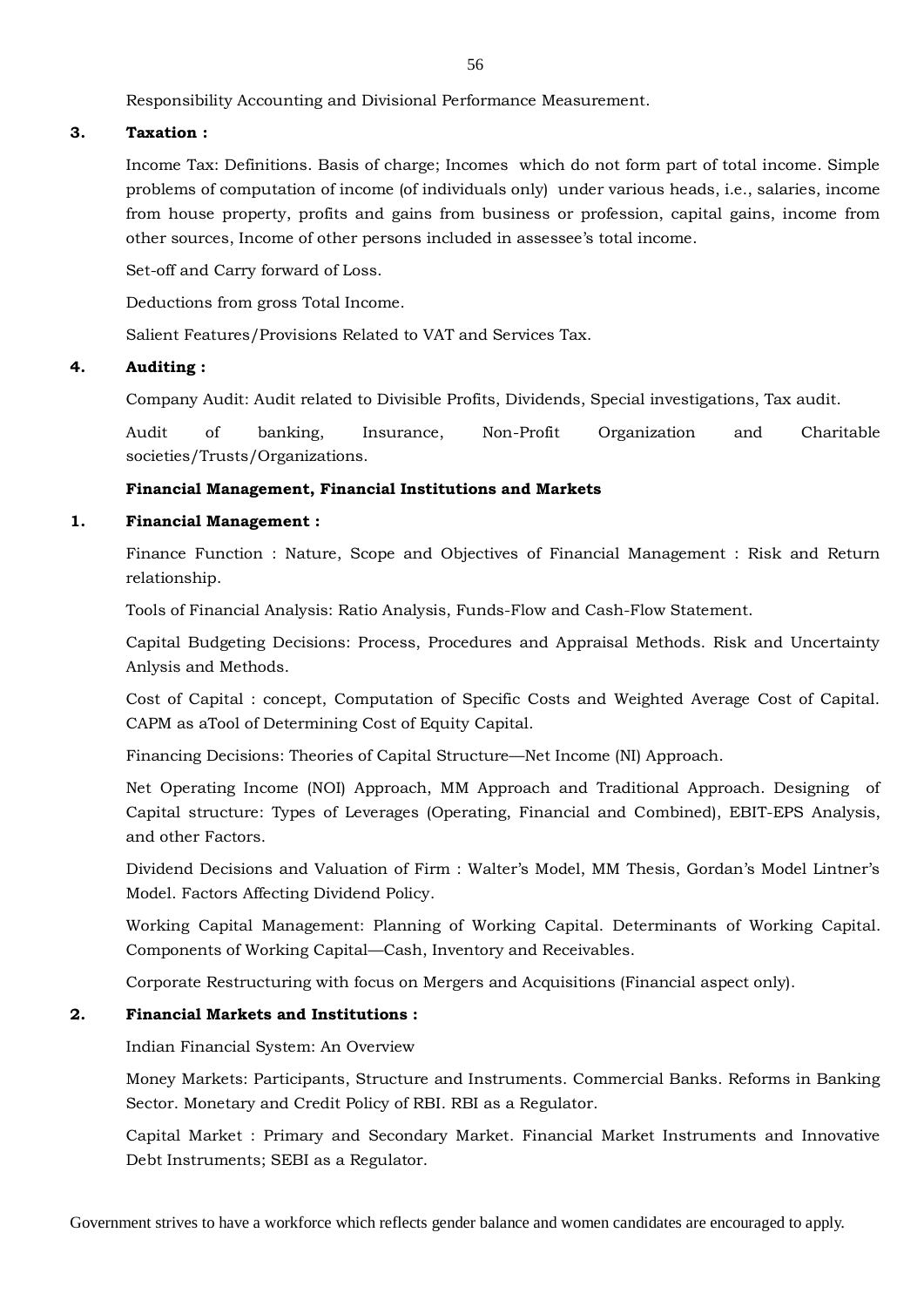Financial Services : Mutual Funds, Venture Capital, Credit Rating Agencies, Insurance and IRDA.

#### **PAPER-II**

# **Organisation Theory and Behaviours, Human Resource Management and Industrial Relations Organisation Theory and Behaviour**

## **1. Organisation Theory :**

Nature and Concept of Organisation; External Environment of Organisation—Technological, Social, Political, Ecomomical and Legal; Organizational Goals Primary and Secondary Goals, Single and Multiple Goals; Management by Objectives.

Evolution of Organisation theory : Classical Neo-classical and system approach.

Modern Concepts of Organisation Theory : Organisational Design, Organisational Structure and Organisational Culture.

Organisational Design—Basic Challenges; Differentiation and Intergration Process; Centralization and Decentralization Process; Standardization/Formalization and Mutual Adjustment. Coordinating Formal and Informal Organizations. Mechanistic and Organic Structures.

Designing Organizational structures—Authority and Control; Line and Staff Functions, Specialization and Coordination. Types of Organization Structure—Functional. Matrix Structure, Project Structure. Nature and Basis of Power, Sources of Power, Power Structure and Politics. Impact of Information Technology on Organizational Design and Structure.

Managing Organizational Culture.

#### **2. Organisation Behaviour :**

Meaning and Concept; Individual in organization: Personality, Theories, and Determinants; Pereception Meaning and Process.

Motivation : Concepts, Theories and Applications. Leadership—Theories and Styles. Quality of Work Life (QWL): Meaning and its impact on Performance, Ways of its Enhancement. Quality Circles (QC)—Meaning and their Importance. Management of Conflicts in Organizations. Transactional Analysis, Organizational Effectiveness, Management of Change.

#### **Human Resources Management and Industrial Relations**

#### **1. Human Resources Management (HRM) :**

Meaning Nature and Scope of HRM, Human Resource Planning, Job Analysis, Job Description, Job Specification, Recruitment Process, Selection Process, Orientational and Placement, Training and Development Process, Performance Appraisal and 360° Feed Back, Salary and Wage Administration, Job Evaluation, Employee Welfare, Promotions, Transfers and Separations.

## **2. Industrial Relations (IR) :**

Meaning, Nature, Importance and Scope of IR, Formation of Trade Union, Trade Union Legislation, Trade Union Movement in India. Recognition of Trade Unions, Problems of Trade Unions in India. Impact of Liberalization on Trade Union Movement.

Nature of Industrial Disputes: Strikes and Lockouts, Causes of Disputes, Prevention and Settlement of Disputes.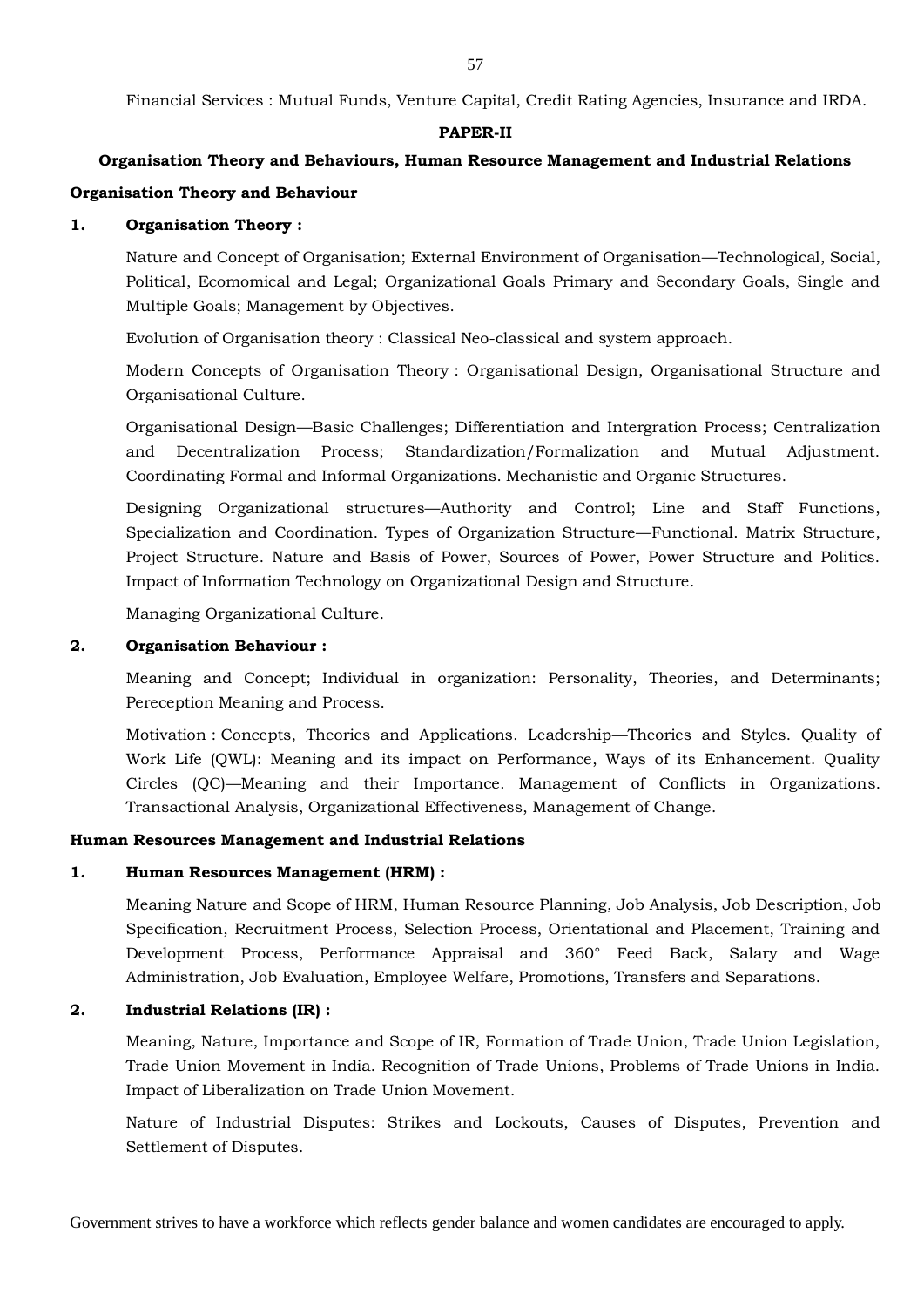Worker's Participation in Management: Philosophy, Rationale, Present Day Status and future Prospects.

Adjudication and Collective Bargaining.

Industrial Relations in Public Enterprises Absenteeism and Labour Turnover in Indian Industries and their Causes and Remedies.

ILO and its Functions.

#### **ECONOMICS**

#### **PAPER—I**

#### **1. Advanced Micro Economics :**

- (a) Marshallian and Walrasian Approaches to Price determination.
- (b) Alternative Distribution Theories : Ricardo, Kaldor, Kalecki.
- (c) Markets Structure : Monopolistic Competition, Duopoly, Oligopoly.
- (d) Modern Welfare Criteria : Pareto Hicks and Scitovsky, Arrow's Impossibility Theorem, A. K. Sen's Social Welfare Function.

#### **2. Advance Macro Economics :**

Approaches to Employment Income and Interest Rate determination : Classical, Keynes (IS-LM) curve, Neo-classical synthesis and New classical, Theories of Interest Rate determination and Interest Rate Structure.

## **3. Money-Banking and Finance :**

- (a) Demand for and Supply of Money : Money Multiplier Quantity Theory of Money (Fisher, Pigou and Friedman) and Keynes' Theory on Demand for Money, Goals and Instruments of Monetary Management in Closed and Open Economies. Relation between the Central Bank and the Treasury. Proposal for ceiling on growth rate of money.
- (b) Public Finance and its Role in market economy : in stabilization of supply, allocation of resources and in distribution and development. Sources of Government revenue, forms of Taxes and Subsidies, their incidence and effects. Limits to taxation, loans, crowding-out effects and limits to borrowings. Public expenditure and its effects.

## **4. International Economics :**

- (a) Old and New theories of International Trade.
	- (i) Comparative advantage,
	- (ii) Terms of Trade and offer curve.
	- (iii) Product cycle and Strategic trade theories.
	- (iv) Trade as an engine of growth and theories of underdevelopment in an open economy.
- (b) Forms of protection : Tariff and quota.
- (c) Balance of Payments Adjustments : Alternative Approaches.
	- (i) Price versus income, income adjustments under fixed exchange rates.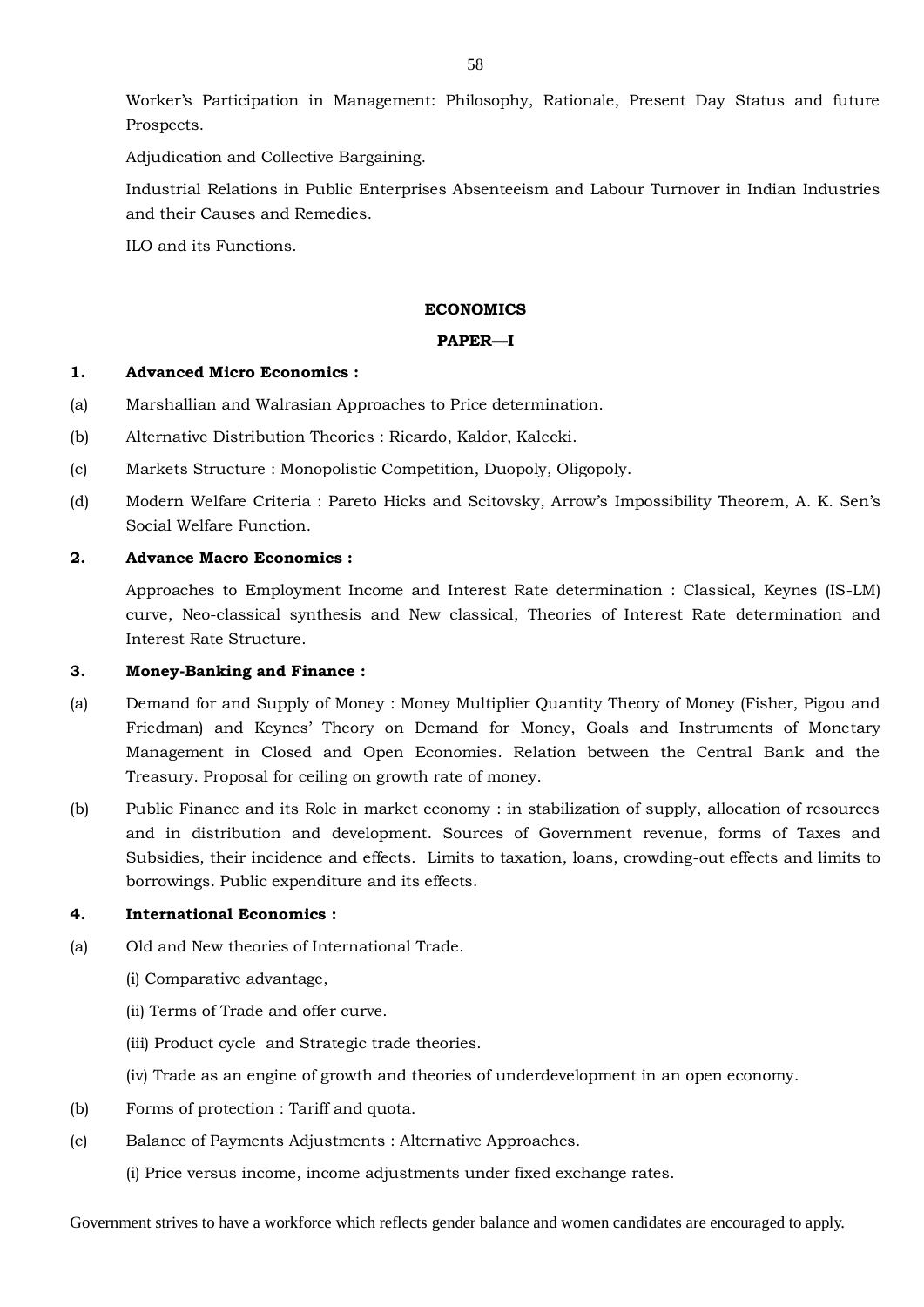- (ii) Theories of Policy mix.
- (iii) Exchange rate adjustments under capital mobility.
- (iv) Floating Rates and their implications for developing Countries: Currency Boards.
- (v) Trade Policy and Developing Countries.
- (vi) BOP, adjustments and Policy Coordination in open economy macro-model.
- (vii) Speculative attacks.
- (viii) Trade Blocks and Monetary Unions.
- (ix) WTO : Trims, TRIPS, Domestic Measures, Different Rounds of WTO talks.

#### **5. Growth and Development:**

- (a) (i) Theories of growth : Harrod's model;
	- (ii) Lewis model of development with surplus labour.
	- (iii) Balanced Unbalanced Growth.
	- (iv) human capitals and Economic Growth.
	- (v) Research and Development and Economic Growth.
- (b) Process of Economic Development of less developed countries: Myrdal and Kuznets on economic development and structural change: Role of Agriculture in Economic Development of less developed countries.
- (c) Economic Development and International Trade and Investment, Role of Multinationals.
- (d) Planning and economic Development: changing role of Markets and Planning, Private-Public Partnership.
- (e) Welfare indicators and measures of growth—Human development indices. The basic needs approach.
- (f) Development and Environmental Sustainability—Renewable and Non Renewable Resources, Environmental Degradation, Intergenerational equity development.

#### **PAPER-II**

#### **Indian Economy in Pre-Independence Era :**

Land System and its changes, Commercialization of agriculture Drain theory, Laissez faire theory and critique. Manufacture and Transport: Jute, Cotton, Railways, Money and Credit.

#### **Indian Economy after Independence :**

- A. The Pre-Liberalization Era :
	- (i) Contribution of Vakil, Gadgil and V.K.R.V. Rao.
	- (ii) Agriculture: Land Reforms and land tenure system, Green Revolution and capital formation in agriculture.
	- (iii) Industry Trends in composition and growth, Role of public and private sector, Small scale and cottage industries.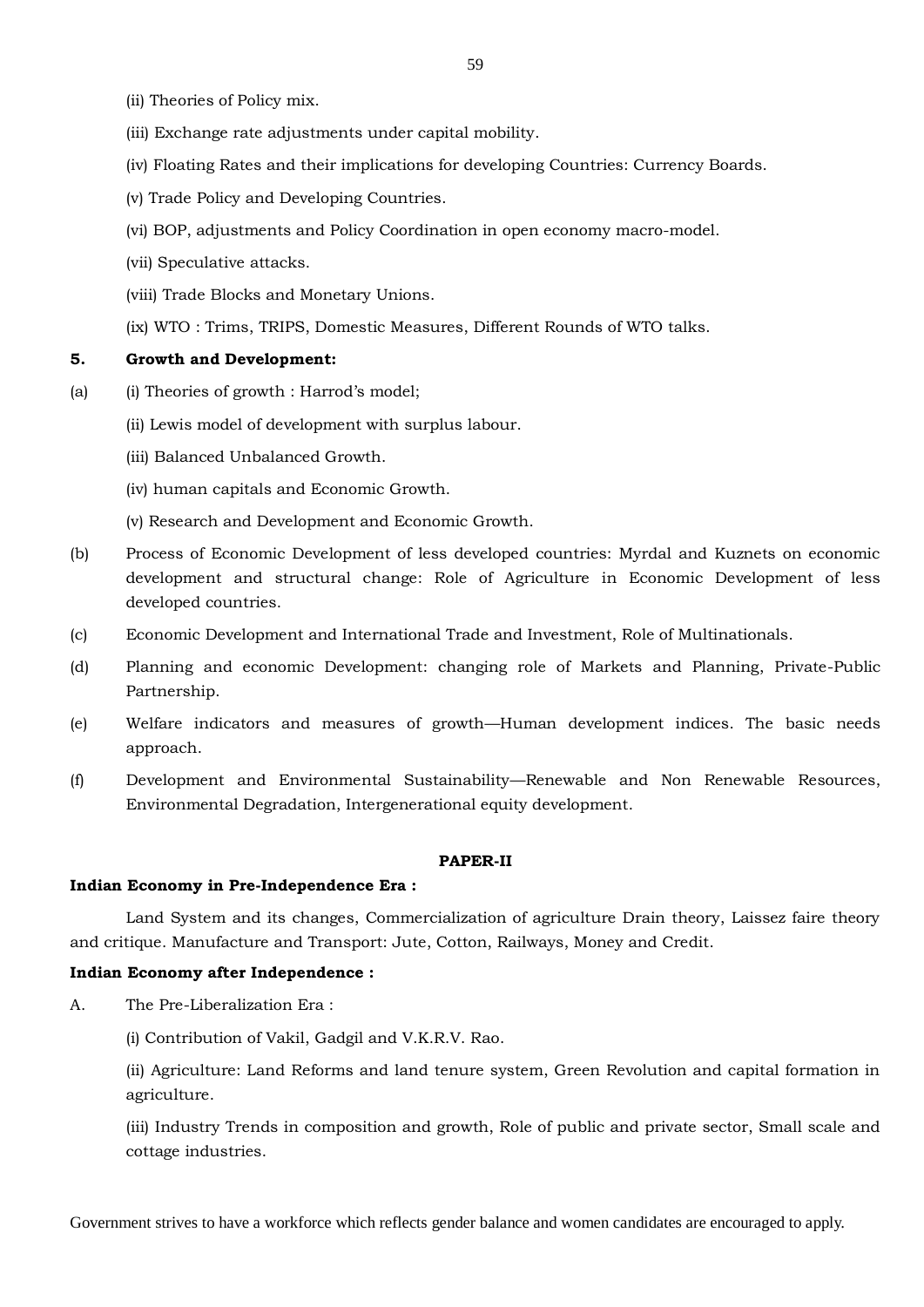(iv) National and Per capita income : patterns, trends, aggregate and Sectoral composition and changes therein.

(v) Broad factors determining National Income and distribution, Measures of poverty, Trends in poverty and inequality.

B. The Post Liberalization Era :

(i) New Economic Reform and Agriculture: Agriculture and WTO, Food processing, subsidies, Agricultural prices and public distribution system, Impact of public expenditure on agricultural growth.

(ii) New Economic Policy and Industry: Strategy of industrialization, Privatization, Disinvestments, Role of foreign direct investment and multinationals.

(iii) New Economic Policy and Trade: Intellectual property rights : Implications of TRIPS, TRIMS, GATS and new EXIM policy.

(iv) New Exchange Rate Regime: Partial and full convertibility, Capital account convertibility.

(v) New Economic Policy and Public Finance : Fiscal Responsibility Act, Twelfth Finance Commission and Fiscal Federalism and Fiscal Consolidation.

(vi) New Economic Policy and Monetary system. Role of RBI under the new regime.

(vii) Planning: From central Planning to indicative planning, Relation between planning and markets for growth and decentralized planning: 73rd and 74th Constitutional amendments.

(viii) New Economic Policy and Employment: Employment and poverty, Rural wages, Employment Generation, Poverty alleviation schemes, New Rural, Employment Guarantee Scheme.

## **ELECTRICAL ENGINEERING PAPER-I**

#### **1. Circuits—Theory :**

Circuit components; network graphs; KCL, KVL; Circuit analysis methods : nodal analysis, mesh analysis; basic network theorems and applications; transient analysis : RL, RC and RLC circuits; sinusoidal steady state analysis; resonant circuits; coupled circuits; balanced 3-phase circuits. Two-port networks.

#### **2. Signals and Systems :**

Representation of continuous-time and discrete-time signals and systems; LTI systems; convolution; impulse response; time-domain analysis of LTI systems based on convolution and differential/difference equations. Fourier transform, Laplace transform, Z-transform, Transfer function. Sampling and recovery of signals DFT, FFT Processing of analog signals through discrete-time systems.

#### **3. E.M. Theory :**

Maxwell's equations, wave propagation in bounded media. Boundary conditions, reflection and refraction of plane waves. Transmission lines : travelling and standing waves, impedance matching, Smith chart.

#### **4. Analog Electronics :**

Characteristics and equivalent circuits (large and small-signal) of Diode, BJT, JFET and MOSFET.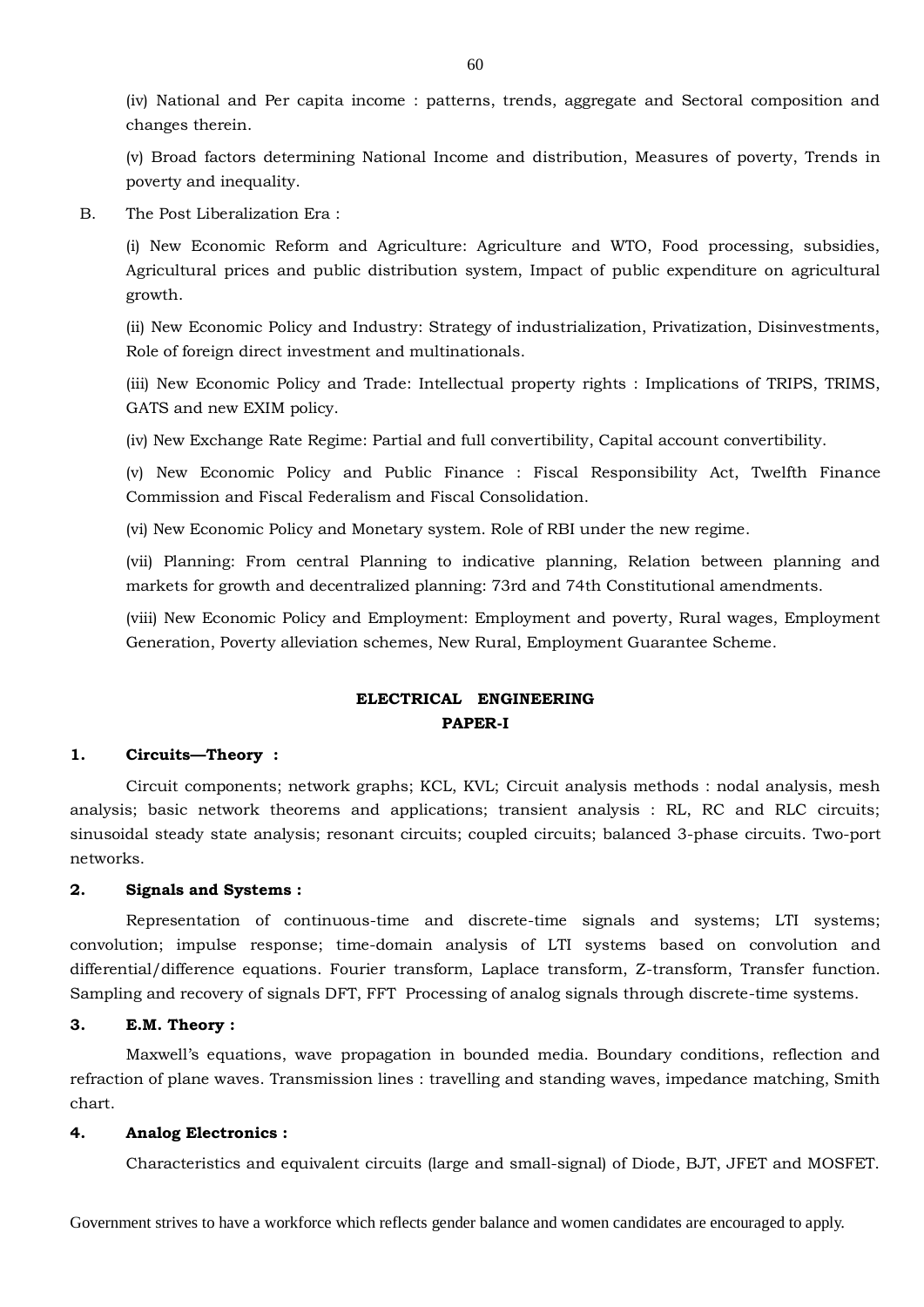Diode circuits : Clipping, clamping, rectifier. Biasing and bias stability. FET amplifiers. Current mirror;

Amplifiers : single and multi-stage, differential, operational feedback and power. Analysis of amplifiers; frequency-response of amplifiers. OPAMP circuits. Filters; sinusoidal oscillators : criterion for oscillation; single-transistor and OPAMP configurations. Function generators and wave-shaping circuits. Linear and switching power supplies.

#### **5. Digital Electronics :**

Boolean algebra; minimisation of Boolean functions; logic gates; digital IC families (DTL, TTL, ECL, MOS, CMOS). Combinational circuits : arithmetic circuits, code converters, multiplexers and decoders. Sequential circuits: latches and flip-flops, counters and shift-registers. Comparators, timers, multivibrators. Sample and hold circuits, ADCs and DACs. Semiconductor memories. Logic implementation using programmable devices (ROM, PLA, FPGA).

#### **6. Energy Conversion :**

Principles of electromechanical energy conversion : Torque and emf in rotating machines. DC machines : characteristics and performance analysis; starting and speed control of motors. Transformers : principles of operation and analysis; regulation, efficiency; 3-phase transformers. 3-phase induction machines and synchronous machines : characteristics and performance analysis; speed control.

#### **7. Power Electronics and Electric Drives :**

Semi-conductor power devices : diode, transistor, thyristor, triac, GTO and MOSFET-static characteristics and principles of operation; triggering circuits; phase control rectifiers; bridge converters : fully-controlled and half-controlled; principles of thyristor choppers and inverters; DC-DC converters; Switch mode inverter; basic concepts of speed control of dc and ac motor drives applications of variablespeed drives.

#### **8. Analog Communication :**

Random variables : continuous, discrete; probability, probability functions. Statistical averages; probability models; Random signals and noise : white noise, noise equivalent bandwidth; signal transmission with noise; signal to noise ratio. Linear CW modulation : Amplitude modulation : DSB, DSB-SC and SSB. Modulators and Demodulators; Phase and Frequency modulation : PM & FM signals; narrows band FM; generation & detection of FM and PM, Deemphasis, Preemphasis. CW modulation system : Superhetrodyne receivers, AM receivers, communication receivers, FM receivers, phase locked loop, SSB receiver Signal to noise ratio calculation or AM and FM receivers.

#### **PAPER II**

#### **1. Control Systems :**

Elements of control systems; block-diagram representations; open-loop & closed-loop systems; principles and applications of feed-back. Control system components. LTI systems : time-domain and transform-domain analysis. Stability : Routh Hurwitz criterion, root-loci, Bode-plots and polor plots, Nyquist's criterion; Design of lead-lad compensators. Proportional, PI, PID controllers. State-variable representation and analysis of control systems.

## **2. Microprocessors and Microcomputers :**

PC organisation; CPU, instruction set, register settiming diagram, programming, interrupts, memory interfacing, I/O interfacing, programmable peripheral devices.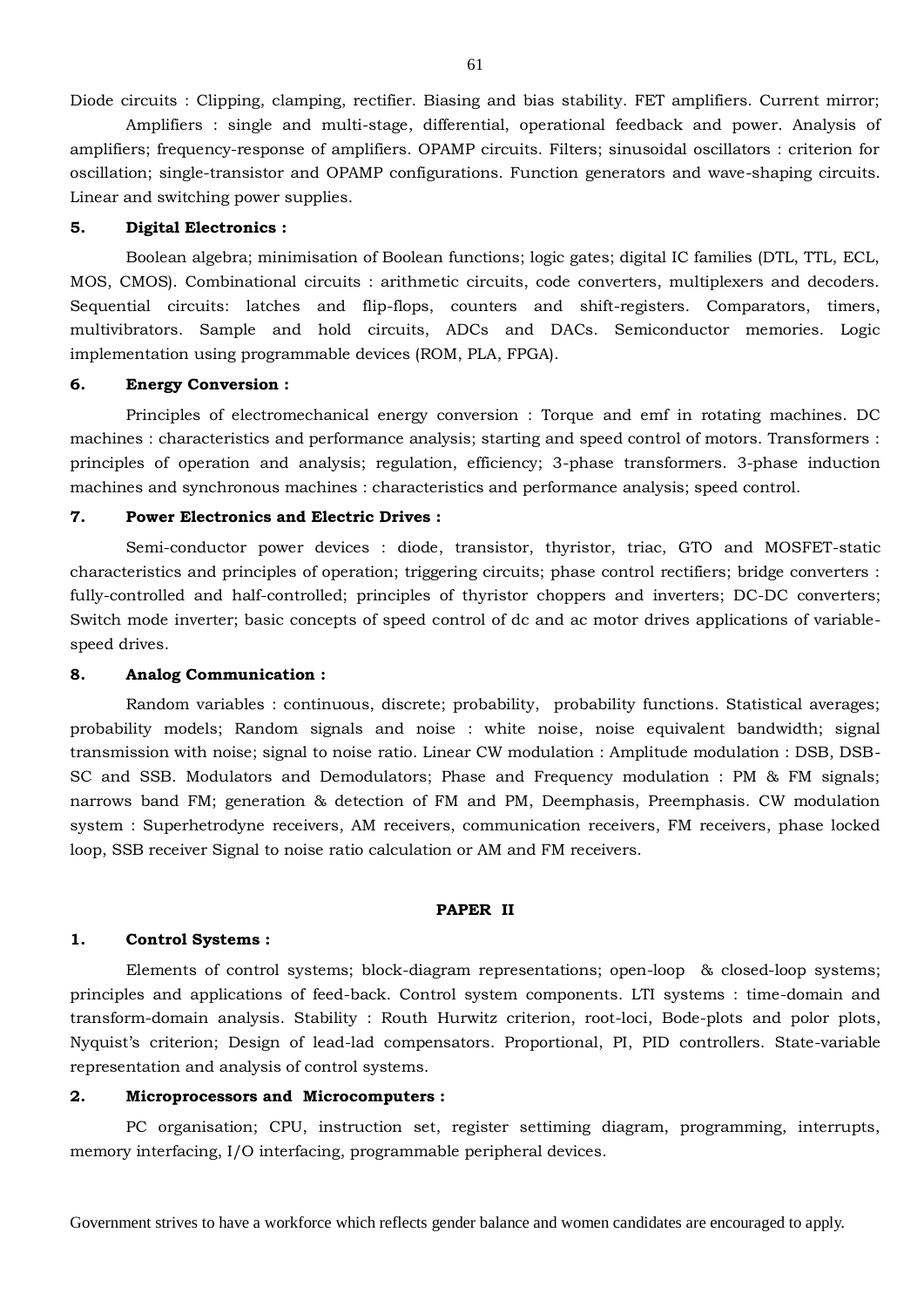#### **3. Measurement and Instrumentation :**

Error analysis; measurement of current voltage, power, energy, power-factor, resistance, inductance, capacitance and frequency; bridge measurements. Signal conditioning circuit; Electronic measuring instruments : multimeter, CRO, digital voltmeter, frequency counter, Q-meter, spectrumanalyser, distoration-meter. Transducers : thermocouple, thermistor, LVDT, strain-guage, piezo-electric crystal.

#### **4. Power Systems: Analysis and Control :**

Steady-state performance of overhead transmission lines and cables; principles of active and reactive power transfer and distribution; per-unit quantities; bus admittance and impedance matrices; load flow; voltage control and power factor correction; economic operation; symmetrical components, analysis of symmetrical and unsymmetrical faults. Concepts of system stability : swing curves and equal area criterion. Static VAR system. Basic concepts of HVDC transmission.

### **5. Power System Protection :**

Principles of overcurrent, differential and distance protection. Concept of solid state relays. Circuit brakers. Computer aided protection : introduction; line, bus, generator, transformer protection; numeric relays and application of DSP to protection.

#### **6. Digital Communication :**

Pulse code modulation (PCM), defferential pulse code modulation (DPCM), delta modulation (DM), Digital modulation and demodulation schemes : amplitude, phase and frequency keying schemes (ASK, PSK, FSK). Error control coding : error detection and correction, linear block codes, convolation codes. Information measure and source coding. Data networks, 7-layer architecture.

# **GEOGRAPHY PAPER I PRINCIPLES OF GEOGRAPHY**

#### **Physical Geography :**

**1. GEOMORPHOLOGY :** Factors controlling landform development; endogenetic and exogenetic forces; Origin and evolution of the earth's crusts; Fundamentals of geomagnetism; Physical conditions of the earth's interior; Geosynclines; Continental drift; Isostasy; Plate tectonics; Recent views on mountain building; Volcanicity; Earthquakes and Tsunamis; Concepts of geomorphic cycles and Land scape development; Denudation chronology; Channel morphology; Erosion surfaces; Slope development; Applied Geomorphology; Geomorphology, economic geology and environment.

**2. Climatology :** Temperature and pressure belts of the world; Heat budget of the earth; Atmospheric circulation; Atmospheric stability and instability. Planetary and local winds; Monsoons and jet streams; Air masses and fronto; Temperate and tropical cyclones; Types and distribution of precipitation; Weather and Climate; Koppen's Thornthwaite's and Trewar Tha's classification of world climate; Hydrological cycle; Global climatic change, and role and response of man in climatic changes Applied climatology and Urban climate.

**3. Oceanography**: Bottom topography of the Atlantic, Indian and Pacific Oceans; Temperature and salinity of the oceans; Heat and salt budgets, Ocean deposits; Waves, currents and tides; Marine resources; biotic, mineral and energy resources; Coral reefs coral bleaching; Sea-level changes; Law of the sea and marine pollution.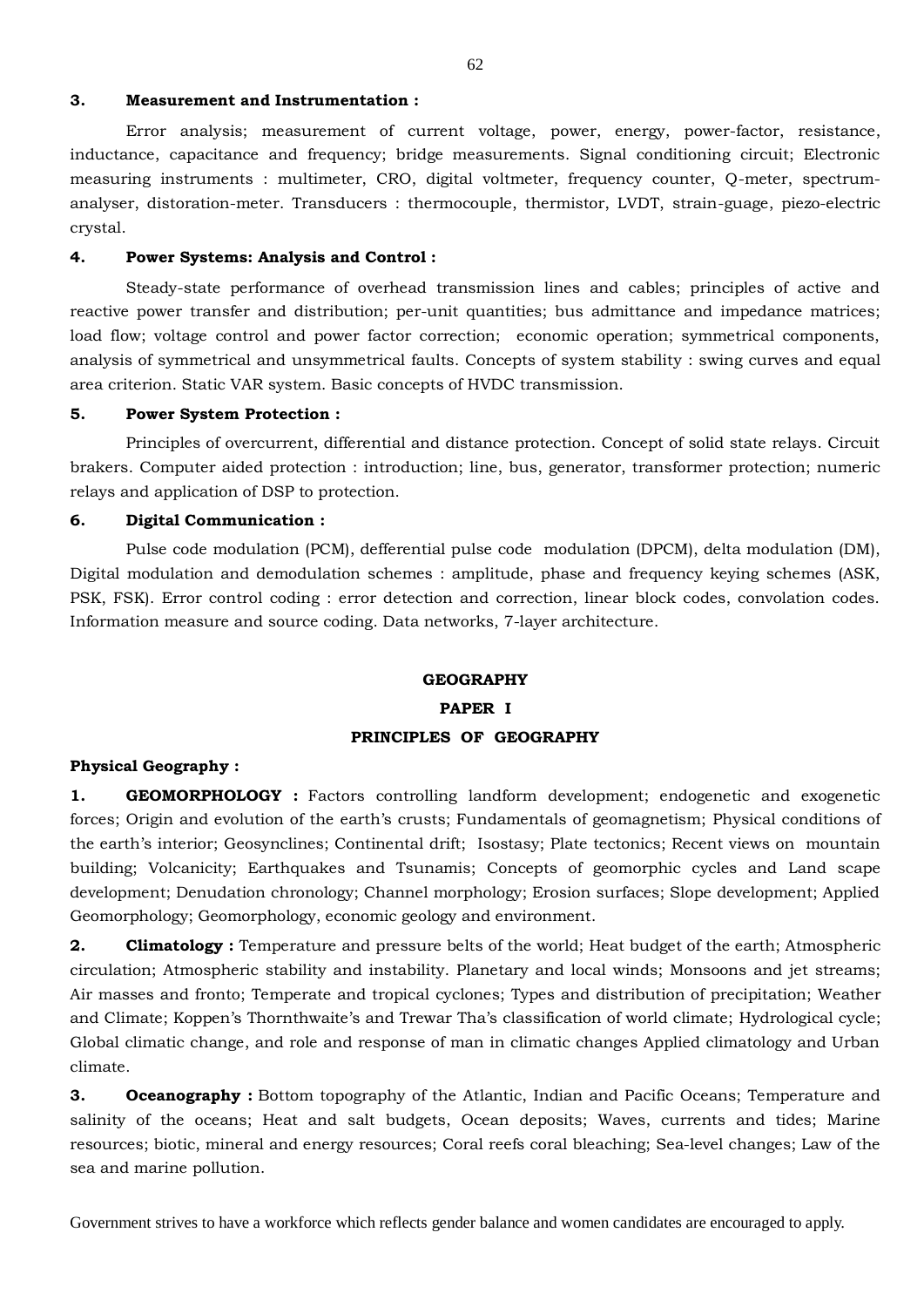**4. Biogeography :** Genesis of soils; Classification and distribution of soils; Soil profile; Soil erosion, Degrada-tion and conservation; Factors influencing world distribution of plants and animals; Problems of deforestation and conservation measures; Social forestry, agro-forestry; Wild life; Major gene pool centres.

**5. Environmental Geography**: Principle ecology; Human ecological adaptations; Influence of man on ecology and environment; Global and regional ecological changes and imbalances; Ecosystem their management and conservation; Environmental degradation, management and conservation; Biodiversity and sustainable development; Environmental policy; Environmental hazards and remedial measures; Environmental education and legislation.

#### **Human Geography :**

**1. Perspectives in Human Geography :** Areal differentiation; Regional synthesis; Dichotomy and dualism; Environmentalism; Quantitative revolution and locational analysis; Radical, behavioural, human and welfare approaches; Languages, religions and secularisation; Cultural regions of the world; Human development indix.

**2. Economic Geography :** World economic development: measurement and problems; World resources and their distribution; Energy crisis; the limits to growth; World agriculture: typology of agricultural regions; Agricultural inputs and productivity; Food and nutritions problems; Food security; famine: causes, effects and remedies; World industries: location patterns and problems; Patterns of world trade.

**3. Population and Settlement Geography :** Growth and distribution of world population; Demographic attributes; Causes and consequences of migration; Concepts of over-under-and optimum population; Population theories, world population problems and policies, Social well-being and quality of life; Population as social capital.

 Types and patterns of rural settlements; Environmental issues in rural settlements; Hierarchy of urban settlements; Urban morphology; Concept of primate city and rank-size rule; Functional classification of towns; Sphere of urban influence; Rural-urban fringe; Satellite towns; Problems and remedies of urbanization; Sustainable development of cities.

**4. regional Planning :** Concept of a region; Types of regions and methods of regionalisation; Growth centres and growth poles; Regional imbalances; Regional development strategies; Environmental issues in regional planning; Planning for sustainable development.

**5. Models, Theories and Laws in Human Geography**: System analysis in Human geography; Malthusian, Marxian and demographic transition models; Central Place theories of Christaller and Losch; Perroux and Boudeville; Von Thunen's model of agricultural location; Weber's model of industrial location; Ostov's model of stages of growth. Heart-land and Rimland theories; Laws of international boundaries and frontiers.

## **PAPER II**

#### **GEOGRAPHY OF INDIA**

**1. Physical Setting :** Space relationship of India with neighbouring countries; Structure and relief; Drainage system and watersheds; Physiographic regions; Mechanism of Indian monsoons and rainfall patterns; Tropical cyclones and western disturbances; Floods and droughts; Climatic regions; Natural vegetation, Soil types and their distributions.

**2. Resources :** Land, surface and ground water, energy, minerals, biotic and marine resources, Forest and wild life resources and their conservation; Energy crisis.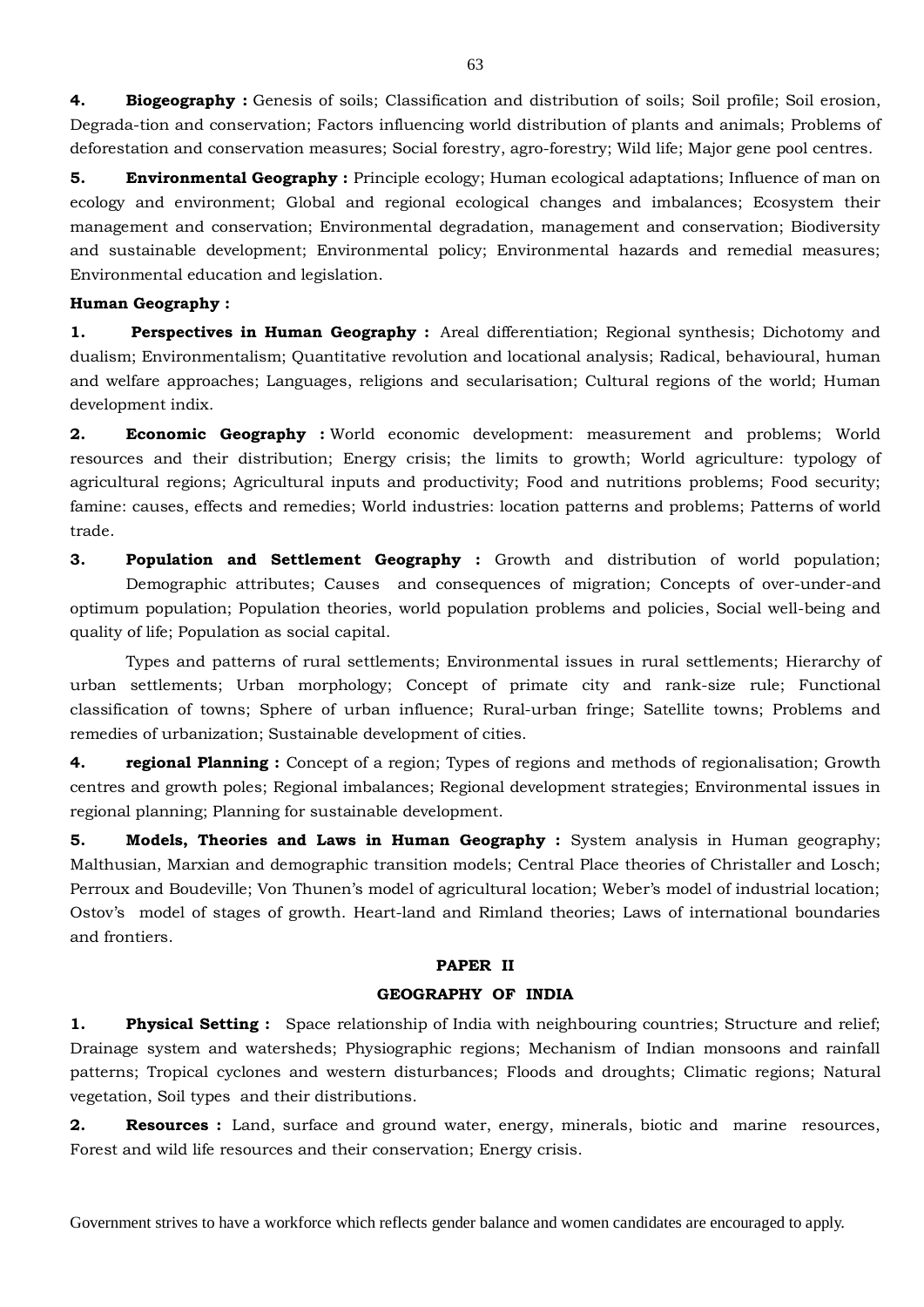**3. Agriculture :** Infrastructure: irrigation, seeds, fertilizers, power; Institutional factors; land holdings, land tenure and land reforms; Cropping pattern, agricultural productivity, agricultural intensity, crop combination, land capability; Agro and social-forestry; Green revolution and its socio-economic and ecological implications; Significance of dry farming; Livestock resources and white revolution; Aquaculture; Sericulture, Agriculture and poultry; Agricultural regionalisation; Agro-climatic zones; Agroecological regions.

**4. Industry**: Evolution of industries; Locational factors of cotton, jute, textile, iron and steel, aluminium, fertiliser, paper, chemical and pharmaceutical, automobile, cottage and ago-based industries; Industrial houses and complexes including public sector underkings; Industrial regionalisation; New industrial policy; Multinationals and liberalisation; Special Economic Zones; Tourism including ecotourism.

**5. Transport, Communication and Trade :** Road, railway, waterway, airway and pipeline net works and their complementary roles in regional development; Growing importance of ports on national and foreign trade; Trade balance; Trade Policy;Export processing zones; Developments in communication and information technology and their impacts on economy and society; Indian space programme.

**6. Cultural Setting :** Historical Perspective of Indian Society; Racial linguistic and ethnic diversities; religious minorities; Major tribes, tribal areas and their problems; Cultural regions; Growth, distribution and density of population; Demographic attributes: sex-ratio, age structure, literacy rate, work-force, dependency ratio, longevity; migration (inter-regional, interaregional and international) and associated problems; Population problems and policies; Health indicators.

**7. Settlements :** Types, patterns and morphology of rural settlements; Urban developments; Morphology of Indian cities; Functional classification of Indian cities; Conurbations and metropolitan regions; Urban sprawl; Slums and asssociated problems; Town planning; Problems of urbanisation and remedies.

**8. Regional Development and Planning:** Experience of regional planning in India; Five Year Plans; Integrated rural development programmes; Panchayati Raj and decentralised planning; Command area development; Watershed management; Planning for backward area, desert, drought-prone, hill tribal area development; Multi-level planning; Regional planning and development of island territories.

**9. Political Aspects :** Geographical basis of Indian federalism; State reorganisation; Emergence of new states; Regional consciousness and inter-state issues; International boundary of India and related issues; Cross-border terrorism; India's role in world affairs; Geopolitics of South Asia and Indian Ocean realm.

**10. Contemporary Issues :** Ecological issues: Environmental hazards: landslides, earthquakes, Tsunamis, floods and droughts, epidemics; Issues related to environmental pollution; Changes in patterns of land use; Principles of environmental impact assessment and environmental management; Population explosion and food security; Environmental degradation; Deforestation, desertification and soil erosion; Problems of agrarian and industrial unrest; Regional disparities in economic development; Concept of sustainable growth and development; Environmental awareness; Linkage of rivers; Globalisation and Indian economy.

**NOTE : Candidates will be required to answer one compulsory map question pertinent to subjects covered by this paper.**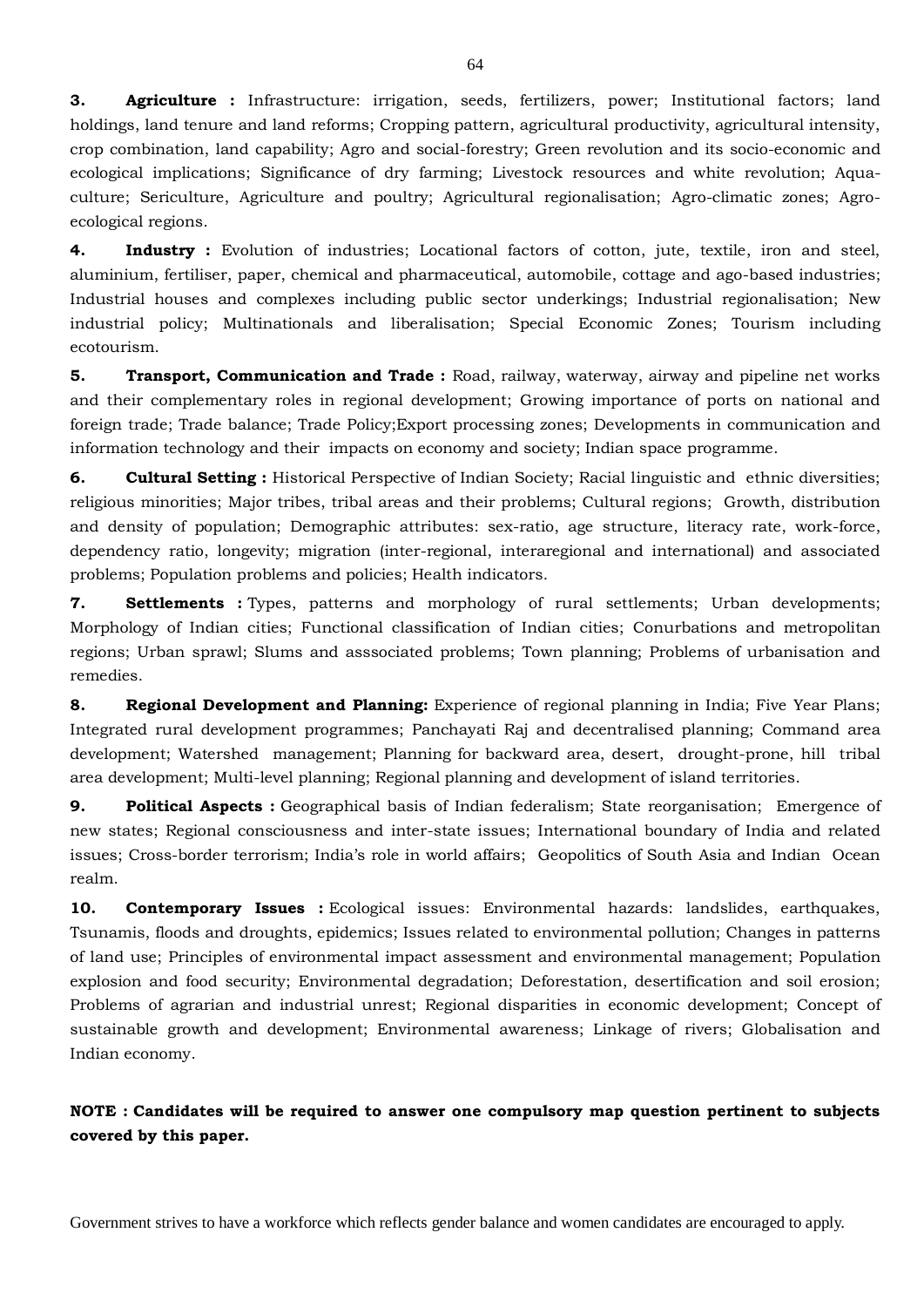#### **GEOLOGY**

#### **PAPER I**

#### **1. General Geology :**

The Solar System, meteorites, origin and interior of the earth and age of earth; Volcanoes—causes and products, Volcanic belts. Earthquakes—causes, effects, seismic of zone of India; Island arcs, trenches and mid-ocean ridges; Continental drift; Seafloor spreading, plate tectonics. Isostasy.

#### **2. Geomorphology and Remote Sensing :**

Basic concepts of geomorphology. Weathering and soil formations; Landforms, slopes and drainage. Geomorphic cycles and their interpretation. Morphology and its relation to structures and lithology; Coastal geomorphology; Applications of geomorphology in mineral prospecting, civil engineering; hydrology and environmental studies; Geomorphology of Indian sub-continent.

Aerial photographs and their interpretation—merits and limitations; The Electromagnetic spectrum. Orbiting Satellites and Sensor Systems. Indian Remote Sensing Satellites. Satellite data products; Applications of remote sensing in geology; The Geographic Information System (GIS) and Global Positioning System (GPS)—its applications.

#### **3. Structural Geology :**

Principles of geologic mapping and map reading, projection diagrams, Stress and strain ellipsoid and stress-strain relationships of elastic, plastic and viscous materials; Strain markers in deformed rocks. Behaviour of minerals and rocks under deformation conditions. Folds and faults classification and mechanics; Structural analysis of folds, foliations, lineations, joints and faults, unconformities; Timerelationship between crystallization and deformation.

## **4. Paleontology :**

Species—definition and nomenclature; Megafossils and Microfossils. Modes of preservation of fossils; Different kinds of microfossils; Application of microfossils in correlation, petroleum exploration, paleoclimatic and paleoceanographic studies; Evolutionary trend in Hominidae, Equidae and Proboscidae. Siwalik fauna.

Gondwana flora and fauna and its importance; Index fossils and their significance.

## **5. Indian Stratigraphy :**

Classification of stratigraphic sequences: lithostrati-graphic, biostratigraphic, chrono-stratigraphic and magnetostratigraphic and their interrelationships; Distribution and classification of Precambrian rocks of India; Study of stratigraphic distribution and lithology of Phanerozoic rocks of India with reference to fauna, flora and economic importance. Major boundary problems—Cambrian/ Precambrian, Permian/Triassic, Cretaceous/Tertiary and Pliocene/Pleistocene; Study of climatic conditions, paleogeography and igneous activity in the Indian sub-continent in the geological past. Tectonic framework of India. Evolution of the Himalayas.

# **6. Hydrogeology and Engineering Geology :**

Hydrologic cycle and genetic classification of water; Movement of subsurface water; Springs; Porosity, permeability, hydraulic conductivity, transmissivity and storage coefficient, classification of aquifers; Water-bearing characteristics of rocks; Groundwater chemistry. Salt water intrusion. Types of wells. Drainage basin morphometry; Exploration for groundwater; Groundwater recharge; Problems and management of groundwater; Rainwater harvesting; Engineering properties of rocks; Geological

Government strives to have a workforce which reflects gender balance and women candidates are encouraged to apply.

#### 65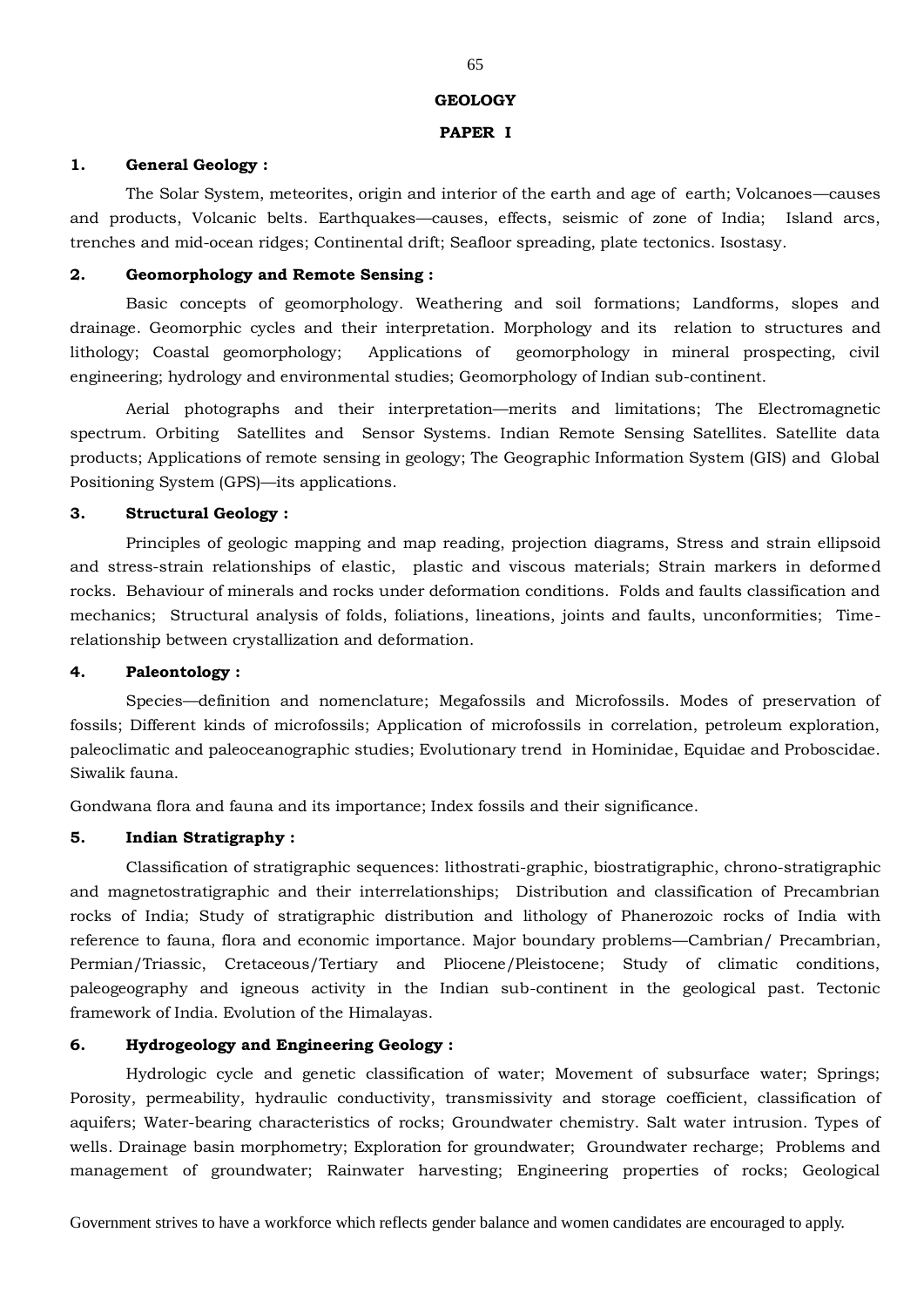investigations for dams, tunnels highways, railway and bridges; Rock as construction material; Landslides causes, prevention and rehabilitation; Earthquake-resistant structures.

#### **PAPER II**

## **1. Mineralogy :**

Classification of crystals into systems and classes of symmetry; International system of crystallographic notation; Use of projection diagrams to represent crystal symmetry; Elements of X-ray crystallography.

Physical and chemical characters of rock forming silicate mineral groups; Structural classification of silicates; Common minerals of igneous and metamorphic rocks; Minerals of the carbonate, phosphate, sulphide and halide groups; Clay minerals.

Optical properties of common rock forming minerals; Pleochroism, extinction angle, double refraction, birefringence, twinning and dispersion in minerals.

#### **2. Igneous and Metamorphic Petrology :**

Generation and crystallisation of magmas. Crystallisation of albite—anorthite, diopside—anorthite and diopside—wollastonite—silica systems. Bowen's Reaction Principle; Magmatic differentiation and assimilation. Petrogenetic significance of the textures and structures of igneous rocks. Petrography and petrogenesis of granite, syenite, diorite, basic and ultrabasic groups, charnockite, anorthosite and alkaline rocks. Carbonatites. Deccan volcanic province.

Types and agents of metamorphism. Metamorphic grades and zones; Phase rule. Facies of regional and contact metamorphism; ACF and AKF diagrams; Textures and structures of metamorphic rocks. Metamorphism of arenaceous, argillaceous and basic rocks; Minerals assemblages. Retrograde metamorphism; Metasomatism and granitisation, migmatites. Granulite terrains of India.

#### **3. Sedimenary Petrology :**

Sedimentas and Sedimentary rocks: Processes of formation; digenesis and lithification; Clastic and non-clastic rocks-their classification, petrography and depositional environment; Sedimentary facies and provenance. Sedimentary structures and their significance. Heavy minerals and their significance. Sedimentary basins of India.

#### **4. Economic Geology :**

Ore, ore mineral and gangue, tenor of ore. Classification of ore deposits; Processes of formation of mineral deposits; Controls of ore localisation; Ore texures and structures; Metallogenic epochs and provinces; Geology of the important Indian deposits of aluminium, chromium, copper, gold, iron, lead, zinc, manganese, titanium, uranium and thorium and industrial minerals; Deposits of coal and petroleum in India, National Mineral Policy; Conservation and utilization of mineral resources. Marine mineral resources and Law of Sea.

### **5. Mining Geology :**

Methods of prospecting—geological, geophysical, geochemical and geobotanical; Techniques of sampling. Estimation of reserves of ore; Methods of exploration and mining-metallic ores, industrial minerals, marine mineral resources and building stones. Mineral beneficiation and ore dressing.

## **6. Geochemistry and Environmental Geology :**

Cosmic abundance of elements. Composition of the planets and meteorites. Structure and composition of earth and distribution of elements. Trace elements. Elements of crystal chemistry-types of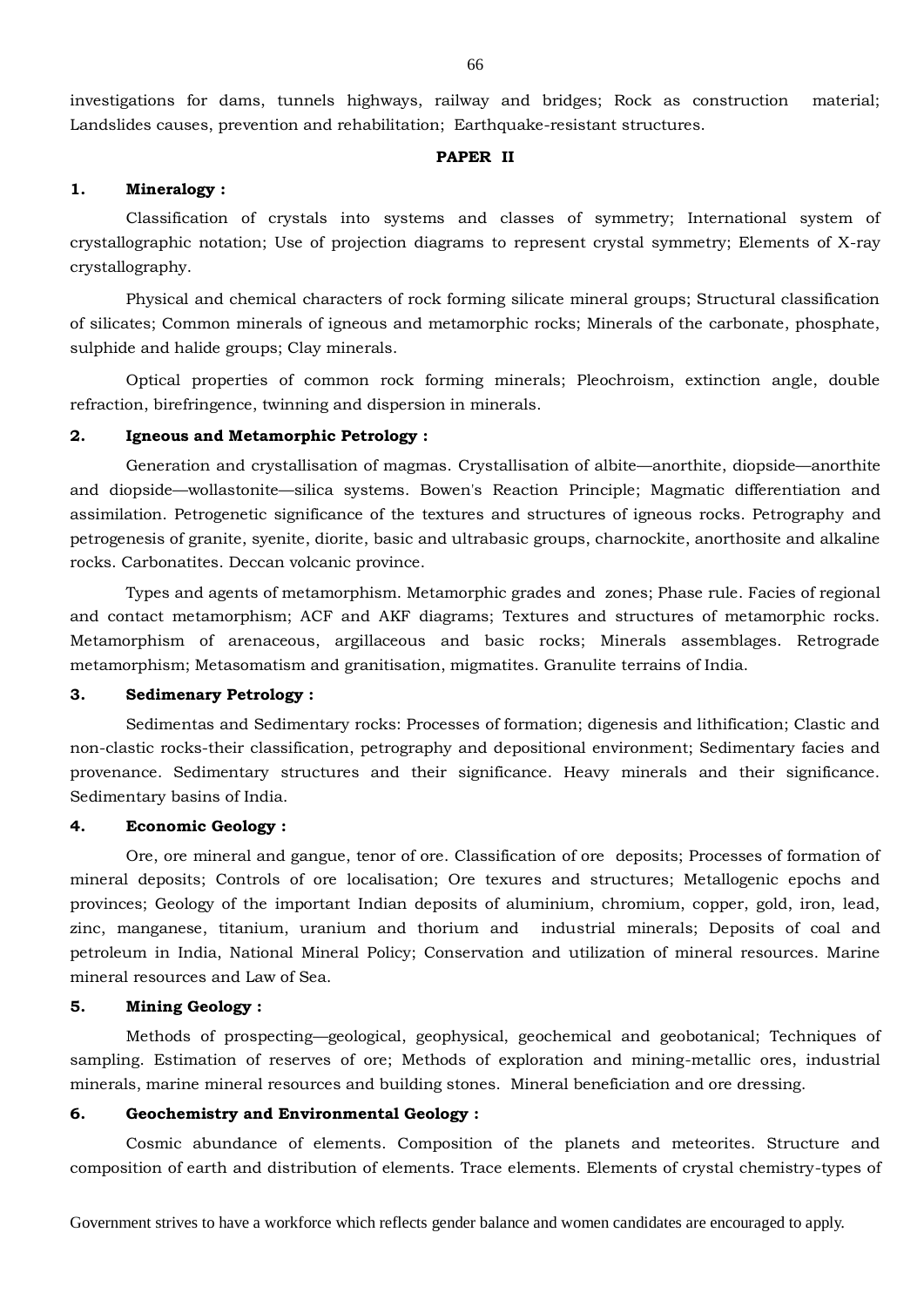chemical bonds, coordination number. Isomorphism and polymorphism. Elementary thermodynamics.

Natural hazards—floods, mass wasting, costal hazards, earthquakes and volcanic activity and mitigation; Environmental impact of urbanization, mining, industrial and radioactive waste disposal, use of fertilizers, dumping of mine waste and fly-ash. Pollution of ground and surface water, marine pollution. Environment protection—legislative measures in India; Sea level changes: causes and impact.

## **HISTORY**

## **PAPER I**

### **1. Sources**

Archaeological sources :

Exploration, excavation, epigraphy, numismatics, monuments.

Literary sources:

Indigenous: Primary and secondary; poetry, scientific literature, literature, literature in regional languages, religious literature.

Foreign account: Greek, Chinese and Arab writers.

## **2. Pre-history and Proto-history :**

Geographical factors; hunting and gathering (paleolithic and mesolithic); Beginning of agriculture (neolithic and chalcolithic).

## **3. Indus Valley Civilization :**

Origin, date, extent, characteristics-decline, survival and significance, art and architecture.

#### **4. Megalithic Cultures :**

Distribution of pastoral and farming cultures outside the Indus, Development of community life, Settlements, Development of agriculture, Crafts, Pottery, and Iron industry.

#### **5. Aryans and Vedic Period :**

Expansions of Aryans in India :

Vedic Period: Religious and philosophic literature; Transformation from Rig Vedic period to the later Vedic period; Political, social and economical life; Significance of the Vedic Age; Evolution of Monarchy and Varna system.

## **6. Period of Mahajanapadas :**

Formation of States (Mahajanapada): Republics and monarchies; Rise of urban centres; Trade routes; Economic growth; Introduction of coinage; Spread of Jainism and Buddism; Rise of Magadha and Nandas.

Iranian and Mecedonian invasions and their impact.

### **7. Mauryan Empire :**

Foundation of the Mauryan Empire, Chandragupta, Kautilya and Arthashastra; Ashoka; Concept of Dharma; Edicts; Polity, Administration, Economy; Art, architecture and sculpture; External contacts; Religion; Spread of religion; Literature.

Disintegration of the empire; sungas and Kanvas.

#### **8. Post-Mauryan Period (Indo-Greeks, Sakas, Kushanas, Western Kshatrapas) :**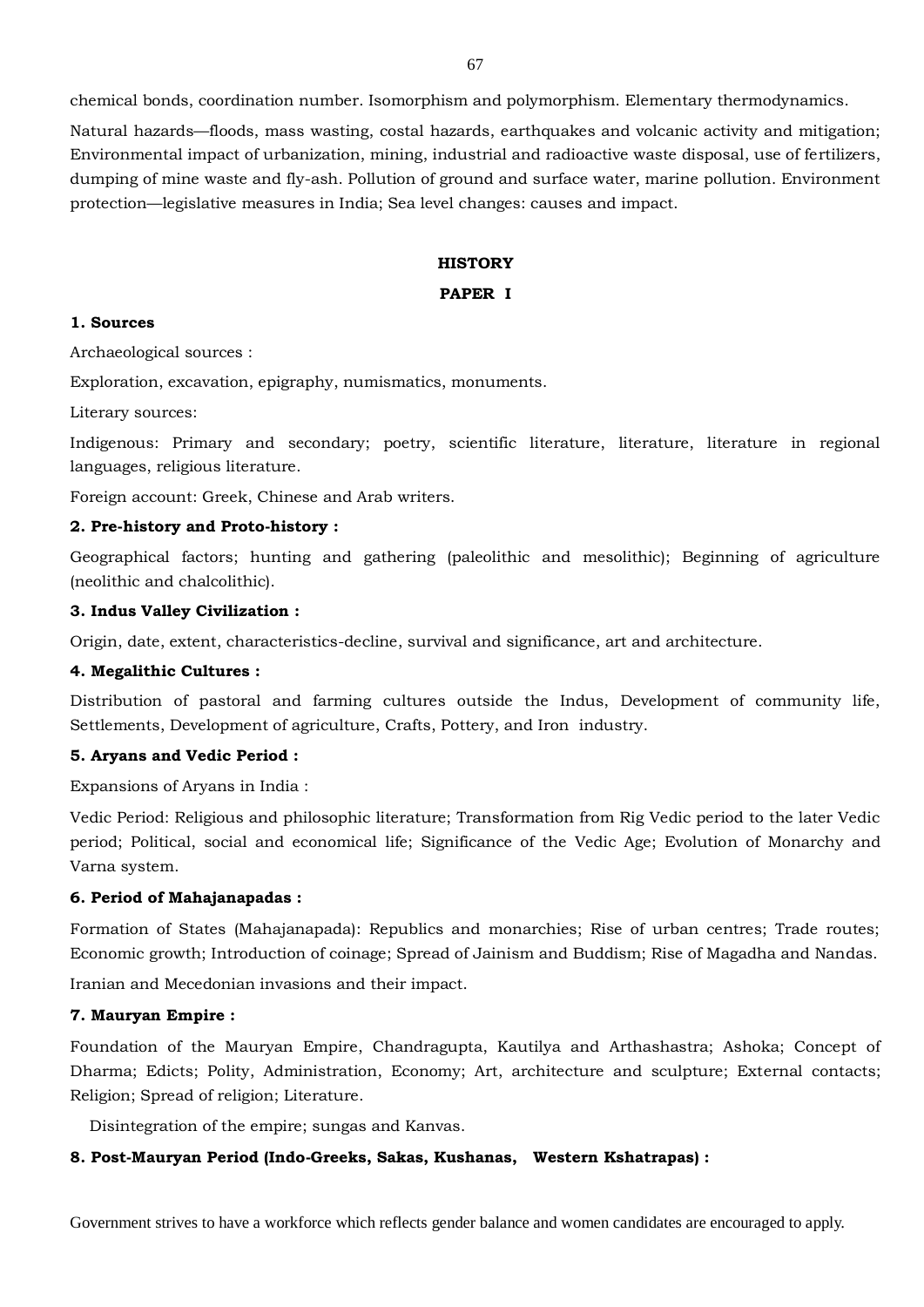Contact with outside world; growth of urban centres, economy, coinage, development of religions, Mahayana, social conditions, art, architecture, culture, literature and science.

## **9. Early State and Society in Eastern India, Deccan and South**

Kharavela, The Satavahanas, Tamil States of the Sangam Age; Administration, Economy, land grants, coinage, trade guilds and urban centres; Buddhist centres; Sangam literature and culture; Art and architecture.

## **10. Guptas, Vakatakas and Vardhanas:**

Polity and administration, Economic conditions, Coinage of the Guptas, Land grants, Decline of urban centres, Indian feudalism, Caste system, Position of women, Education and educational institutions; Nalanda, Vikramshila and Vallabhi, Literature, scientific literature, art and architecture.

## **11. Regional States during Gupta Era:**

The Kadambas, Pallavas, Chalukyas of Badami; Polity and Administration, Trade guilds, Literature; growth of Vaishnava and Saiva religions. Tamil Bhakit movement, Shankaracharya; Vedanta; Institutions of temple and temple architecture; Palas, Senas, Rashtrakutas, Paramaras, Polity and administration; Cultural aspects. Arab conquest of Sind; Alberuni, The Chaluky as of Kalyana, Cholas, Hoysalas, Pandyas; Polity and Administration; Local Government; Growth of art and architecture, religious sects, Institution of temple and Mathas, Agraharas, education and literature, economy and society.

## **12. Themes in Early Indian Cultural History:**

Languages and texts, major stages in the evolution of art and architecture, major philosophical thinkers and schools, ideas in Science and Mathematics.

## **13. Early Medieval India, 750-1200:**

— Polity: Major political developments in Northern India and the peninsula, origin and the rise of Rajputs.

- The Cholas: administration, village economy and society "Indian Feudalism".
- Agrarian economy and urban settlements.
- Trade and commerce.
- Society: the status of the Brahman and the new social order.
- Condition of women.
- Indian science and technology.

#### **14. Cultural Traditions in India, 750-1200:**

— Philosophy: Skankaracharya and Vedanta, Ramanuja and Vishishtadvaita, Madhva and Brahma-Mimansa.

— Religion: Forms and features of religion, Tamil devotional cult, growth of Bhakti, Islam and its arrival in India, Sufism.

— Literature: Literature in Sanskrit, growth of Tamil literature, literature in the newly developing languages, Kalhan's Rajtarangini, Alberuni's India.

— Art and Architecture: Temple architecture, sculpture, painting.

## **15. The Thirteenth Century:**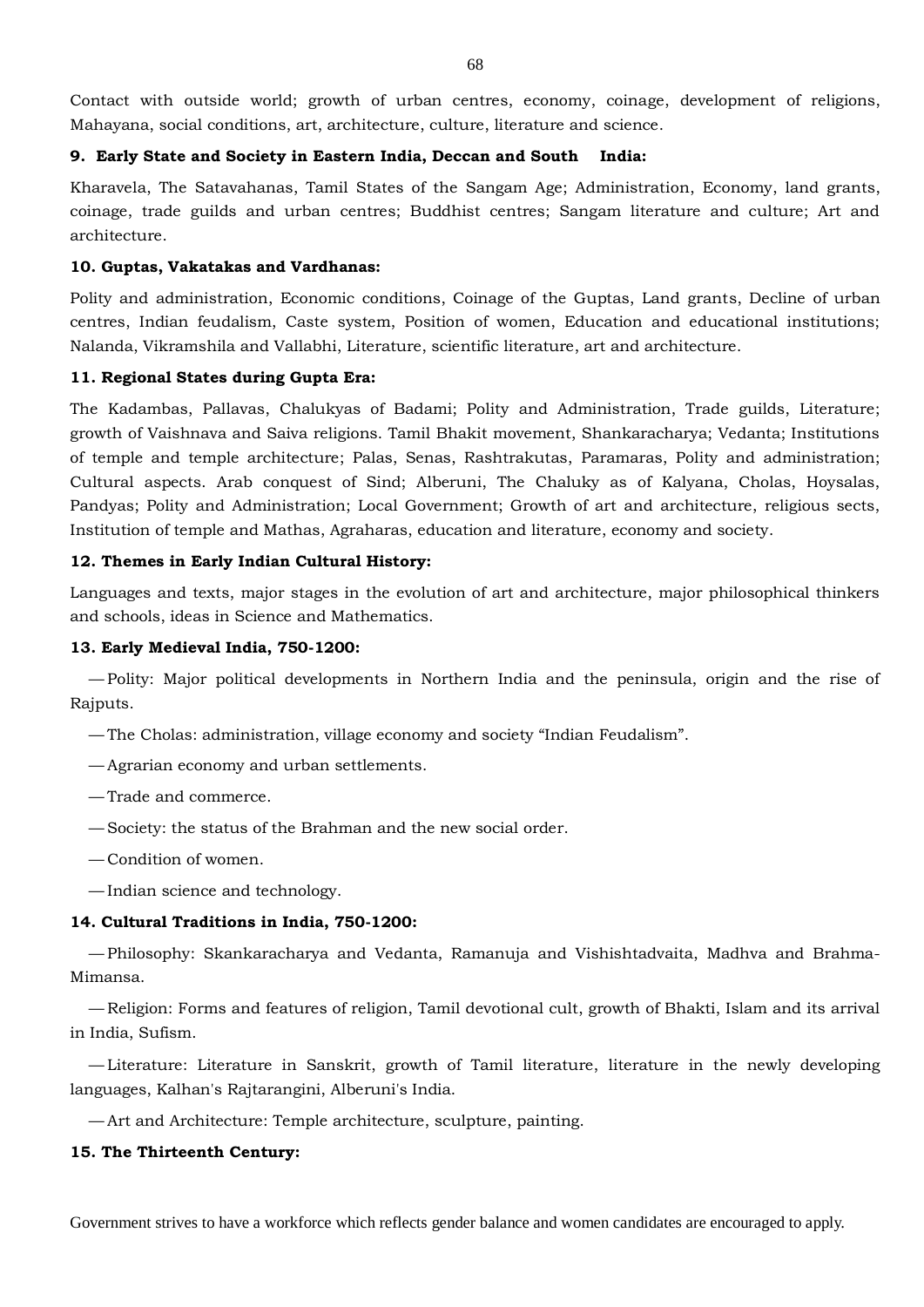— Establishment of the Delhi Sultanate: The Ghurian invasions - factors behind Ghurian success.

— Economic, Social and cultural consequences.

— Foundation of Delhi Sultanate and early Turkish Sultans.

— Consolidation: The rule of Iltutmish and Balban.

#### **16. The Fourteenth Century:**

— "The Khalji Revolution".

— Alauddin Khalji: Conquests and territorial expansion, agrarian and economic measure.

— Muhammad Tughluq: Major projects, agrarian measures, bureaucracy of Muhammad Tughluq.

— Firuz Tugluq: Agrarian measures, achievements in civil engineering and public works, decline of the Sultanate, foreign contacts and Ibn Battuta's account.

#### **17.Society, Culture and Economy in the Thirteenth and Fourteenth Centuries:**

— Society: composition of rural society, ruling classes, town dwellers, women, religious classes, caste and slavery under the Sultanate, Bhakti movement, Sufi movement.

— Culture: Persian literature, literature in the regional languages of North India, literaute in the languages of South India, Sultanate architecture and new structural forms, painting, evolution of a composite culture.

— Economy: Agricultural Production, rise of urban economy and non-agricultural production, trade and commerce.

#### **18. The Fifteenth and Early Sixteenth Century-Political Developments and Economy:**

- Rise of Provincial Dynasties : Bengal, Kashmir (Zainul Abedin), Gujarat.
- Malwa, Bahmanids.
- The Vijayanagara Empire.
- Lodis.
- Mughal Empire, first phase : Babur, Humayun.
- The Sur Empire : Sher Shah's administration.
- Portuguese colonial enterprise, Bhakti and Sufi Movements.

#### **19. The Fifteenth and Early Sixteenth Century- Society and culture:**

- Regional cultures specificities.
- Literary traditions.
- Provincial architectural.
- Society, culture, literature and the arts in Vijayanagara Empire.

### **20. Akbar:**

- Conquests and consolidation of empire.
- Establishment of *jagir* and *mansab* systems.
- Rajput policy.
- Evolution of religious and social outlook. Theory of *Sulh-i-kul* and religious policy.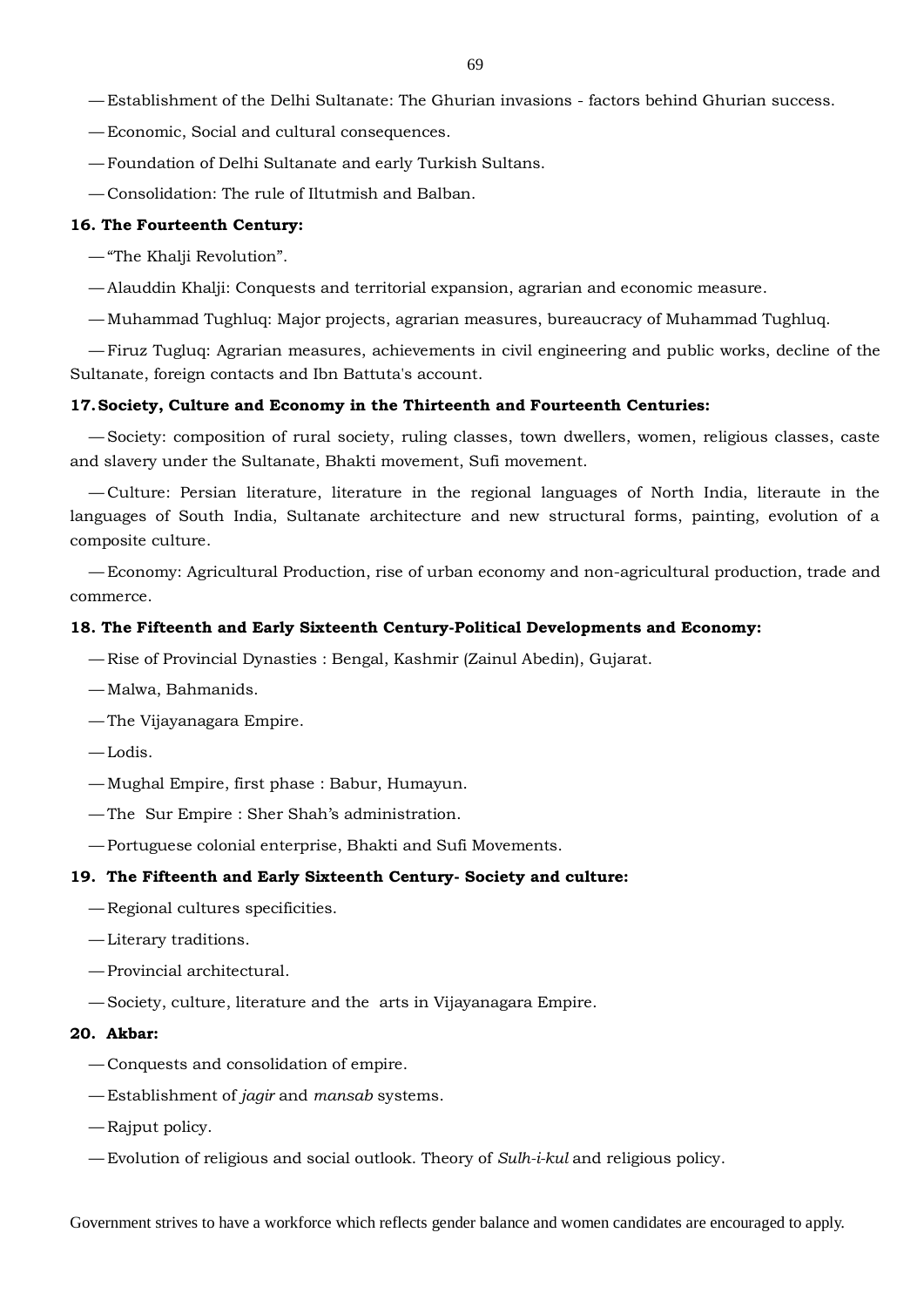— Court patronage of art and technology.

# **21. Mughal Empire in the Seventeenth Century:**

- Major administrative policies of Jahangir, Shahjahan and Aurangzeb.
- The Empire and the Zamindars.
- Religious policies of Jahangir, Shahjahan and Aurangzeb.
- Nature of the Mughal State.
- Late Seventeenth Century crisis and the revolts.
- The Ahom kingdom.
- Shivaji and the early Maratha Kingdom.

## **22. Economy and society, in the 16th and 17th Centuries:**

- Population Agricultural and craft production.
- Towns, commerce with Europe through Dutch, English and French companies : a trade revolution.
- Indian mercantile classes. Banking, insurance and credit systems.
- Conditions of peasants, Condition of Women.
- Evolution of the Sikh community and the Khalsa Panth.

# **23. Culture during Mughal Empire:**

- Persian histories and other literature.
- Hindi and religious literatures.
- Mughal architecture.
- Mughal painting.
- Provincial architecture and painting.
- Classical music.
- Science and technology.

# **24. The Eighteenth Century:**

- Factors for the decline of the Mughal Empire.
- The regional principalities: Nizam's Deccan, Bengal, Awadh.
- Maratha ascendancy under the Peshwas.
- The Maratha fiscal and financial system.
- Emergence of Afghan power Battle of Panipat, 1761.
- State of, political, cultural and economic, on eve of the British conquest.

# **PAPER-II**

## **1. European Penetration into India:**

The Early European Settlements; The Portuguese and the Dutch; The English and the French East India Companies; Their struggle for supremacy; Carnatic Wars; Bengal-The conflict between the English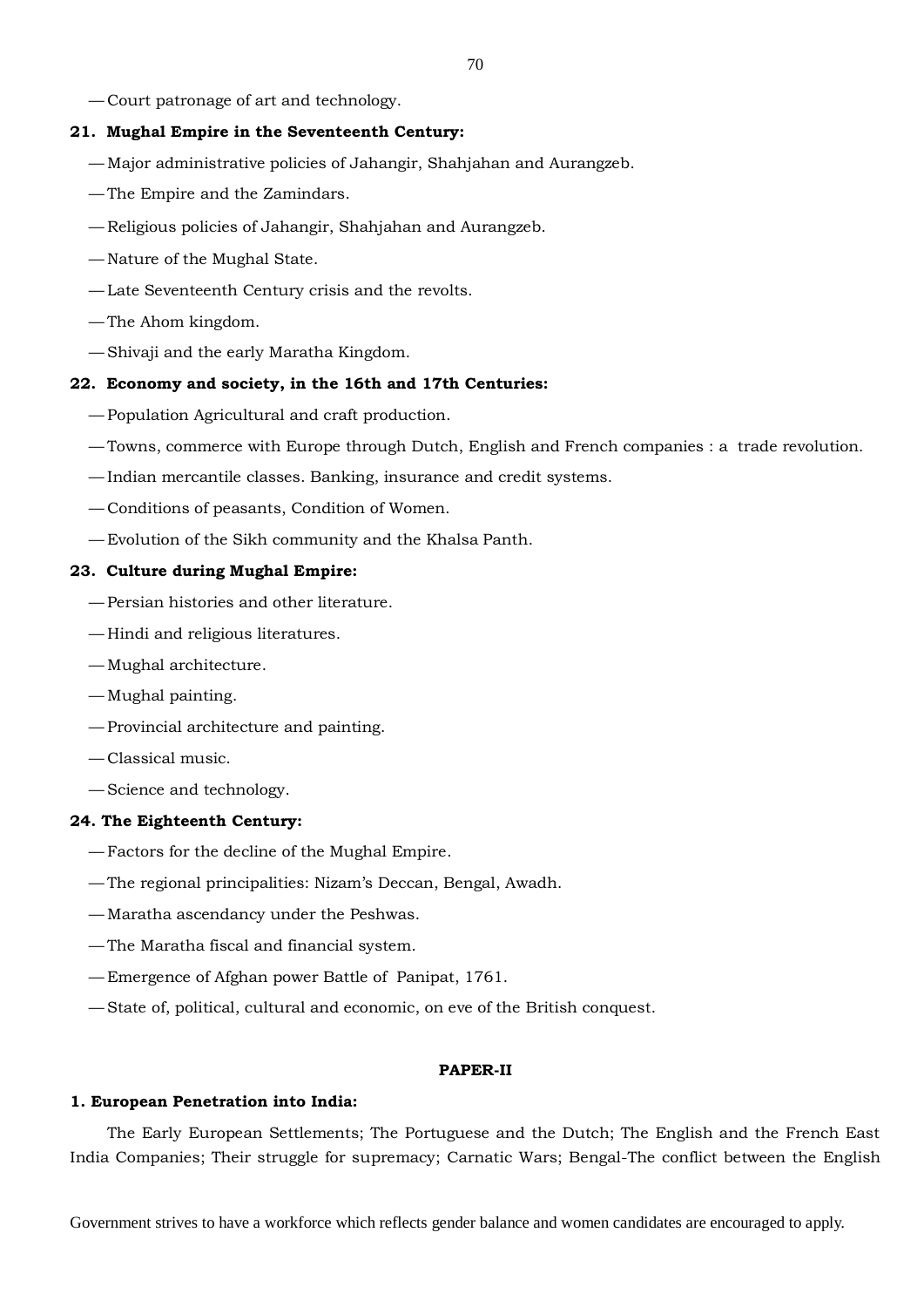and the Nawabs of Bengal; Siraj and the English; The Battle of Plassey; Significance of Plassey.

#### **2. British Expansion in India:**

Bengal-Mir Jafar and Mir Kasim; The Battle of Buxar; Mysore; The Marathas; The three Anglo-Maratha Wars; The Punjab.

#### **3. Early Structure of the British Raj:**

The Early administrative structure; From diarchy to direct contol; The Regulating Act (1773); The Pitt's India Act (1784); The Charter Act (1833); The Voice of free trade and the changing character of British colonial rule; The English utilitarian and India.

#### **4. Economic Impact of British Colonial Rule:**

(a) Land revenue settlements in British India; The Permanent Settlement; Ryotwari Settlement; Mahalwari Settlement; Economic impact of the revenue arrangements; Commercialization of agriculture; Rise of landless agrarian labourers; Impoverishment of the rural society.

(b) Dislocation of traditional trade and commerce; De-industrialisation; Decline of traditional crafts; Drain of wealth; Economic transformation of India; Railroad and communication network including telegraph and postal services; Famine and poverty in the rural interior; European business enterprise and its limitations.

#### **5. Social and Cultural Developments:**

The state of indigenous education, its dislocation; Orientalist-Anglicist controversy, The introduction of western education in India; The rise of press, literature and public opinion; The rise of modern vernacular literature; Progress of Science; Christian missionary activities in India.

## **6. Social and Religious Reform Movements in Bengal and Other Areas:**

Ram Mohan Roy, The Brahmo Movement; Devendranath Tagore; Iswarchandra Vidyasagar; The Young Bengal Movement; Dayanada Saraswati; The social reform movements in India including Sati, widow remarriage, child marriage etc.; The contribution of Indian renaissance to the growth of modern India; Islamic revivalism-the Feraizi and Wahabi Movements.

#### **7. Indian Response to British Rule:**

Peasant movement and tribal uprisings in the 18th and 19th centuries including the Rangpur Dhing (1783), the Kol Rebellion (1832), the Mopla Rebellion in Malabar (1841-1920), the Santal Hul (1855), Indigo Rebellion (1859-60), Deccan Uprising (1875) and the Munda Ulgulan (1899-1900); The Great Revolt of 1857 —Origin, character, casuses of failure, the consequences; The shift in the character of peasant uprisings in the post-1857 period; the peasant movements of the 1920s and 1930s.

8. Factors leading to the birth of Indian Nationalism; Politics of Association; The Foundation of the Indian National Congress; The Safety-valve thesis relating to the birth of the Congress; Programme and objectives of Early Congress; the social composition of early Congress leadership; the Moderates and Extremists; The Partition of Bengal (1905); The Swadeshi Movement in Bengal; the economic and political aspects of Swadeshi Movement; The beginning of revolutionary extremism in India.

9. Rise of Gandhi; Character of Gandhian nationalism; Gandhi's popular appeal; Rowlatt Satyagraha; the Khilafat Movement; the Non-cooperation Movement; National politics from the end of the Noncooperation movement to the beginning of the Civil Disobedience Movement; the two phases of the Civil Disobedience Movement; Simon Commission; The Nehru Report; the Round Table Conferences; Nationalism and the Peasant Movements; Nationalism and Working class movements; Women and Indian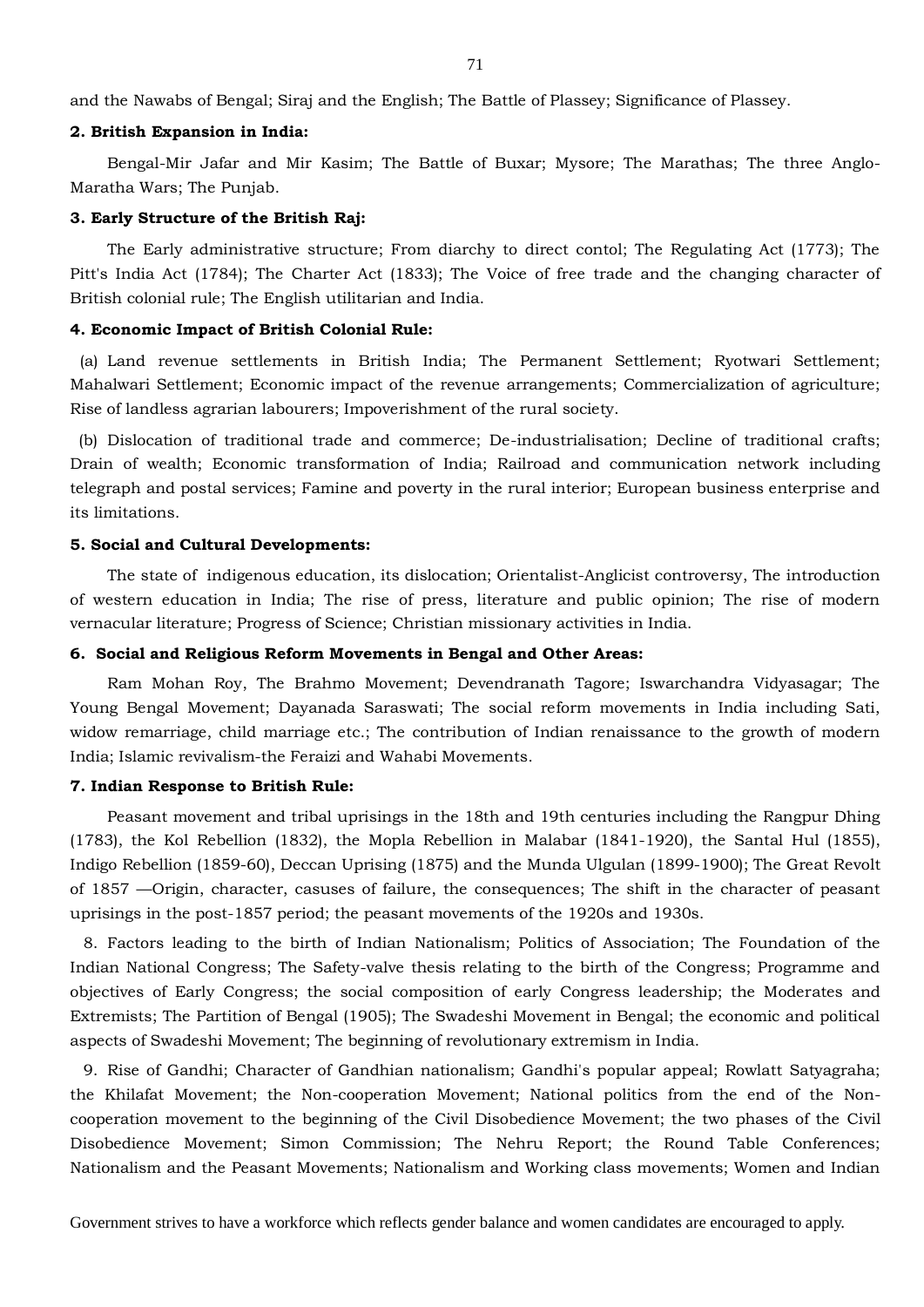youth and students in Indian politics (1885-1947); the election of 1937 and the formation of ministries; Cripps Mission; the Quit India Movement; the Wavell Plan; The Cabinet Mission.

10. Constitutional Developments in the Colonial India between 1858 and 1935.

11. Other strands in the National Movement.

The Revolutionaries: Bengal, the Punjab, Maharashtra, U.P. the Madras Presidency, Outside India.

The Left; The Left within the Congress: Jawaharlal Nehru, Subhas Chandra Bose, the Congress Socialist Party; the Communist Party of India, other left parties.

12. Politics of Separatism; the Muslim League; the Hindu Mahasabha; Communalism and the politics of partition; Transfer of power; Independence.

13. Consolidation as a Nation; Nehru's Foreign Policy; India and her neighbours (1947-1964); The linguistic reorganisation of States (1935-1947); Regionalism and regional inequality; Integration of Princely States; Princes in electoral politics; the Question of National Language.

14. Caste and Ethnicity after 1947; Backward Castes and Tribes in post-colonial electoral politics; Dalit movements.

15. Economic development and political change; Land reforms; the politics of planning and rural reconstruction; Ecology and environmental policy in post-colonial India; Progress of Science.

## **16. Enlightenment and Modern ideas:**

- (i) Major Ideas of Enlightenment : Kant, Rousseau.
- (ii) Spread of Enlightenment in the colonies.
- (iii) Rise of socialist ideas (up to Marx); spread of Marxian Socialism.

#### **17. Origins of Modern Politics :**

- (i) European States System.
- (ii) American Revolution and the Constitution.
- (iii) French Revolution and Aftermath, 1789-1815.
- (iv) American Civil War with reference to Abraham Lincoln and the abolition of slavery.
- (v) British Democratic politics, 1815-1850 : Parliamentary Reformers, Free Traders, Chartists.

## **18. Industrialization :**

- (i) English Industrial Revolution : Causes and Impact on Society.
- (ii) Industrialization in other countries : USA, Germany, Russia, Japan.
- (iii) Industrialization and Globalization.

## **19. Nation-State System :**

- (i) Rise of Nationalism in 19th century.
- (ii) Nationalism : State-building in Germany and Italy.
- (iii) Disintegration of Empires in the face of the emergence of nationalities across the World.

### **20. Imperialism and Colonialism :**

- (i) South and South-East Asia.
- (ii) Latin America and South Africa.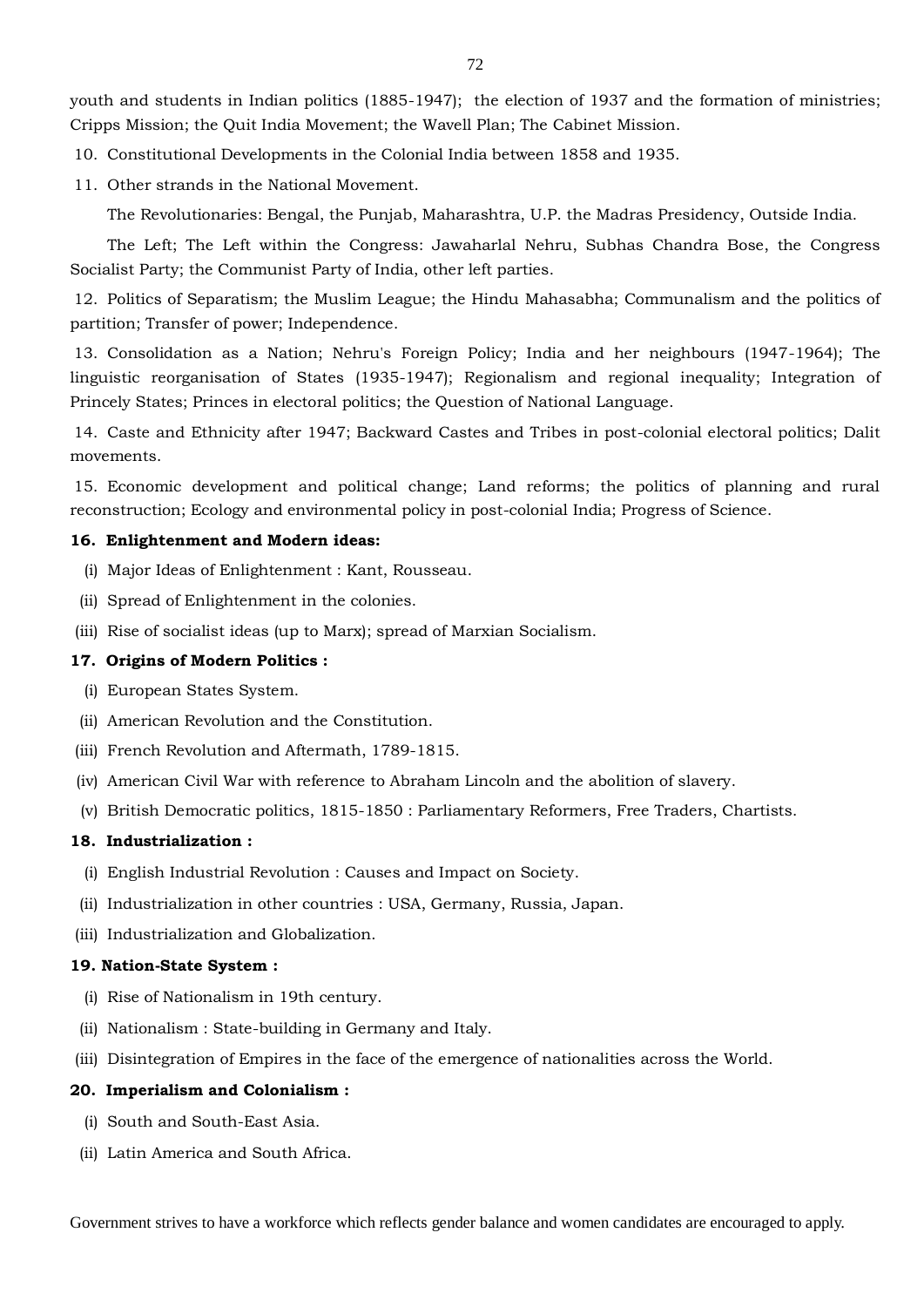- (iii) Australia.
- (iv) Imperialism and free trade: Rise of neo-imperialism.

## **21. Revolution and Counter-Revolution :**

- (i) 19th Century European revolutions.
- (ii) The Russian Revolution of 1917-1921.
- (iii) Fascist Counter-Revolution, Italy and Germany.
- (iv) The Chinese Revolution of 1949.

## **22. World Wars :**

- (i) 1st and 2nd World Wars as Total Wars : Societal implications.
- (ii) World War I : Causes and Consequences.
- (iii) World War II : Causes and Consequences.

## **23. The World after World War II:**

- (i) Emergence of Two power blocs.
- (ii) Emergence of Third World and non-alignment.
- (iii) UNO and the global disputes.

## **24. Liberation from Colonial Rule :**

- (i) Latin America-Bolivar.
- (ii) Arab World-Egypt.
- (iii) Africa-Apartheid to Democracy.
- (iv) South-East Asia-Vietnam.

## **25. Decolonization and Underdevelopment :**

(i) Factors constraining Development ; Latin America, Africa.

#### **26. Unification of Europe :**

- (i) Post War Foundations ; NATO and European Community.
- (ii) Consolidation and Expansion of European Community
- (iii) European Union.

## **27. Disintegration of Soviet Union and the Rise of the Unipolar World :**

- (i) Factors leading to the collapse of Soviet Communism and Soviet Union, 1985-1991.
- (ii) Political Changes in East Europe 1989-2001.
- (iii) End of the Cold War and US Ascendancy in the World as the lone superpower.

#### **LAW**

#### **PAPER-I**

### **Constitutional and administrative Law :**

1. Constitution and Constitutionalism:The distinctive features of the Constitution.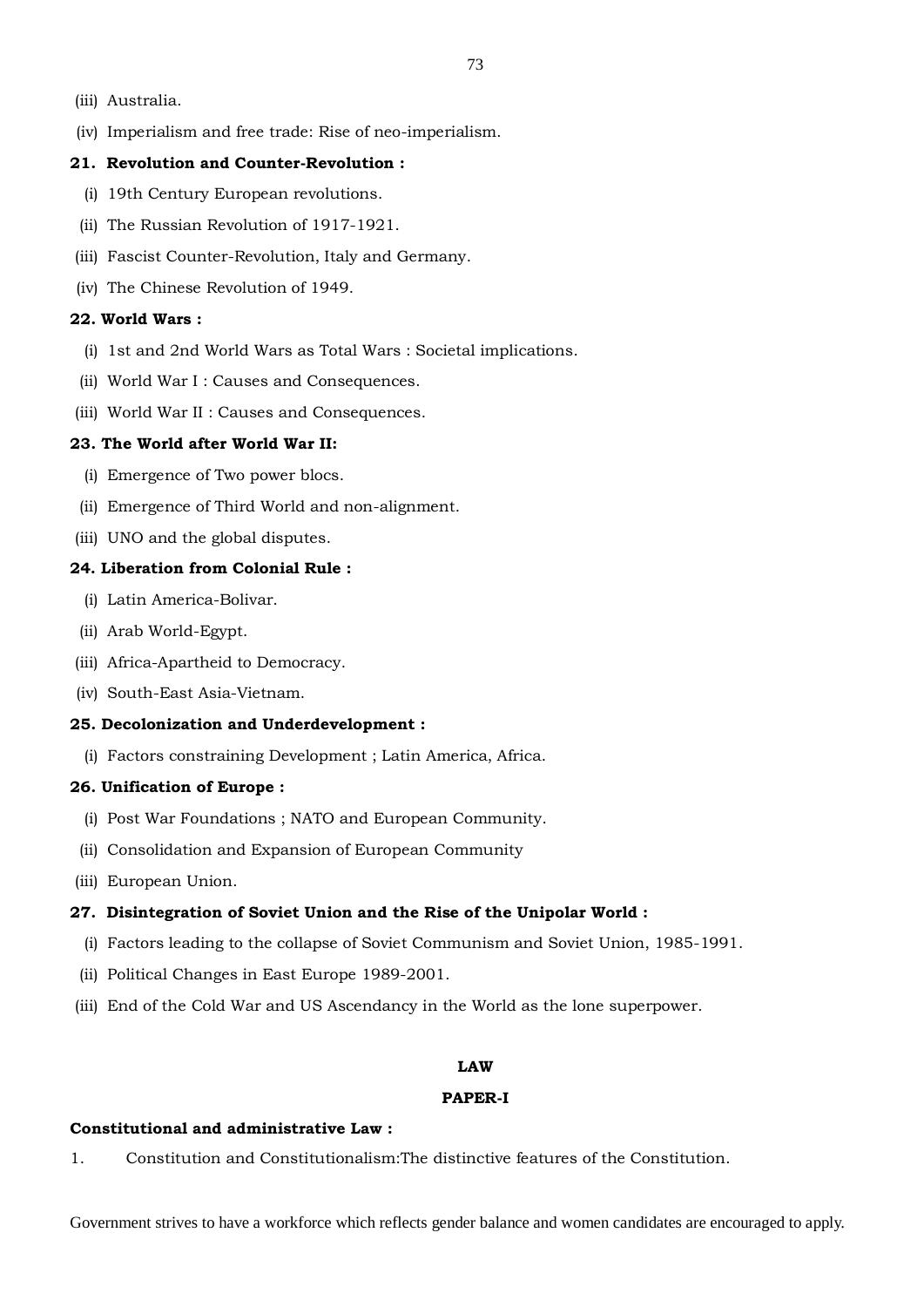- 2. Fundamental Rights—Public interest litigation; Legal Aid; Legal services authority.
- 3. Relationship between Fundamental rights, Directive principles and Fundamental duties.
- 4. Constitutional Position of the President and relation with the Council of Ministers.
- 5. Governor and his powers.
- 6. Supreme Court and the High Courts:
	- (a) Appointments and transfer.
	- (b) Powers, functions and jurisdiction.
- 7. Centre, States and local bodies:
	- (a) Distribution of legislative powers between the Union and the States.
	- (b) Local Bodies.
	- (c) Administrative relationship among Union, State and Local Bodies.
	- (d) Eminent domain-State property-common property-community property.
- 8. Legislative powers, privileges and immunities.
- 9. Services under the Union and the States:
	- (a) Recruitment and conditions of services;Constitutional safeguards; Administrative tribunals.
	- (b) Union Public Service Commission and StatePublic Service Commissions—Power andfunctions.
	- (c) Election Commission—Power and functions.
- 10. Emergency provisions.
- 11. Amendment of the Constitution.
- 12. Principle of Natural Justice—Emerging trends and judicial approach.
- 13. Delegated legislation and its constitutionality.
- 14. Separation of powers and constitutional governance.
- 15. Judicial review of administrative action.
- 16. Ombudsman: Lokayukta, Lokpal etc.

## **International Law :**

- 1. Nature and Definition of International Law.
- 2. Relationship between International Law and Municipal Law.
- 3. State Recognition and State Succession.
- 4. **Law of the sea:** Inland Waters,Territorial Sea, Contiguous Zone, Continental Shelf, Exclusive Economic Zone and High Seas.
- 5. **Individuals**: Nationality, statelessness; Human Rights and procedures available for their enforcement.
- 6. Territorial jurisdiction of States, Extradition and Asylum.
- 7. **Treaties :** Formation, application, termination and reservation.
- 8. **United Nations** : Its principal organs, powers and functions and reform.
- 9. Peaceful settlement of disputes—different modes.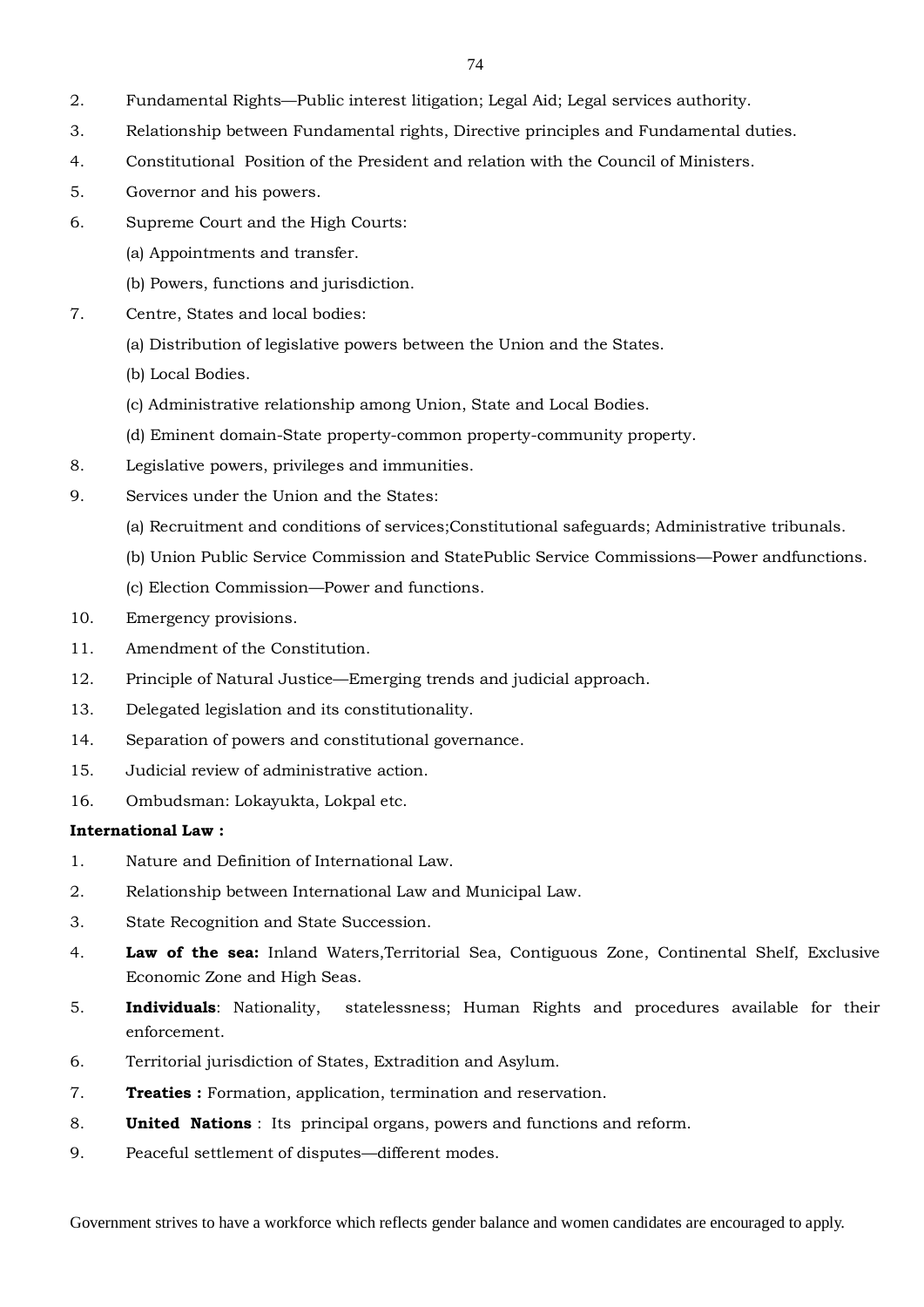- 10. Lawful recourse to force : aggressions, self-defence, intervention.
- 11. Fundamental principles of international humanitarian law—International conventions and contemporary developments.
- 12. Legality of the use of nuclear weapons; ban on testing of nuclear weapons; Nuclear nonproliferation treaty, CTST.
- 13. International Terrorism, State sponsored terrorism, Hijacking, International Criminal Court.
- 14. New International Economic Order and Monetary Law : WTO, TRIPS, GATT, IMF, World Bank.
- 15. Protection and Improvement of the Human Environment : International Efforts.

## **PAPER II**

## **Law of Crimes :—**

- 1. General principles of Criminal liability : mens rea and actus reus, mens rea in statutory offences.
- 2. Kinds of punishment and emerging trends as to abolition of capital punishment.
- 3. Preparations and criminal attempt.
- 4. General exceptions.
- 5. Joint and constructive liability.
- 6. Abetment.
- 7. Criminal conspiracy.
- 8. Offences against the State.
- 9. Offences against public tranquility.
- 10. Offences against human body.
- 11. Offences against property.
- 12. Offences against women.
- 13. Defamation.
- 14. Prevention of Corruption Act, 1988.
- 15. Protection of Civil Rights Act, 1955 and subsequent legislative developments.
- 16. Plea bargaining.

# **Law of Torts**

- 1. Nature and definition.
- 2. Liability based upon fault and strict liability; Absolute liability.
- 3. Vicarious liability including State Liability.
- 4. General defences.
- 5. Joint tort fessors.
- 6. Remedies.
- 7. Negligence.
- 8. Defamation.
- 9. Nuisance.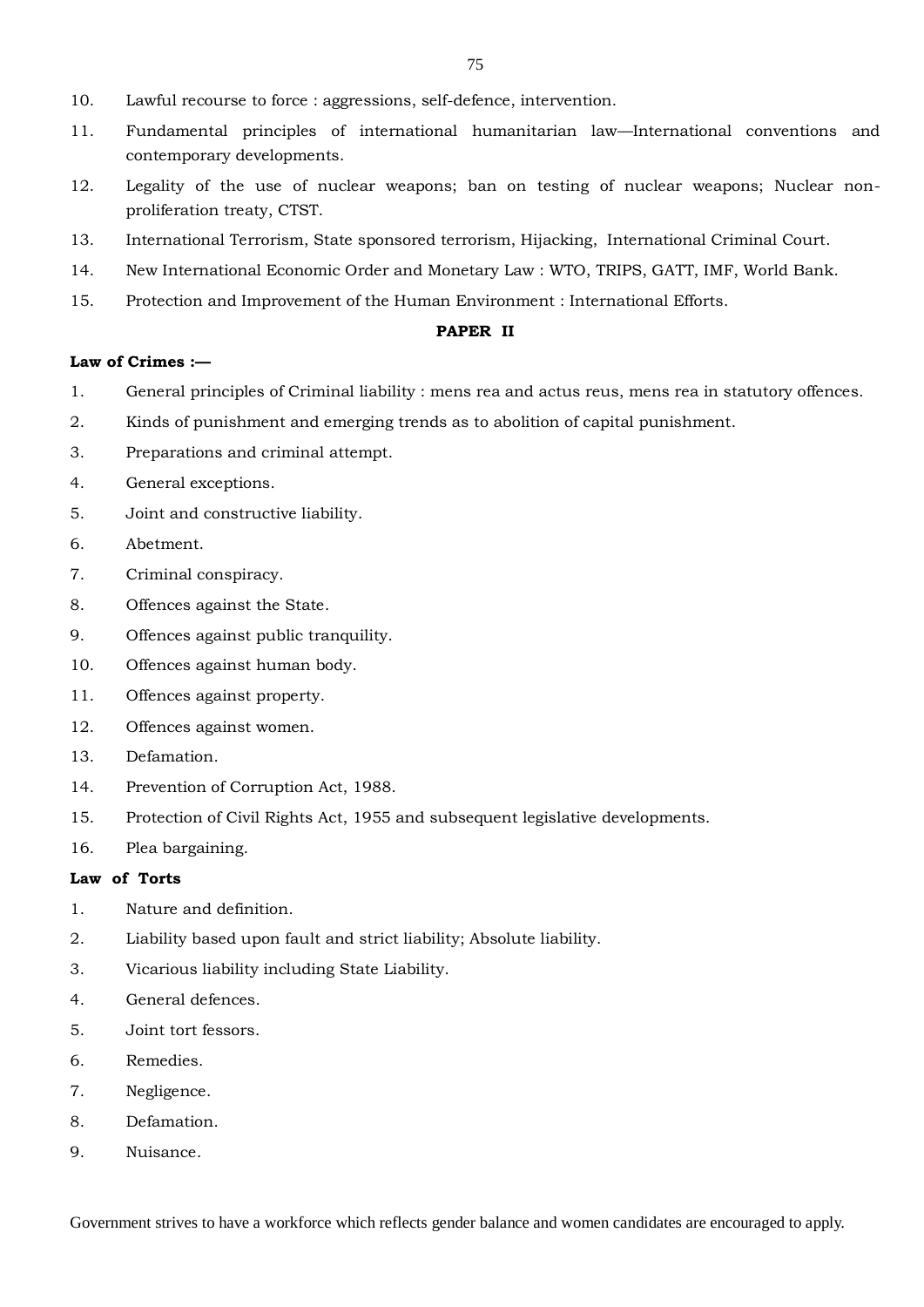- 10. Conspiracy.
- 11. False imprisonment.
- 12. Malicious prosecution.
- 13. Consumer Protection Act, 1986.

## **Law of Contracts and Mercantile Law**

- 1. Nature and formation of contract/E-contract.
- 2. Factors vitiating free consent.
- 3. Void, voidable, illegal and unenforceable agreements.
- 4. Performance and discharge of contracts.
- 5. Quasi-contracts.
- 6. Consequences of breach of contract.
- 7. Contract of indemnity, guarantee and insurance.
- 8. Contract of agency.
- 9. Sale of goods and hire purchase.
- 10. Formation and dissolution of partnership.
- 11. Negotiable Instruments Act, 1881.
- 12. Arbitration and Conciliation Act, 1996.
- 13. Standard form contracts.

## **Contemporary Legal Developments**

- 1. Public Interest Litigation.
- 2. Intellectual property rights—Concept, types/prospects.
- 3. Information Technology Law including Cyber Laws—Concept, purpose/prospects.
- 4. Competition Law—Concept, purpose/prospects.
- 5. Alternate Dispute Resolution—Concept, types/prospects.
- 6. Major statutes concerning environmental law.
- 7. Right to Information Act.
- 8. Trial by media.

## **Literature of the following languages :**

**NOTE (i).—A candidate may be required to answer some or all the Questions in the language concerned.**

**NOTE (ii).—In regard to the languages included in the Eighth Schedule to Constitution, the scripts will be the same as indicated in Section II (B) of Appendix I relating to the Main Examination.**

**NOTE (iii).—Candidates should note that the questions not required to be answered in a specific language will have to be answered in the language medium indicated by them for answering papers on Essay, General Studies and Optional Subjects.**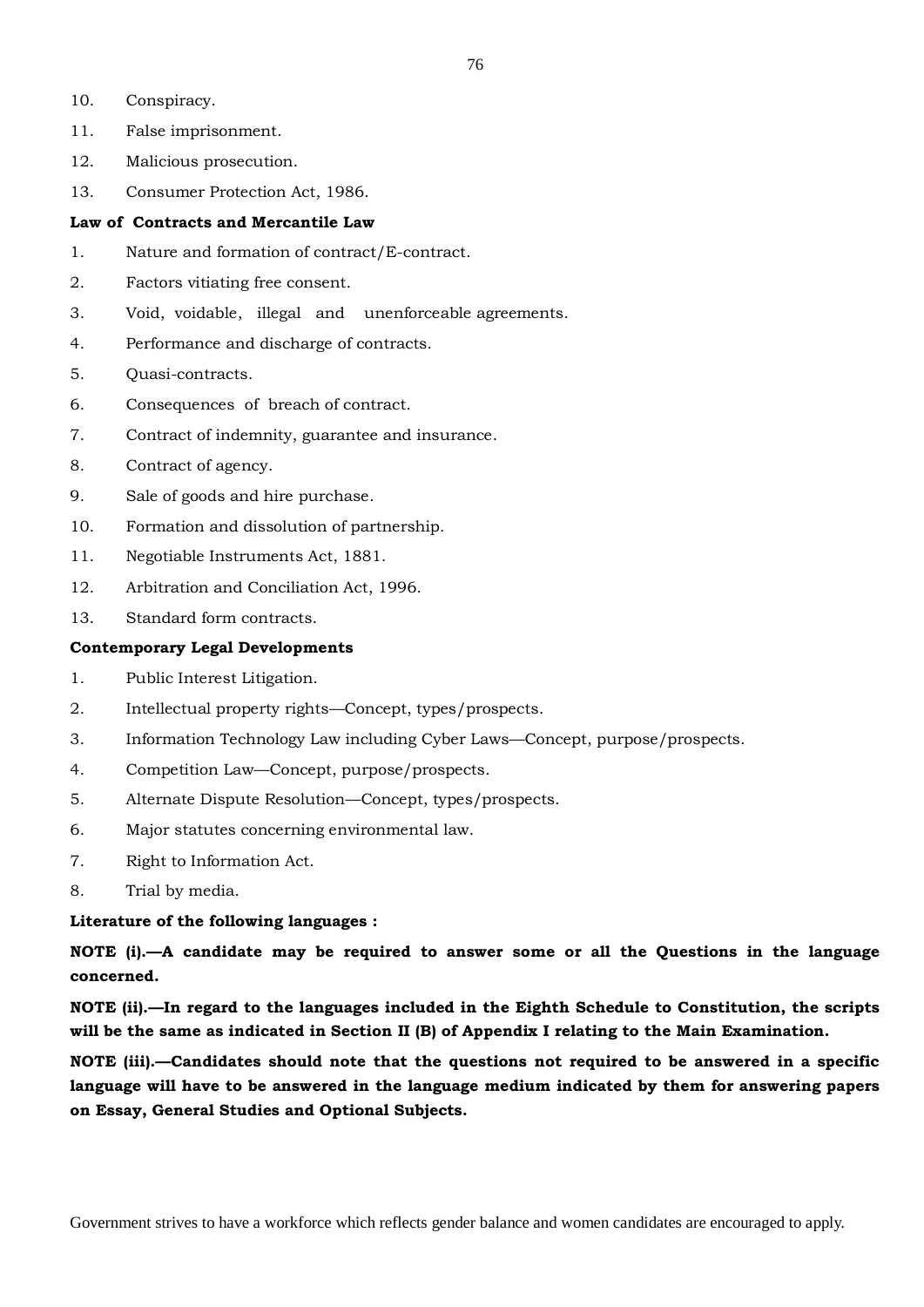### **ASSAMESE**

## **PAPER I**

## **[Answers must be written in Assamese]**

## **Section A**

## **Language**

- (a) History of the origin and development of the Assamese Language —its position among the Indo-Aryan language—periods in its history.
- (b) Development of Assamese prose.
- (c) Vowels and consonants of the Assamese Language—Rules of phonetic changes with stress on Assamese coming down from Old Indo-Aryan.
- (d) Assamese vocabulary—and its sources.
- (e) Morphology of the language—conjugation—enclitic definitives and pleonastic suffixes.
- (f) Dilectical divergences—the Standard colloquial and the Kamrupi dialect in particular.
- (g) Assamese script—its evolution through the ages till 19th century A.D.

# **Section B**

## **Literary Criticism and Literary History**

- (a) Principles of literary criticism up to New criticism.
- (b) Different literary genres.
- (c) Development of literary forms in Assamese.
- (d) Development of literary criticism in Assamese.
- (e) Periods of the literary history of Assam from the earliest beginnings, i.e. from the period of the charyyageeta with their socio-cultural background : the proto Assamese Pre-Sankaradeva— Sankaradeva—Post-Sankaradeva—Modern period (from the coming of the Britishers)—Post-Independence period. Special emphasis is to be given on the Vaisnavite period, the gonaki and the post-independence periods.

## **PAPER II**

This paper will require first-hand reading of the texts prescribed and will be designed to test the candidate's critical ability.

#### **[Answers must be written in Assamese]**

## **Section A**

| Râmâyana (Ayodhyâ Kânda         | — by Madhava Kandali only             |
|---------------------------------|---------------------------------------|
| Pârijât-Harana                  | -by Sankaradeva.                      |
| Râsakrîdâ                       | - by Sankaradeva (From Kirtana Ghosa) |
| Bârgeet                         | -by Madhavadeva.                      |
| Râjasûya                        | -by Madhavadeva.                      |
| Kathâ-Bhâgavata(Books I and II) | -by Baikurthanath Bhattacharyya.      |

Government strives to have a workforce which reflects gender balance and women candidates are encouraged to apply.

#### 77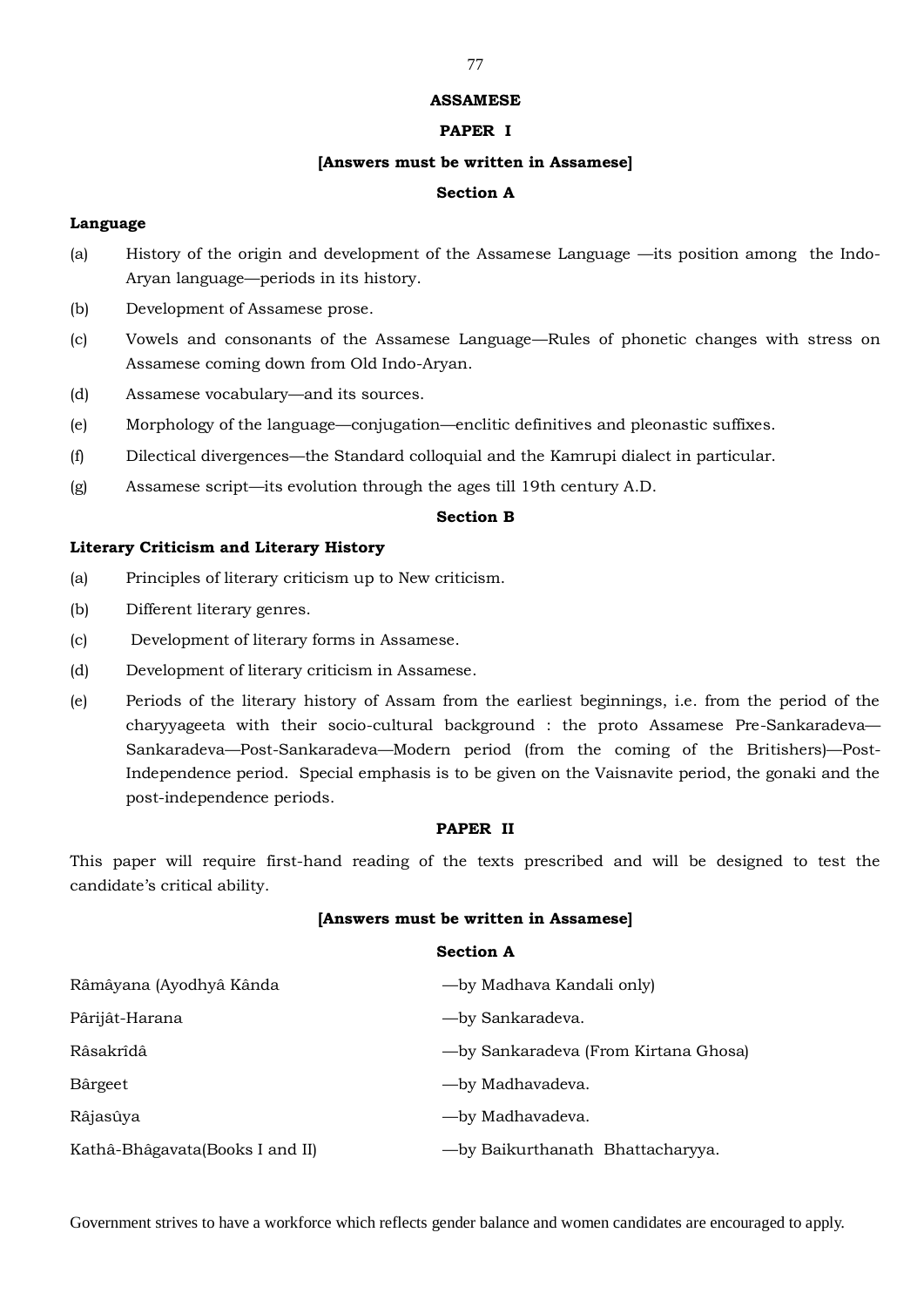Gurucarit-Kathâ (Sankaradeva's Part only) — ed. by Maheswar Neog.

## **SECTION B**

| Mor Jeevan Soñwaran              | -by Lakshminath Bezbaroa.           |
|----------------------------------|-------------------------------------|
| Kripâbar BorbaruârKakatar Topola | -by Lakshminath Bezbaroa.           |
| Pratimâ                          | -by Chandra KumarAgarwalla.         |
| Gâonburhâ                        | -by Padmanath GohainBarua.          |
| Manomatî                         | -by Rajanikanta Bordoloi.           |
| Purani Asamîyâ Sâhitya           | -by Banikanta Kakati.               |
| Kârengar Ligirî                  | -by Jyotiprasad Agarwalla           |
| Jeevanar Bâtat                   | -by Bina Barva(BirinchiKumar Barua) |
| Mrityunjoy                       | - by Birendrakumar Bhattacharyya    |
| Samrât                           | —by Navakanta Barua                 |

#### **BENGALI**

### **PAPER 1**

#### **History of Language and Literature.**

#### **[Answers must be written in Bengali]**

#### **Section A : Topics from the History of Bangla language**

- 1. The chronological track from Proto Indo-European to Bangla (Family tree with branches and approximate dates).
- 2. Historical stages of Bangla (Old, Middle, New) and their linguistic features.
- 3. Dialects of Bangla and their distinguishing characteristics.
- 4. Elements of Bangla Vocabulary.
- 5. Forms of Bangla Literary Prose—Sadhu and Chalit.
- 6. Processes of language change relevant for Bangla :

Apinihiti (Anaptyxis), Abhishruti (umlaut), Murdhanyibhavan (cerebralization), Nasikyibhavan (Nasalization), Samibhavan (Assimilation), Sadrishya (Analogy), Svaragama (Vowel insertion) —Adi Svaragama, Madhya Svaragama or Svarabhakti, Antya Svaragama, Svarasangati (Vowel harmony), y—shruti and w—shruti.

- 7. Problems of standardization and reform of alphabet and spelling, and those of transliteration and Romanization.
- 8. Phonology, Morphology and Syntax of Modern Bangla.

(Sounds of Modern Bangla, Conjuncts; word formations, compounds; basic sentence patterns.)

## **Section B : Topics from the History of Bangla Literature.**

Government strives to have a workforce which reflects gender balance and women candidates are encouraged to apply.

# 78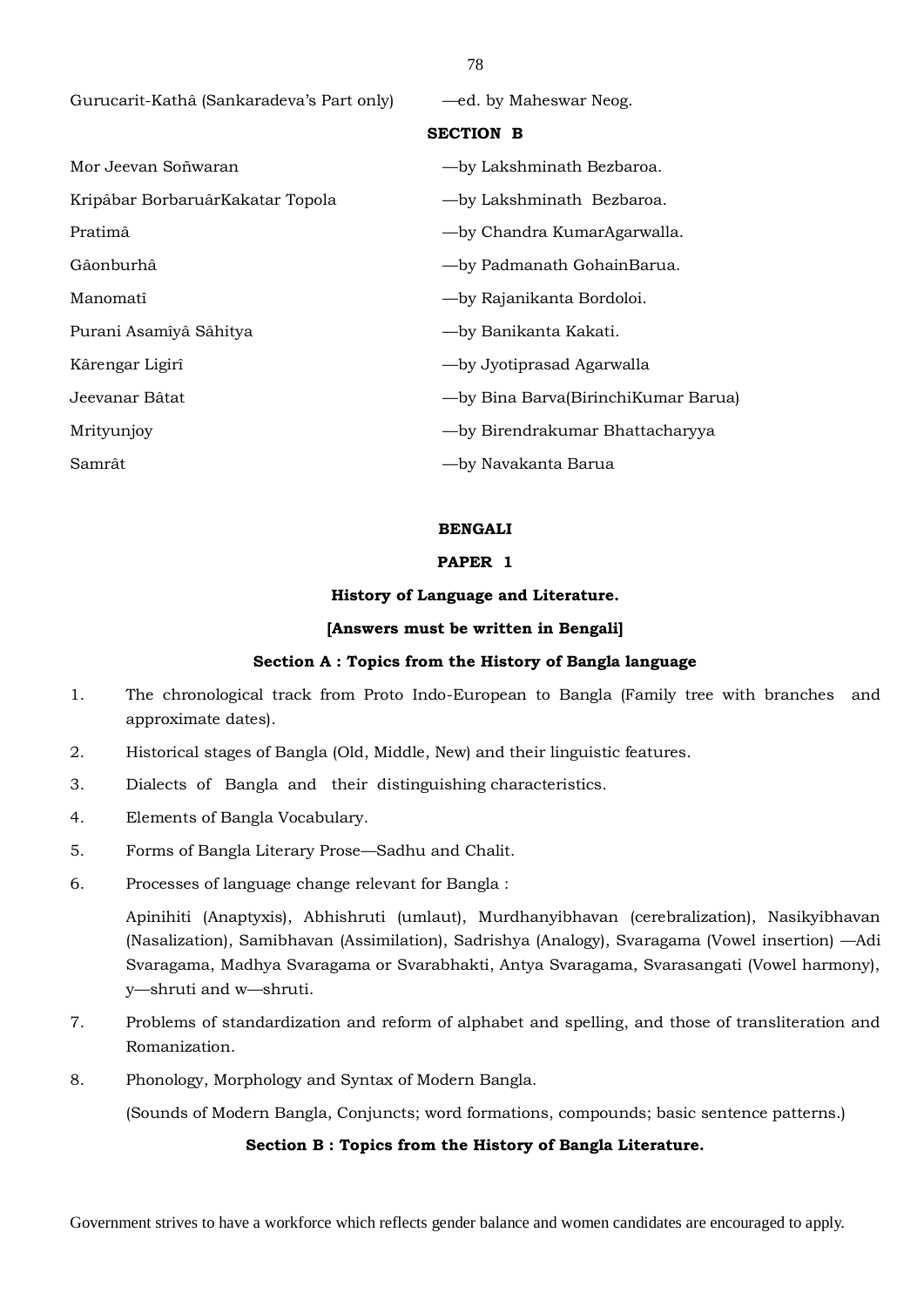- 1. Periodization of Bangla Literature : Old Bangla and Middle Bangla.
- 2. Points of difference between modern and pre-modern Bangla Literature.
- 3. Roots and reasons behind the emergence of modernity in Bangla Literature.
- 4. Evolution of various Middle Bangla forms ; Mangal Kavyas, Vaishnava lyrics, Adapted narratives (Ramayana, Mahabharata, Bhagavata) and religious biographies.
- 5. Secular forms in middle Bangla literature.
- 6. Narrative and lyric trends in the nineteenth century Bangla poetry.
- 7. Development of prose.
- 8. Bangla dramatic literature (nineteenth century, Tagore, Post-1944 Bangla drama).
- 9. Tagore and post-Tagoreans.
- 10. Fiction, major authors :

Bankimchandra, Tagore, Saratchandra, Bibhutibhusan, Tarasankar, Manik ).

11. Women and Bangla literature : creators and created.

# **PAPER II**

Prescribed texts for close study

### [**Answers must be written in Bengali]**

### **Section A**

1. **Vaishnava Padavali** (Calcutta University)

Poems of Vidyapati, Chandidas, Jnanadas, Govindadas and Balaramdas.

- 2. **Chandimangal** Kalketu episode by Mukunda (Sahitya Akademi).
- 3. **Chaitanya Charitamrita,** Madhya Lila by Krishnadas Kaviraj (Sahitya Akademi).
- 4. **Meghnadbadh Kavya** by Madhusudan Dutta.
- 5. **Kapalkundala** by Bankimchandra Chatterjee.
- 6. **Samya** and **Bangadesher Krishak** by Bankimchandra Chatterjee.
- 7. **Sonar Tari** by Rabindranath Tagore.
- 8. **Chhinnapatravali** by Rabindranath Tagore.

#### **Section B**

- 9. **Raktakarabi** by Rabindranath Tagore.
- 10. **Nabajatak** by Rabindranath Tagore.
- 11. **Grihadaha** by Saratchandra Chatterjee.
- 12. **Prabandha Samgraha,** Vol. 1, by Pramatha Choudhuri.
- 13. **Aranyak** by Bibhutibhusan Banerjee.

14. **Short stories** by Manik Bandyopadhyay : Atashi Mami, Pragaitihasik, Holud-Pora, Sarisrip, Haraner Natjamai, Chhoto-Bokulpurer Jatri, Kustharogir Bou, Jakey Ghush Ditey Hoy.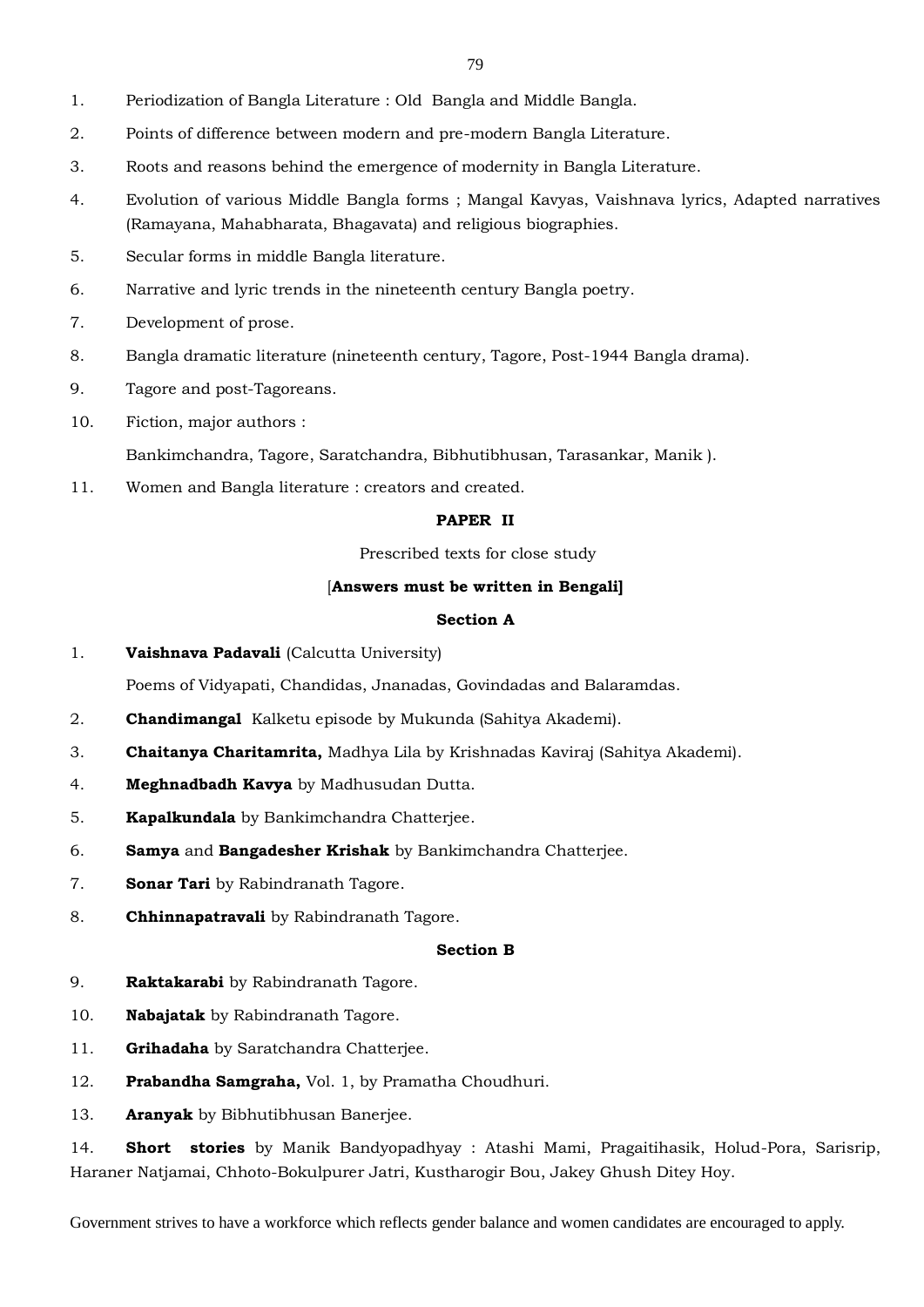- 15. **Shrestha Kavita** by Jibanananda Das.
- 16. **Jagori** by Satinath Bhaduri.
- 17. **Ebam Indrajit** by Badal Sircar.

## **BODO**

## **PAPER I**

History of Bodo Language and Literature

#### [**Answers must be written in Bodo]**

#### **Section A**

#### **History of Bodo Language**

- 1. Homeland, language family, its present status and its mutual contact with Assamese.
- 2. (a) phonemes : Vowel and Consonant Phonemes.
	- (b) Tones.
- 3. Morphology : Gender, Case and Case endings, Plural suffix, Definitives, Verbal suffix.
- 4. Vocabulary and its sources.
- 5. Syntax : Types of sentences, Word Order.
- 6. History of scripts used in writing Bodo Language since inception.

#### **Section B**

#### **History of Bodo Literature**

- 1. General introduction of Bodo folk Literature.
- 2. Contribution of the Missionaries.
- 3. Periodization of Bodo Literature.
- 4. Critical analysis of different genre (Poetry, Novel, Short Story and Drama).
- 5. Translation Literature.

#### **Paper II**

# **The paper will require first-hand reading of the texts prescribed and will be designed to test the critical ability of the candidates.**

### **(Answers must be written in Bodo)**

### **Section A**

- (a) Khonthai-Methai (Edited by Madaram Brahma & Rupnath Brahma)
- (b) Hathorkhi-Hala (Edited by Pramod Chandra Brahma)
- (c) Boroni Gudi Sibsa Arw Aroz : Madaram Brahma
- (d) Raja Nilambar : Dwarendra Nath Basumatary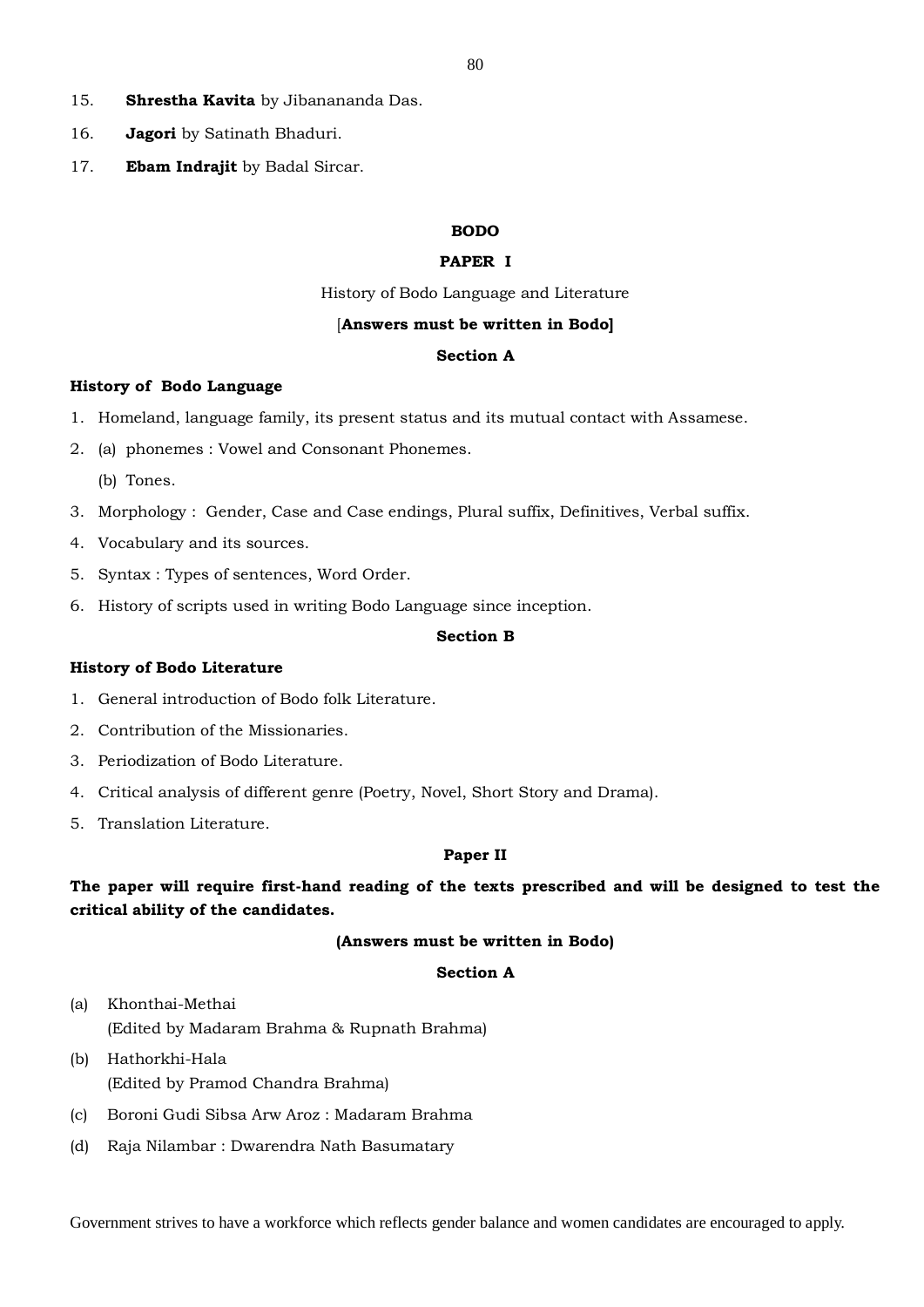(e) Bibar (prose section) (Edited by Satish Chandra Basumatary).

### **Section B**

- (a) Bibi Bithai (Aida Nwi) : Bihuram Boro
- (b) Radab : Samar Brahma Chaudhury
- (c) Okhrang Gongse Nangou : Brajendra Kumar Brahma
- (d) Baisagu Arw Harimu : Laksheswar Brahma
- (e) Gwdan Boro : Manoranjan Lahary
- (f) Jujaini Or : Chittaranjan Muchahary
- (g) Mwihoor : Dharanidhar Wary
- (h) Hor Badi Khwmsi : Kamal Kumar Brahma
- (i) Jaolia Dewan : Mangal Singh Hozowary
- (j) Hagra Guduni Mwi : Nilkamal Brahma

## **DOGRI**

### **PAPER I**

## **HISTORY OF DOGRI LANGUAGE AND LITERATURE**

## **(Answers must be written in Dogri)**

## **Section A**

#### **History of Dogri Language**

- 1. Dogri language: Origin and development through different stages.
- 2. Linguistic boundaries of Dogri and its dialects.
- 3. Characteristic features of Dogri Language.
- 4. Structure of Dogri Langauge:
	- (a) Sound Structure:

Segmental : Vowels and Consonants

Non-segmental : Length, Stress, Nasalization, Tone and Junture.

- (b) Morphology of Dogri:
	- (i) Inflection Categories: Gender, Number, Case, Person, Tense and Voice.
	- (ii) Word Formation; use of prefixes, infixes and suffixes.
	- (iii) Vocabulary: tatsam, tadbhav, foreign and regional.

(c) Sentence Structure; Major Sentence-types and their constituents, agreement and concord in Dogri syntax.

5. Dogri Language and Scripts: Dogre/Dogra Akkhar, Devanagari and Persia.

# **Section B**

### **History of Dogri Language**

1. A brief account of Pre-independence Dogri Literature: Poetry & Prose.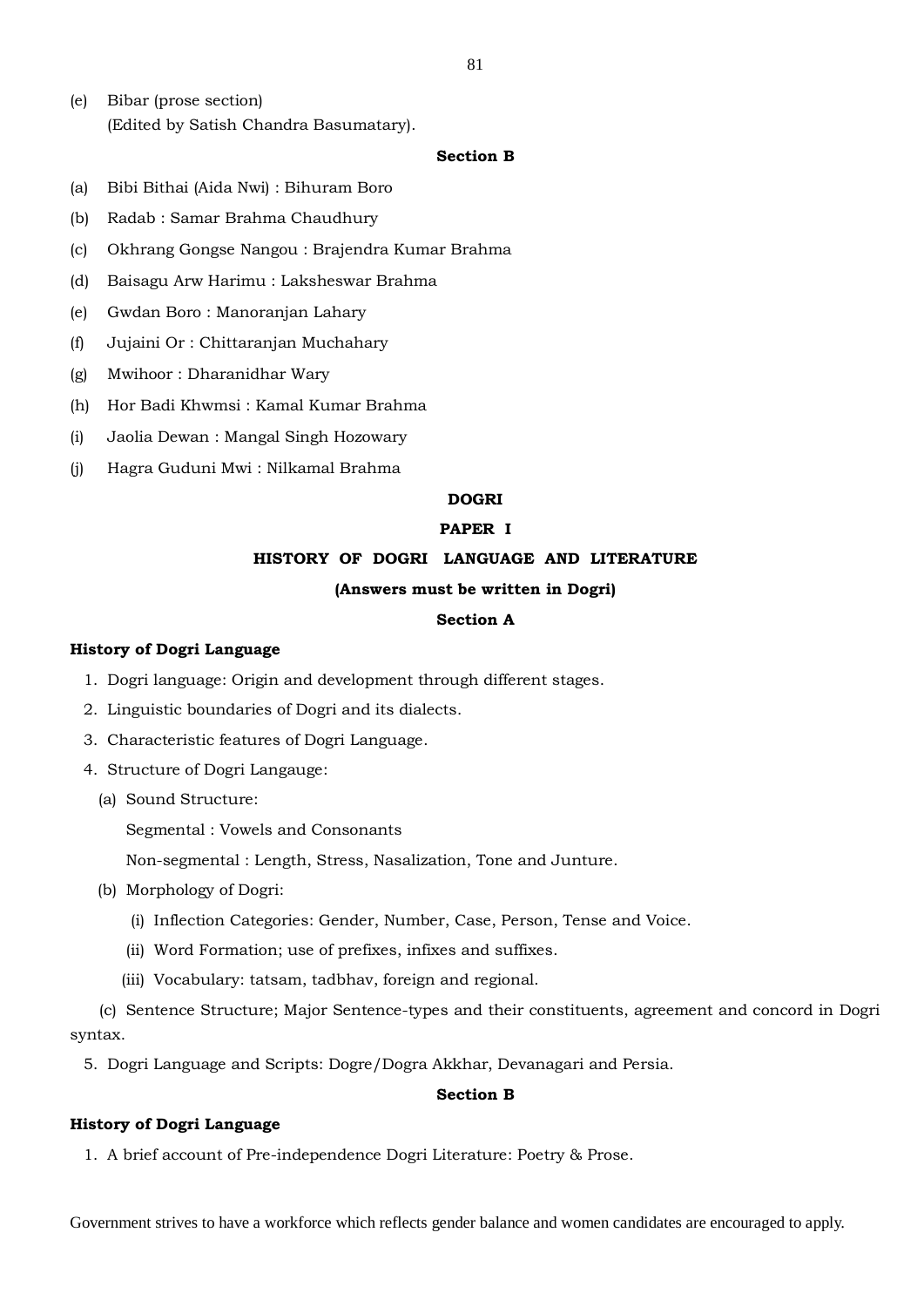- 2. Development of modern Dogri Poetry and main trends in Dogri Poetry.
- 3. Development of Dogri short-story, main trends and prominent short-story writers.
- 4. Development of Dogri Novel, main trends and contribution of Dogri Novelists.
- 5. Development of Dogri Drama and contribution of prominent playwrights.
- 6. Development of Dogri Prose; Essays, Memoirs and travelogues.
- 7. An introduction to Dogri Folk Literature—Folk songs, Folk tales 7 Ballads.

#### **PAPER -II**

#### **TEXTUAL CRITICISM OF DOGRI LITERATURE**

### **(Answers must be written in Dogri)**

## **Section A**

## **Poetry**

1. Azadi Paihle Di Dogri Kavita

The following poets:

Devi Ditta, Lakkhu, Ganga Ram, Ramdhan, Hardutt, Pahari Gandhi Baba Kanshi Ram & Permanand Almast

2. Modern Dogri Poetry

Azadi Bad Di Dogri Kavita

The following poets :

Kishan Smailpuri, Tara Smailpuri, Mohan Lal Sapolia, Yash Sharma, K.S. Madhukar, Padma Sachdev, Jitendra Udhampuri, Charan Singh and Prakash Premi

3. Sheeraza Dogri Number 102, Ghazal Ank

The following poets :

Ram Lal Sharma, Ved Pal Deep, N.D. Jamwal, Shiv Ram Deep, Ashwini Magotra and Virendra Kesar

4. Sheeraza Dogri Number 147, Ghazal Ank

The following poets:

R.N. Shastri, Jitendra Udhampuri, Champa Sharma and Darshan Darshi.

- 5. Ramayan (Epic) by Shambhu Nath Sharma (up to Ayodhya Kand)
- 6. Veer Gulab (Khand Kavya) by Dinoo Bhai Pant.

#### **Section B**

#### **Prose**

1. Ajakani Dogri Kahani

The following Short Story Writers :

Madan Mohan Sharma, Narendra Khajuri and B.P. Sathe

2. Ajakani Dogri Kahani Part-II

The following Short Story Writers :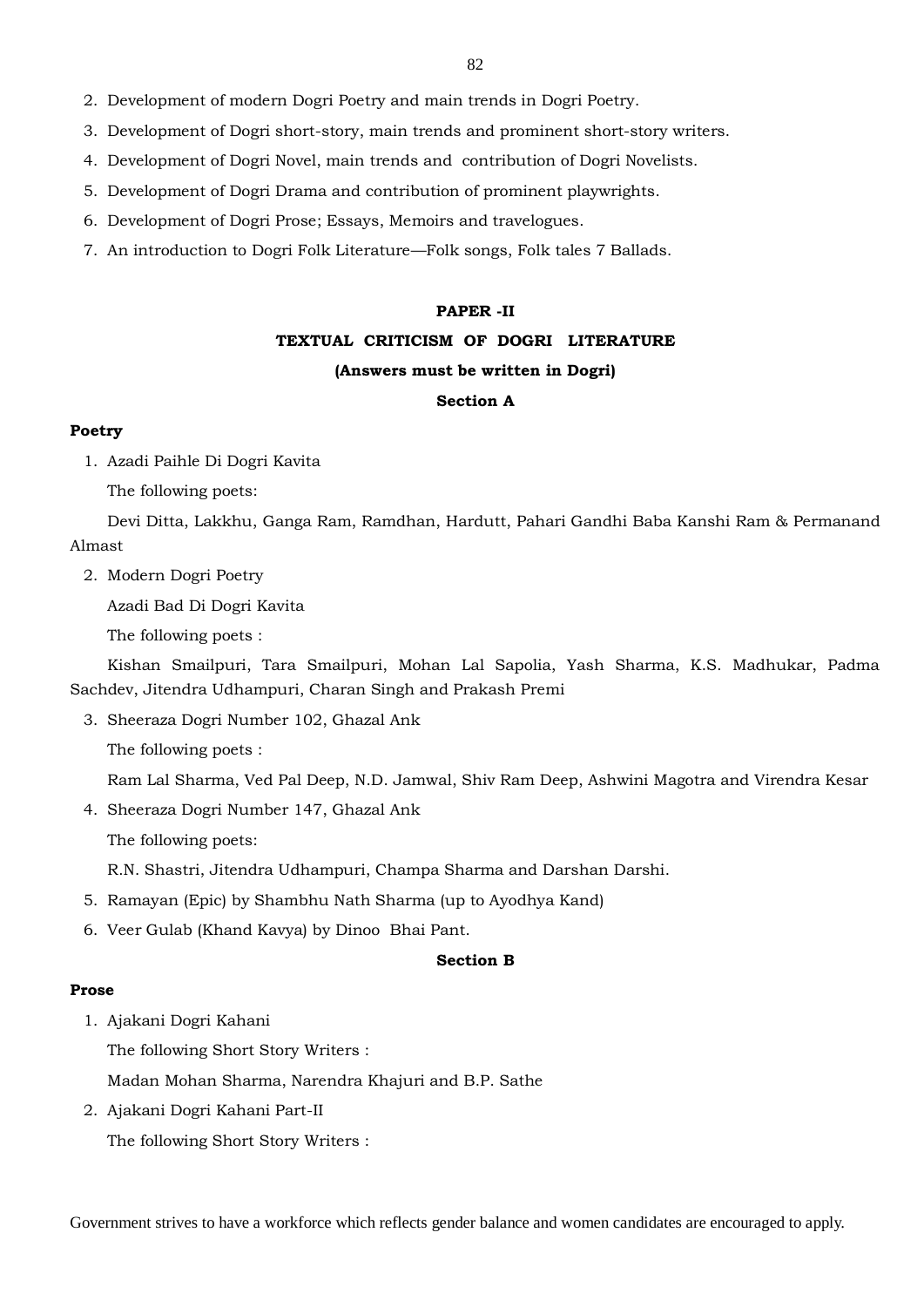Ved Rahi, Narsingh Dev Jamwal, Om Goswami, Chahttrapal, Lalit Magotra, Chaman Arora and Ratan Kesar.

3. Khatha Kunj Bhag II

The following Story Writers :

Om Vidyarthi, Champa Sharma and Krishan Sharma.

- 4. Meel Patthar (collection of short stories) by Bandhu Sharma.
- 5. Kaiddi (Novel) by Desh Bandhu Dogra Nutan.
- 6. Nanga Rukkh (Novel) by O.P. Sharma Sarathi.
- 7. Nayaan (Drama) by Mohan Singh.
- 8. Satrang (A collection of one act plays).

The following play wrights :

Vishwa Nath Khajuria, Ram Nath Shastri, Jitendra Sharma, Lalit Magotra and Madan Mohan Sharma.

9. Dogri Lalit Nibandh

The following authors:

Vishwa Nath Khajuria, Narayan Mishra, Balkrishan Shastri, Shiv Nath, Shyam Lal Sharma, Lakshmi Narayan, D.C. Prashant, Ved Ghai, Kunwar Viyogi.

#### **ENGLISH**

The syllabus consists of two papers, designed to test a first-hand and critical reading of texts prescribed from the following periods in English Literature : Paper 1 : 1600-1900 and Paper 2 : 1900–1990.

There will be two compulsory questions in each paper : (a) A short-notes question related to the topics for general study, and (b) A critical analysis of UNSEEN passages both in prose and verse.

#### **PAPER I**

# **(Answers must be written in English)**

# **Texts for detailed study are listed below. Candidates will also be required to show adequate knowledge of the following topics and movements :**

The Renaissance; Elizabethan and Jacobean Drama; Metaphysical Poetry; The Epic and the Mock-epic; Neo-classicism; Satire; The Romantic Movement; The Rise of the Novel; The Victorian Age.

#### **Section A**

- 1. William Shakespeare : King Lear and The Tempest.
- 2. John Donne. The following poems :

–Canonization;

–Death be not proud;

–The Good Morrow;

–On his Mistress going to bed;

–The Relic;

- 3. John Milton : Paradise Lost, I, II, IV, IX.
- 4. Alexander Pope. The Rape of the Lock.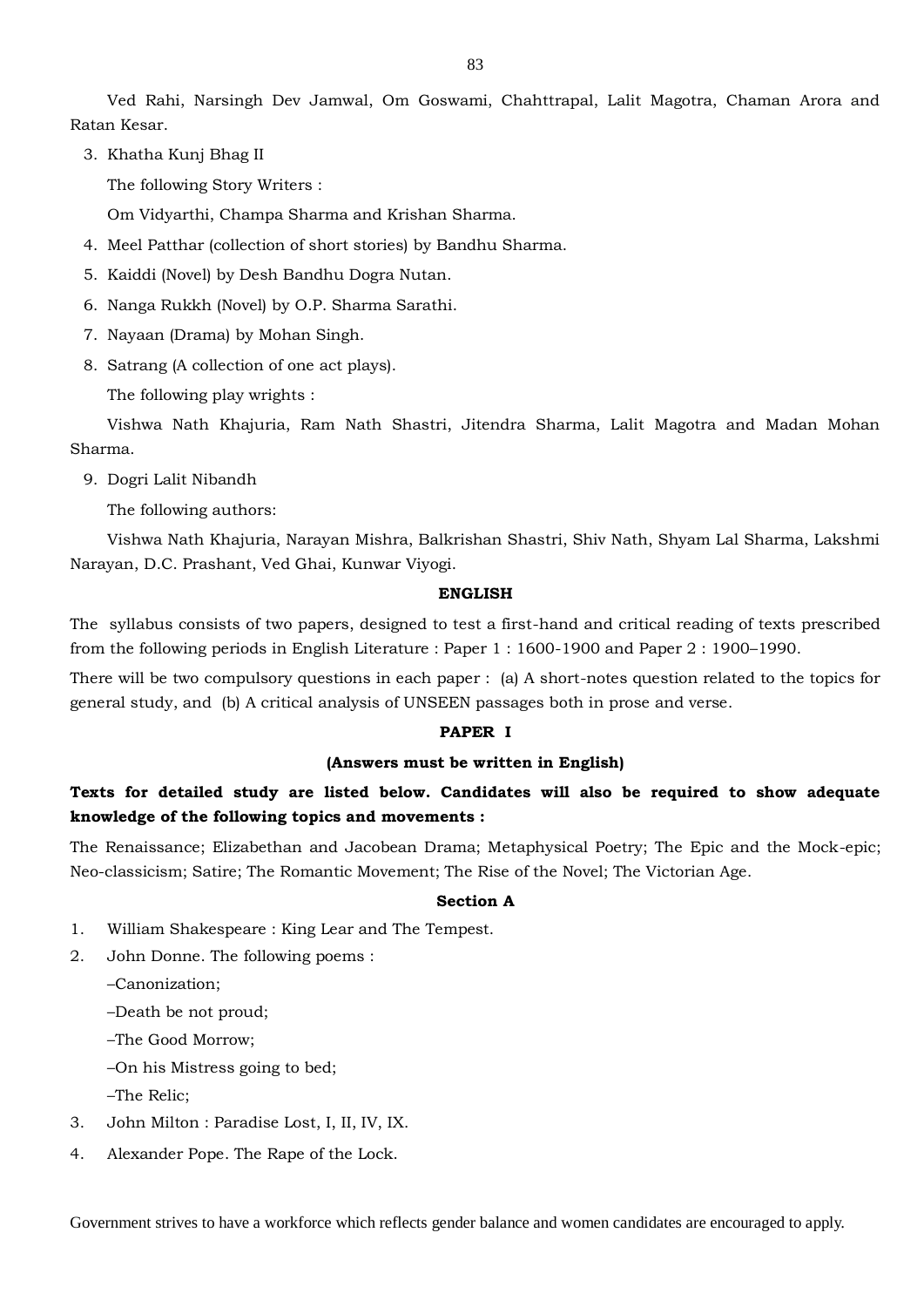- 5. William Wordsworth. The following poems :
	- Ode on Intimations of Immortality.
	- Tintern Abbey.
	- Three years she grew.
	- She dwelt among untrodden ways.
	- Michael.
	- Resolution and Independence.
	- The World is too much with us.
	- Milton, thou shouldst be living at this hour.
	- Upon Westminster Bridge.
- 6. Alfred Tennyson : In Memoriam.
- 7. Henrik Ibsen : A Doll's House.

#### **Section B**

- 1. Jonathan Swift, Gulliver's Travels.
- 2. Jane Austen. Pride and Prejudice.
- 3. Henry Fielding. Tom Jones.
- 4. Charles Dickens. Hard Times.
- 5. George Eliot. The Mill on the Floss.
- 6. Thomas Hardy. Tess of the d'Urbervilles.
- 7. Mark Twain. The Adventures of Huckleberry Finn.

#### **PAPER II**

#### **(Answers must be written in English)**

# **Texts for detailed study are listed below. Candidates will also be required to show adequate knowledge of the following topics and movements :**

Modernism; Poets of the Thirties; The stream-of-consciousness Novel; Absurd Drama; Colonialism and Post-Colonialism; Indian Writing in English; Marxist, Psychoanalytical and Feminist approaches to literature; Post-Modernism.

#### **Section A**

- 1. William Butler Yeats. The following poems :
	- Easter 1916.
	- The Second Coming.
	- A Prayer for my daughter.
	- Sailing to Byzantium.
	- The Tower.
	- Among School Children.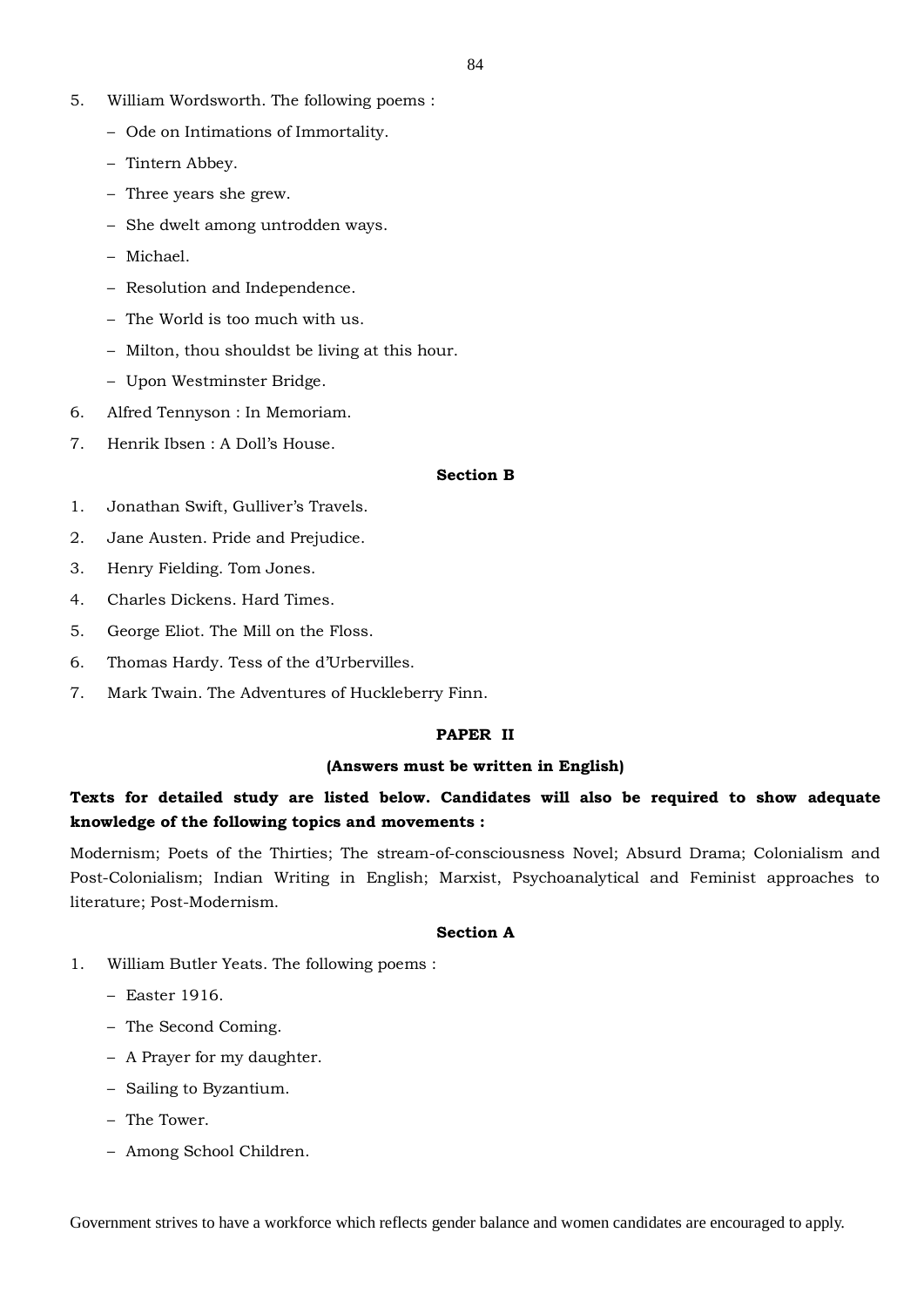- Leda and the Swan.
- Meru.
- Lapis Lazuli.
- The Second Coming.
- Byzantium.
- 2. T.S. Eliot. The following poems :
	- The Love Song of J. Alfred Prufrock.
	- Journey of the Magi.
	- Burnt Norton.
- 3. W.H. Auden. The following poems :
	- Partition
	- Musee des Beaux Arts
	- In Memory of W.B. Yeats
	- Lay your sleeping head, my love
	- The Unknown Citizen
	- Consider
	- Mundus Et Infans
	- The Shield of Achilles
	- September 1, 1939
	- Petition
- 4. John Osborne : Look Back in Anger.
- 5. Samuel Beckett. Waiting for Godot.
- 6. Philip Larkin. The following poems :
	- Next
	- Please
	- Deceptions
	- Afternoons
	- Days
	- Mr. Bleaney
- 7. A.K. Ramanujan. The following poems :
	- Looking for a Cousin on a Swing
	- A River
	- Of Mothers, among other Things
	- Love Poem for a Wife 1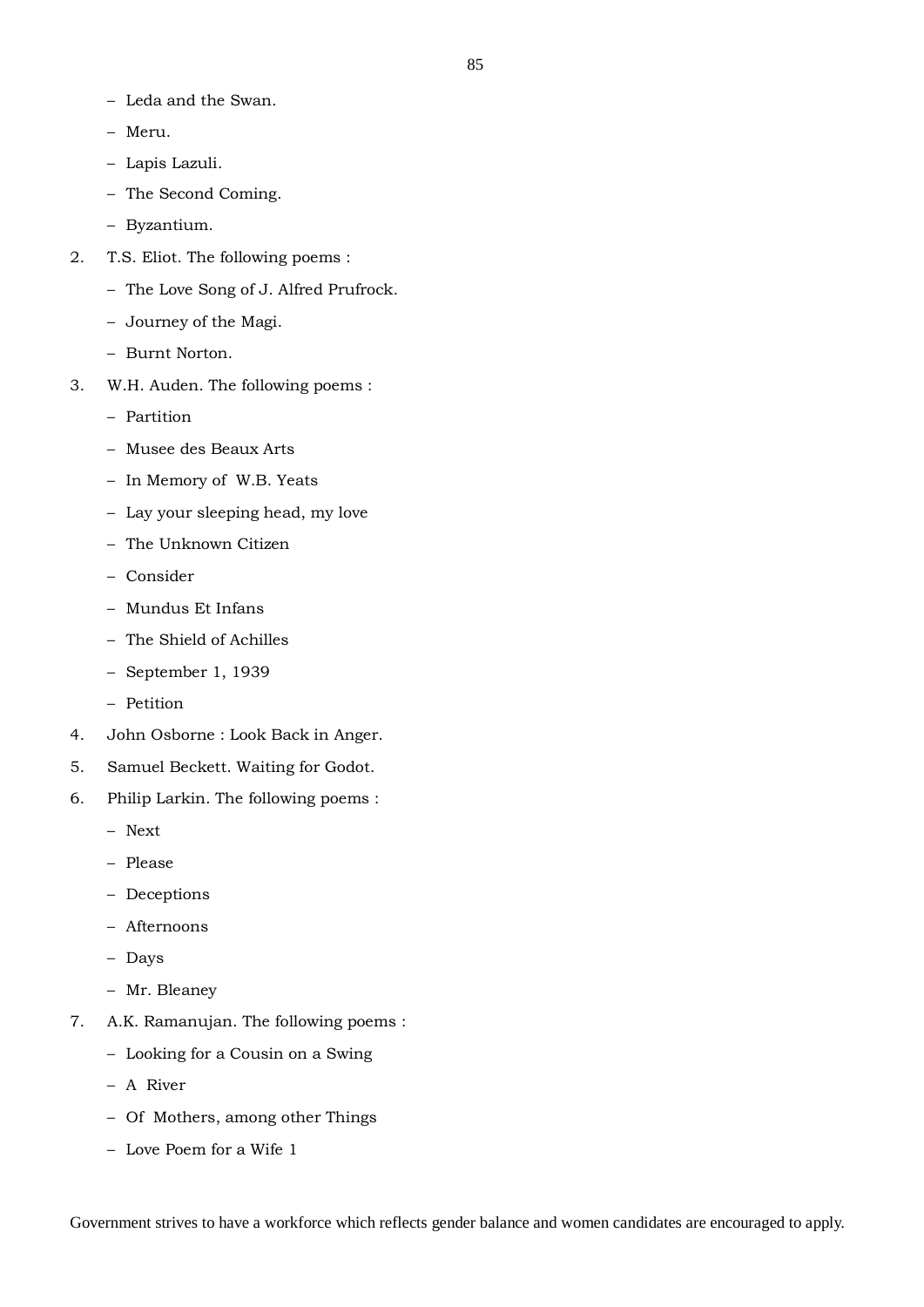- Small-Scale Reflections on a Great House
- Obituary

(All these poems are available in the anthology Ten Twentieth Century Indian Poets, edited by R. Parthasarthy, published by Oxford University Press, New Delhi).

## **Section B**

- 1. Joseph Conrad. Lord Jim.
- 2. James Joyce. Portrait of the Artist as a Young Man.
- 3. D.H. Lawrence. Sons and Lovers.
- 4. E.M. Forster. A Passage to India.
- 5. Virginia Woolf. Mrs. Dalloway.
- 6. Raja Rao. Kanthapura.
- 7. V.S. Naipaul. A House for Mr. Biswas.

# **GUJARATI**

# **PAPER I**

#### **(Answers must be written in Gujarati)**

## **Section A**

#### **Gujarati Language : Form and History**

(1) History of Gujarati Language with special reference to New Indo-Aryan i.e. last one thousand years.

- (2) Significant features of the Gujarati language : phonology, morphology and syntax.
- (3) Major dialects : Surti, pattani, charotari and Saurashtri.

#### **History of Gujarati literature**

## **Medieval :**

- 4. Jaina tradition
- 5. Bhakti tradition : Sagun and Nirgun (Jnanmargi)
- 6. Non-sectarian tradition (Laukik parampara)

#### **Modern :**

- 7. Sudharak yug
- 8. Pandit yug
- 9. Gandhi yug
- 10. Anu-Gandhi yug
- 11. Adhunik yug

#### **Section B**

Literary Forms : (Salient features, history and development of the following literary forms :)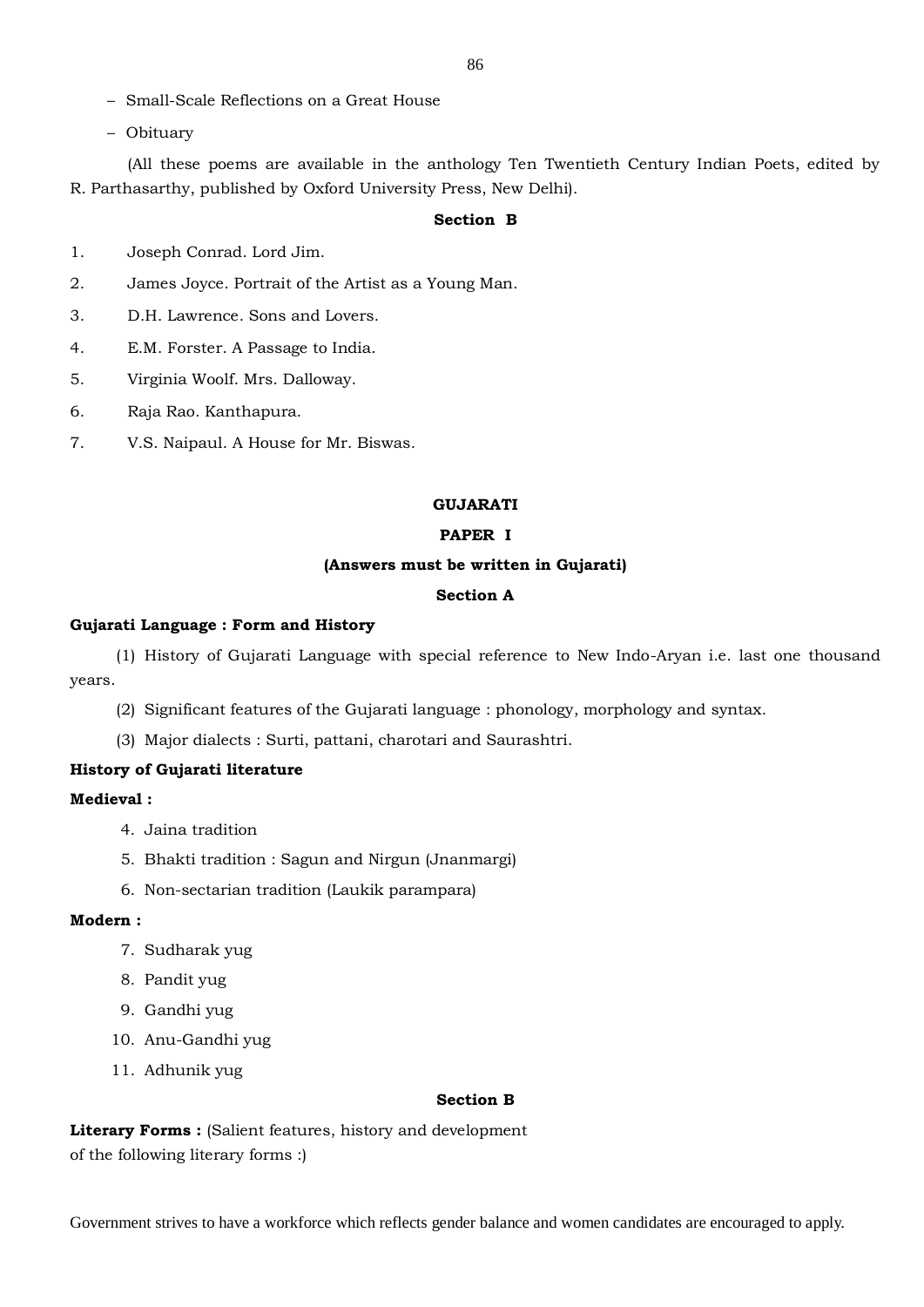# (a) **Medieval**

- 1. Narratives : Rasa, Akhyan and Padyavarta
- 2. Lyrical: Pada
- (b) **Folk**
- 3. Bhavai
- (c) **Modern**
- 4. Fiction : Novel and Short Story
- 5. Drama
- 6. Literary Essay
- 7. Lyrical Poetry
- (d) **Criticism**
- 8. History of theoretical Gujarati criticism
- 9. Recent research in folk tradition.

## **PAPER II**

# **(Answers must be written in Gujarati)**

The paper will require first-hand reading of the texts prescribed and will be designed to test the critical ability of the candidate.

# **Section A**

# 1. **Medieval**

- (i) Vasantvilas phagu—AJNATKRUT
- (ii) Kadambari—BHALAN
- (iii) Sudamacharitra—PREMANAND
- (iv) Chandrachandravatini varta—SHAMAL
- (v) Akhegeeta—AKHO

# 2. **Sudharakyug & Pandityug**

- (vi) Mari Hakikat—NARMADASHA
- (vii) Farbasveerah—DALPATRAM
- (viii) Saraswatichandra-Part 1—GOVARDHANRAM TRIPATHI
- (ix) Purvalap—'KANT' (MANISHANKAR RATNAJI BHATT)
- (x) Raino Parvat—RAMANBHAI NEELKANTH

## **Section B**

# 1. **Gandhiyug & Anu Gandhiyug**

- (i) Hind Swaraj—MOHANDAS KARAMCHAND GANDHI
- (ii) Patanni Prabhuta—KANHAIYALAL MUNSHI
- (iii) Kavyani Shakti—RAMNARAYAN VISHWANATH PATHAK
- (iv) Saurashtrani Rasdhar-Part 1—ZAVERCHAND MEGHANI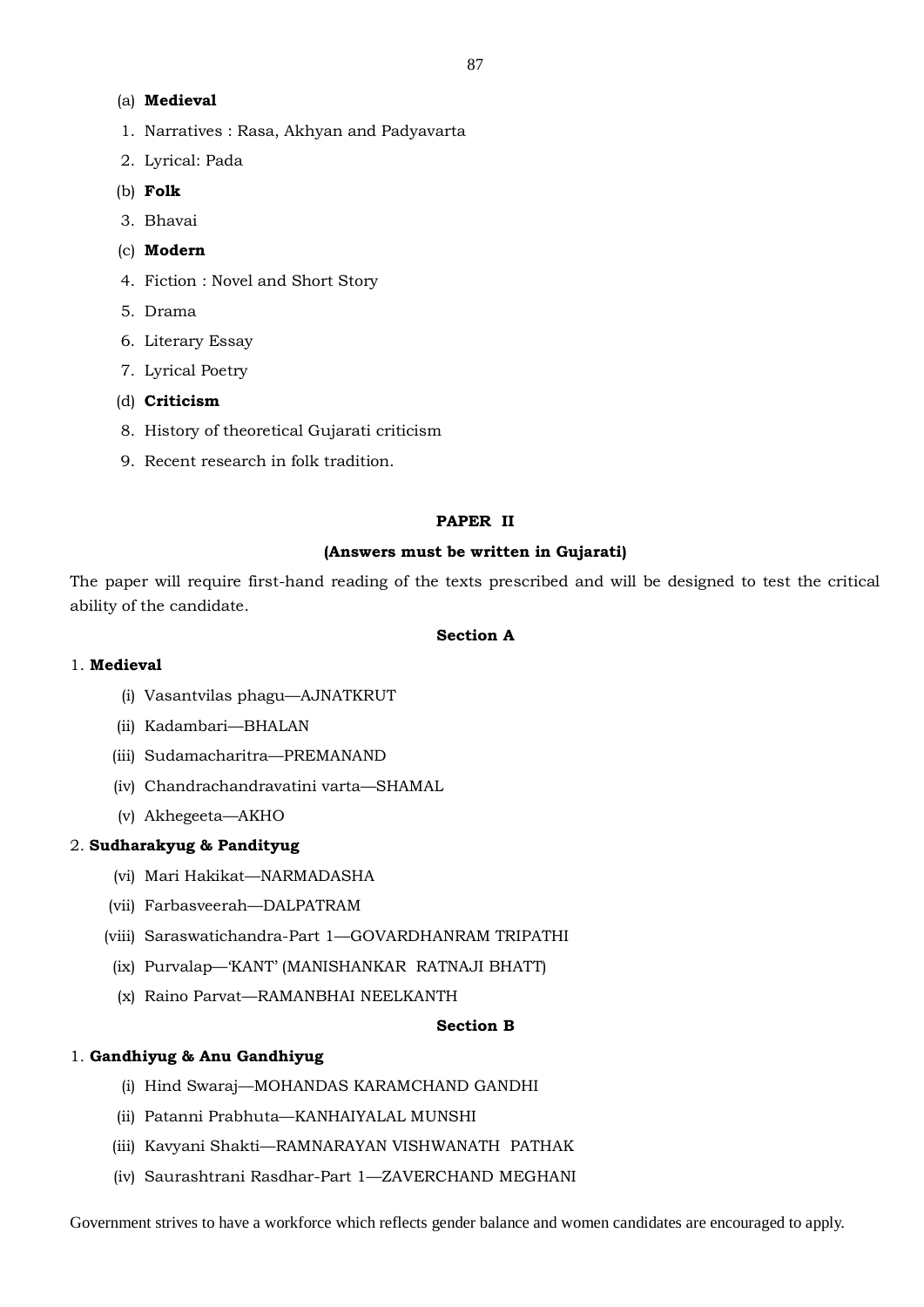- (v) Manvini Bhavai—PANNALAL PATEL
- (vi) Dhvani—RAJENDRA SHAH

## 2. **Adhunik yug**

- (vii) Saptapadi—UMASHANKAR JOSHI
- (viii) Janantike—SURESH JOSHI
- (ix) Ashwatthama—SITANSHU YASHASCHANDRA.

## **HINDI**

#### **PAPER I**

#### **(Answers must be written in Hindi)**

#### **Section A**

### **1. History of Hindi Language and Nagari Lipi**

- I. Grammatical and applied forms of Apbhransh, Awahatta & Arambhik Hindi.
- II. Development of Braj and Awadhi as Literary language during medieval period.

III. Early form of Khari-boli in Siddha-Nath Sahitya, Khusero, Sant Sahitaya, Rahim etc. and Dakhni Hindi.

- IV. Development of Khari-boli and Nagari Lipi during 19th Century.
- V. Standardisation of Hindi Bhasha & Nagari Lipi.
- VI. Development of Hindi as a National Language during freedom movement.
- VII. The development of Hindi as a National Language of Union of India.
- VIII. Scientific & Technical Development of Hindi Language.
	- IX. Prominent dialects of Hindi and their inter-relationship.
	- X. Salient features of Nagari Lipi and the efforts for its reform & Standard form of Hindi.
	- XI. Grammatical structure of Standard Hindi.

#### **Section B**

### 2. **History of Hindi Literature**

I. The relevance and importance of Hindi literature and tradition of writing History of Hindi Literature.

II. Literary trends of the following four periods of history of Hindi Literature.

A : Adikal—Sidh, Nath and Raso Sahitya.

Prominent poets—Chandvardai, Khusaro, Hemchandra, Vidyapati.

B : Bhaktikal—Sant Kavyadhara, Sufi Kavyadhara, Krishna Bhaktidhara and Ram Bhaktidhara. Prominent Poets—Kabir, Jayasi, Sur & Tulsi.

C : Ritikal—Ritikavya, Ritibaddhkavya & Riti Mukta Kavya. Prominent Poets—Keshav, Bihari, Padmakar and Ghananand.

- D : Adhunik Kal
	- a. Renaissance, the development of Prose, Bharatendu Mandal.
	- b. Prominent Writers—Bharatendu, Bal Krishna Bhatt & Pratap Narain Mishra.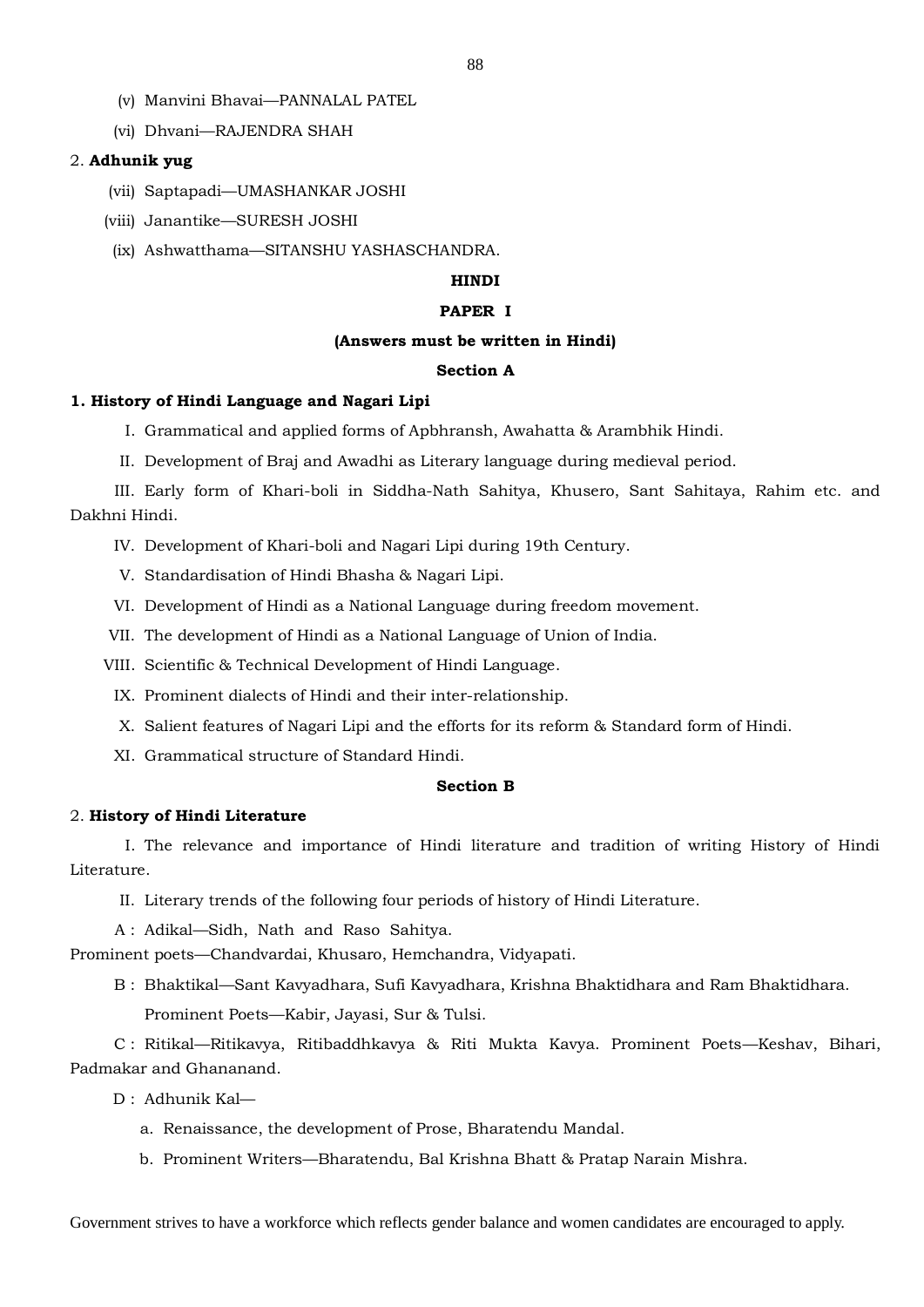c. Prominent trends of modern Hindi Poetry: Chhayavad, Pragativad, Prayogvad, Nai Kavita, Navgeet and Contemporary poetry and Janvadi Kavita.

Prominent Poets—Maithili Sharan Gupta, Prasad, Nirala, Mahadevi, Dinkar, Agyeya, Muktibodh, Nagarjun.

### **3. Katha Sahitya**

B

## A : Upanyas & Realism

- B : The origin and development of Hindi Novels.
- C : ProminentNovelists—Premchand, Jain-endra, Yashpal, Renu and Bhism Sahani.
- D : The origin and development of Hindi short story.
- E : Prominent Short Story Writers—Premchand, Prasad, Agyeya, Mohan Rakesh & Krishna Sobti.

### **4. Drama & Theatre**

A : The Origin & Development of Hindi Drama.

B : Prominent Dramatists—Bharatendu, Prasad, Jagdish Chandra Mathur, Ram Kumar Verma, Mohan Rakesh.

C : The development of Hindi Theatre.

#### **5. Criticism**

A : The origin and development of Hindi criticism : Saiddhantik, Vyavharik, Pragativadi. Manovishleshanvadi & Nai Alochana.

B : Prominent critics—Ramchandra Shukla, Hajari Prasad Dwivedi, Ram Vilas Sharma & Nagendra.

6. The other form of Hindi prose—Lalit Nibandh,Rekhachitra, Sansmaran, Yatra-vrittant.

## **PAPER II**

## **(Answers must be written in Hindi)**

The paper will require first-hand reading of the prescribed texts and will test the critical ability of the candidates.

### **Section A**

| 1. Kabir             |                | Kabir Granthawali, Ed. Shyam Sundar Das (First hundred Sakhis)     |
|----------------------|----------------|--------------------------------------------------------------------|
| 2. Soordas           | $\ddot{\cdot}$ | Bhramar Geetsar, Ed. Ramchandra Shukla (First hundred Padas)       |
| 3. Tulsidas          | $\ddot{\cdot}$ | Ramcharit Manas (Sundar Kand) Kavitawali (Uttarkand)               |
| 4. Jayasi            | $\ddot{\cdot}$ | Padmawat Ed. Shyam Sundar Das (Sinhal Dwip Khand & Nagmativiyog    |
|                      |                | Khand)                                                             |
| 5. Bihari            | $\ddot{\cdot}$ | Bihari Ratnakar Ed. Jagnnath Prasad Ratnakar (First 100 Dohas)     |
| 6. Maithili Sharan : |                | Bharat Bharati                                                     |
| Gupta                |                |                                                                    |
| 7. Prasad            | $\ddot{\cdot}$ | Kamayani (Chinta and Shraddha Sarg)                                |
| 8. Nirala            |                | Rag-Virag, Ed. Ram Vilas Sharma (Ram Ki Shakti Pooja & Kukurmutta) |
| 9. Dinkar            | $\ddot{\cdot}$ | Kurukshetra                                                        |
| 10. Agyeya           |                | Angan Ke Par Dwar (Asadhya Veena)                                  |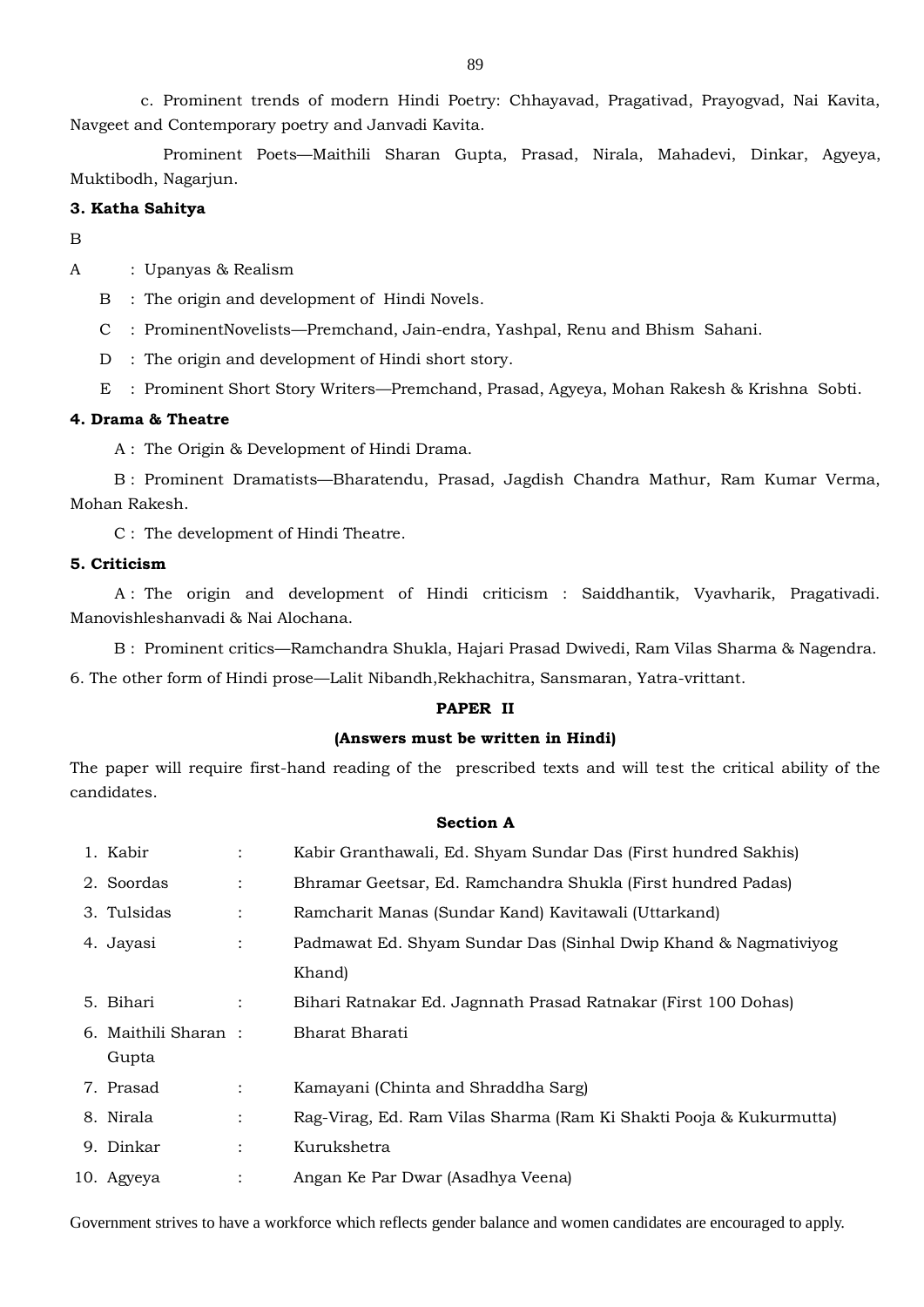| 11. Muktiboth       | $\ddot{\cdot}$       | Brahm Rakhashas                                                       |  |  |
|---------------------|----------------------|-----------------------------------------------------------------------|--|--|
| 12. Nagarjun        | $\ddot{\cdot}$       | Badal Ko Ghirte Dekha Hai, Akal Ke Bad, Harijan Gatha.                |  |  |
| <b>Section B</b>    |                      |                                                                       |  |  |
| 1. Bharatendu       |                      | Bharat Durdasha                                                       |  |  |
| 2. Mohan Rakesh     | $\mathbf{r}$         | Ashadh Ka Ek Din                                                      |  |  |
| 3. Ramchandra       | $\ddot{\cdot}$       | Chintamani (Part I) (KavitaKya Shukla Hai, ShraddhaAurBhakti)         |  |  |
| 4. Dr. Satyendra    | $\ddot{\phantom{a}}$ | Nibandh Nilaya—Bal Krishna Bhatt, Premchand, Gulab Rai, Hajari Prasad |  |  |
|                     |                      | Dwivedi, Ram Vilas Sharma, Agyeya, Kuber Nath Rai.                    |  |  |
| 5. Premchand        |                      | Godan, Premchand ki Sarvashreshtha Kahaniyan, Ed. Amrit               |  |  |
|                     |                      | Rai/Manjusha-Prem Chand ki Sarvashreshtha Kahaniyan. Ed. Amrit Rai.   |  |  |
| 6. Prasad           | $\ddot{\cdot}$       | Skandgupta                                                            |  |  |
| 7. Yashpal          | $\ddot{\cdot}$       | Divya                                                                 |  |  |
| 8. Phaniswar Nath:  |                      | Maila Anchal                                                          |  |  |
| Renu                |                      |                                                                       |  |  |
| 9. Mannu Bhandari:  |                      | Mahabhoj                                                              |  |  |
| 10. Rajendra Yadav: |                      | Ek Dunia Samanantar (All Stories)                                     |  |  |

### **KANNADA**

#### **PAPER-I**

#### **(Answers must be written in Kannada)**

## **Section A**

#### A. **History of Kannada Language**

 What is Language ? General characteristics of Language. Dravidian Family of Languages and its specific features. Antiquity of Kannada Language. Different phases of its Development.

 Dialects of Kannada Language : Regional and Social. Various aspects of developments of Kannada Language: phonological and Semantic changes. Language borrowing.

### B. **History of Kannada Literature**

Ancient Kannada literature : Influence and Trends, Poets for study : Specified poets from Pampa to Ratnakara Varni are to be studied in the light of contents, form and expression : Pampa, Janna, Nagachandra.

Medieval Kannada literature : Influence and Trends.

Vachana Literature : Basavanna, Akka Mahadevi.

Medieval Poets : Harihara, Raghavanka, Kumara-Vyasa.

Dasa literature : Purandara and Kanaka.

Sangataya : Ratnakarvarni

Government strives to have a workforce which reflects gender balance and women candidates are encouraged to apply.

90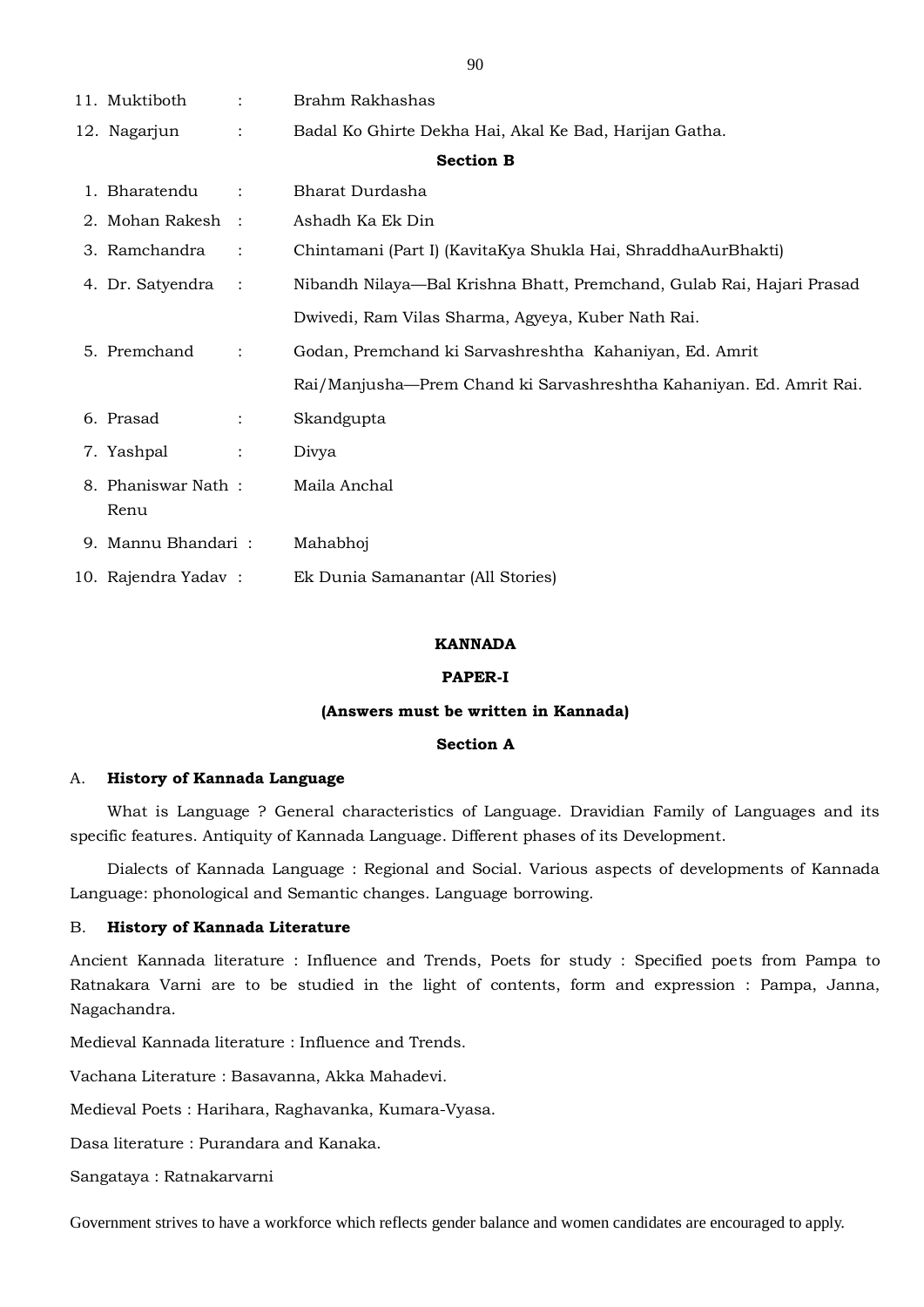C. Modern Kannada literature : Influence, trends and ideologies, Navodaya, Pragatishila, Navya, Dalita and Bandaya.

#### **Section B**

## A. **Poetics and Literary Criticism**

Definition and concepts of poetry; Word, Meaning, Alankara, Reeti, Rasa, Dhwani, Auchitya.

Interpretations of Rasa Sutra. Modern Trends of literary criticism : Formalist, Historical, Marxist, Feminist, Post-colonial criticism.

## B. **Cultural History of Karnataka**

Contribution of Dynasties to the culture of Karnataka: Chalukyas of Badami and Kalyani, Rashtrakutas, Hoysalas, Vijayanagara rulers, in literary context.

Major religions of Karnataka and their cultural contribution.

Arts of Karnataka ; Sculpture, Architecture, Painting, Music, Dance—in the literary context.

Unification of Karnataka and its impact of Kannada literature.

#### **PAPER-II**

#### **(Answers must be written in Kannada)**

The Paper will require first-hand reading of the Texts prescribed and will be designed to test the critical ability of the candidates.

## **Section A**

#### **A. Old Kannada Literature**

1. Vikramaarjuna Vijaya of Pampa (Cantos 12 & 13), (Mysore University Pub.)

2. Vaddaraadhane (Sukumaraswamyia Kathe, Vidyutchorana Kathe)

## B. **Medieval Kannada Literature**

- 1. Vachana, Kammata, Ed. K. Marulasiddappa K.R. Nagaraj (Bangalore University Pub.)
- 2. Janapriya Kanakasamputa, Ed. D. Javare Gowda (Kannada and Culture Directorate, Bangalore)
- 3. Nambiyannana Ragale, Ed., T.N. Sreekantaiah (Ta. Vem. Smaraka Grantha Male, Mysore)
- 4. Kumaravyasa Bharata : Karna Parva (Mysore University)
- 5. Bharatesha Vaibhava Sangraha Ed Ta. Su. Shama Rao (Mysore University)

#### **Section B**

## A. **Modern Kannada Literature**

| 1. Poetry      | Hosagannada Kavite, Ed. G.H. Nayak (Kannada Saahitya Parishattu,     |
|----------------|----------------------------------------------------------------------|
|                | Bangalore)                                                           |
| 2. Novel       | Bettada Jeeva—Shivarama Karanta Madhavi—Anupama NiranjanaOdalaala-   |
|                | Deva-nuru Mahadeva                                                   |
| 3. Short Story | Kannada Sanna Kathegalu, Ed. G.H. Nayak (Sahitya Academy, New Delhi) |
| 4. Drama       | Shudra Tapaswi—Kuvempu. Tughalak—Girish Karnad.                      |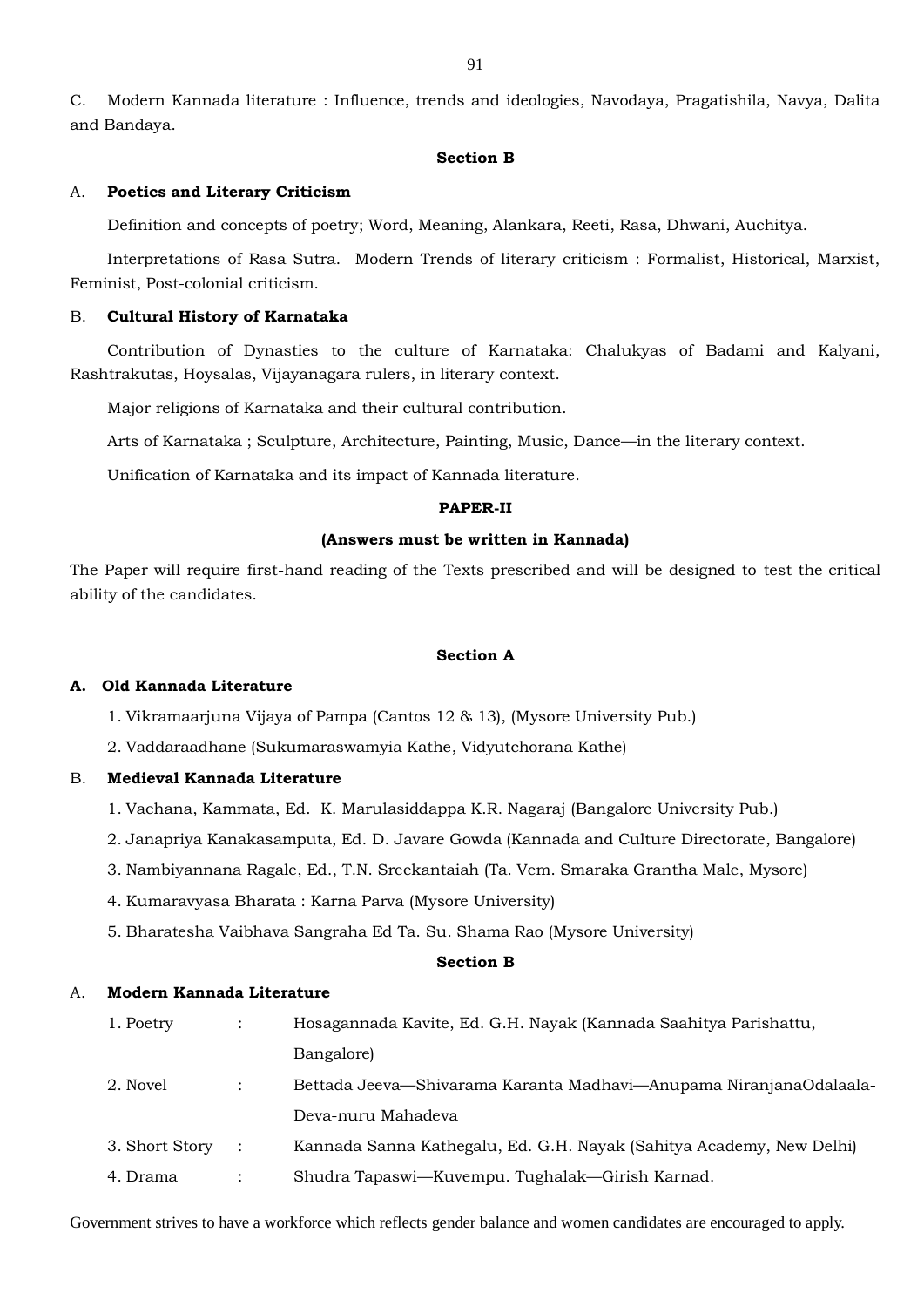5. Vichara Sahitya : Devaru—A.N. Moorty Rao (Pub: D.V.K.Moorty, Mysore.)

## B. **Folk Literature :**

- 1. Janapada Swaroopa—Dr. H.M. Nayak. (Ta. Vem. Smaraka Grantha Male, Mysore.)
- 2. Janpada Geetaanjali—Ed. D. Javare Gowda.(Pub : Sahitya Academy, New Delhi).
- 3. Kannada Janapada Kathegalu—Ed. J.S. Paramashiviaah (Mysore University).
- 4. Beedi Makkalu Beledo. Ed. Kalegowda Nagavara (Pub : Bangalore University).
- 5. Savirada Ogatugalu—Ed. S.G. Imrapura.

#### **KASHMIRI**

#### **PAPER-I**

#### **(Answers must be written in Kashmiri)**

## **Section A**

- 1. Genealogical relationship of the Kashmiri language: various theories.
- 2. Areas of occurence and dialects (geographical/social)
- 3. Phonology and grammar:
	- i. Vowel and consonant system;
	- ii. Nouns and pronouns with various case inflections;
	- iii. Verbs: various types and tenses.
- 4. Syntactic structure:
	- i. Simple, active and declarative statements;
	- ii. Coordination;
	- iii. Relativisation.

### **Section B**

- 1. Kashmiri literature in the 14<sup>th</sup> century (Socio-cultural and intellectual background with special reference to *Lal Dyad* and *Sheikhul Alam).*
- 2. Nineteenth century Kashmiri literature (development of various genres : vatsun; ghazal and mathnavi.
- 3. Kashmiri literature in the first half of the twentieth century (with special reference to Mahjoor and Azad; various literary influences).
- 4. Modern Kashmiri literature (with special reference to the development of the short story, drama, novel and nazm).

## **PAPER-II**

### **(Answers must be written in Kashmiri)**

#### **Section A**

- 1. Intensive study of Kashmiri poetry up to the nineteenth century :
	- (i) Lal Dyad,
	- (ii) Sheikhul Aalam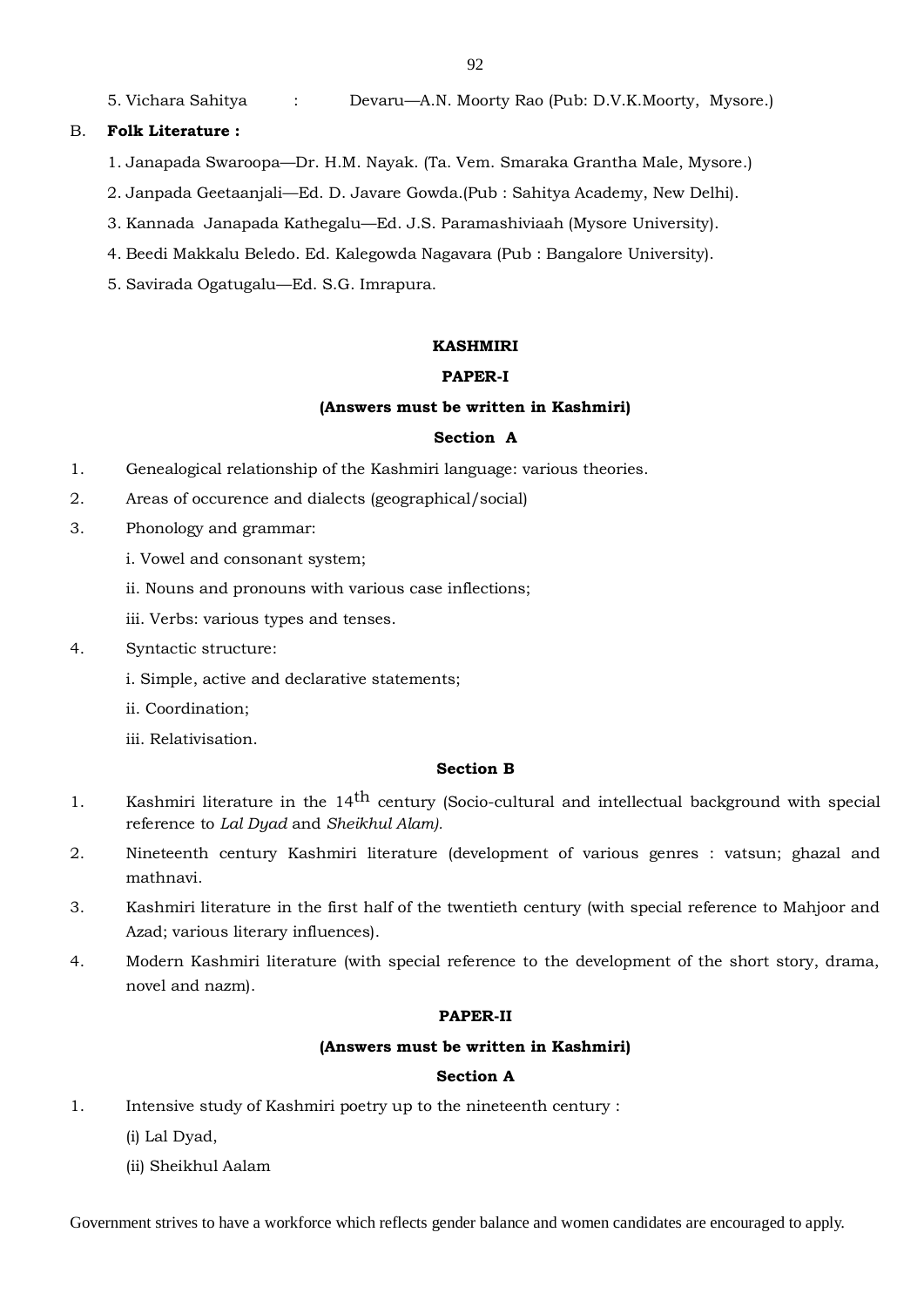(iii) Habba Khatoon

- 2. Kashmiri poetry : 19th Century
	- (i) Mahmood Gami (Vatsans)
	- (ii) Maqbool shah (Gulrez)
	- (iii) Rasool Mir (Ghazals)
	- (iv) Abdul Ahad Nadim (N'at)
	- (v) Krishanjoo Razdan (Shiv Lagun)
	- (vi) Sufi Poets (Test in Sanglaab, published by the Deptt. of Kashmiri, University of Kashmir)
- 3. Twentieth Century Kashmiri poetry (text in Azich Kashir Shairi, published by the Deptt. of Kashmiri, University of Kashmir).
- 4. Literary criticism and research work : development and various trends.

## **Section B**

- 1. An analytical study of the short story in Kashmiri.
	- (i) Afsana Majmu'a, published by the Deptt. of Kashmiri, University of Kashmir.
	- (ii) Kashur Afsana Az, published by the Sahitya Akademi.
	- (iii) Hamasar Kashur Afsana, published by the Sahitya Akademi.

The following short story writers only : Akhtar Mohi-ud Din, Kamil, Hari Krishan Kaul, Hraday Kaul Bharti, Bansi Nirdosh, Gulshan Majid.

- 2. Novel in Kashmiri :
	- (i) Mujrim by G. N. Gowhar

(ii) Marun—Ivan Ilyichun, (Kashmiri version of Tolstoy's) The Death of Ivan Ilyich (published by Kashmiri Deptt.)

- 3. Drama in Kashmiri :
	- (i) Natuk Kariv Band by Hari Krishan Kaul
	- (ii) Qk Angy Natuk, ed. Motilal Keemu, published by the Sahitya Akademi.
	- (iii) Razi Oedipus, tr. Naji Munawar, published by the Sahitya Akademi.
- 4. Kashmiri Folk Literature :

(i) Kashur Luki Theatre by Mohammad Subhan Bhagat,published by the Deptt. of Kashmiri, University of Kashmir.

(ii) Kashiry Luki Beeth (all volumes) published by the J&K Cultural Akademy.

# **KONKANI**

## **PAPER -I**

## **(Answers must be written in Konkani)**

## **Section A**

## **History of the Konkani Language :**

(i) Origin and development of the language and influences on it.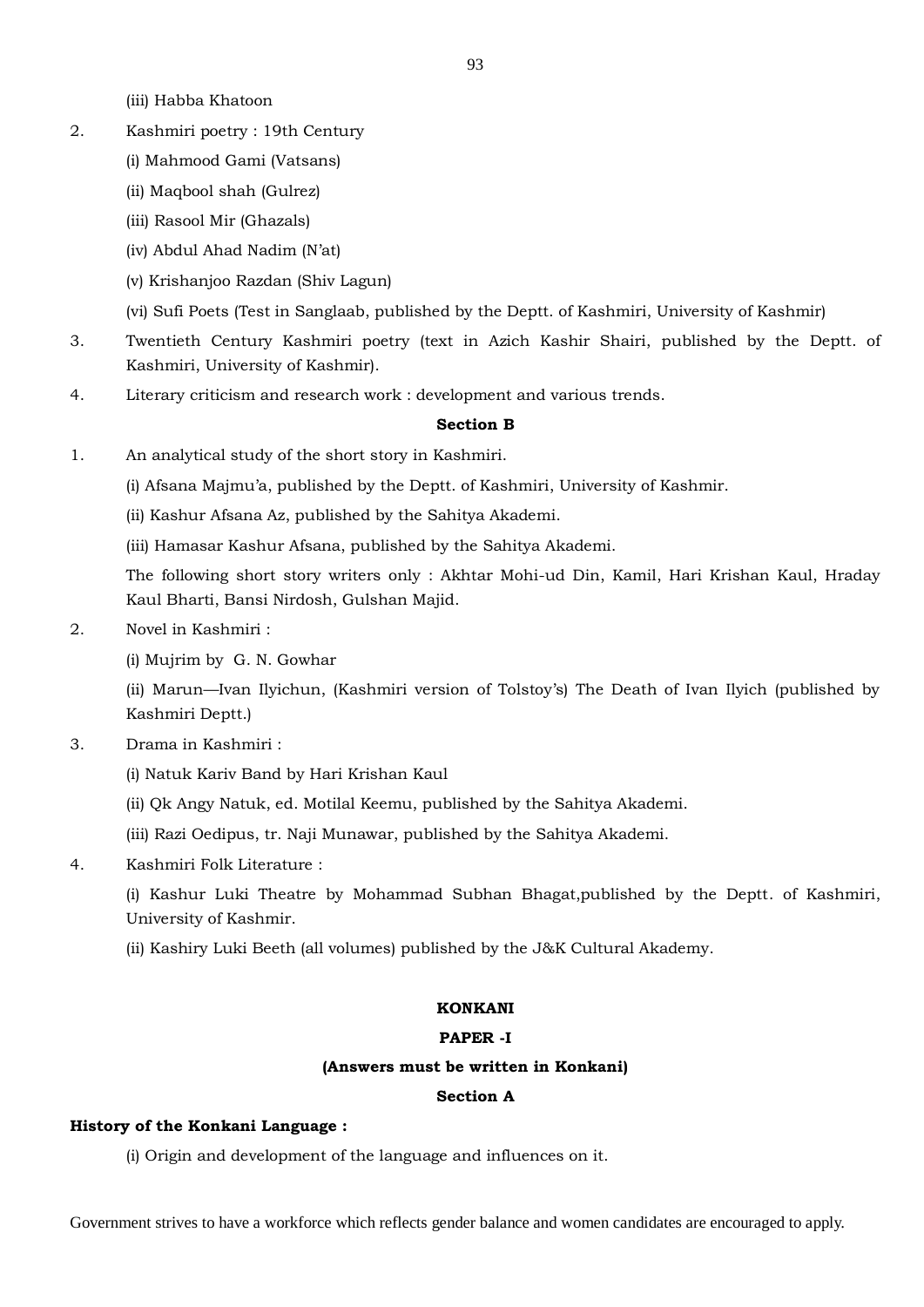(iii) Grammatical and lexicographic work in Konkani, including a study of cases, adverbs, indeclinables and voices.

(iv) Old Standard Konkani, New Standard and Standardisation problems.

#### **Section B**

### **History of Konkani Literature**

 Candidates would be expected to be well-acquainted with Konkani literature and its social and cultural background and consider the problems and issues arising out of them.

(i) History of Konkani literature from its probable source to the present times, with emphasis on its major works, writers and movements.

(ii) Social and cultural background of the making of Konkani literature from time to time.

(iii) Indian and Western influences on Konkani literature, from the earliest to modern times.

(iv) Modern literary trends in the various genres and regions including a study of Konkani folklore.

#### **PAPER-II**

## **(Answers must be written in Konkani)**

#### **Textual Criticism of Konkani Literature**

The paper will be designed to test the candidate's critical and analytical abilities. Candidates would be expected to be well-acquainted with Konkani Literature and required to have first-hand reading of the following texts :

## **Section A : Prose**

- 1. (a) Konkani Mansagangotri (excluding poetry) ed. by Prof : Olivinho Gomes.
	- (b) Old Konkani language and literature—the Portuguese Role
- 2. (a) Otmo Denvcharak—a novel by A. V. da Cruz.
	- (b) Vadoll ani Varem—a novel by Antonio Pereira.
	- (c) Devache Kurpen—a novel by V.J.P. Saldanha.
- 3. (a) Vajralikhani—Shenoy goem-bab-An anthology-ed. by Shantaram Varde Valavalikar.
	- (b) Konkani Lalit Niband—Essays-ed. by Shyam Verenkar.
	- (c) Teen Dasakam—An anthology—ed. by Chandrakant Keni.
- 4. (a) Demand—Drama-by Pundalik Naik.
	- (b) Kadambini: A Miscellany of Modern Prose—ed. by Prof. O.J.F. Gomes and Smt. P.S. Tadkodkar.
	- (c) Ratha Tujeo Ghudieo—by Smt. Jayanti Naik.

#### **Section B : Poetry**

- 1. (a) Ev ani Mori : Poetry by Eduardo Bruno de Souza.
	- (b) Abravanchem Yadnyadan—by Luis Mascarenhas.
- 2. (a) Godde Ramayan—ed. by R.K. Rao.
	- (b) Ratnahar I and II—collection of poems—ed. R. V. Pandit.
- 3. (a) Zayo Zuyo—poems- Manohar L. Sardessai.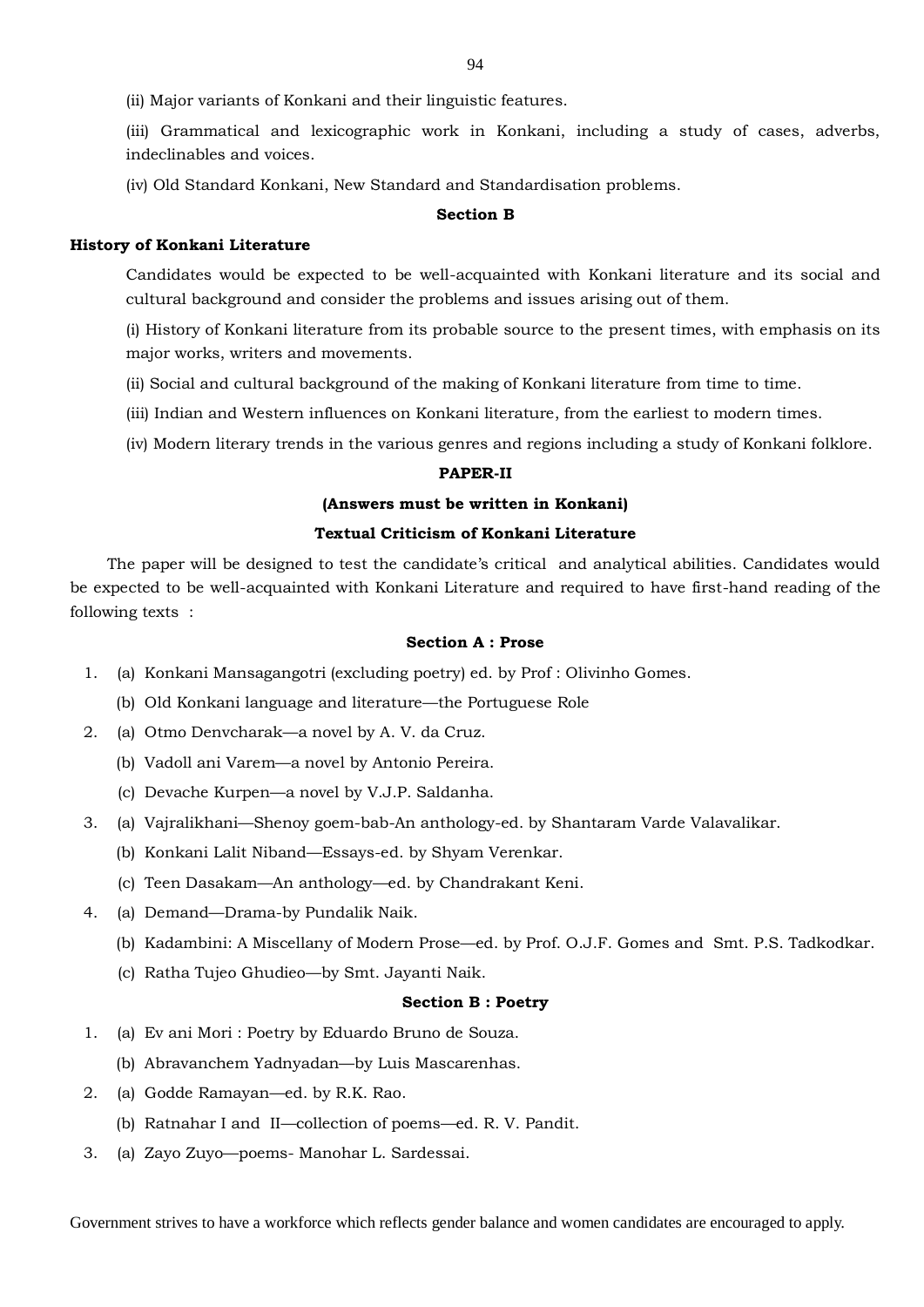- (b) Kanadi Mati Konkani Kavi—Anthology ofPoems—ed. Pratap Naik.
- 4. (a) Adrushatache Kalle—Poems by Pandurang Bhangui.
	- (b) Yaman—Poems by Madhav Borkar.

# **MAITHILI**

## **PAPER I**

# **HISTORY OF MAITHILI LANGUAGE AND**

## **ITS LITERATURE**

## **(Answers must be written in Maithili)**

#### **PART A**

## **History of Maithili Language**

- 1. Place of Maithili in Indo-European Language family.
- 2. Origin and development of Maithili language. (Sanskrit, Prakrit, Avhatt, Maithili)
- 3. Periodic division of Maithili Language. (Beginning, Middle era, Modern era).
- 4. Maithili and its different dialects.
- 5. Relationship between Maithili and other Eastern languages (Bengali, Asamese, Oriya)
- 6. Origin and Development of Tirhuta Script.
- 7. Pronouns and Verbs in Maithili Language.

#### **PART B**

## **History of Maithili Literature**

- 1. Background of Maithili Literature (Religious, Economic, Social, Cultural).
- 2. Periodic division of Maithili literature.
- 3. Pre-Vidyapati Literature.
- 4. Vidyapati and his tradition.
- 5. Medieval Maithili Drama (Kirtaniya Natak, Ankia Nat, Maithili dramas written in Nepal).
- 6. Maithili Folk Literature (Folk Tales, Folk Drama, Folk Stories, Folk Songs).
- 7. Development of different literary forms in modern era :
	- (a) Prabandh-kavya
	- (b) Muktak-kavya
	- (c) Novel
	- (d) Short Story
	- (e) Drama
	- (f) Essay
	- (g) Criticism
	- (h) Memoirs
	- (i) Translation
- 8. Development of Maithili Magazines and Journals.

#### **PAPER -II**

### **(Answers must be written in Maithili)**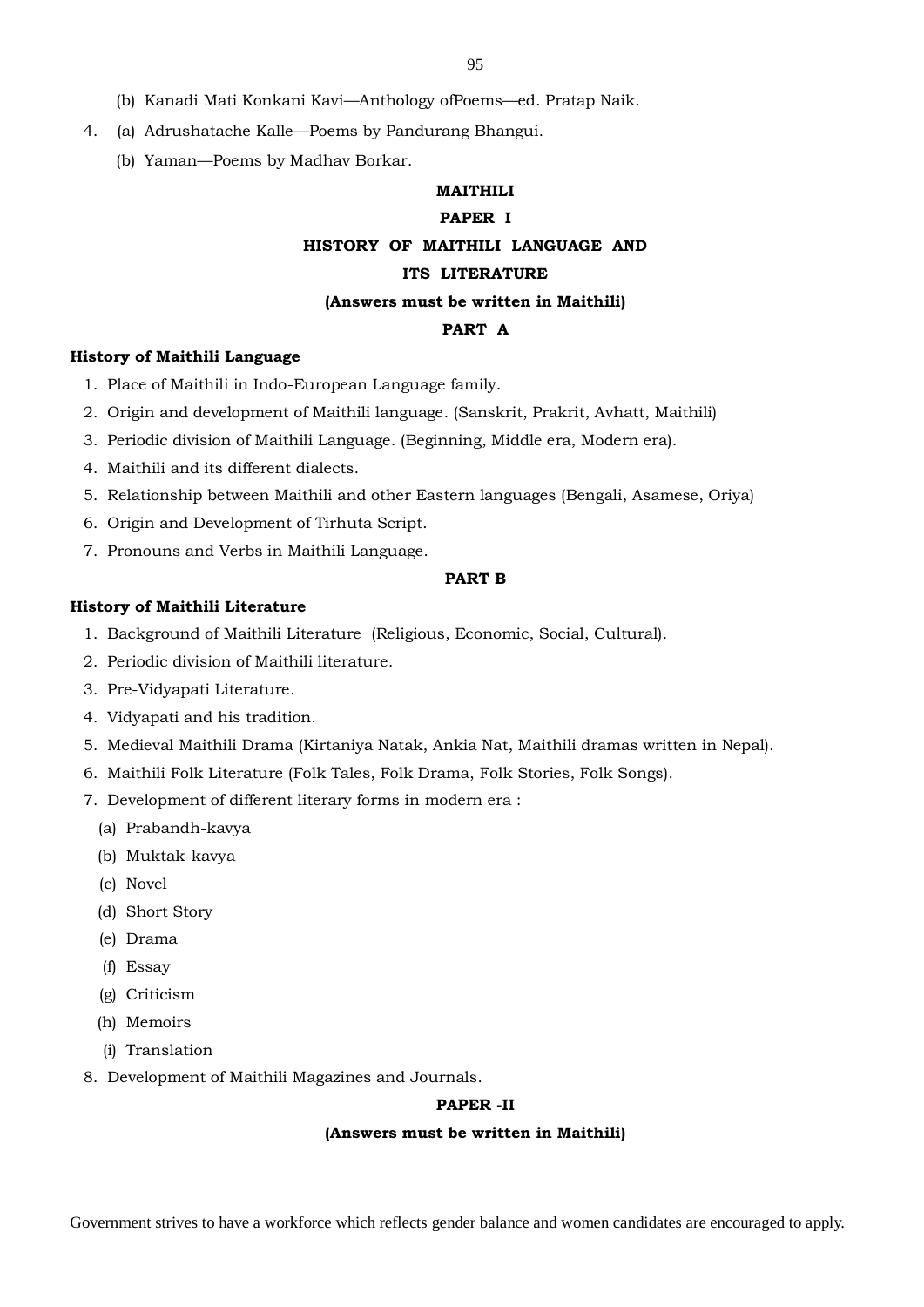# **The paper will require first-hand reading of the prescribed texts and will test the critical ability of the candidates.**

## **PART A**

## **Poetry**

- 1. Vidyapati Geet-Shati—Publisher : Sahitya Akademi, New Delhi (Lyrics— 1 to 50)
- 2. Govind Das Bhajanavali—Publisher : Maithili Acadamy, Patna (Lyrics— 1 to 25)
- 3. Krishnajanm—Manbodh
- 4. Mithilabhasha Ramayana—Chanda Jha (only Sunder-Kand)
- 5. Rameshwar Charit Mithila Ramayan—Lal Das (only Bal-kand)
- 6. Keechak-Vadh—Tantra Nath Jha.
- 7. Datta-Vati—Surendra Jah 'Suman' (only 1st and 2nd Cantos).
- 8. Chitra-Yatri
- 9. Samakaleen Maithili Kavita—Publisher: Sahitaya Akademi, New Delhi.

## **PART-B**

- 10. Varna Ratnakar—Jyotirishwar (only 2nd Kallol)
- 11. Khattar Kakak Tarang—Hari Mohan Jha
- 12. Lorik—Vijaya Manipadma
- 13. Prithvi Putra—Lalit
- 14. Bhaphait Chahak Jinagi—Sudhanshu 'Shekhar' Choudhary
- 15. Kriti Rajkamlak—Publisher: Maithili Acadamy, Patna (First Ten Stories only)
- 16. Katha–Sangrah–Publisher: Maithili Acadamy, Patna.

## **MALAYALAM**

## **PAPER-I**

## **(Answers must be written in Malayalam)**

## **Section A**

## **1—Early phase of Malayalam Language :**

1.1 Various theories : Origin from proto Dravidian, Tamil, Sanskrit.

- 1.2 Relation between Tamil and Malayalam : Six nayas of A. R. Rajarajavarma.
- 1.3 Pattu School—Definition, Ramacharitam, later pattu works—Niranam works and Krishnagatha.

## **2—Linguistic features of :**

2.1 Manipravalam—definition. Language of early manipravala works—Champu, Sandesakavya, Chandrotsava, minor works. Later manipravala works—medieval Champu and Attakkatha.

2.2 Folklore—Southern and Northern ballads, Mappila songs.

2.3 Early Malayalam Prose—Bhashakautaliyam, Brahmandapuranam, Attaprakaram, Kramadipika and Nambiantamil.

## **3—Standardisation of Malayalam :**

3.1 Peculiarities of the language of Pana, Kilippattu and Tullal.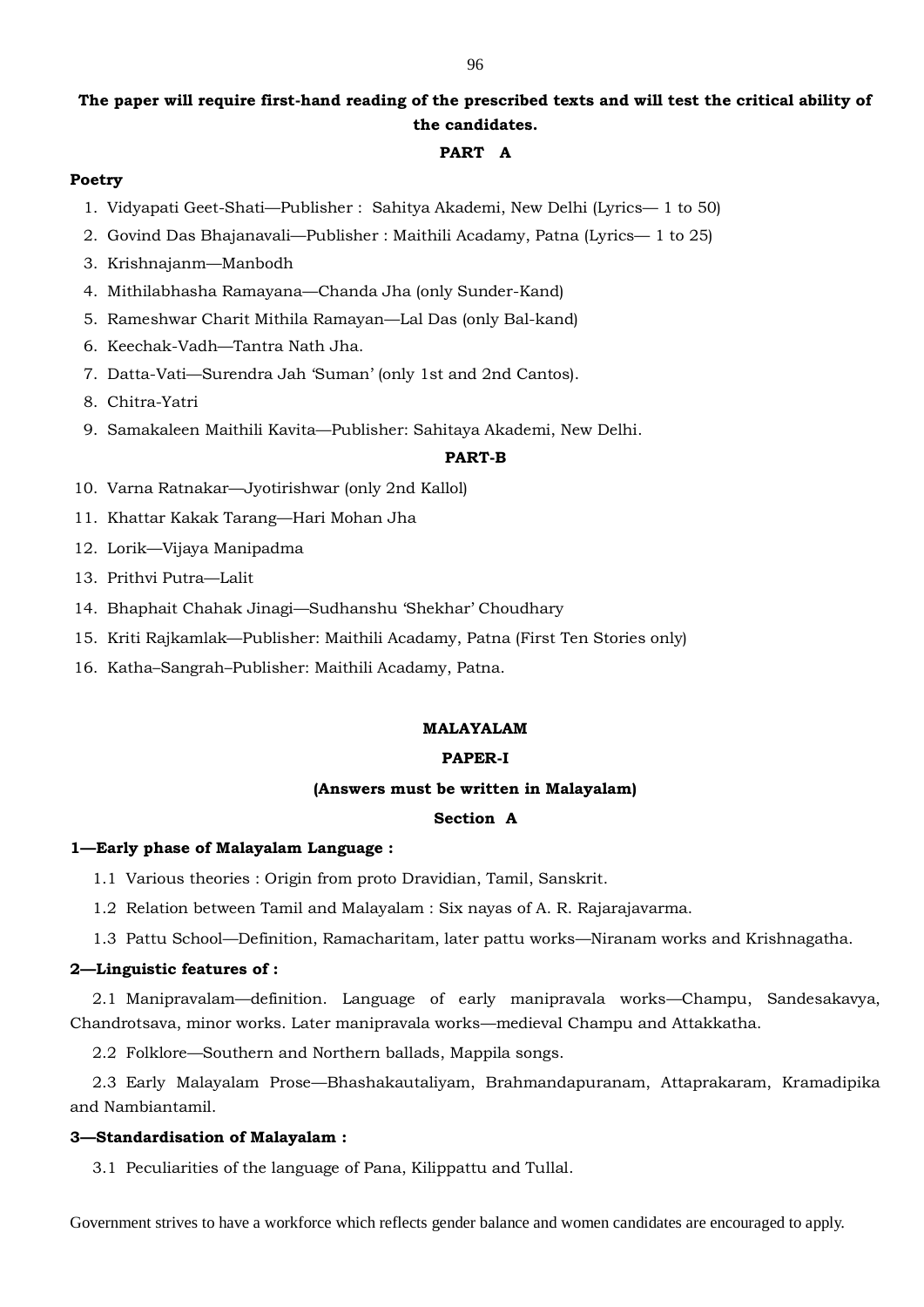3.2 Contributions of indigenous and European missionaries to Malayalam.

3.3 Characteristics of contemporary Malayalam; Malayalam as administrative language. Language of scientific and technical literature—media language.

### **Section B**

#### **LITERARY HISTORY**

### **4—Ancient and Medieval Literature :**

4.1 Pattu—Ramacharitam, Niranam Works and Krishnagatha.

- 4.2 Manipravalam—early and medieval manipravala works including attakkatha and champu.
- 4.3 Folk Literature.
- 4.4 Kilippattu, Tullal and Mahakavya.

#### **5—Modern Literature—Poetry :**

- 5.1 Venmani poets and contemporaries.
- 5.2 The advent of Romanticism—Poetry of Kavitraya i.e., Asan, Ulloor and Vallathol.
- 5.3 Poetry after Kavitraya.
- 5.4 Modernism in Malayalam Poetry.

## **6—Modern Literature—Prose :**

- 6.1 Drama.
- 6.2 Novel.
- 6.3 Short story.
- 6.4 Biography, travelogue, essay and criticism.

## **PAPER-II**

#### **(Answers must be written in Malayalam)**

**This paper will require first hand reading of the texts prescribed and is designed to test the candidate's critical ability.**

#### **Section A**

## **Unit 1**

- 1.1 Ramacharitam—Patalam 1.
- 1.2 Kannassaramayanam—Balakandam first 25 stanzas.
- 1.3 Unnunilisandesam—Purvabhagam 25 slokas including Prastavana.
- 1.4 Mahabharatham Kilippattu—Bhishmaparvam.

#### **Unit 2**

- 2.1 Kumaran Asan—Chintavisthayaya Sita.
- 2.2 Vailoppilli—Kutiyozhikkal.
- 2.3 G. Sankara Kurup—Perunthachan.
- 2.4 N. V. Krishna Variar—Tivandiyile pattu.

# **Unit 3**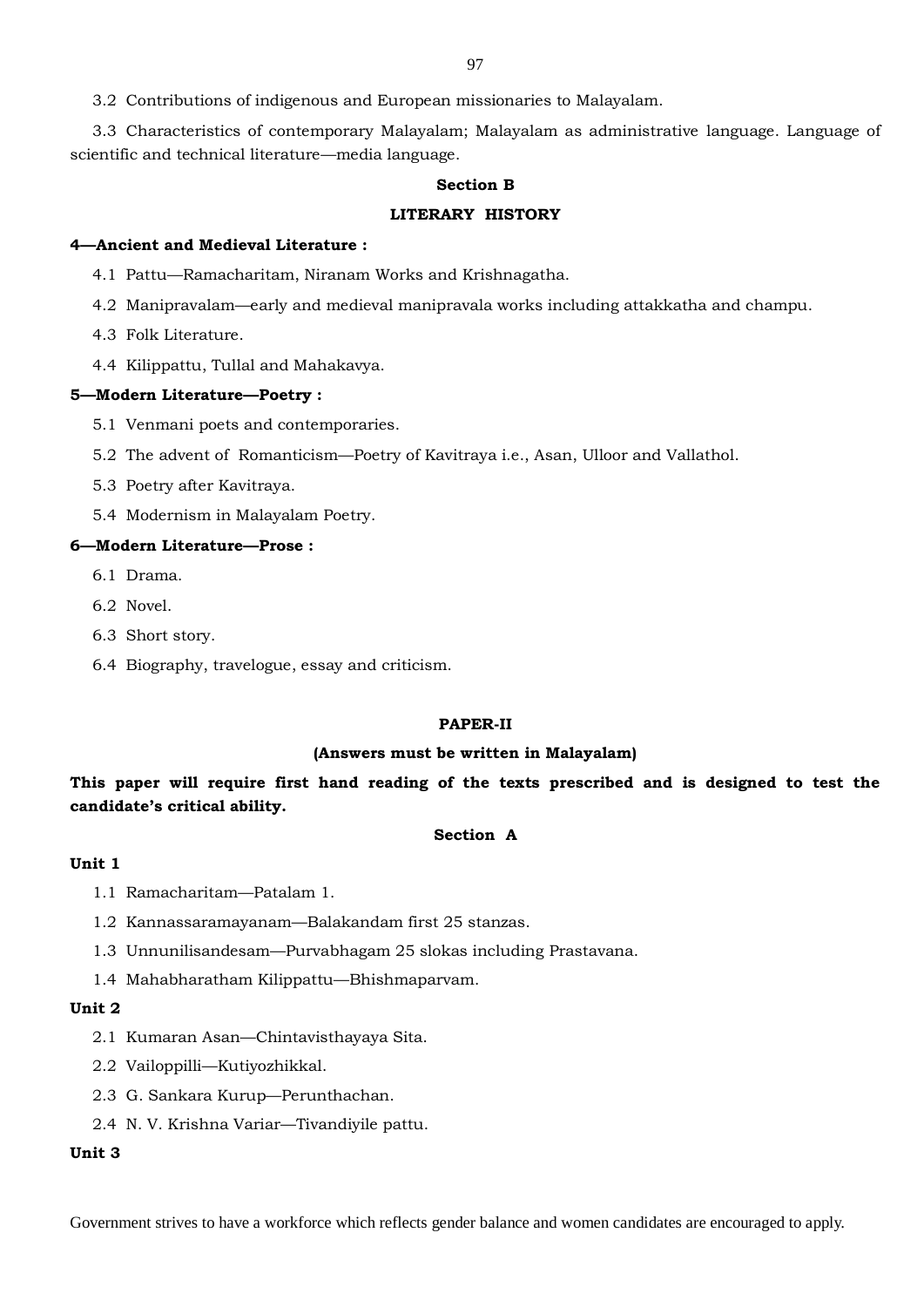- 3.1 O. N. V.—Bhumikkoru Charamagitam.
- 3.2 Ayyappa Panicker—Kurukshetram.
- 3.3 Akkittam—Pandatha Messanthi.
- 3.4 Attur Ravivarma—Megharupan.

# **Section B**

#### **Unit 4**

- 4.1 O. Chanthu Menon—Indulekha.
- 4.2 Thakazhy—Chemmin.
- 4.3 O. V. Vijayan—Khasakkinte Ithihasam.

#### **Unit 5**

- 5.1 M. T. Vasudevan Nair—Vanaprastham (Collection).
- 5.2 N. S. Madhavan—Higvitta (Collection).
- 5.3 C. J. Thomas—1128-il Crime 27.

#### **Unit 6**

- 6.1 Kuttikrishna Marar—Bharataparyatanam.
- 6.2 M. K. Sanu—Nakshatrangalute Snehabhajanam.
- 6.3 V. T. Bhatttathirippad—Kannirum Kinavum.

## **MANIPURI**

## **PAPER-I**

#### **(Answers must be written in Manipuri)**

#### **Section A**

## **Language :**

(a) General characteristics of Manipuri Language and history of its development; its importance and status among the Tibeto-Burman Languages of North-East India; recent development in the study of Manipuri Language; evolution and study of old Manipuri script.

(b) Significant features of Manipuri Language :

(i) Phonology : Phoneme-vowels, consonants juncture, tone, consonant cluster and its occurrence, syllable-its structure, pattern and types.

(ii) Morphology : Word-class, root and its types; affix and its types; grammatical categories-gender, number, person, case, tense and aspects, process of compounding (samas and sandhi).

(iii) Syntax : Word order; types of sentences, phrase and clause structures.

## **Section B**

(a) Literary History of Manipuri :

Early period (up to 17th Century)–Social and cultural background; Themes, diction and style of the works.

Medieval period (18th and 19th Century)-Social, religious and political background; Themes, diction and style of the works.

Modern period-Growth of major literary forms; change of Themes, diction and style.

(b) Manipuri Folk Literature :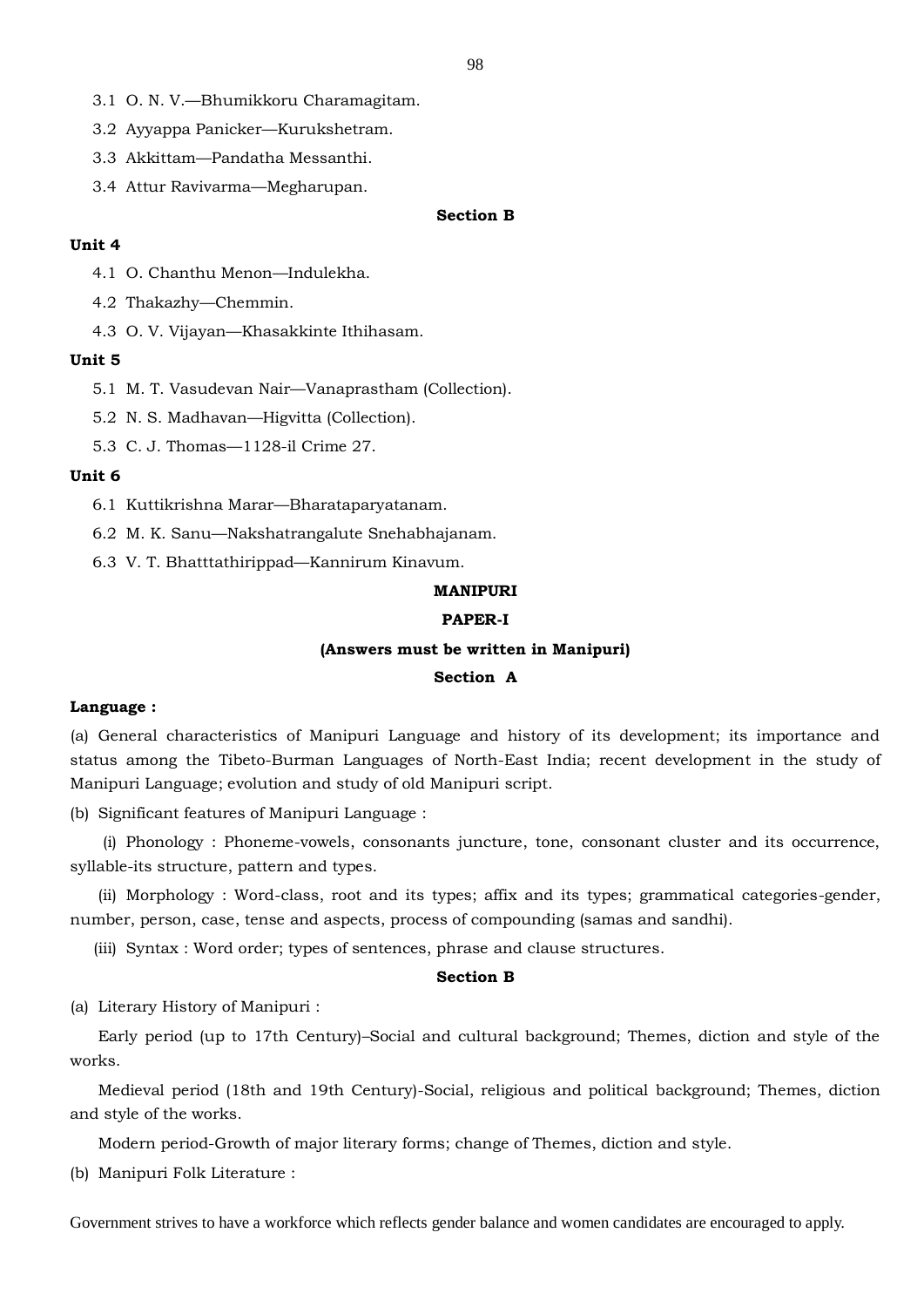Legend, Folktale, Folksong, Ballad, Proverb and Riddle.

(c) Aspects of Manipuri Culture :

Pre-Hindu Manipuri Faith; Advent of Hinduism and the process of syncreticism;

Performing arts-Lai Haraoba, Maha Ras;

Indegenous games-Sagol Kangjei, Khong Kangjei, Kang.

### **PAPER-II**

#### **(Answers must be written in Manipuri)**

This paper will require first hand reading of the texts prescribed and will be designed to test candidate's critical ability to assess them.

#### **Section A**

#### **Old and Medieval Manipuri Literature :**

#### (a) **Old Manipuri Literature :**

- 1. O. Bhogeswar Singh (Ed.) : Numit Kappa
- 2. M. Gourachandra Singh (Ed.) : Thawanthaba Hiran
- 3. N. Khelchandra Singh (Ed.) : Naothingkhong

## Phambal Kaba

4. M. Chandra Singh (Ed.) : Panthoibi Khonggul

### (b) **Medieval Manipuri Literature :**

- 1. M. Chandra Singh (Ed.): Samsok Ngamba
- 2. R.K. Snahal Singh (Ed.): Ramayana Adi Kanda
- 3. N. Khelchandra Singh (Ed.) : Dhananjoy Laibu Ningba
- 4. O. Bhogeswar Singh (Ed.) : Chandrakirti Jila Changba

#### **Section B**

#### **Modern Manipuri Literature :**

#### (a) **Poetry and Epic :**

#### **(I) Poetry :**

- (a) Manipuri Sheireng (Pub) Manipuri Sahitya Parishad, 1998 (Ed.)
	- Kh. Chaoba Singh : Pi Thadoi, Lamgi CheklaAmada, Loktak
	- Dr. L. Kamal Singh : Nirjanata, Nirab Rajani
	- A. Minaketan Singh : Kamalda, Nonggumlalkkhoda.
	- L. Samarendra Singh: Ingagi Nong, Mamang Leikai Thambal Satle
	- E. Nilakanta Singh : Manipur, Lamangnaba
	- Shri Biren : Tangkhul Hui
	- Th. Ibopishak : Anouba Thunglaba Jiba.

## (b) Kanchi Sheireng. (Pub) Manipur University 1998 (Ed.)

- Dr. L. Kamal Singh : Biswa-Prem
- Shri Biren : Chaphadraba Laigi Yen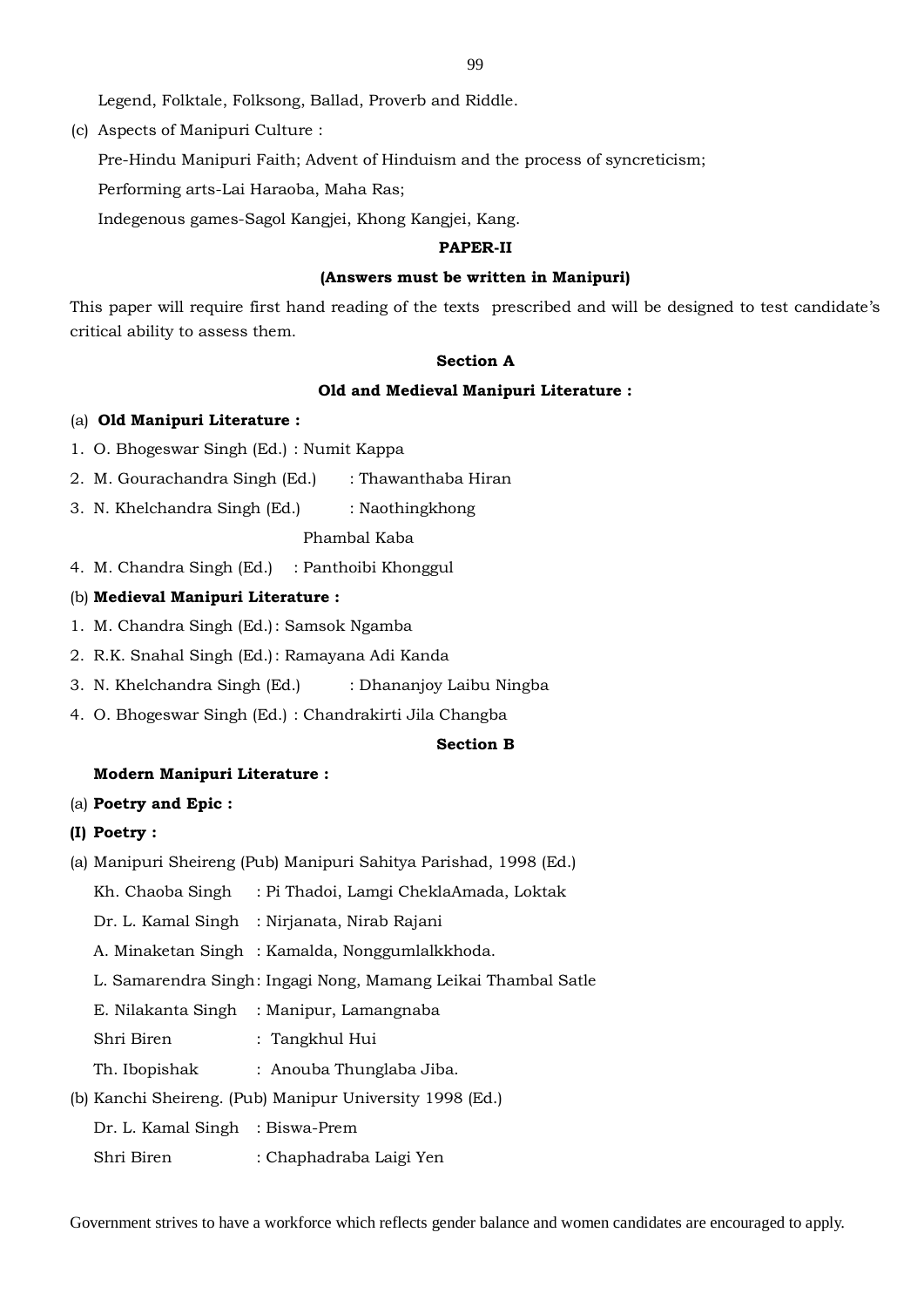Th. Ibopishak : Norok Patal Prithivi

# **(II)Epic :**

- 1. A. Dorendrajit Singh : Kansa Bodha
- 2. H. Anganghal Singh : Khamba-Thoibi Sheireng(San-Senba, Lei Langba,Shamu Khonggi Bichar)

# **(III) Drama :**

- 1. S. Lalit Singh : Areppa Marup
- 2. G.C. Tongbra : Matric Pass
- 3. A. Samarendra : Judge Saheb ki Imung

# **(b) Novel, Short-story and Prose :**

- (I) **Novel :**
- 1. Dr. L. Kamal Singh : Madhabi
- 2. H. Anganghal Singh : Jahera
- 3. H. Guno Singh : Laman
- 4. Pacha Meetei : Imphal Amasung, MagiIshing, Nungsitki Phibam

# **(II) Short-story :**

(a) Kanchi Warimacha (Pub) Manipur University 1997(Ed.)

| R.K. Shitaljit Singh   : Kamala Kamala |  |
|----------------------------------------|--|
|                                        |  |

- M.K. Binodini : Eigi Thahoudraba HeitupLalu
- Kh. Prakash : Wanom Shareng
- (b) Parishadki Khangatlaba Warimacha (Pub) Manipuri Sahitya Parishad 1994 (Ed.)
	- S. Nilbir Shastri : Loukhatpa
	- R.K. Elangba : Karinunggi
- (c) Anouba Manipuri Warimacha (Pub) The Cultural Forum Manipur 1992 (Ed.)
	- N. Kunjamohon Singh : Ijat Tanba
	- E. Dinamani : Nongthak Khongnang

# **(III) Prose :**

(a) Warenggi Saklon [Due Part] (Pub) The Cultural Forum Manipur 1992 (Ed.)

Kh. Chaoba Singh : Khamba-Thoibigi WariAmasung Mahakavya

(b) Kanchi Wareng (Pub) Manipur University, 1998 (Ed.)

B. Manisana Shastri : Phajaba

Ch. Manihar Singh : Lai-Haraoba

- (c) Apunba Wareng (Pub) Manipur University, 1986 (Ed.)
	- Ch. Pishak Singh : Samaj Amasung Sanskriti
	- M.K. Binodini : Thoibidu Warouhouida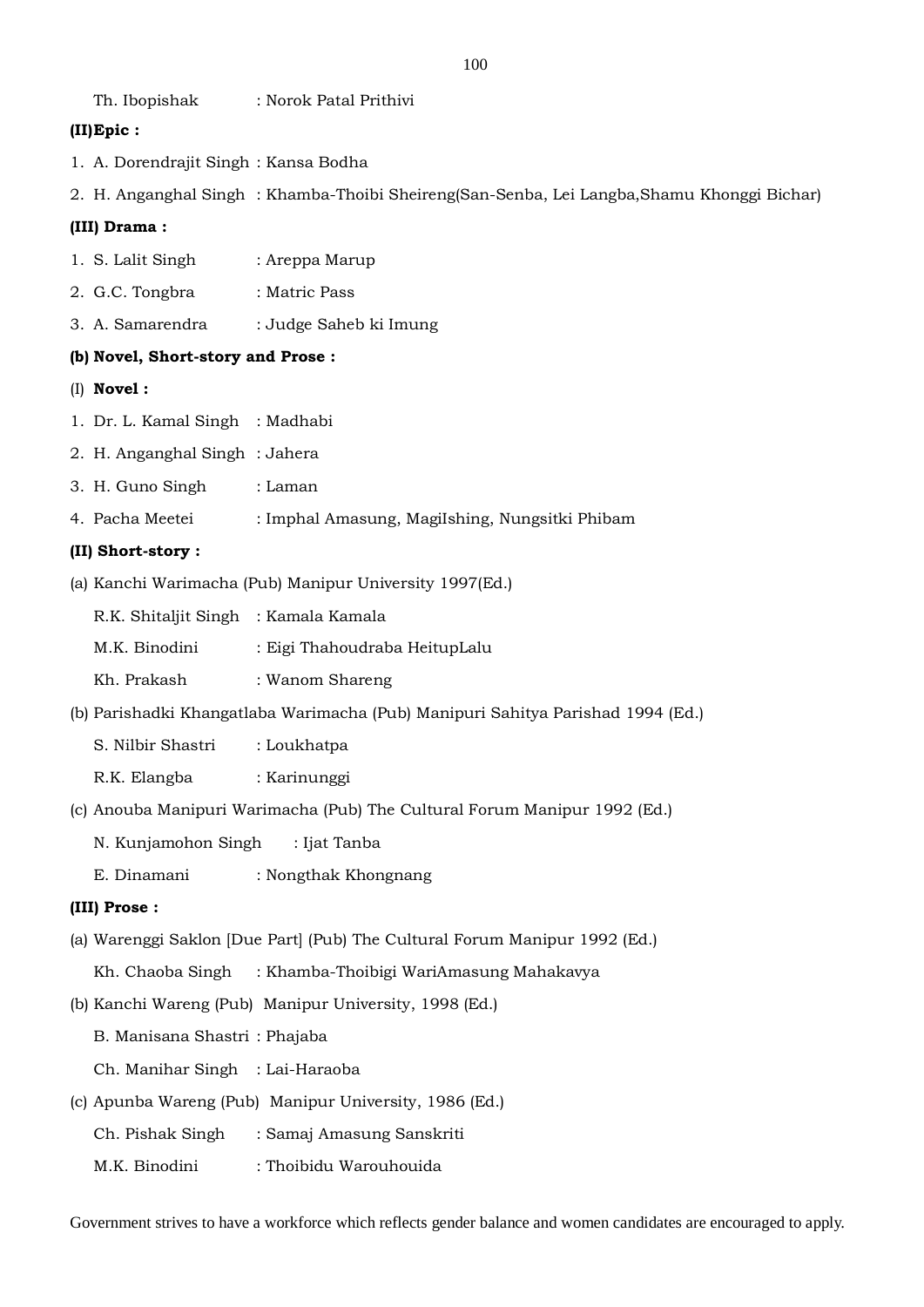101

Eric Newton : Kalagi Mahousa (translated by I.R. Babu)

(d) Manipuri Wareng (Pub) The Cultural Forum Manipur 1999 (Ed.)

S. Krishnamohan Singh : Lan

# **MARATHI**

# **PAPER-I**

#### **(Answers must be written in Marathi)**

# **Section A**

### **Language and Folk-lore**

(a) Nature and Functions of Language (with reference to Marathi)

Language as a signifying system : Langue and Parole; Basic functions; Poetic Language; Standard Language and dialect; Language variations according to social parameters.

Linguistic features of Marathi in thirteenth century and seventeenth century.

(b) Dialects of Marathi

Ahirani; Varhadi; Dangi.

(c) Marathi Grammar

Parts of Speech; Case-system; Prayog-vichar (Voice).

(d) Nature and kinds of Folk-lore

(with special reference to Marathi)

Lok-Geet, Lok Katha, Lok Natya.

#### **Section B**

# **(History of Literature and Literary Criticism)**

(a) History of Marathi Literature

1. From beginning to 1818 AD, with special reference to the following : The Mahanubhava writers, the Varkari poets, the Pandit poets, the Shahirs, Bakhar Literature.

2. From 1850 to 1990, with special reference to developments in the following major forms : Poetry, Fiction (Novel and Short Story), Drama; and major literary currents and movements, Romantic, Realist, Modernist, Dalit, Gramin, Feminist.

(b) Literary Criticism

- 1. Nature and function of Literature;
- 2. Evaluation of Literature;
- 3. Nature, Objectives and Methods of Criticism;
- 4. Literature, Culture and Society.

#### **PAPER-II**

#### **(Answer must be written in Marathi)**

#### **Textual study of prescribed literary works.**

The paper will require first-hand reading of the texts prescribed and will be designed to test the candidate's critical ability.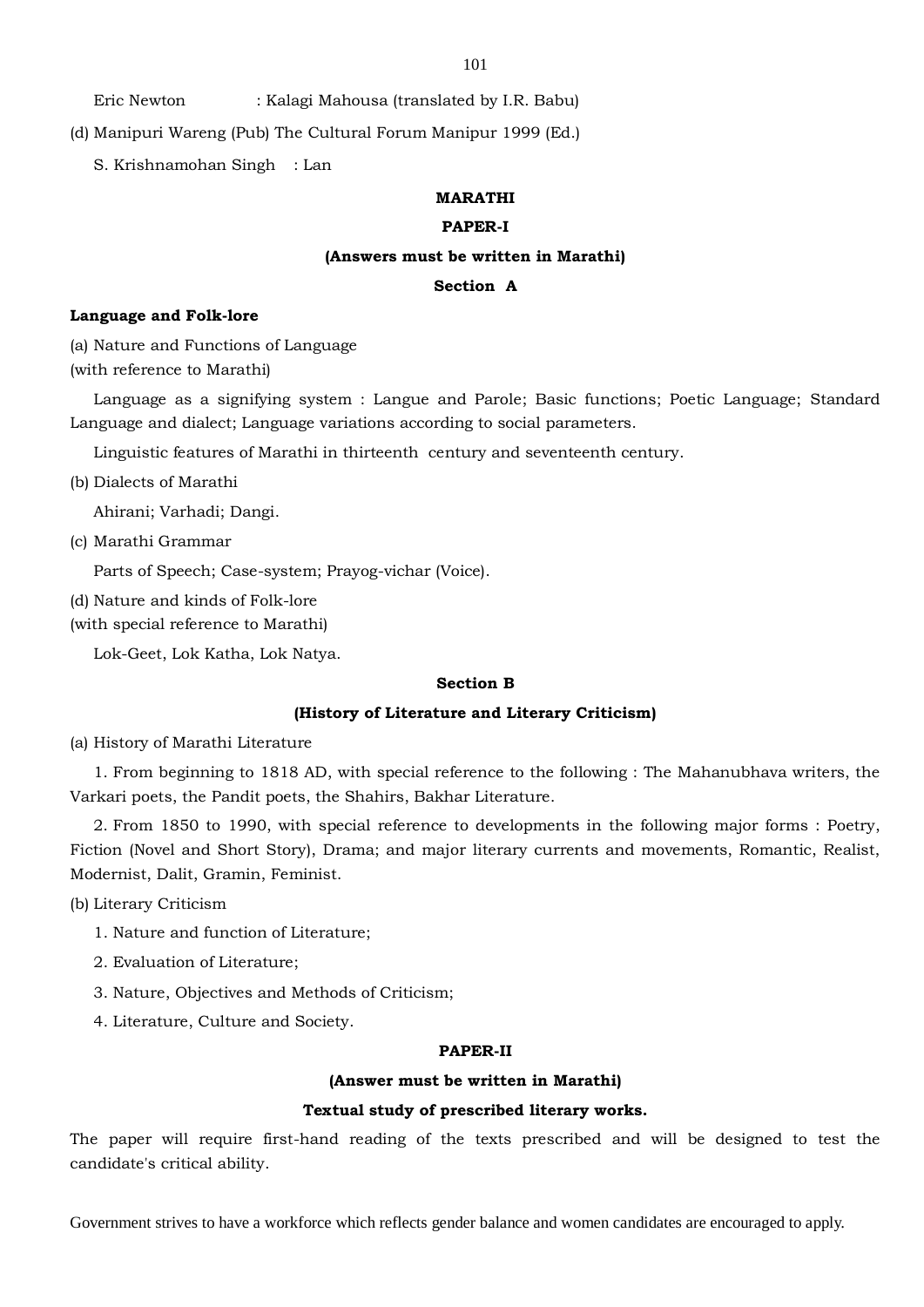### **Section A**

# **(Prose)**

**Section B**

**(Poetry)**

| (1) 'Smritisthala'             |
|--------------------------------|
| (2) Mahatma Jotiba Phule       |
| "Shetkaryacha Asud'            |
| 'Sarvajanik Satyadharma'       |
| (3) S.V. Ketkar                |
| 'Brahmankanya'                 |
| (4) P.K. Atre                  |
| 'Sashtang Namaskar'            |
| (5) Sharchchandra Muktibodh    |
| 'Jana Hey Volatu Jethe'        |
| (6) Uddhav Shelke              |
| 'Shilan'                       |
| (7) Baburao Bagul              |
| 'Jevha Mi Jaat Chorli Hoti'    |
| (8) Gouri Deshpande            |
| 'Ekek Paan Galavaya'           |
| (9) P.I. Sonkamble             |
| 'Athavaninche Pakshi'          |
|                                |
|                                |
| (1) Namadevanchi Abhangawani'  |
| Ed: Inamdar, Relekar, Mirajkar |
| Modern Book Depot, Pune        |

- (2) 'Painjan' Ed : M.N. Adwant Sahitya Prasar Kendra, Nagpur
- (3) 'Damayanti-Swayamvar' By Raghunath Pandit
- (4) 'Balakvinchi Kavita' By Balkavi
- (5) 'Vishakha' By Kusumagraj
- (6) 'Maridgandh' By Vinda Karandikar
- (7) 'Jahirnama' By Narayan Surve
- (8) 'Sandhyakalchya Kavita'

Government strives to have a workforce which reflects gender balance and women candidates are encouraged to apply.

## 102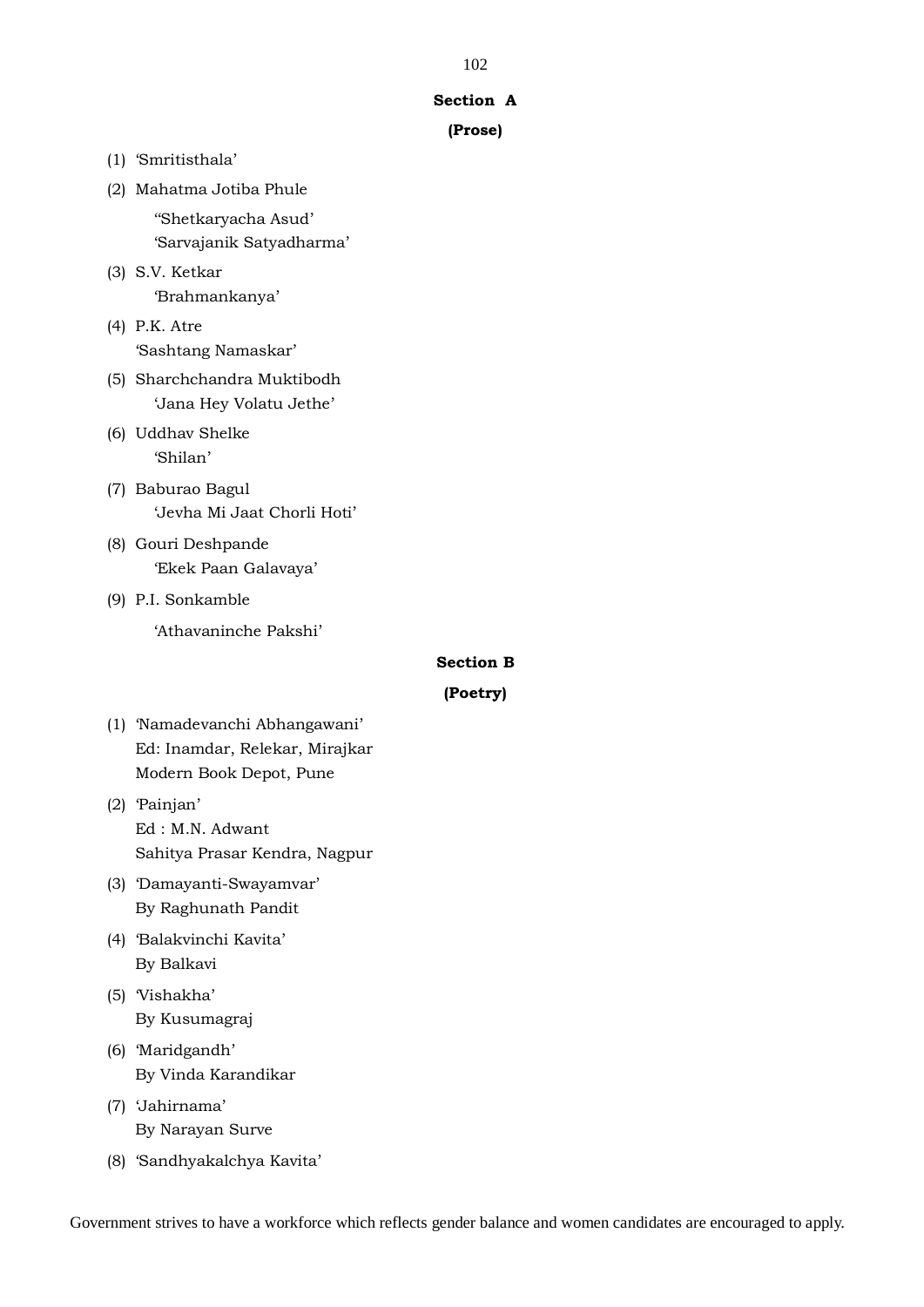By Grace

(9) 'Ya Sattet Jeev Ramat Nahi' By Namdev Dhasal

## **NEPALI**

### **PAPER-I**

# **(Answers must be written in Nepali)**

# **Section A**

1. History of the origin and development of Nepali as one of the new Indo Aryan Languages.

2. Fundamentals of Nepali Grammar and phonology :

(i) Nominal forms and categories :—

Gender, Number, Case, Adjectives, Pronouns, Avyayas

(ii) Verbal forms and categories :—

Tense, Aspects, Voice, Roots and Fixes

(iii) Nepali Swara and Vyanjana;

3. Major Dialects of Nepali

4. Standardisation and Modernisation of Nepali with special reference to language movements (viz. Halanta Bahiskar, Jharrovad etc.)

5. Teaching of Nepali language in India—Its history and development with special reference to its sociocultural aspects.

# **Section B**

1. History of Nepali literature with special reference to its development in India.

2. Fundamental concepts and theories of Literature :

 Kavya/Sahitya, Kavya Prayojan, Literary genres, Shabda Shakti, Rasa, Alankara, Tragedy, Comedy, Aesthetics, Stylistics.

3. Major literary trends and movements—

 Swachchhandatavad, Yatharthavad, Astitwavad, Ayamik Movement Contemporary Nepali writings, Postmodernism.

4. Nepali folklores (the following folk-form only)—Sawai, Jhyaurey, Selo, Sangini, Lahari.

## **PAPER-II**

# **(Answers must be written in Nepali)**

This paper will require first hand reading of the texts prescribed below and questions will be designed to test the candidate's critical acumen.

| Santa Jnandil Das | Udaya Lahari                                                                                                                      |
|-------------------|-----------------------------------------------------------------------------------------------------------------------------------|
| Lekhnath Poudyal  | Tarun Tapasi(Vishrams III, V, VI, XII, XV, XVIII only)                                                                            |
| Agam Sing Giri    | Jaleko Pratibimba Royeko Pratidhwani (The following Poems only-<br>Prasawako Chichyahatsanga Byunjheko Ek Raat, Chhorolai, Jaleko |

# **Section** A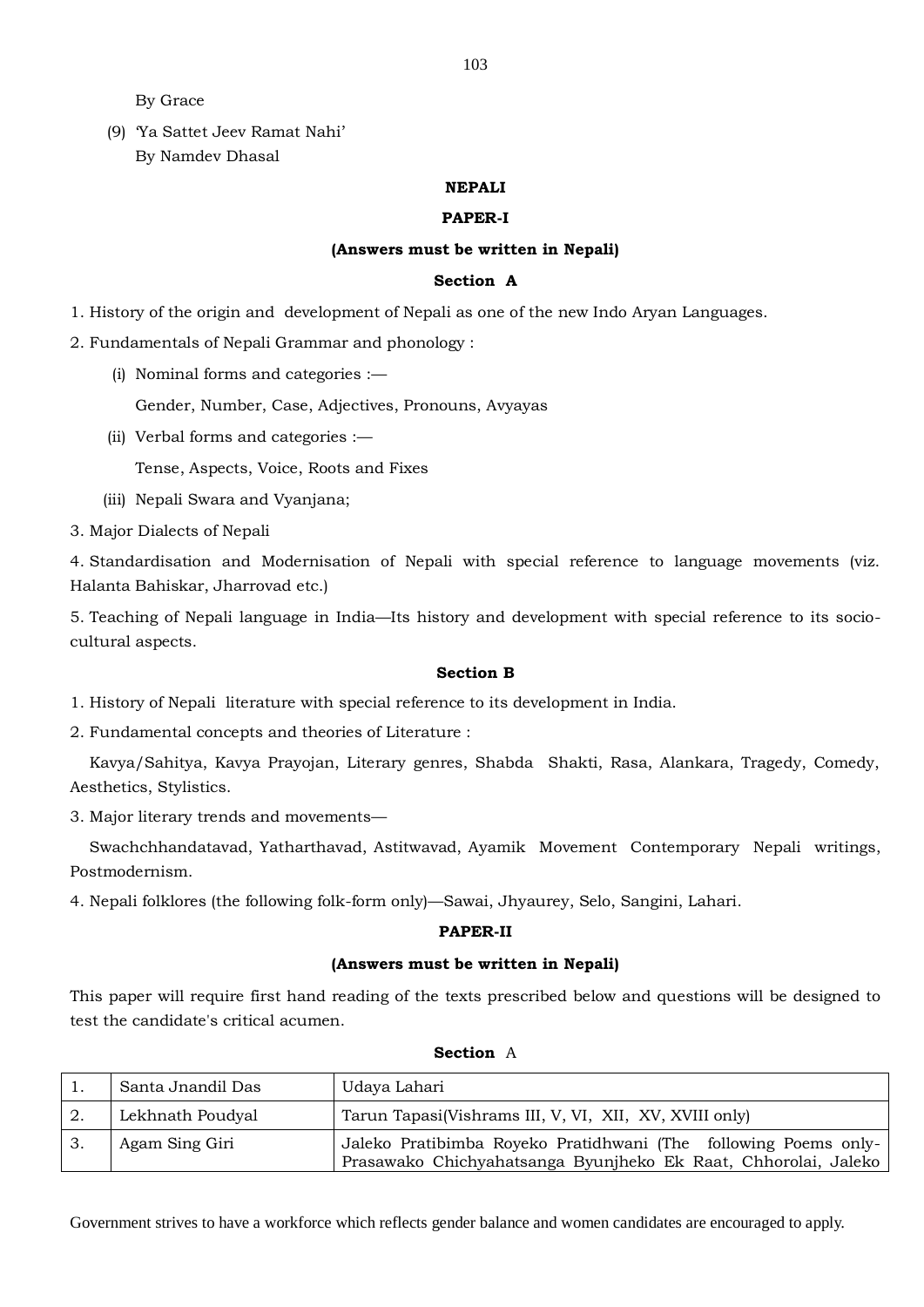|    |                    | Pratibimba: Royeko Pratidhwani, Hamro Akashmani Pani Hunchha<br>Ujyalo, Tihar).                                                                                                                         |
|----|--------------------|---------------------------------------------------------------------------------------------------------------------------------------------------------------------------------------------------------|
| 4. | Haribhakta Katuwal | Yo Zinadagi Khai Ke Zindagi : (The following poems only-Jeevan : Ek<br>Dristi, Yo Zindagi Khai Ke Zindagi, Akashka Tara Ke Tara, Hamilai<br>Nirdho Nasamjha, Khai Manyata Yahan Atmahutiko Balidan Ko). |
| 5. | Balkrishna Sama    | Prahlad.                                                                                                                                                                                                |
| 6. | Manbahadur Mukhia  | Andhyaroma Banchneharu (The following One-Act only-Andhyaroma<br>Banchneharu' 'Suskera')                                                                                                                |

#### **Section B**

| 1. | Indra Sundas       | Sahara.                                                                                                                                                                                |
|----|--------------------|----------------------------------------------------------------------------------------------------------------------------------------------------------------------------------------|
| 2. | Lilbahadur Chhetri | Brahmaputra ko Chheuchhau                                                                                                                                                              |
| 3. | Rupnarayan Sinha   | Katha Navaratna (The following stories only—Biteka Kura, Jimmewari<br>Kasko, Dhanamatiko Cinema-Swapna, Vidhwasta Jeevan).                                                             |
| 4. | Indrabahadur Rai   | Vipana Katipaya (The following stories only-Raatbhari Huri Chalyo,<br>Jayamaya Aphumatra Lekhapani Aipugi, Bhagi, Ghosh Babu,<br>Chhutuaiyo).                                          |
| 5. | Sanu Lama          | <b>Katha Sampaad</b> (The following stories only—Swasni Manchhey,<br>Khani Tarma Ekdin, Phurbale Gaun Chhadyo, Asinapo Manchhey).                                                      |
| 6. | Laxmi Prasad       | Laxmi Nibandha DevkotaSangraha (The following essays only-Sri<br>Ganeshaya Namha, Nepali Sahityako Itihasma Sarvashrestha Purus,<br>Kalpana, Kala Ra Jeevan, Gadha Buddhiman ki Guru?) |
| 7. | Ramkrishna Sharma  | <b>Das Gorkha</b> (The following essays only—Kavi, Samaj Ra Sahitya,<br>Sahityama Sapekshata, Sahityik Ruchiko Praudhata, Nepali Sahityako<br>Pragati).                                |

# **ODIA**

# **PAPER-I**

#### **(Answers must be written in Odia)**

# **Section A**

# **History of Odia Language**

(i) Origin and development of Odia Language—Influence of Austric, Dravidian, Perso— Arabic and English on Odia Language.

(ii) Phonetics and Phonemics : Vowels, Consonants Principles of changes in Odia sounds.

(iii) Morphology : Morphemes (free, bound compound and complex), derivational and inflectional affixes, case inflection, conjugation of verb.

(iv) Syntax : Kinds of sentences and their trans-formation, structure of sentences.

(v) Semantics—Different types of change in meaning. Euphemism.

(vi) Common errors in spellings, grammatical uses and construction of sentences.

(vii) Regional variations in Odia Language (Western, Southern and Northern Odia) and Dialects (Bhatri and Desia).

# **Section B**

## **History of Odia Literature**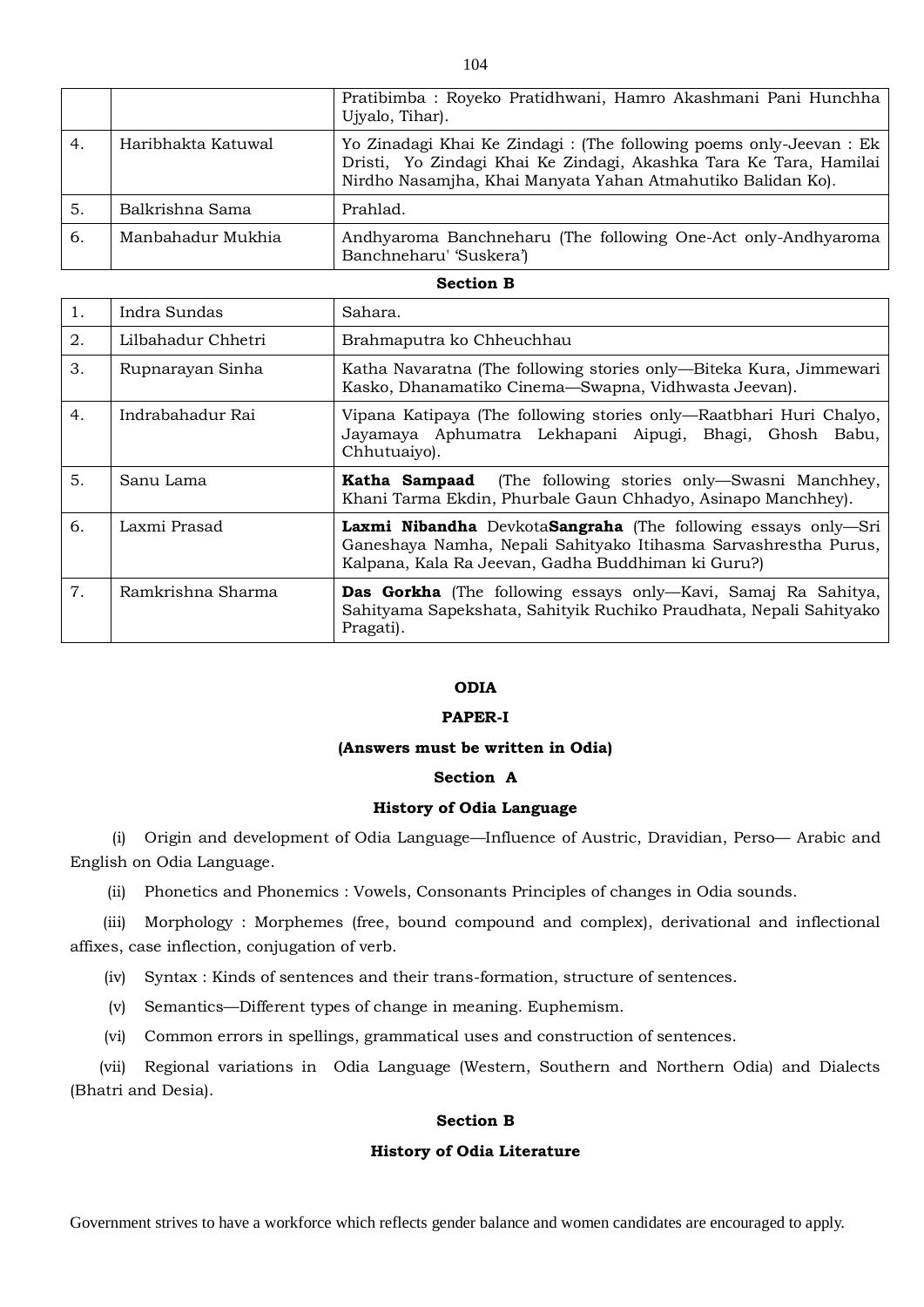- (i) Historical backgrounds (social, cultural and political) of Odia Literature of different periods.
- (ii) Ancient epics, ornate kavyas and padavalis.
- (iii) Typical structural forms of Odia Literature (Koili, Chautisa, Poi, Chaupadi, Champu).
- (iv) Modern trends in poetry, drama short story, novel essay and literary criticism.

# **PAPER-II**

## **(Answers must be written in Odia)**

Critical Study of texts—

The paper will require first hand reading of the text and test the critical ability of the candidate.

# **Section A**

#### **Poetry**

#### **(Ancient)**

- 1. Sãralã Dãs—Shanti Parva from Mahãbhãrata.
- 2. Jaganãth Dãs—Bhãgabata, XI Skadhã—Jadu Avadhuta Sambãda.

#### **(Medieval)**

- 3. Dinakrushna Dãs—Raskallola—(Chhãndas—16 & 34)
- 4. Upendra Bhanja—Lãvanyabati (Chhãndas—1 & 2).

## **(Modern)**

- 5. Rãdhãnath Rãy—Chandrabhãgã.
- 6. Mãyãdhar Mänasinha—Jeevan—Chitã.
- 7. Sãtchidananda Routray—Kabitã—1962.
- 8. Ramãkãnta Ratha—Saptama Ritu.

# **Section B**

# **Drama :**

- 9. Manoranjan Dãs—Kätha-Ghoda.
- 10. Bijay Mishra—Tata Niranjanä.

# **Novel :**

- 11. Fakir Mohan Senãpati—Chhamãna Ãthaguntha.
- 12. Gopinãth Mohãnty—Dãnãpani.

# **Short Story :**

- 13. Surendra Mohãnty—Marãlara Mrityu.
- 14. Manoj Dãs—Laxmira Abhisãra.

#### **Essay :**

15. Chittaranjan Dãs—Tranga O Tadit (First Five essays).

| 16. Chandra                          | Sekhar | Rath—Mun | Satyadharmã |
|--------------------------------------|--------|----------|-------------|
| $\zeta_0$ buchhi (First fiya assova) |        |          |             |

Kahuchhi (First five essays).

# **PUNJABI**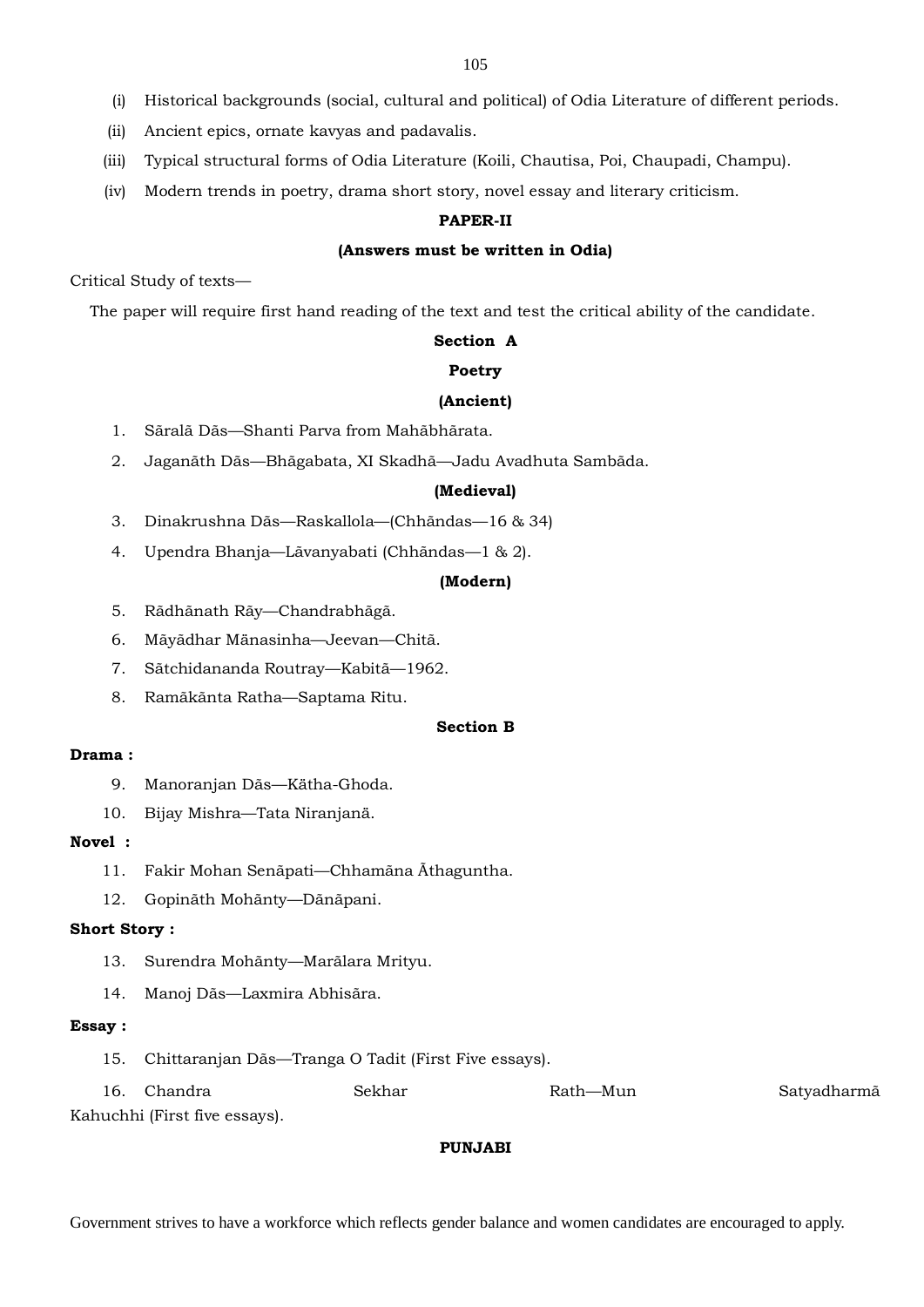#### **PAPER-I**

### **Answers must be written in Punjabi in Gurumukhi script**

#### **Section** A

(a) Origin of Punjabi Language; different stages of development and recent development in Punjabi Language; characteristics of Punjabi phonology and the study of its tones; classification of vowels and consonants.

(b) Punjabi morphology; the number-gender system (animate and inanimate), prefixes, affixes and different categories of Post positions; Punjabi word formation; **Tatsam. Tad Bhav.** forms; Sentence structure, the notion of subject and object in Punjabi; Noun and verb phrases.

(c) Language and dialect : the notions of dialect and idiolect: major dialects of Punjabi : Pothohari, Majhi, Doabi, Malwai, Paudhi; the validity of speech variation on the basis of social stratification, the distinctive features of various dialects with special reference to tones Language and script; origin and development of Gurumukhi; Suitability of Gurumukhi for Punjabi.

(d) Classical background : Nath Jogi Sahit.

Medieval Literature : Gurmat, Suti, Kissa and Var : janamsakhis.

#### **Section B**

|                           | (a) Modern trends      | Mystic, romantic, progressive and neomystic (Vir Singh, Puran Singh, Mohan Singh,<br>Amrita Pritam, Bawa Balwant, Pritam Singh Safeer, J. S. Neki). |
|---------------------------|------------------------|-----------------------------------------------------------------------------------------------------------------------------------------------------|
|                           |                        | Experimentalist (Jasbir Singh Ahluwalia, Ravinder Ravi, Ajaib Kamal).                                                                               |
|                           |                        | Aesthetes (Harbhajan Singh, Tara Singh). Neo-progressive (Pash, Jagtar, Patar).                                                                     |
| (b)                       | Folk Literature        | Folk songs, Folk tales, Riddles, Proverbs.                                                                                                          |
|                           | Epic                   | (Vir Singh, Avtar Singh Azad, Mohan Singh).                                                                                                         |
|                           | Lyric                  | (Gurus, Sufis and Modern Lyricists-Mohan Singh, Amrita Pritam, Shiv Kumar,<br>Harbhajan Singh).                                                     |
| $\left( \text{c} \right)$ | Drama                  | (I.C. Nanda, Harcharan Singh, Balwant Gargi, S.S. Sekhon, Charan Das Sidhu).                                                                        |
|                           | Novel                  | (Vir Singh, Nanak Singh, Jaswant Singh Kanwal, K.S. Duggal, Sukhbir, Gurdial<br>Singh, Dalip Kaur Tiwana, Swaran Chandan).                          |
|                           | <b>Short Story</b>     | (Sujan Singh, K. S. Virk, Prem Parkash, Waryam Sandhu).                                                                                             |
| (d)                       | Socio-cultural         | Sanskrit, Persian and Western.                                                                                                                      |
|                           | $I$ iterate influences |                                                                                                                                                     |

Literary influences;

Essay (Puran Singh, Teja Singh, Gurbaksh Singh).

 Literary Criticism (S.S. Sekhon, Attar Singh, Kishan Singh, Harbhajan Singh, Najam Hussain Sayyad).

#### **PAPER-II**

#### **Answers must be written in Punjabi in Gurumukhi script**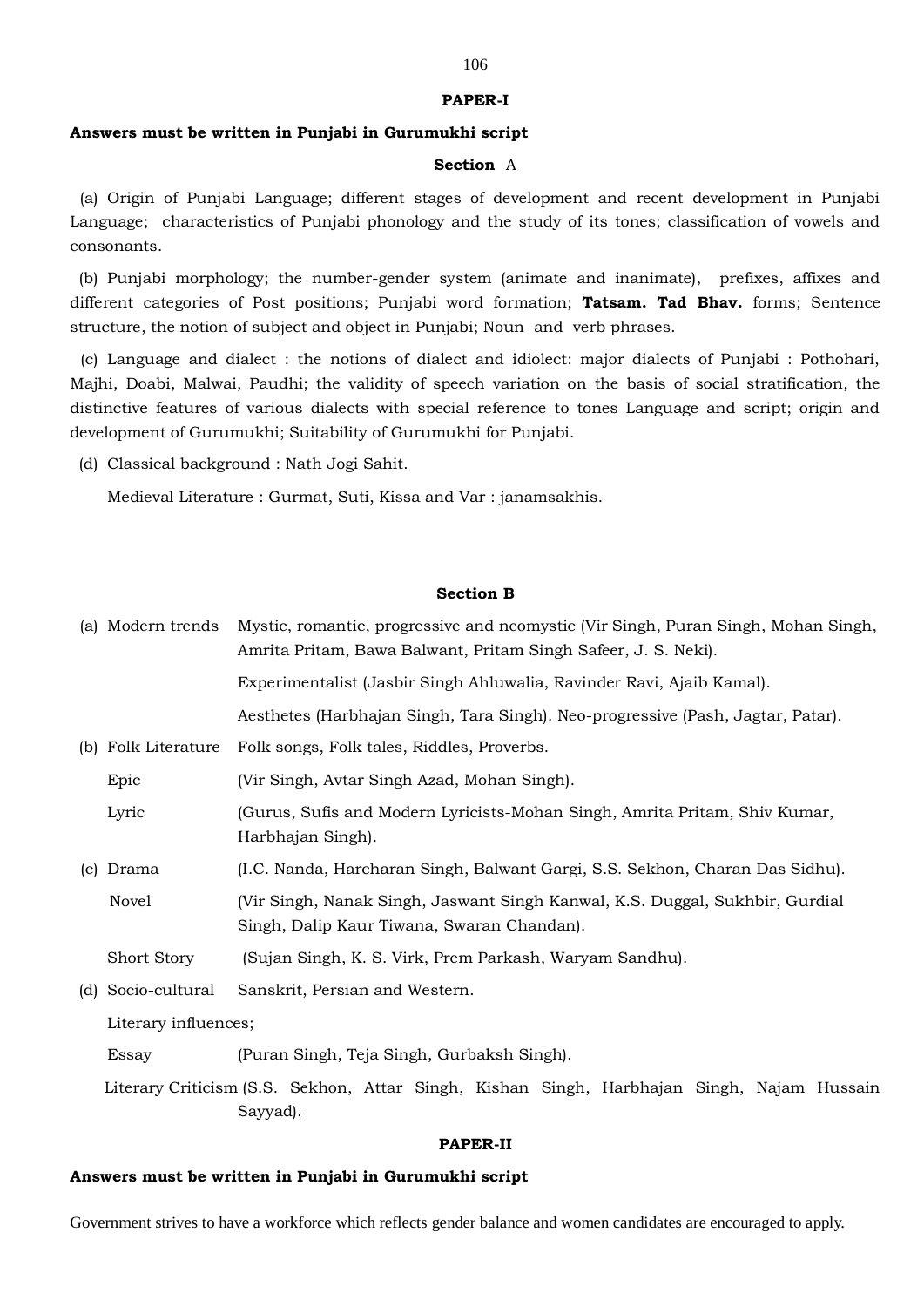This paper will require first-hand reading of the texts prescribed and will be designed to test the candidate's critical ability.

## **Section A**

- (a) Sheikh Farid The complete Bani as includedin the Adi Granth.
- (b) Guru Nanak Japu Ji. Baramah. Asa di Var.
- (c) Bulleh Shah Kafian
- (d) Waris Shah Heer

# **Section B**

- (a) Shah Mohammad Jangnama (Jang Singhante Firangian) Dhani Ram Chatrik Chandan Vari (Poet) Sufi Khana Nawan Jahan
- (b) Nanak Singh Chitta Lahu (Novelist) Pavittar Papi Ek Mian Do Talwaran
- (c) Gurbaksh Singh Zindagi-di-Ras
- (Essayist) Nawan Shivala Merian Abhul Yadaan. Balraj Sahni Mera Roosi Safarnama (Travelogue) Mera Pakistani Safarnama (d) Balwant Gargi Loha Kutt (Dramatist) Dhuni-di-Agg

|                   | Sultan Razia           |
|-------------------|------------------------|
| Sant Singh Sekhon | Sahityarth             |
| (Critic)          | Parsidh Punjabi Kavi   |
|                   | Punjabi Kav Shiromani. |

#### **SANSKRIT**

# **PAPER-I**

There will be three questions as indicated in the Question Paper which must be answered in Sanskrit. The Remaining questions must be answered either in Sanskrit or in the medium of examination opted by the candidate.

# **Section** A

1. Significant features of the grammar, with particular stress on Sanjna, Sandhi, Karaka, Samasa, Kartari and Karmani vacyas (voice usages) (to be answered in Sanskrit).

- 2. (a) Main characteristics of Vedic Sanskrit language
	- (b) Prominent feature of classical Sanskrit language
	- (c) Contribution of Sanskrit to linguistic studies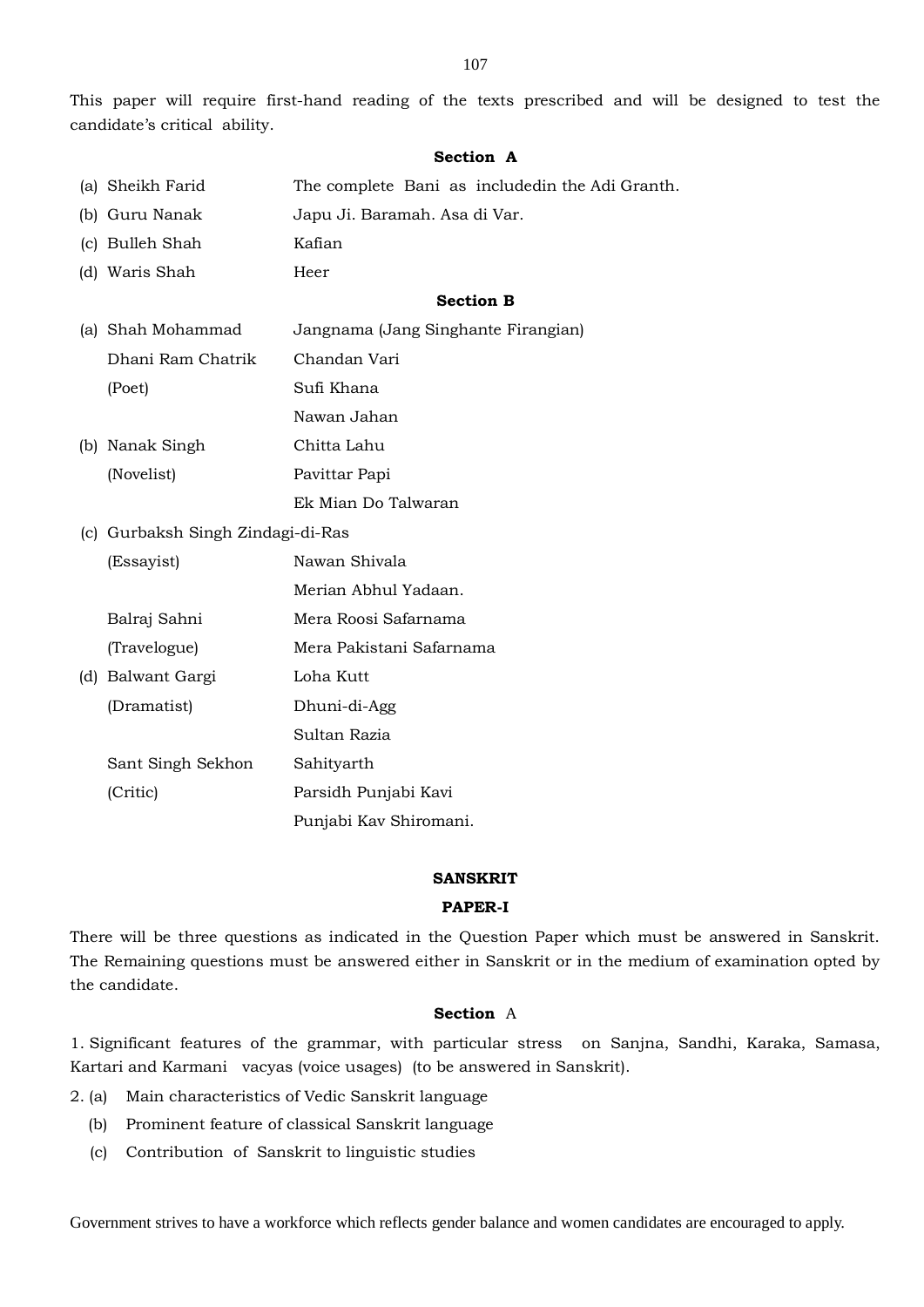- 3. General Knowledge of :—
	- (a) Literary history of Sanskrit
	- (b) Principal trends of literary criticism
	- (c) Ramayana
	- (d) Mahabharata
	- (e) The origin and development of literary geners of :

Mahakavya

Rupaka (drama)

Katha

Akhyayika

Campu

Khandakavya

Muktaka Kavya.

#### **Section B**

- 4. Essential of Indian Culture with stress on :
	- (a) Purusãrthas
	- (b) Samskãras
	- (c) Varnãsramavyavasthã
	- (d) Arts and fine arts
	- (e) Technical Sciences.
- 5. Trends of Indian Philosophy
	- (a) Mïmansã
	- (b) Vedãnta
	- (c) Nyaya
	- (d) Vaisesika
	- (e) Sãnkhya
	- (f) Yoga
	- (g) Bauddha
	- (h) Jaina
	- (i) Carvãka
- 6. Short Essay (in Sanskrit)
- 7. Unseen passage with the questions (to be answered in Sanskrit).

# **PAPER-II**

Question from Group 4 is to be answered in Sanskrit only. Questions from Groups 1, 2 and 3 are to be answered either in Sanskrit or in the medium opted by the candidate.

# **Section A**

General study of the following groups :—

**Group 1** (a) Raghuvamsam—Kalidasa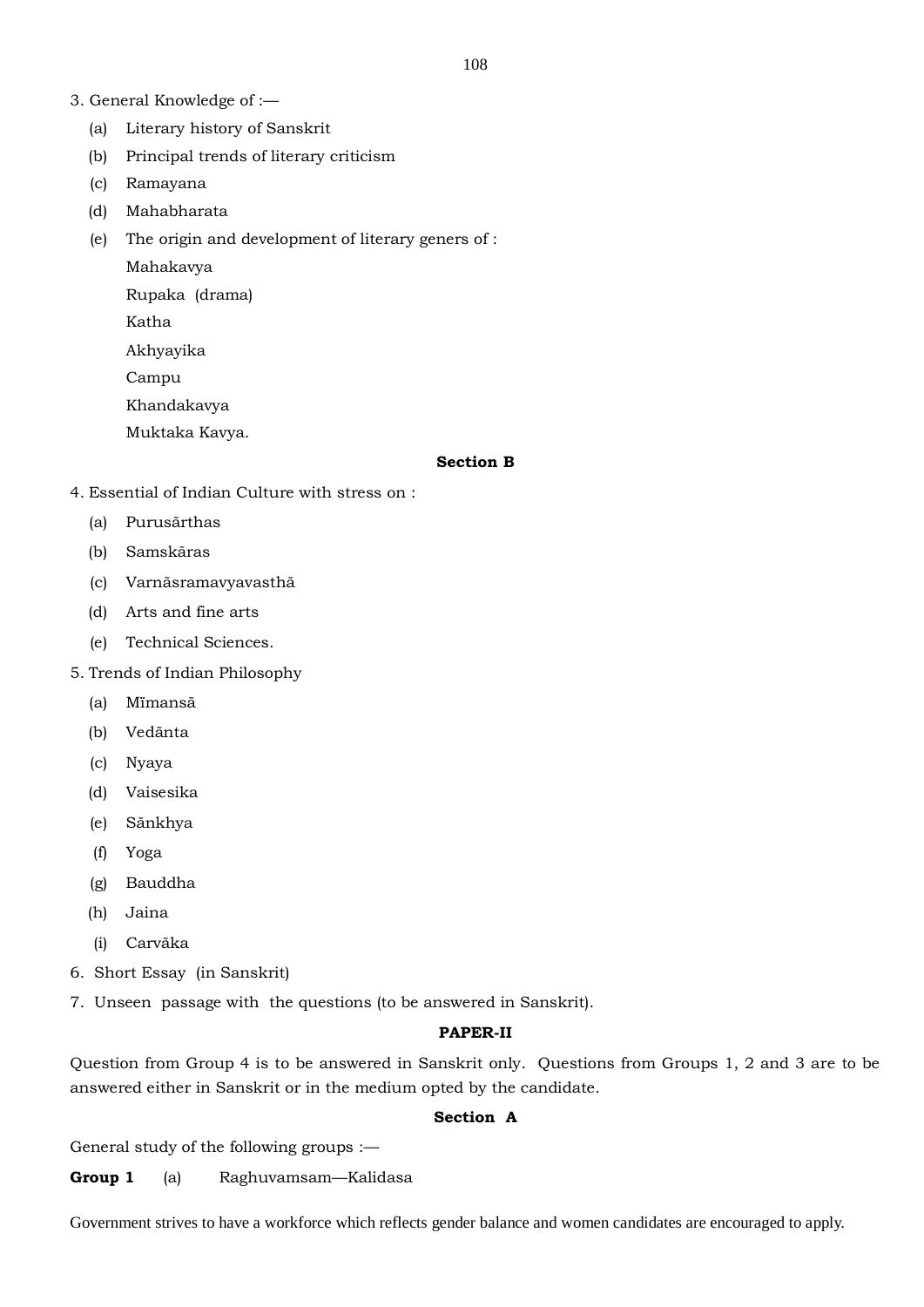- (b) Kumarasambhavam—Kalidasa
- (c) Kiratarjuniyam—Bharavi
- (d) Sisupalavadham—Magha
- (e) Naisadhiyacaritam—Sriharsa
- (f) Kadambari—Banabhatta
- (g) Dasakumaracaritam—Dandin
- (h) Sivarajyodayam—S.B. Varnekar

# **Group 2** (a)Isãvãsyopanisad

- (b) Bhagavadgitã
- (c) Sundarakanda of Valmiki's Ramayana
- (d) Arthasastra of Kautilya

# **Group 3** (a)Svapanavasavadattam—Bhasa

- (b) Abhijnanasakuntalam—Kalidasa
- (c) Mricchakatikam—Sudraka
- (d) Mudraraksasam—Visakhadatta
- (e) Uttararamacaritam—Bhavbhuti
- (f) Ratnavali—Sriharshavardhana
- (g) Venisamharam—Bhattanarayana
- **Group 4** Short notes in Sanskrit on the following :—
	- (a) Meghadutam—Kalidasa
	- (b) Nitisatakam—Bhartrhari
	- (c) Pancatantra—
	- (d) Rajatarangini—Kalhana
	- (e) Harsacaritam—Banabhatta
	- (f) Amarukasatakam—Amaruka
	- (g) Gitagovindam—Jayadeva.

# **Section B**

This section will require first hand reading of the following selected texts :— (Questions from Groups 1 & 2 are to be answered in Sanskrit only) Questions from Groups 3 and 4 are to be answered either in Sanskrit or in the Medium opted by the candidate.

| Group 1 |     | (a)Raghuvamsam—Cantol, Verses 1 to 10                 |
|---------|-----|-------------------------------------------------------|
|         | (b) | Kumarasambhavam—Canto I, Verses1 to 10                |
|         | C   | Kiratarjuniyaue—Canto I, Verses 1 to 10               |
| Group 2 |     | (a) Isavasyopanisad—Verses—1, $2, 4, 6, 7, 15$ and 18 |
|         | (b) | Bhagavatgita II Chapter Verses 13 to 25               |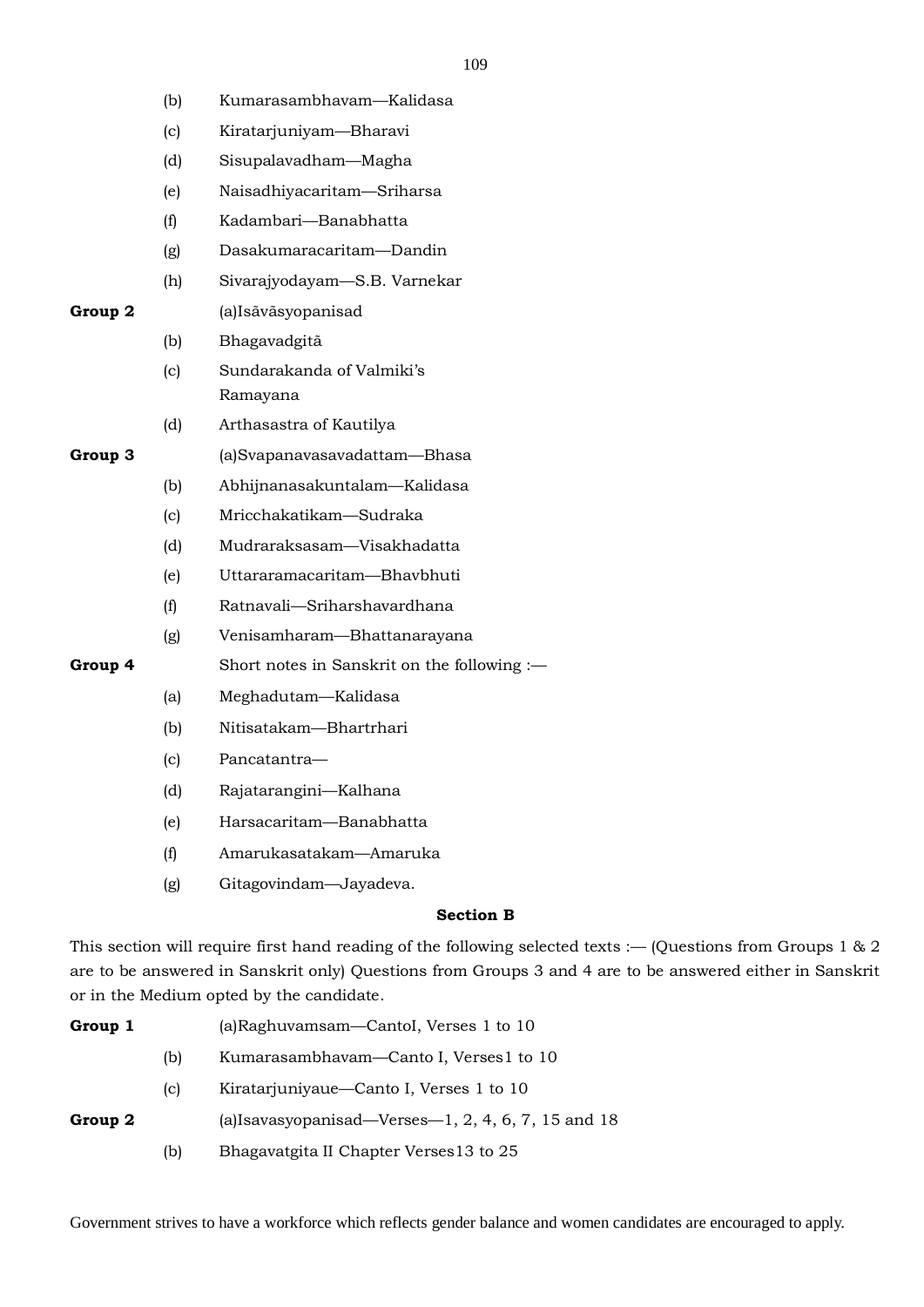|              | (c) | Sundarakandam of Valmiki Canto15, Verses 15 to 30 (Geeta Press Edition)   |  |  |
|--------------|-----|---------------------------------------------------------------------------|--|--|
| Group 3      |     | (a)Meghadutam—Verses 1 to 10                                              |  |  |
|              | (b) | Nitisatakam—Verses 1 to 10 (Edited by D.D. Kosambi Bharatiya Vidya Bhavan |  |  |
| Publication) |     |                                                                           |  |  |
|              | (c) | Kadambari—Sukanasopadesa (only)                                           |  |  |
| Group 4      |     | (a)Svapnavasavadattam Act VI                                              |  |  |
|              | (b) | Abhijnansakuntalam Act IV Verses 15 to 30 (M.R. Kale Edition)             |  |  |
|              | (c) | Uttararamacaritam Act I Verses 31 to 47 (M.R. Kale Edition).              |  |  |
|              |     |                                                                           |  |  |

## **SANTHALI**

# **PAPER I**

# **(Answers must be written in Santhali)**

# **Section** A

# **Part I—History of Santhali Language**

- 1. Main Austric Language family, population and distribution.
- 2. Grammatical structure of Santhali Language.

3. Important character of Santhali Language: Phonology, Morphology, Syntax, Semantics, Translation, Lexicography.

- 4. Impact of other languages of Santhali.
- 5. Standardization of Santhali Language.

# **Part II—History of Santhali Literature**

- 1. Literary trend of the following four periods of history of Santhali Literature.
	- (a) Ancient Literature before 1854.
	- (b) Missionary period Literature between 1855 to 1889 AD.
	- (c) Medieval period: Literature between 1890 to 1946 AD.
	- (d) Modern period : Literature from 1947 AD to till date.
- 2. Writing tradition in History of Santhali literature.

## **Section-B**

Literary forms—Main characteristics, history and development of following literary forms.

## **Part I**

Folk Literature in Santhali—folk song, folk tale, phrase, idioms puzzles, and Kudum.

# **Part II**

Modern literature in Santhali

- 1. Development of poetry and prominent poets.
- 2. Development of prose and prominent writers.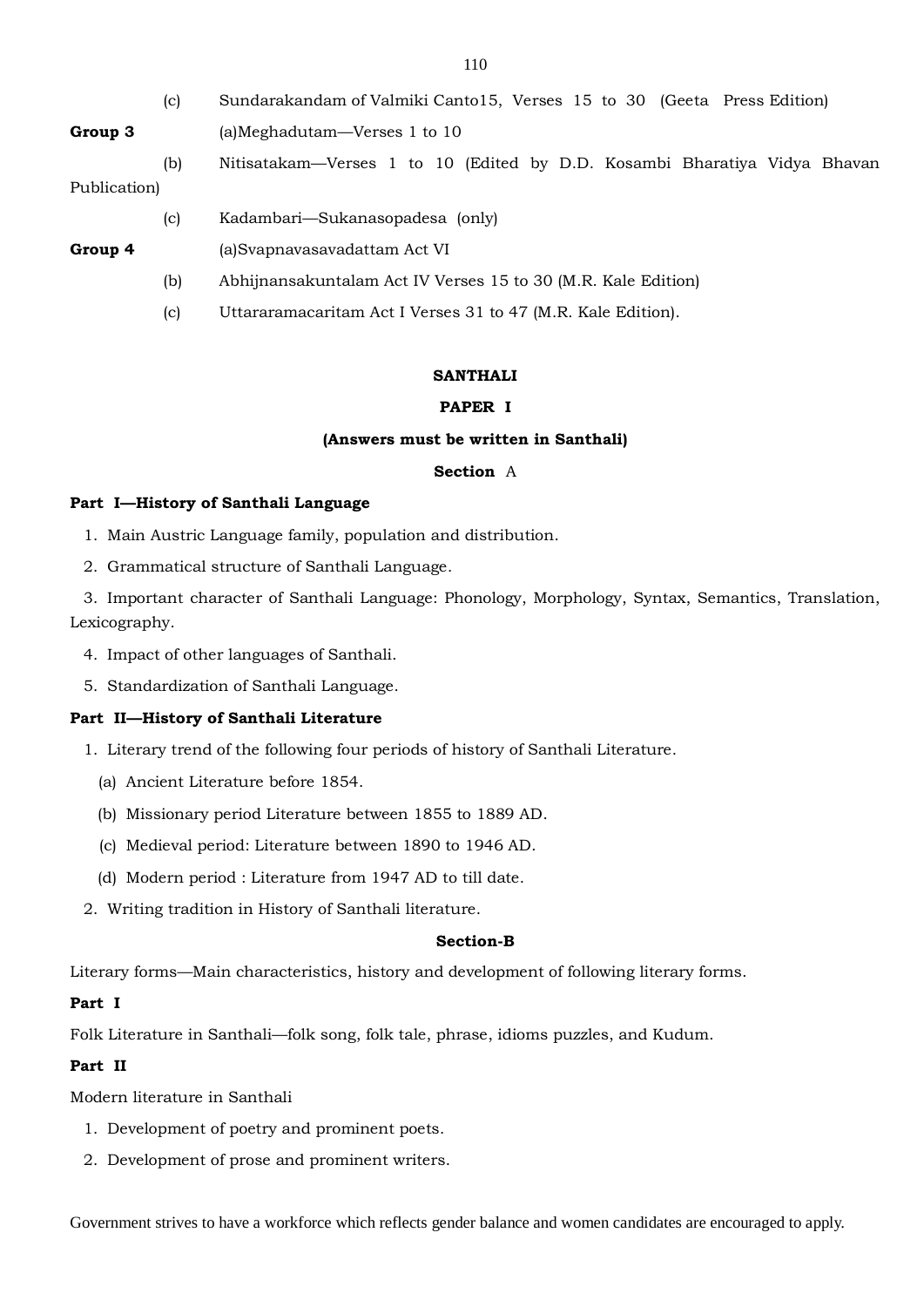- (i) Novels and prominent Novelists.
- (ii) Stories and prominent story writers.
- (iii) Drama and Prominent Dramatist.
- (iv) Criticism and prominent critics.
- (v) Essay, sketches, memoirs, travelogues and prominent writers.

#### **Santhali writers**

Shyam Sundar Hembram, Pandit Raghunath Murmu, Barha Beshra, Sadhu Ramchand Murmu, Narayan Soren 'Toresutam', Sarda Prasad Kisku, Raghunath Tudu, Kalipada Soren, Sakla Soren, Digamber Hansda, Aditya Mitra 'Santhali', Babulal Murmu 'Adivasi', Jadumani Beshra, Arjun Hembram, Krishna Chandra Tudu, Rupchand Hansda, Kalendra Nath Mandi, Mahadev, Hansda, Gour Chandra Murmu, Thakur Prasad Murmu, Hara Prasad Murmu, Uday Nath Majhi, Parimal Hembram, Dhirendra Nath Baske, Shyam Charan Hembram, Damayanti Beshra, T.K. Rapaj, Boyha Biswanath Tudu.

## **Part III**

Cultural Heritage of Santhali tradition, customs, festival and rituals (birth, marriage and death).

# **PAPER II**

### **(Answers must be written in Santhali)**

#### **Section A**

This paper will require in-depth reading of the following texts and the questions will be designed to test the candidates' critical ability.

# **Ancient Literature :**

#### **Prose**

- (a) Kherwal Bonso Dhorom Puthi—Majhi Ramdas Tudu "Rasika".
- (b) Mare Hapramko Reyak Katha—L.O. Scrafsrud.
- (c) Jomsim Binti Lita—Mangal Chandra Turkulumang Soren.
- (d) Marang Buru Binti—Kanailal Tudu.

#### **Poetry**

- (a) Karam Sereng—Nunku Soren.
- (b) Devi Dasain Sereng—Manindra Hansda.
- (c) Horh Sereng—W.G. Archer.
- (d) Baha Sereng—Balaram Tudu.
- (e) Dong Sereng—Padmashri Bhagwat Murmu 'Thakur'.
- (f) Hor Sereng—Raghunath Murmu.
- (g) Soros Sereng—Babulal Murmu "Adivasi".
- (h) More Sin More Ndia—Rup Chand Hansda.
- (i) Judasi Madwa Latar—Tez Narayan Murmu.

# **Section B**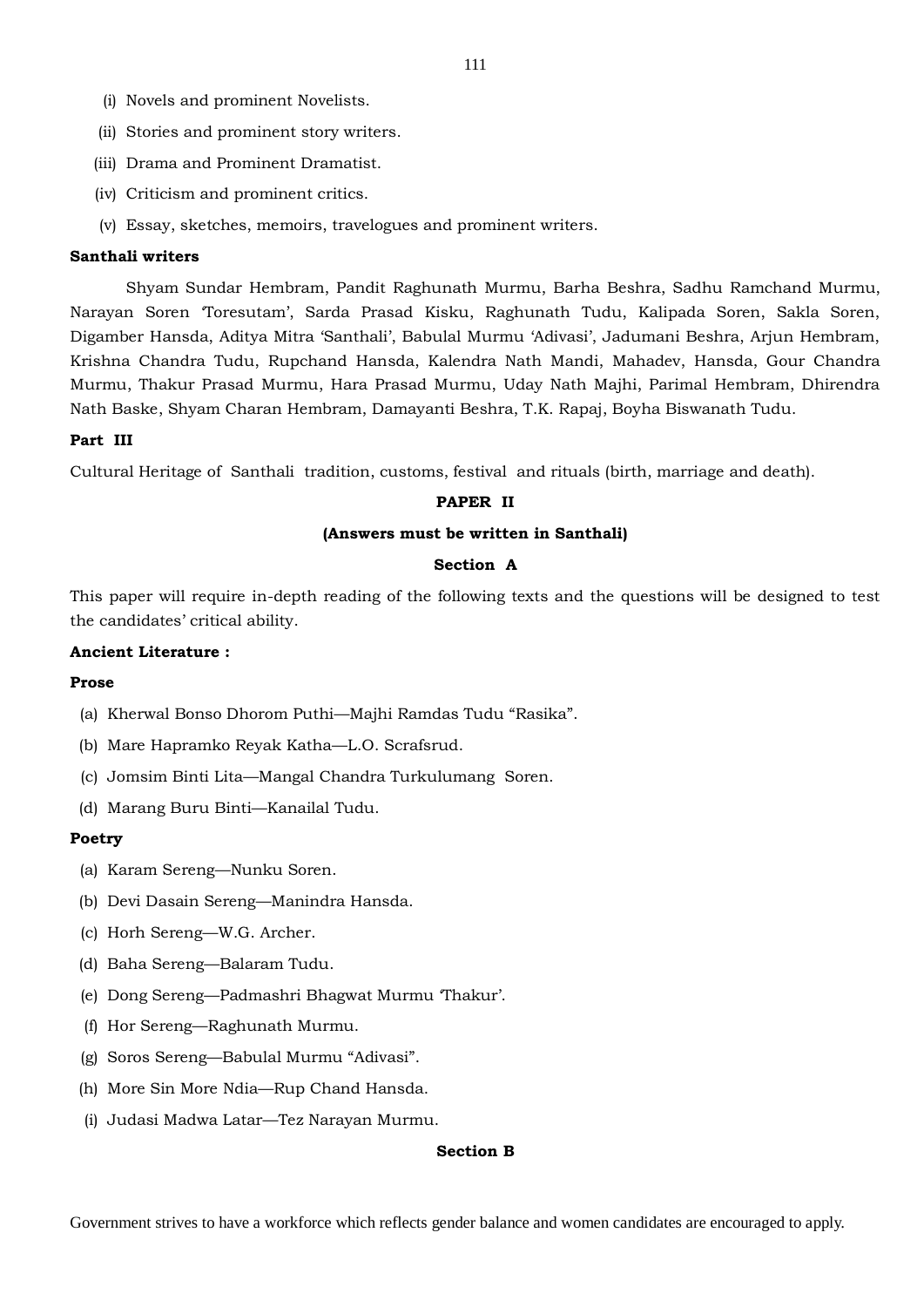# **Modern Literature**

# **Part I—Poetry**

- (a) Onorhen Baha Dhalwak—Paul Jujhar Soren.
- (b) Asar Binti—Narayan Soren "Tore Sutam".
- (c) Chand Mala—Gora Chand Tudu.
- (d) Onto Baha Mala—Aditya Mitra "Santhali".
- (e) Tiryo Tetang—Hari Har Hansda.
- (f) Sisirjon Rar—Thakur Prasad Murmu.

# **Part II—Novels**

- (a) Harmawak Ato—R.Karstiars (Translator—R.K. Kisku Rapaz).
- (b) Manu Mati—Chandra Mohan Hansda.
- (c) Ato Orak—Doman Hansdak.
- (d) Ojoy Gada Dhiph re—Nathenial Murmu.

# **Part III—Stories**

- (a) Jiyon Gada—Rup Chand Hansda and Jadumani Beshra.
- (b) Mayajaal—Doman Sahu 'Samir' and Padmashri Bhagwat Murmu 'Thakur'.

# **Part IV—Drama**

- (a) Kherwar Bir—Pandit Raghunath Murmu.
- (b) Juri Khatir—Dr. K.C. Tudu.
- (c) Birsa Bir—Ravi Lal Tudu.

# **Part V—Biography**

Santal Ko Ren Mayam Gohako—Dr. Biswanath Hansda.

# **SINDHI**

# **PAPER I**

# **Answers must be written in Sindhi (Arabic or Devanagari Script)**

# **Section A**

1. (a) Origin and evolution of Sindhi language—views of different scholars.

(b) Significant linguistic features of Sindhi language, including those pertaining to its phonology, morphology and syntax.

(c) Major dialects of the Sindhi language.

(d) Sindhi vocabulary—stages of its growth, including those in the pre-partition and post-partition periods.

- (e) Historical study of various Writing Systems (Scripts) of Sindhi.
- (f) Changesin the structure of Sindhi language in India, after partition, due to influence of other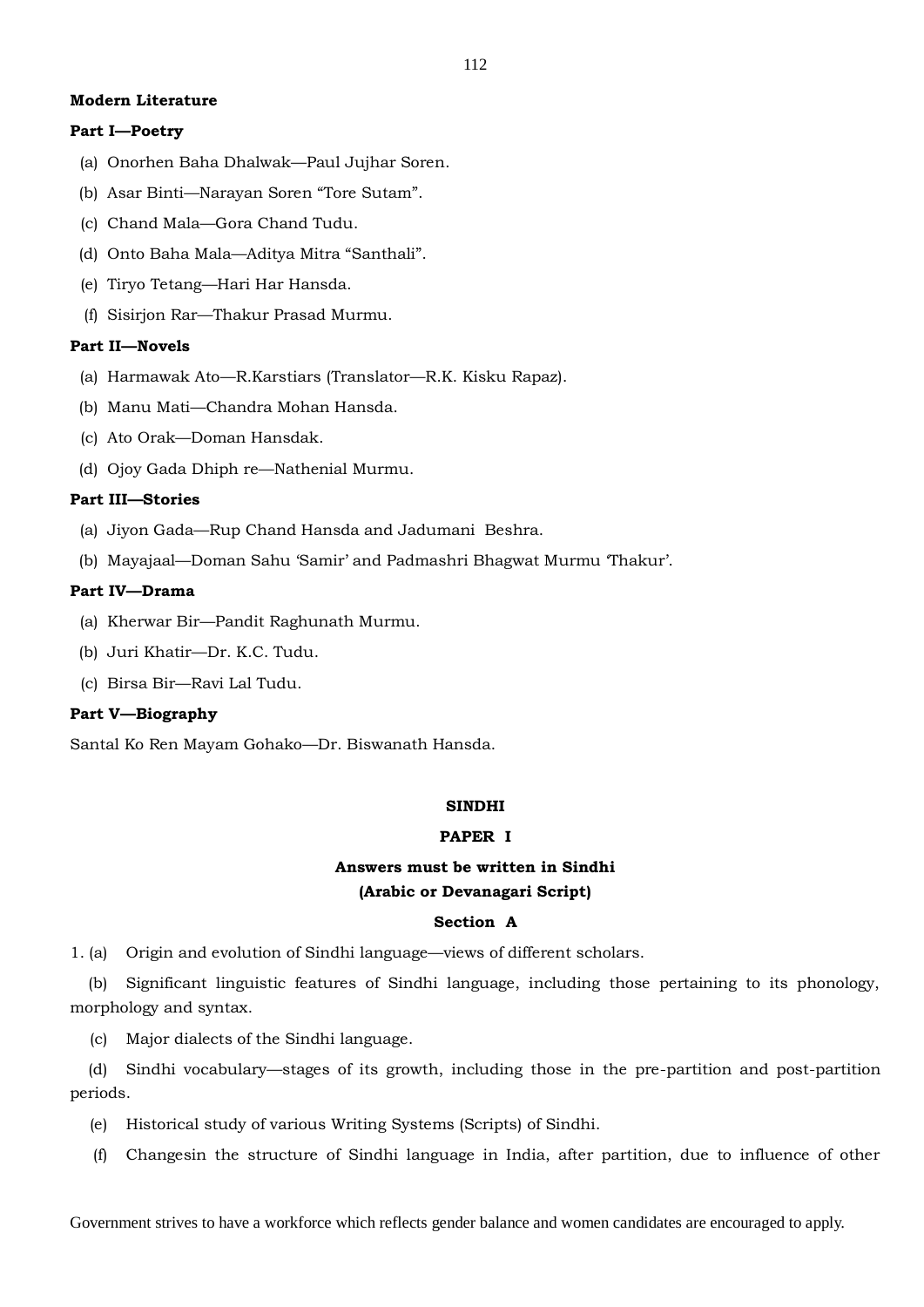languages and social conditions.

# **Section B**

- 2. Sindhi literature through the ages in context of socio-cultural conditions in the respective periods :
	- (a) Early medieval literature upto 1350 A.D. including folk literature.
	- (b) Late medieval period from 1350 A.D. to 1850 A.D.
	- (c) Renaissance period from 1850 A.D. to 1947 A.D.
	- (d) Modern period from 1947 and onwards.

(Literary genres in Modern Sindhi literature andexperiments in poetry, drama, novel, short story, essay, literary criticism, biography, autobiography, memoirs and travelogues.)

#### **PAPER II**

# **Answer must be written in Sindhi (Arabic or Devanagari script)**

This paper will require the first-hand reading of the texts prescribed and will be designed to test the candidate's critical ability.

#### **Section A**

References to context and critical appreciation of the texts included in this section.

### **(1) Poetry**

- a. ''Shah Jo Choond Shair'' : ed. H.I. Sadarangani, Published by Sahitya Akademi (First 100 pages).
- b. ''Sachal Jo Choond Kalam'' : ed. Kalyan B. Advani Published by Sahitya Akademi (Kafis only).
- c. ''Sami-a-ja Choond Sloka'' : ed. B.H. Nagrani Published by Sahitya Akademi (First 100 pages).
- d. ''Shair-e-Bewas'' : by Kishinchand Bewas("Saamoondi Sipoon'' portion only).
- e. ''Roshan Chhanvro'' : Narayan Shyam.

f. ''Virhange Khapoi je Sindhi Shair jee Choond'' : ed. H.I. Sadarangani, published by Sahitya Akademi.

#### **(2)Drama**

g. ''Behtareen Sindhi Natak'' (One-act Plays) : Edited by M. Kamal Published by Gujarat Sindhi Academy.

h. ''Kako Kaloomal'' (Full-length Play ) : by Madan Jumani.

## **Section B**

References to context and critical appreciation of the texts included in this section.

a. 'Pakheeara Valar Khan Vichhrya' (Novel) : by Gobind Malhi.

b. 'Sat Deenhan' (Novel) : by Krishin Khatwani.

c. 'Choond Sindhi Kahanyoon' (Short Stories) Vol. III. : Edited by Prem Prakash, published by Sahitya Akademi.

d. 'Bandhan' (Short Stories) : Sundari Uttamchandani.

e. 'Behtareen Sindhi Mazmoon' (Essays): Edited by Hiro Thakur, published by Gujarat Sindhi Academi.

f. 'Sindhi Tanqeed' (Criticism) : Edited by Harish Vaswani : Published by Sahitya Akademi.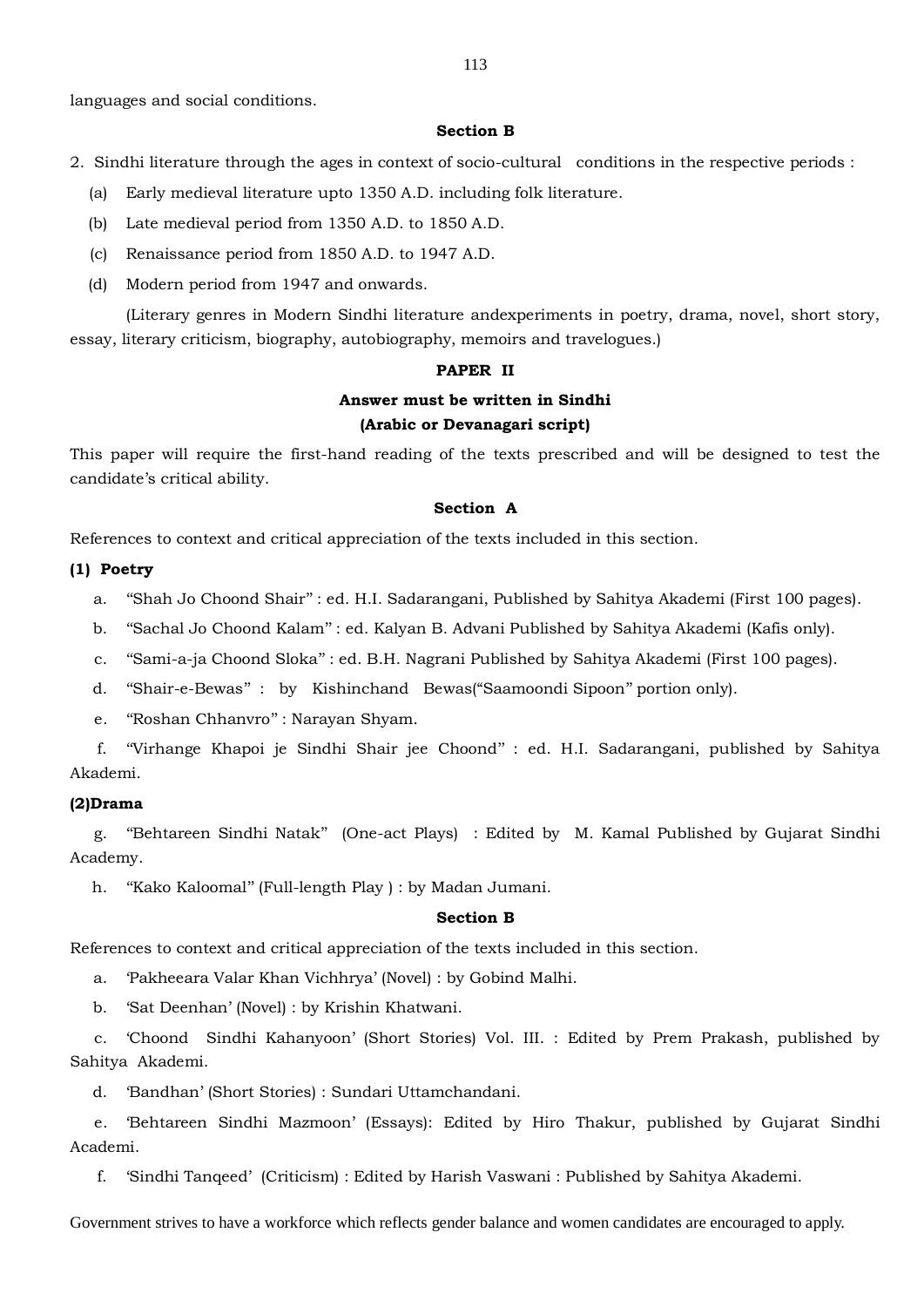- g. 'Mumhinjee Hayati-a-ja Sona Ropa varqa' (Autobiography) : by Popati Hiranandani.
- h. ''Dr. Choithram Gidwani'' (Biography) : by Vishnu Sharma.

# **TAMIL**

# **PAPER I**

## **Answers must be written in Tamil**

# **Section A**

#### **Part 1: History of Tamil Language**

Major Indian Language Families—The place of Tamil among Indian Languages in general and Dravidian in particular—Enumeration and Distribution of Dravidian languages.

The language of Sangam Literature—The language of medieval Tamil : Pallava Period only—Historical study of Nouns, Verbs, Adjectives, Adverbs—Tense markers and case markers in Tamil.

Borrowing of words from other languages into Tamil—Regional and social dialects—difference between literary and spoken Tamil.

## **Part 2 : History of Tamil Literature**

Tolkappiyam-Sangam Literature—The division of Akam and Puram—The secular characteristics of Sangam Literature—The development of Ethical literature—Silappadikaram and Manimekalai.

# **Part 3 : Devotional Literature (Alwars and Nayanamars)**

The bridal mysticism in Alwar hymns—Minor literary forms (Tutu, Ula, Parani, Kuravanji).

Social factors for the development of Modern Tamil Literature; Novel, Short Story and New Poetry—The impact of various political ideologies on modern writings.

#### **Section B**

#### **Part 1 : Recent trends in Tamil Studies**

Approaches to criticism : Social, psychological, historical and moralistic—the use of criticism—the various techniques in literature; Ullurai, Iraicchi, Thonmam (Myth) Otturuvagam (allegory), Angadam (Satire), Meyappadu, Padimam (image), Kuriyeedu (Symbol), Irunmai (Ambiguity)—The concept of comparative literature-the principle of comparative literature.

### **Part 2 : Folk literature in Tamil**

Ballads, Songs, proverbs and riddles—Sociological study of Tamil folklore. Uses of translation— Translation of Tamil works into other languages-Development of journalism in Tamil.

#### **Part 3 : Cultural Heritage of the Tamils**

Concept of Love and War—Concept of Aram-the ethical codes adopted by the ancient Tamils in their warfare-customs beliefs, rituals, modes of worship in the five Thinais.

The Cultural changes as revealed in post sangam literature—cultural fusion in the medieval period (Janism and Buddhism). The development of arts and architecture through the ages (Pallavas, later Cholas, and Nayaks). The impact of various political, social, religious and cultural movements on Tamil Society. The role of mass media in the cultural change of contemporary Tamil society.

#### **PAPER II**

### **Answers must be written in Tamil**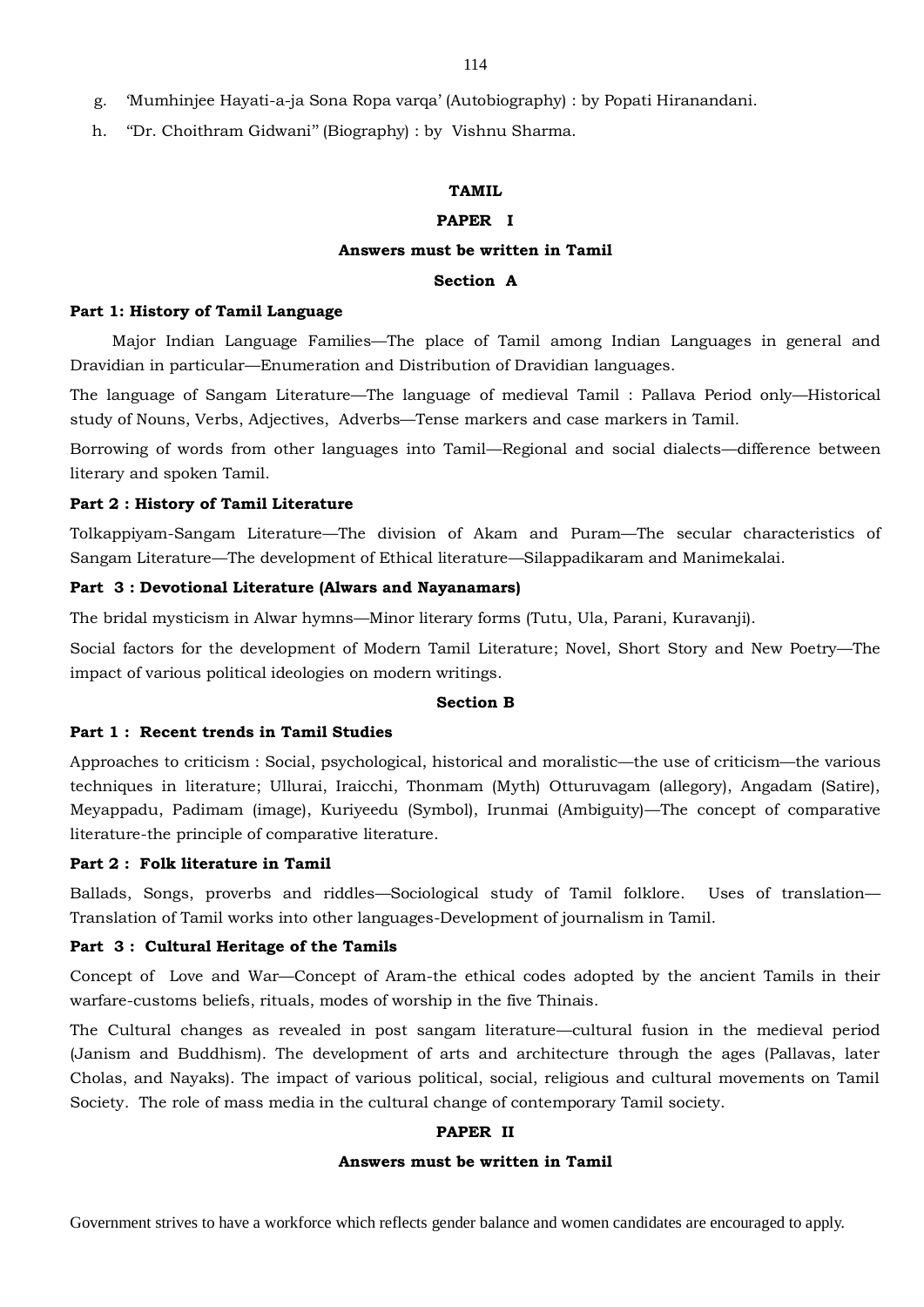The paper will require first-hand reading of the text prescribed and will be designed to test the critical ability of the candidate.

# **Section A**

# **Part 1 : Ancient Literature**

- (1) Kuruntokai (1—25 poems)
- (2) Purananuru (182—200 poems)
- (3) TirukkuralPorutpal :ArasiyalumAmaichiyalum(from Iraimatchi to Avaianjamai).

# **Part 2 : Epic Literature**

- (1) Silappadikaram : Madhurai Kandam only.
- (2) Kambaramayanam : Kumbakarunan Vadhai Padalam.

# **Part 3 : Devotional Literature**

- (1) Tiruvasagam : Neetthal Vinnappam
- (2) Tiruppavai : (Full Text).

## **Section B**

# **Modern Literature**

# **Part 1 : Poetry**

- (1) Bharathiar : Kannan Pattu
- (2) Bharathidasan : Kudumba Vilakku
- (3) Naa. Kamarasan : Karappu Malarkal

### **Prose**

- (1) Mu. Varadharajanar : Aramum Arasiyalum
- (2) C. N. Annadurai : Ye! Thazhntha Tamilagame.

# **Part 2 : Novel, Short Story and Drama**

- (1) Akilon ; Chittairappavai
- (2) Jayakanthan : Gurupeedam
- (3) Cho : Yaurkkum Vetkamillai

# **Part 3 : Folk Literature**

- (1) Muthuppattan kathai Edited by Na. Vanamamalai, (Publication : Madurai Kamaraj University).
- (2) Malaiyaruvi, Edited by Ki. Va Jagannathan (Publication : Saraswathi Mahal, Thanjavur).

# **TELUGU**

## **PAPER I**

# **Answer must be written in Telugu**

# **Section A : Language**

1. Place of Telugu among Dravidian languages and its antiquity—Etymological History of Telugu,Tenugu and Andhra.

2. Major linguistic changes in phonological, morphological, grammatical and syntactical levels, from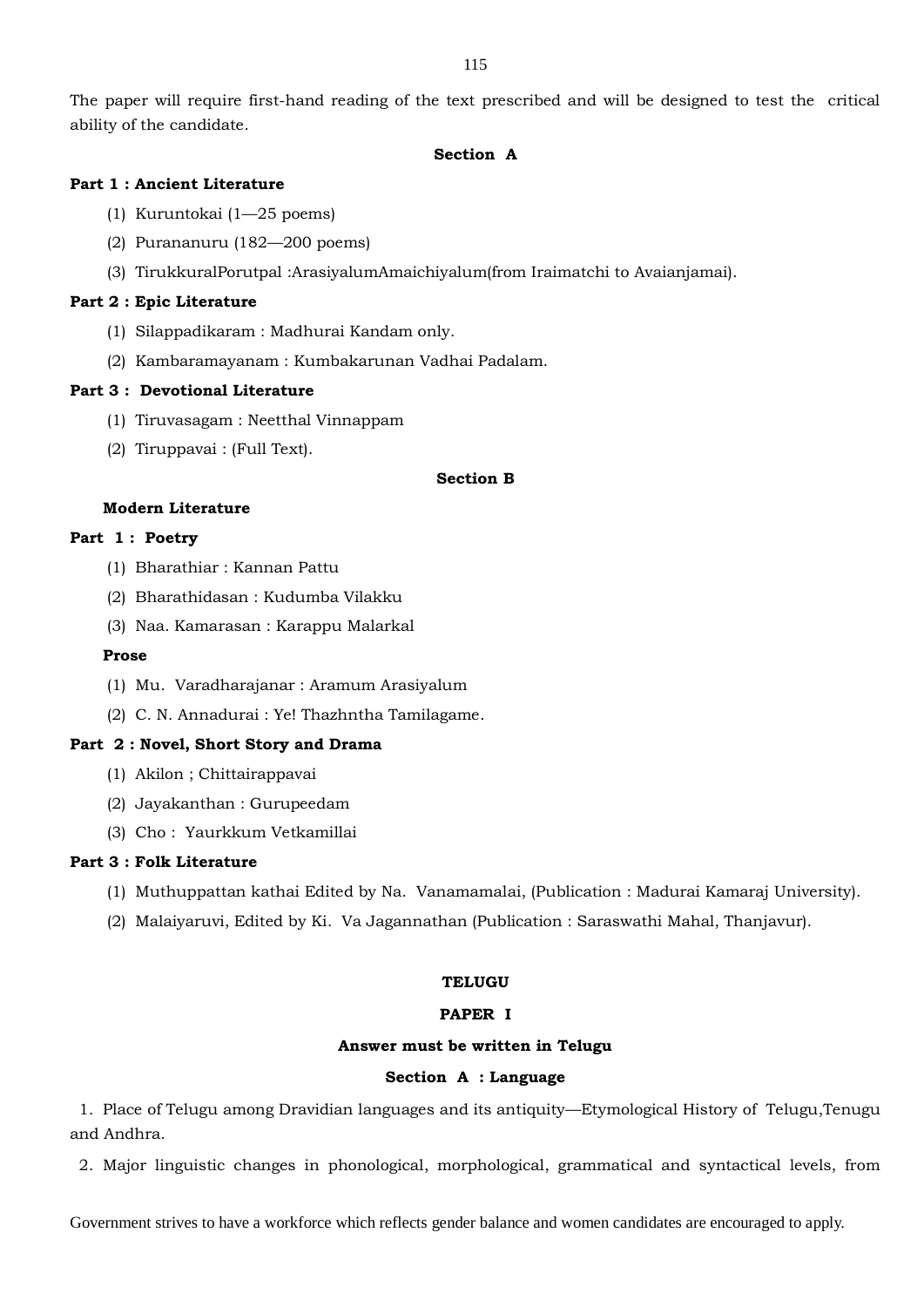Proto-Dravidian to old Telugu and from old Telugu to Modern Telugu.

3. Evolution of spoken Telugu when compared to classical Telugu-Formal and functional view of Telugu language.

4. Influence of other languages and its impact on Telugu.

5. Modernization of Telugu language :

- (a) Linguistic and literary movements and their role in modernization of Telugu.
- (b) Role of media in modernization of Telugu (News-papers, Radio, TV etc.)

(c) Problems of terminology and mechanisms in coining new terms in Telugu in various discourses including scientific and technical.

6. Dialects of Telugu—Regional and social variations and problems of Standardization.

7. Syntax—Major divisions of Telugu sentences—simple, complex and compound sentences—Noun and verb predications—Processes of nominalization and relativization—Direct and indirect reportingconversion processes.

8. Translation—Problems of translation, cultural, social and idiomatic—Methods of translation— Approaches to translation—Literary and other kinds of translation—Various uses of translation.

#### **Section B : Literature**

- 1. Literature in Pre-Nannaya Period—Marga and Desi poetry.
- 2. Nannaya Period—Historical and literary background of Andhra Mahabharata.
- 3. Saiva poets and their contribution—Dwipada, Sataka, Ragada, Udaharana.
- 4. Tikkana and his place in Telugu literature.
- 5. Errana and his literary works—Nachana Somana and his new approach to poetry.
- 6. Srinatha and Potana—Their works and contribution.
- 7. Bhakti poets in Telugu literature—Tallapaka Annamayya, ramadasu, tyagayya.
- 8. Evolution of prabandhas—Kavya and prabandha.

9. Southern school of Telugu literature-raghunatha Nayaka, chemakura vankatakavi and women poets-Literary forms like yakshagana, prose and padakavita.

10. Modern Telugu Literature and literary forms—Novel, Short Story, Drama, Playlet and poetic forms.

11. Literary Movements : Reformation, Nationalism, Neo-classisicism, Romanticism and Progressive, Revolutionary movements.

12. Digambarakavulu, feminist and dalit Literature.

13. Main divisions of folk literature—Performing folk arts.

# **PAPER II**

# **Answer must be written in Telugu**

This paper will require first hand reading of the prescribed texts and will be designed to test the candidate's critical ability, which will be in relation to the following approaches :—

(i) Aesthetic approach—Rassa, Dhawani, Vakroti and Auchitya—Formal and Structural-Imagery and Symbolism.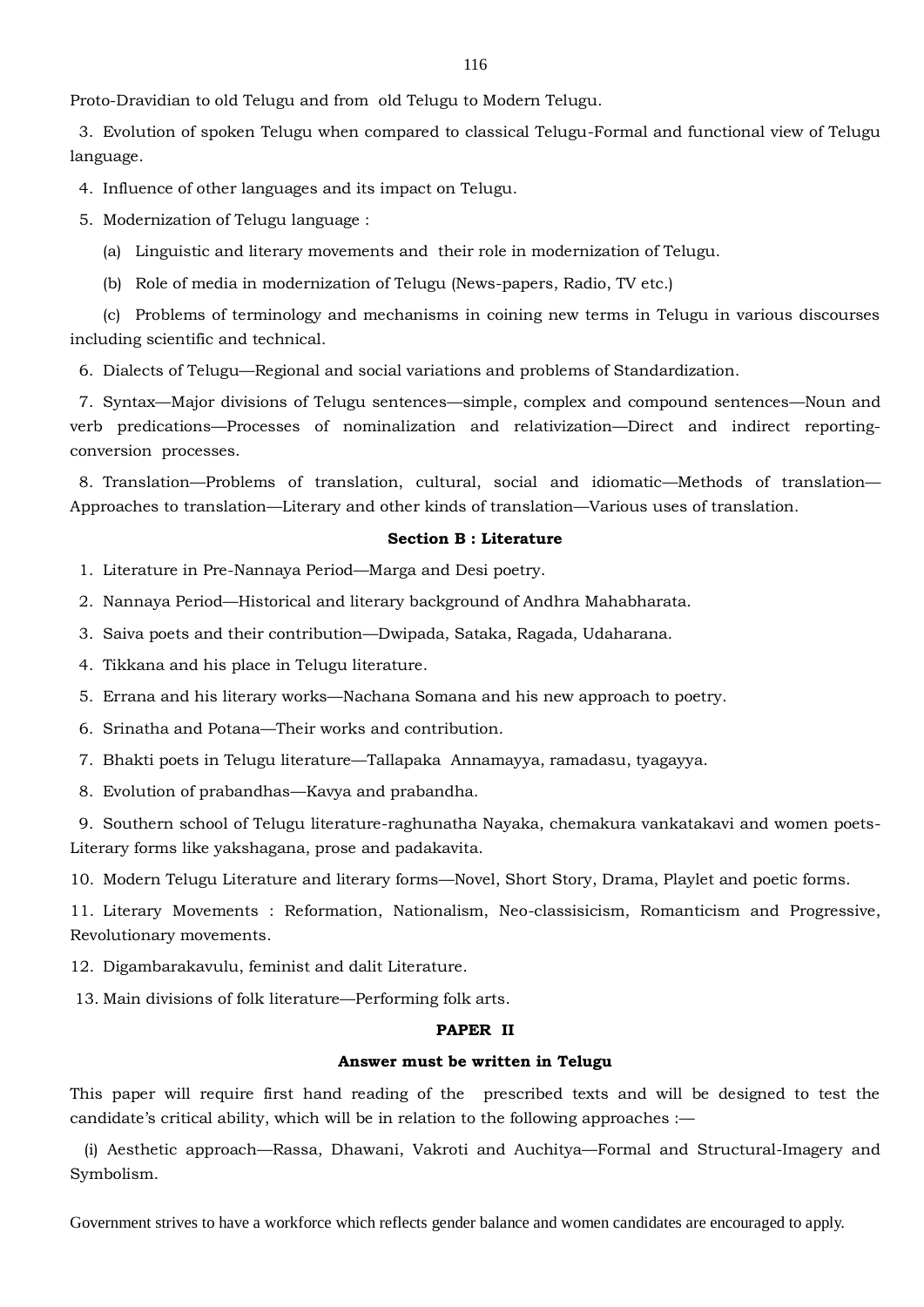(ii) Sociological, Historical, Ideological, Psychological approaches.

# **Section A**

- 1. Nannaya-Dushyanta Chritra (Adiparva 4th Canto verses 5—109).
- 2. Tikkana-Sri Krishna Rayabaramu (Udyoga parva-3rd Canto verses 1—144).
- 3. Srinath-Guna Nidhi Katha (Kasikhandam, 4th Canto, verses 76—133).
- 4. Pingali Surana-sugatri Salinulakatha (Kalapurno-dayamu 4 Canto verses, 60—142).
- 5. Molla-Ramayanamu (Balakanda including avatarika).
- 6. Kasula Purushothama Kavi—Andhra Nayaka Satakamu.

# **Section B**

- 7. Gurajada Appa Rao—Animutyalu (Short stories).
- 8. Viswanatha Satyanarayana—Andhra prasasti.
- 9. Devulapalli Krishna Sastry—Krishnapaksham (excluding Uravsi and Pravasam).
- 10. Sri Sri-Maha prastanam.
- 11. Jashuva-Gabbilam (Part I).
- 12. C. Narayana Reddy—Karpuravasanta rayalu.
- 13. Kanuparti Varalakshmamma—Sarada lekhalu (Part I).
- 14. Atreya—N.G.O.
- 15. Racha Konda Viswanatha Sastry—Alpajaeevi.

#### **URDU**

## **PAPER I**

#### **Answer must be written in Urdu**

# **Section A**

Development of Urdu Language

- (a) Development of Indo-Aryan
	- (i) Old Indo-Aryan
	- (ii) Middle Indo-Aryan
	- (iii) New Indo-Aryan.

(b) Western Hindi and its dialects Brij Bhasha Khadi Boli, Haryanavi, Kannauji, Bundeli—Theories about the origin of Urdu language.

- (c) Dakhani Urdu—origin and development, its significant linguistic features.
- (d) Social and Cultural roots of Urdu language— and its distinctive features. Script, Phonology, Morphology, Vocabulary.

# **Section B**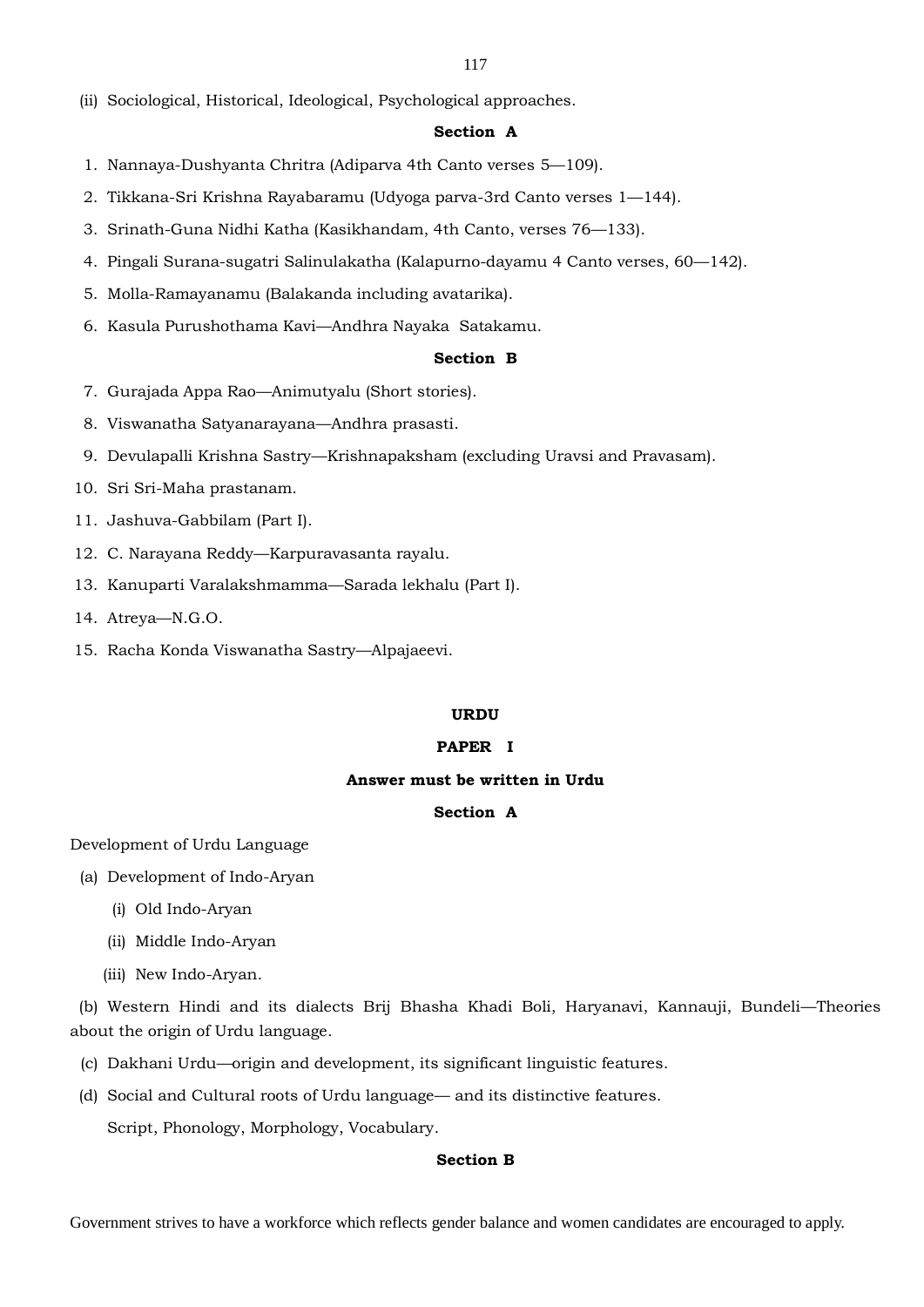(a) Genres and their development :

(i) Poetry: Ghazal, Masnavi, Qasida, Marsia, Rubai Jadid Nazm.

(ii) Prose : Novel, Short Story, Dastan, Drama, Inshaiya, Khutoot, Biography.

(b) Significant feaures of : (i) Deccani, Delhi and Lucknow schools, (ii) Sir Syed movement, Romantic movement, Progressive movement, Modernism.

(c) Literary Criticism and its development with reference to Hali, Shibli, Kaleemuddin Ahmad, Ehtisham Hussain, Ale-Ahmad Suroor.

(d) Essay writing (covering literary and imaginativetopics).

#### **PAPER II**

#### **Answer must be written in Urdu**

This paper will require first hand reading of the texts prescribed and will be designed to test the candidate's critical ability.

| 1.               | Bagho-Babar<br>Mir Amman                    |                                         |  |
|------------------|---------------------------------------------|-----------------------------------------|--|
| 2.               | Ghalib                                      | Intikhab-e-Khutoot-e Ghalib             |  |
| 3.               | Mohd. Husain Azad                           | Nairang-e-Khayal                        |  |
| 4.               | Prem Chand                                  | Godan                                   |  |
| 5.               | Rajendra Singh Bedi<br>Apne Dukh Mujhe Dedo |                                         |  |
| 6.               | Abul Kalam Azad                             | Ghubar-e-Khatir                         |  |
| <b>Section B</b> |                                             |                                         |  |
| 1.               | Mir                                         | Intikhab-e-Kalam-e-Mir (Ed. Abdul Haq.) |  |
| 2.               | Mir Hasan                                   | Sahrul Bayan                            |  |
| 3.               | Ghalib                                      | Diwan-e-Ghalib                          |  |
| 4.               | Iqbal                                       | Bal-e-Jibrail                           |  |
| 5.               | Firaq                                       | Gul-e-Naghma                            |  |
| 6.               | Faiz                                        | Dast-e-Saba                             |  |
| 7.               | Akhtruliman                                 | Bint-e-Lamhat                           |  |

#### **Section A**

#### **MANAGEMENT**

*The candidate should make a study of the concept of development of Management as science and art drawing upon the contributions of leading thinkers of management and apply the concepts to the real life of government and business decision-making keeping in view the changes in the strategic and operative environment.* 

#### **PAPER I**

# **1. Managerial Function and Process :**

Concept and foundations of management, Evolution of Management Thoughts; Managerial Functions— Planning, Organizing, Controlling; Decision-making; Role of Manager, Managerial skills;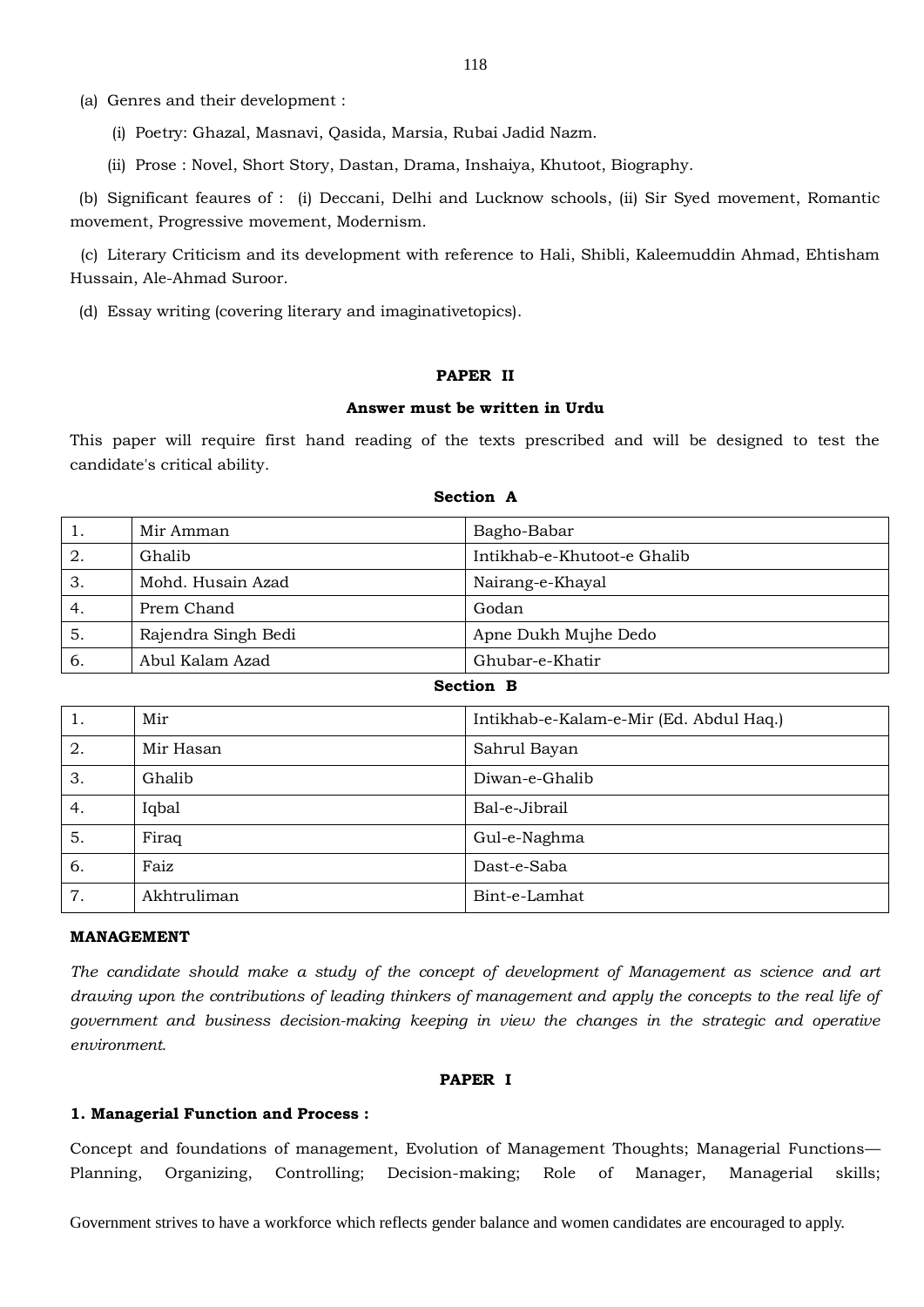Entrepreneurship; Management of innovation; Managing in a global environment, Flexible Systems Management; Social responsibility and managerial ethics; Process and customer orientation; Managerial processes on direct and indirect value chain.

# **2. Organisational Behaviour and Design :**

Conceptual model of organization behaviour; The individual processes—personality, values and attitude, perception, motivation, learning and reinforcement, work stress and stress management; The dynamics of Organization behaviour—power and politics, conflict and negotiation, leadership process and styles, communication; The Organizational Processes—decision-making, job design; Classical, Neoclassical and Contingency approaches to organizational design; Organizational theory and design—Organizational culture, managing cultural diversity, learning Organization; Organizational change and development; Knowledge Based Enterprise—systems and processes; Networked and virtual organizations.

# **3. Human Resource Management :**

HR challenges; HRM functions; The future challenges of HRM; Strategic Management of human resources; Human resource planning; Job analysis; Job evaluation, Recruitment and selection; Training and development; Promotion and transfer; Performance management; Compensation management and bnenefits; Employee morale and productivity; Management of Organizational climate and Industrial relations; Human resources accounting and audit; Human resource information system; International human resource management.

# **4. Accounting for Managers :**

Financial accounting—concept, importance and scope, generally accepted accounting principles, preparation of financial statements with special reference to analysis of a balance sheet and measurment of business income, inventory valuation and depreciation, financial statement analysis, fund flow analysis, the statement of cash flows; Management accounting concept, need, imporance and scope; Cost accounting—records and processes, cost ledger and control accounts, reconciliation and integration bwtween financial and cost accounts; Overhead cost and control, Job and process costing, Budget and budgetary control, Performance budgeting, Zero-base budgeting, relevant costing and costing for decisionmaking, standard costing and variance analysis, marginal costing and absorption costing.

## **5. Financial Management :**

Goal of Finance Function. Concepts of value and return. Valuation of bonds and Shares; Management of working capital : Estimation and Financing; Management of cash, receivables, inventory and current liabilities; Cost of capital ; Capital budgeting; Financial and operating leverage; Design of capital structure: theories and practices; Shareholder value creation: dividend policy, corporate financial policy and strategy, management of corporate distress and restructuring strategy; Capital and money markets: institutions and instruments; Leasing hire purchase and venture capital; Regulation of capital market; Risk and return: portfolio theory; CAPM; APT; Financial derivatives: option, futures, swap; Recent reforms in financial sector.

# **6. Marketing Management :**

Concept, evolution and scope; Marketing strategy formulation and components of marketing plan; Segmenting and targeting the market; Positioning and differentiating the market offering; Analyzing competition; Analyzing consumer markets; Industrial buyer behaviour; Market research; Product strategy; Pricing strategies; Designing and managing Marketing channels; Integrated marketing communications; Building customer staisfaction, Value and retention; Services and non-profit marketing; Ethics in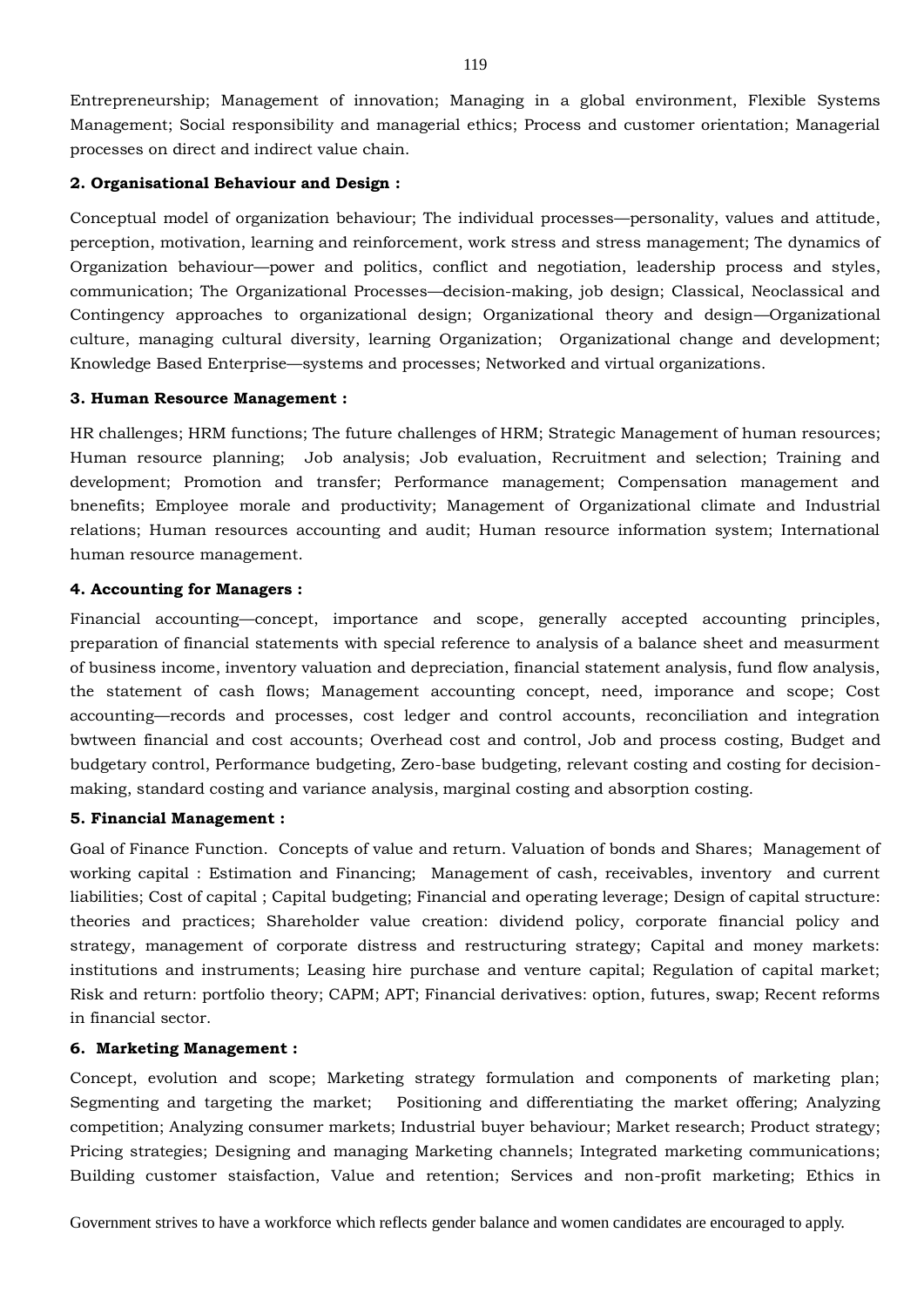marketing; Consumer protection; Internet marketing; Retail management; Customer relationship management; Concept of holistic marketing.

#### **PAPER-II**

#### **1. Quantitative Techniques in Decision-making :**

Descriptive statistics—tabular, graphical and numerical methods, introduction to probability, discrete and continuous probability distributions, inferential statistics-sampling distributions, central limit theorem, hypothesis testing for differences between means and proportions, inference about population variances, Chisquare and ANOVA, simple correlation and regression, time series and forecasting, decision theory, index numbers; Linear programming—problem formulation, simplex method and graphical solution, sensitivity analysis.

### **2. Production and Operations Management :**

Fundamentals of operations management; Organizing for production; Aggregate production planning, capacity planning, plant design: process planning, plant size and scale of operations, Management of facilities; Line balancing; Equipment replacement and maintenance; Production control; Supply, chain management—vendor evaluation and audit; Quality management; Statistical process control, Six Sigma; Flexibility and agility in manufacturing systems; World class manufaturing; Project management concepts, R&D management, Management of service operations; Role and importance of materials management, value analysis, make or buy decision; Inventory control, MRP; Waste management.

# **3. Management Information System :**

Conceptual foundations of information systems; Information theory; Information resource management; Types of information Systems; Systems Development—Overview of Systems and Design; System Development management life-cycle, Designing online and distributed environments; Implementation and control of project; Trends in information technology; Managing data resources—Organising data. DSS and RDBMS; Enterprise Resource Planning (ERP), Expert systems, e-Business architecture, e-Governance; Information systems planning, Flexibility in information systems; User involvement; Evaluation of information systems.

### **4. Government Business Interface :**

State participation in business, Interaction between Government, Business and different Chambers of Commerce and Industry in India; Government's ploicy with regard to Small Scale Industries; Government clearances for establishing a new enterprise; Public Distribution System; Government control over price and distribution; Consumer Protection Act (CPA) and The Role of Voluntary Organizations in protecting consumers' rights; New Industrial Policy of the Government : liberalization, deregulation and privatisation; Indian planning system; Government policy concerning development of Backward areas/regions; The Responsibilities of the business as well as the Government to protect the environment; Corporate Governance; Cyber Laws.

#### **5. Strategic Cost Management** :

Business policy as a field of study; Nature and scope of strategic management, Strategic intent, vision, objectives and policies; Process of strategic planning and implementa-tion; Environmental analysis and internal analysis; SWOT analysis; Tools and techniques for strategic analysis—Impact matrix: The experience curve, BCG matrix, GEC mode, Industry analysis, Concept of value chain; Strategic profile of a firm; Framework for analysing competition; Competitive advantage of a firm; Generic competitive strategies; Growth strategies—expansion, integration and diversification; Concept of core competence,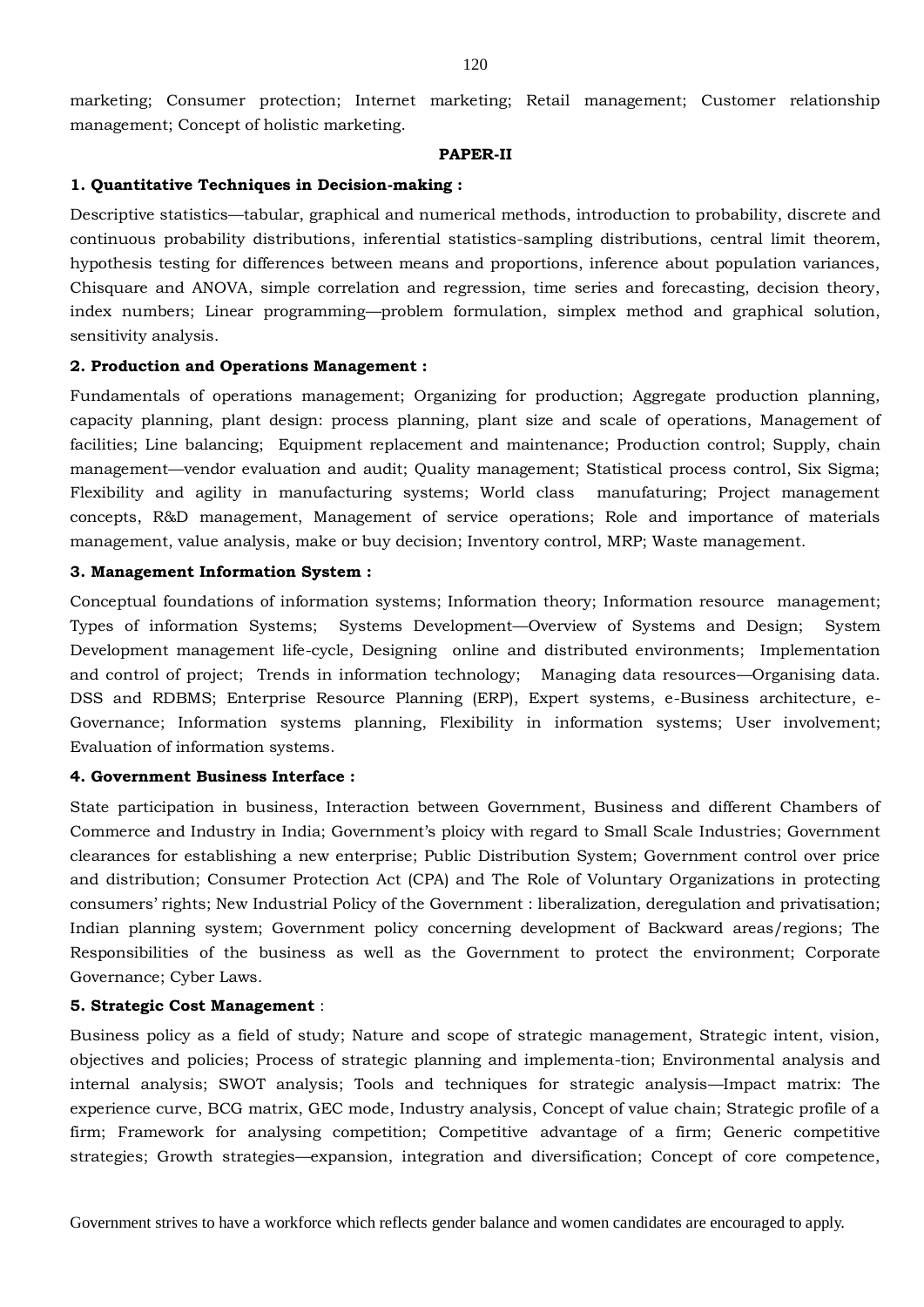Strategic flexibility; Reinventing strategy; Strategy and structure; chief Executive and Board; turnaround management; Management of strategic change; Strategic alliances, Mergers and Acquisitions; Strategy and corporate evolution in the Indian context.

### **6. International Business :**

International Business Environment : Changing composition of trade in goods and services; India's Foreign Trade: Policy and trends; Financing of International trade; Regional Economic Cooperation; FTAs; Internationalisation of service firms; International production; Operation Management in International companies; International Taxation; Global competitiveness and technological developments; Global E-Business; Designing global organisational structure and control; Multicultural management; Global business strategy; Global marketing strategies; Export Management; Export-Import procedures; Joint Ventures; Foreign Investment: Foreign direct investment and foreign portfolio investment; Cross-border Mergers and Acquisitions; Foreign Exchange Risk Exposure Management; World Financial Markets and International Banking; External Debt Management; Country Risk Analysis.

#### **MATHEMATICS**

## **PAPER I**

# **(1) Linear Algebra :**

Vector spaces over R and C, linear dependence and independence, subspaces, bases, dimensions, Linear transformations, rank and nullity, matrix of a linear transformation.

Algebra of Matrices; Row and column reduction, Echelon form, congruence's and similarity; Rankof a matrix; Inverse of a matrix; Solution of system of linear equations; Eigenvalues and eigenvectors, characteristic polynomial, Cayley-Hamilton theorem, Symmetric, skew-symmetric, Hermitian, skew-Hermitian, orthogonal and unitary matrices and their eigenvalues.

#### **(2) Calculus :**

Real numbers, functions of a real variable, limits, continuity, differentiability, mean-value theorem, Taylor's theorem with remainders, indeterminate forms, maxima and minima, asymptotes; Curve tracing; Functions of two or three variables; Limits, continuity, partial derivatives, maxima and minima, Lagrange's method of multipliers, Jacobian.

Riemann's definition of definite integrals; Indefinite integrals; Infinite and improper integral; Double and triple integrals (evaluation techniques only); Areas, surface and volumes.

#### **(3) Analytic Geometry :**

Cartesian and polar coordinates in three dimensions, second degree equations in three variables, reduction to Canonical forms; straight lines, shortest distance between two skew lines, Plane, sphere, cone, cylinder, paraboloid, ellipsoid, hyperboloid of one and two sheets and their properties.

# **(4) Ordinary Differential Equations :**

Formulation of differential equations; Equations of first order and first degree, integrating factor; Orthogonal trajectory; Equations of first order but not of first degree, Clairaut's equation, singular solution.

Second and higher order liner equations with constant coefficients, complementary function, particular integral and general solution.

Section order linear equations with variable coefficients, Euler-Cauchy equation; Determination of complete solution when one solution is known using method of variation of parameters.

Laplace and Inverse Laplace transforms and their properties, Laplace transforms of elementary functions.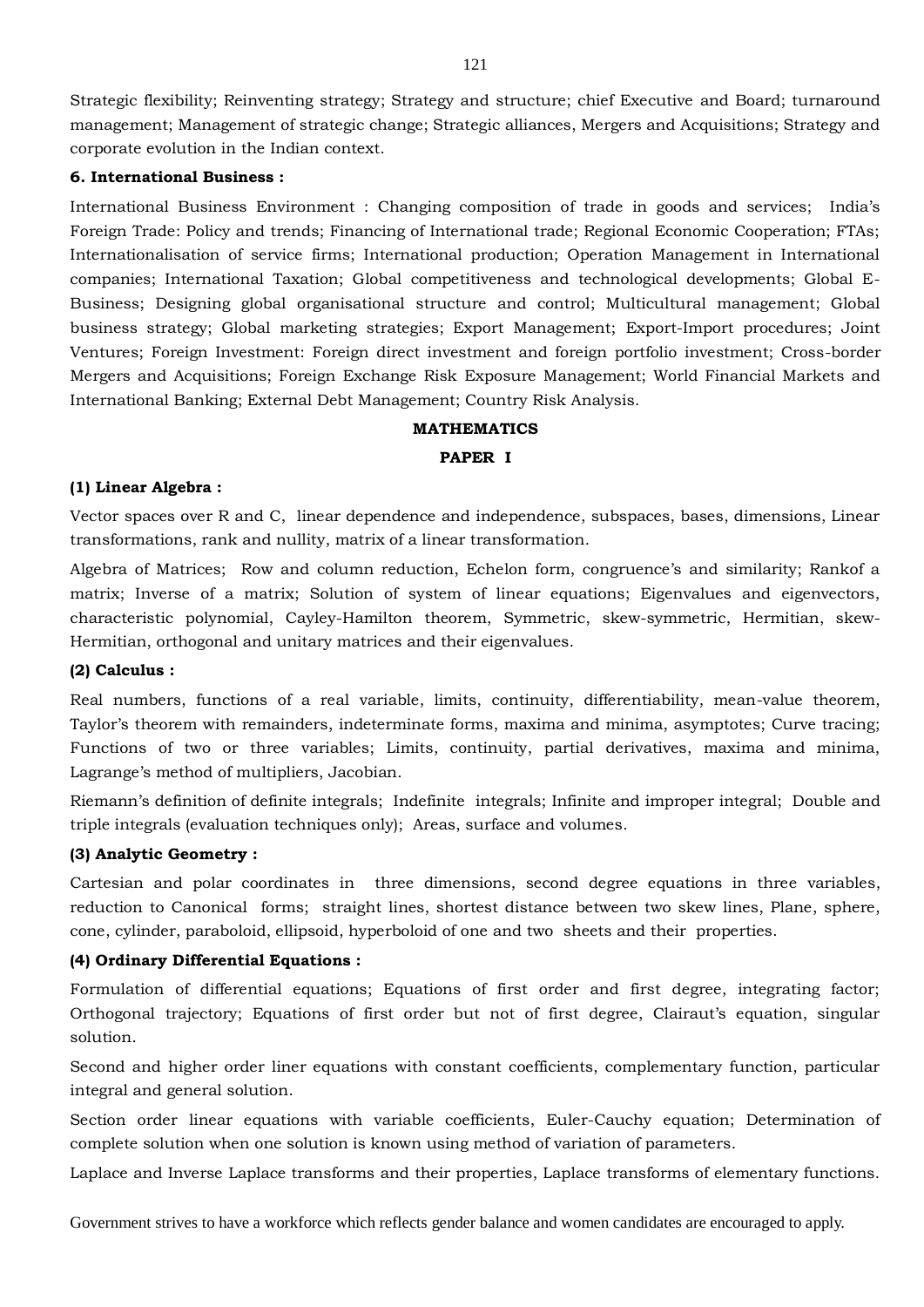Application to initial value problems for 2nd order linear equations with constant coefficients.

# **(5) Dynamics and Statics :**

Rectilinear motion, simple harmonic motion, motion in a plane, projectiles; Constrained motion; Work and energy, conservation of energy; Kepler's laws, orbits under central forces.

Equilibrium of a system of particles; Work and potential energy, friction, Common catenary; Principle of virtual work; Stability of equilibrium, equilibrium of forces in three dimensions.

# **(6) Vector Analysis :**

Scalar and vector fields, differentiation of vector field of a scalar variable; Gradient, divergence and curl in cartesian and cylindrical coordinates; Higher order derivatives; Vector identities and vector equation.

Application to geometry : Curves in space, curvature and torsion; Serret-Furenet's formulae.

Gauss and Stokes' theorems, Green's indentities.

## **PAPER II**

# **(1) Algebra :**

Groups, subgroups, cyclic groups, cosets, Lagrange's Theorem, normal subgroups, quotient groups, homomorphism of groups, basic isomorphism theorems, permutation groups, Cayley's theorem.

Rings, subrings and ideals, homomorphisms of rings; Integral domains, principal ideal domains, Euclidean domains and unique factorization domains; Fields, quotient fields.

# **(2) Real Analysis :**

Real number system as an ordered field with least upper bound property; Sequences, limit of a sequence, Cauchy sequence, completeness of real line; Series and its convergence, absolute and conditional convergence of series of real and complex terms, rearrangement of series. Continuity and uniform continuity of functions, properties of continuous functions on compact sets.

Riemann integral, improper integrals; Fundamental theorems of integral calculus.

Uniform convergence, continuity, differentiability and integrability for sequences and series of functions; Partial derivatives of functions of several (two or three) variables, maxima and minima.

## **(3) Complex Analysis :**

Analytic function, Cauchy-Riemann equations, Cauchy's theorem, Cauchy's integral formula, power series, representation of an analytic function, Taylor's series; Singularities; Laurent's series; Cauchy's residue theorem; Contour integration.

## **(4) Linear Programming :**

Linear programming problems, basic solution, basic feasible solution and optimal solution; Graphical method and simplex method of solutions; Duality.

Transportation and assignment problems.

## **(5) Partial Differential Equations :**

Family of surfaces in three dimensions and formulation of partial differential equations; Solution of quasilinear partial differential equations of the first order, Cauchy's method of characteristics; Linear partial differential equations of the second order with constant coefficients, canonical form; Equation of a vibrating string, heat equation, Laplace equation, Laplace equation and their solutions.

# **(6) Numerical Analysis and Computer Programming :**

Numerical methods: Solution of algebraic and transcendental equations of one variable by bisection,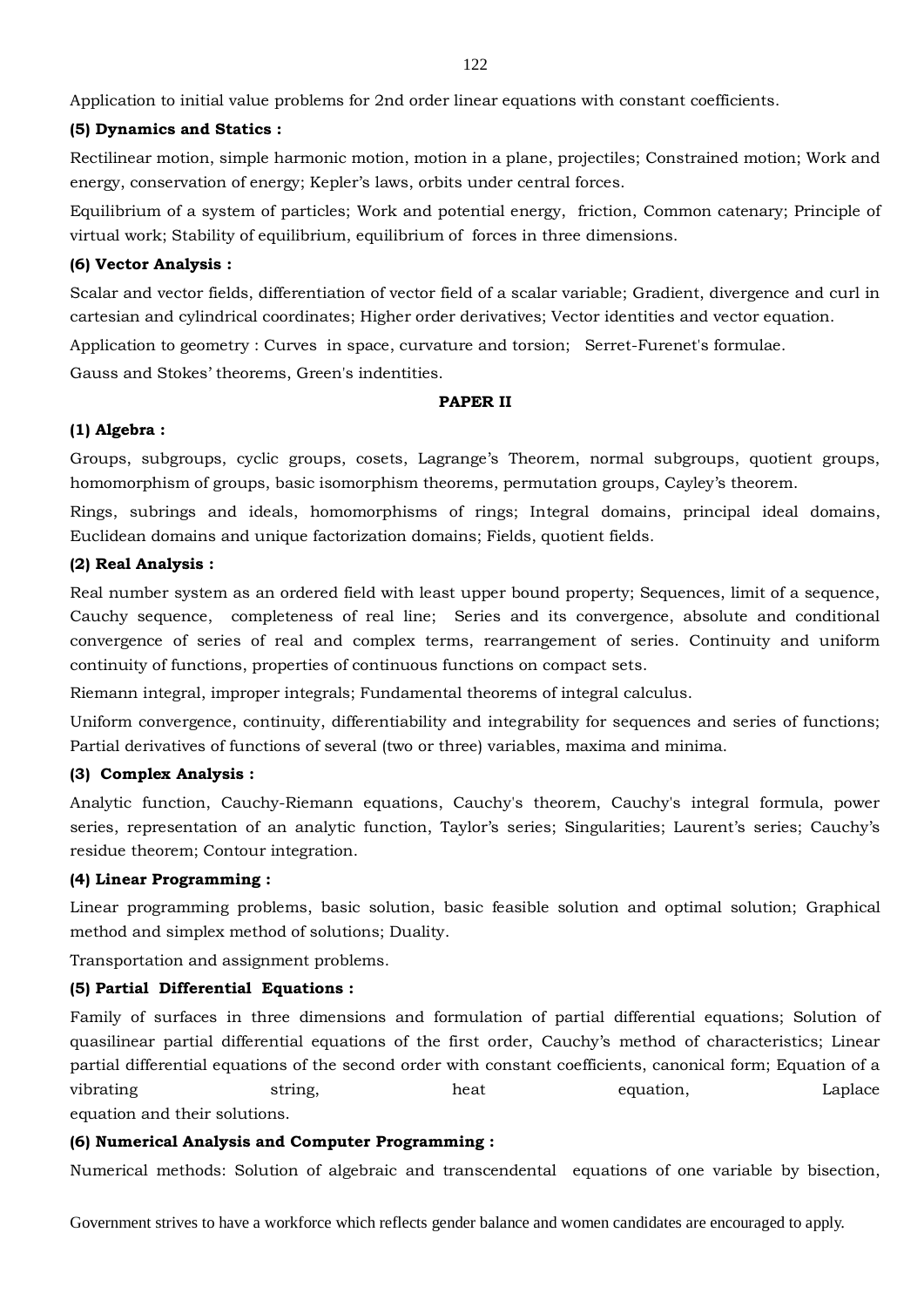Regula-Falsi and Newton-Raphson methods, solution of system of linear equations by Gaussian Elimination and Gauss-Jorden (direct), Gauss-Seidel (iterative) methods. Newton's (forward and backward) and interpolation, Lagrange's interpolation.

Numerical integration: Trapezoidal rule, Simpson's rule, Gaussian quadrature formula.

Numerical solution of ordinary differential equations : Eular and Runga Kutta methods.

Computer Programming : Binary system; Arithmetic and logical operations on numbers; Octal and Hexadecimal Systems; Conversion to and from decimal Systems; Algebra of binary numbers.

Elements of computer systems and concept of memory; Basic logic gates and truth tables, Boolean algebra, normal forms.

Representation of unsigned integers, signed integers and reals, double precision reals and long integers.

Algorithms and flow charts for solving numerical analysis problems.

# **(7) Mechanics and Fluid Dynamics :**

Generalised coordinates; D'Alembert's principle and Lagrange's equations; Hamilton equations; Moment of inertia; Motion of rigid bodies in two dimensions.

Equation of continuity; Euler's equation of motion for inviscid flow; Stream-lines, path of a particle; Potential flow; Two-dimensional and axisymmetric motion; Sources and sinks, vortex motion; Navier-Stokes equation for a viscous fluid.

# **MECHANICAL ENGINEERING**

# **PAPER I**

### **1. Mechanics :**

# **1.1 Mechanics of Rigid Bodies :**

Equations of equilibrium in space and its application; first and second moments of area; simple problems on friction; kinematics of particles for plane motion; elementary particle dynamics.

# **1.2 Mechanics of Deformable Bodies :**

Generalized Hooke's law and its application; design problems on axial stress, shear stress and bearing stress; material properties for dynamic loading; bending shear and stresses in beams; determination of principle stresses and strains-analytical and graphical; compound and combined stresses; bi-axial stresses-thin walled pressure vessel; material behaviour and design factors for dynamic load; design of circular shafts for bending and torsional load only; deflection of beam for statically determinate problems; theories of failure.

## **2.Engineering Materials :**

Basic concepts on structure of solids, common ferrous and non-ferrous materials and their applications; heat-treatment of steels; non-metalsplastics, cermics, composite materials and nano-materials.

## **3.Theory of Machines :**

Kinematic and dynamic analysis of plane mechanisms. Cams, Gears and empicyclie gear trains, flywheels, governors, balancing of rigid rotors, balancing of single and multicy- linder engines, linear vibration analysis of mechanical systems (single degree of freedom), Critical speeds and whirling of shafts.

## **4. Manufacturing Science :**

## **4.1 Manufacturing Process:**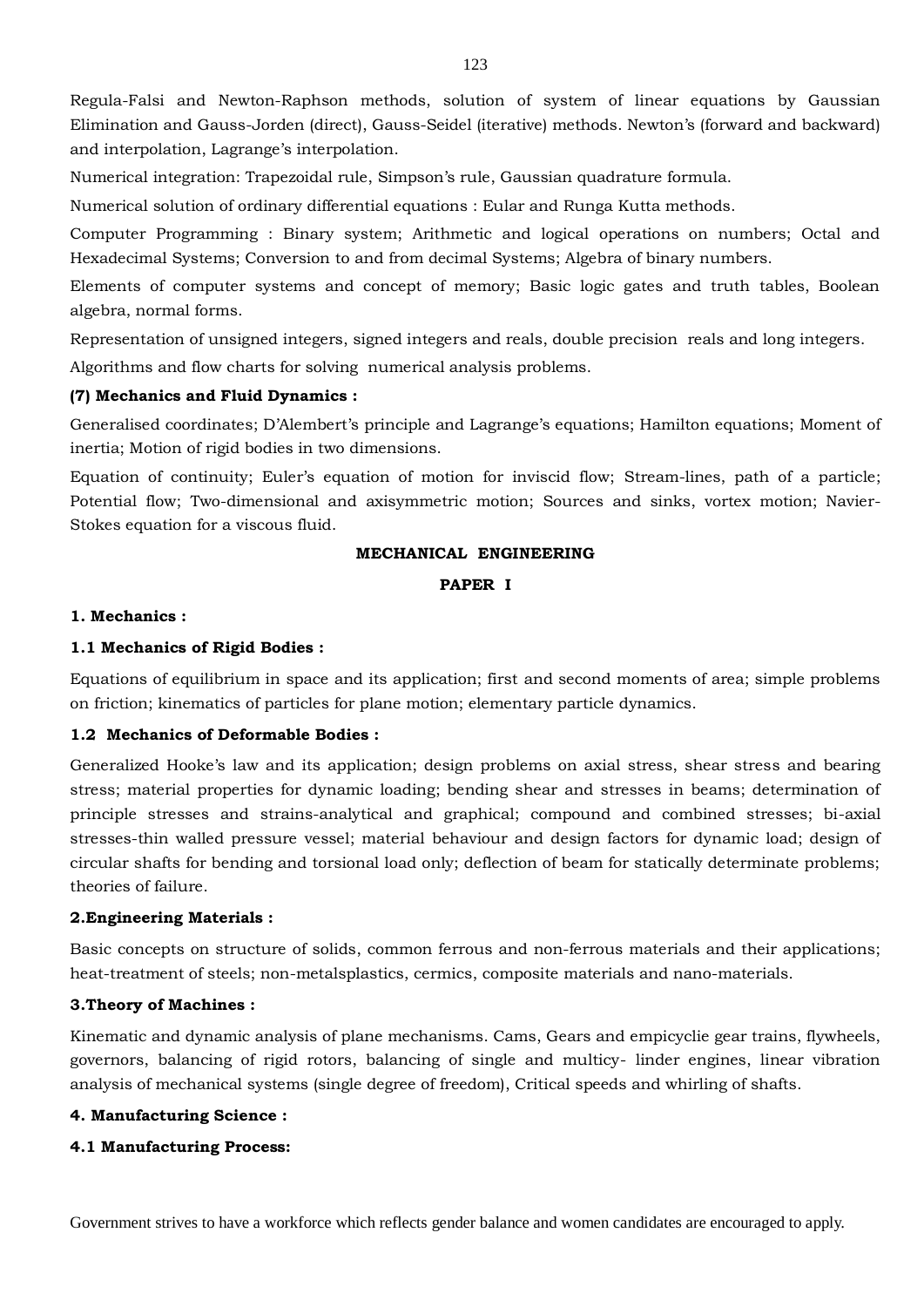Machine tool engineering - Merhant's force analysis: Taylor's tool life equation; conventional machining; NC and CNC machining process; jigs and fixtures.

Non-conventional machining-EDM, ECM, ultrasonic, water jet machining etc.; application of lasers and plasmas; energy rate calculations.

Forming and welding processes-standard processes.

Metrology-concept of fits and tolerances; tools and guages; comparators; inspection of length; position; profile and surface finish.

# **4.2 Manufacturing Management :**

System design: factory location—simple OR models; plant layout-methods based; applications of engineering economic analysis and break-even analysis for product selection, process selection and capacity planning; predetermined time standards.

System planning; forecasting methods based on regression and decomposition, design and blancing of multi model and stochastic assembly lines; inventory management-probablistic inventory models for order time and order quanitity determination; JIT systems; strategic sourcing; managing inter plant logistics.

System operations and control: Scheduling algorithms for job shops; applications of statistical methods for product and process quality control applications of control charts for mean, range, percent defective, number of defectives and defects per unit; quality cost systems; management of resources, organizations and risks in projects.

System improvement: Implementation of systems, such as total quality management, developing and managing flexible, lean and agile Organizations.

# **PAPER II**

# **1. Thermodynamics, Gas Dynamics Turbine :**

1.1 Basic concept of First-law and Second law of Thermodynamics; concept of entropy and reversibility; availability and unavailability and irreversibility.

1.2 Classification and properties of fluids; incompressible and compressible fluids flows; effect of Mach number and compressibility; continuity momentum and energy equations; normal and oblique shocks; one dimensional isentropic flow; flow or fluids in duct with frictions that transfer.

1.3 Flow through fans, blowers and compressors; axial and centrifugal flow configuration; design of fans and compressors; single problems compresses and turbine cascade; open and closed cycle gas turbines; work done in the gas turbine; reheat and regenerators.

# **2. Heat Transfer :**

2.1 Conduction heat transfer—general conduction equation-Laplace, Poisson and Fourier equations; Fourier law of conduction; one dimensional steady state heat conduction applied to simple wall, solid and hollow cylinder and spheres.

2.2 Convection heat transfer—Newton's law of convection; free and forces convection; heat transfer during laminar and turbulent flow of an incompressible fluid over a flat plate; concepts of Nusselt number, hydrodynamic and thermal boundary layer their thickness; Prandtl number; analogy between heat and momentum transfer—Reynolds, Colbum, Prandtl analogies; heat transfer during laminar and turbulent flow through horizontal tubes; free convection from horizontal and vertical plates.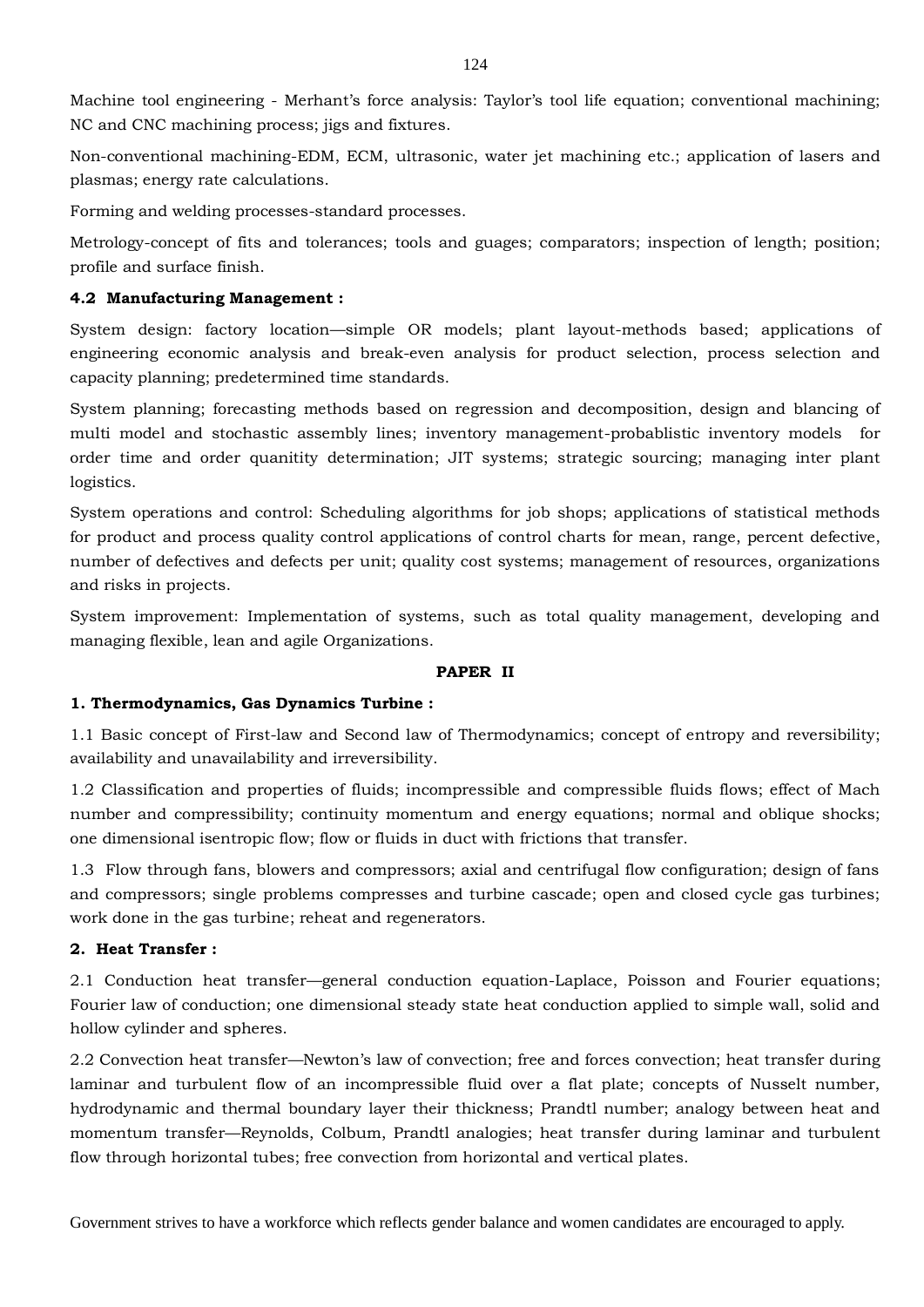2.3 Black body radiation—basic radiation laws such as Stefan-boltzman, Planck distribution, Wein's displacement etc.

2.4 Basic heat exchanger analysis; classification of heat exchangers.

# **3. Engines :**

3.1 Classification, themodynamic cycles of operation; determination of break power, indicated power, mechanical efficiency, heat balance sheet, interpretation of performance characteristics, petrol, gas and diesel engines.

3.2 Combustion in SI and CI engines, normal and abnormal combustion; effect of working parameters on knocking, reduction of knocking; Forms of combustion chamber for SI and CI engines; rating of fuels; additives; emission.

3.3 Different systems of IC engines-fuels; lubricating; cooling and transmission systems. Alternate fuels in IC engines.

# **4. Steam Engineering :**

4.1 Steam generation—modified Ranking cycle analysis; Modern steam boilers; steam at critical and supercritical pressures; draught equipment; natural and artificial draught; boiler fuels solid, liquid and gaseous fuels. Steam turbines—Principle; types; compounding; impulse and reaction turbines; axial thrust.

4.2 Steam nozzles—flow of steam in convergent and divergent nozzle pressure at throat for maximum discharge with different initial steam conditions such as wet, saturated and superheated, effect of variation of back pressure; supersaturated flow of steam in nozzles, Wilson line.

4.3 Rankine cycle with internal and external irreversibility; reheat factor; reheating and regeneration, methods of governing; back pressure and pass out turbines.

4.4 Steam power plants—combined cycle power generation; heat recovery steam generators (HRSG) fired and unfired, co-generation plants.

# **5. Refrigeration and Air-conditioning :**

5.1 Vapour compression refrigeration cycle—cycle on p-H & T-s diagrams; ecofriendly refrigerants—R 134a. 123; Systems like evaporators, condensers, compressor, expansion devices. Simple vapour absorption systems.

5.2 Psychrometry—properties; processes; charts; sensible heating and cooling; humidification and dehumidification effective temperature; air-conditioning load calculation; simple duct design.

# **MEDICAL SCIENCE**

## **PAPER I**

## **1. Human Anatomy :**

Applied anatomy including blood and nerve supply of upper and lower limbs and joints of shoulder, hip and knee.

Gross anatomy, blood supply and lymphatic drainage of tongue, thyroid, mammary gland, stomach, liver, prostate, gonads and uterus.

Applied anatomy of diaphragm, perineum and inguinal region.

Clinical anatomy of kidney, urinary bladder, uterine tubes, vas deferens.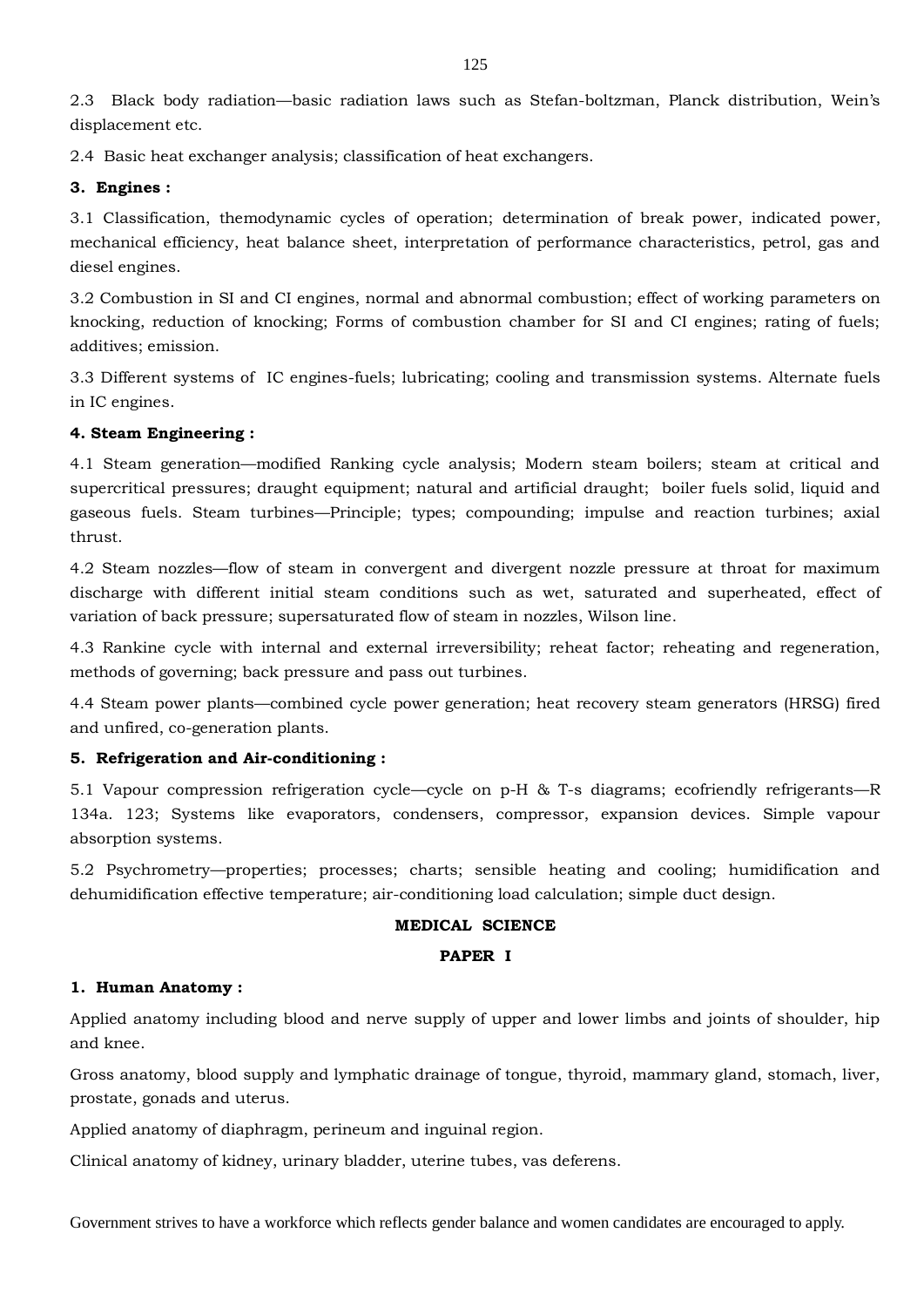**Embryology :** Placenta and placental barrier. Development of heart, gut, kidney. uterus, ovary, testis and their common congenital abnormalities.

**Central and Peripheral Autonomic Nervous System :** Gross and clinical anatomy of ventricles of brain, circulation of cerebrospinal fluid; Neural pathways and lesions of cutaneous sensations, hearing and vision; Cranial nerves distribution and clinical significance; Components of autonomic nervous system.

# **2. Human Physiology :**

Conduction and transmission of impulse, mechanism of contraction, neuromuscular transmission, reflexes, control of equilibrium, posture and muscle tone, descending pathways, functions of cerebellum, basal ganglia, Physiology of sleep and consciousness.

**Endocrine System :** Mechanism of action of hormones; formation, secretion, transport, metabolism, function and regulation of secretion of pancreas and pituitary gland.

**Physiology of Reproductive System :** Pregnancy menstrual cycle, lactation, pregnancy.

**Blood :** Development, regulation and fate of blood cells.

Cardio-vascular,cardiac output, blood pressure, regulation of cardiovascular functions.

# **3. Biochemistry :**

Organ function tests—liver, kidney, thyroid Protein synthesis.

Vitamins and minerals.

Restriction fragment length.

polymorphism (RFLP).

Polymerase chain reaction (PCR).

Radio-immunoassays (RIA).

## **4. Pathology :**

Inflammation and repair, disturbances of growth and cancer, Pathogenesis and histopathology of rheumatic and ischaemic heart disease and diabetes mellitus. Differentiation between benign, malignant, primary and metastatic malignancies, Pathogenesis and histopathology of bronchogenic carcinoma, carcinoma breast, oral cancer, cancer cervix, leukemia, Etiology, pathogenesis and histopathology of cirrhosis liver, glomerulonephritis, tuberculosis, acute osteomyelitis.

# **5. Microbiology :**

Humoral and cell mediated immunity.

Diseases caused by and laboratory diagnosis of —

- \* Meningococcus, Saimonella
- \* Shigella, Herpes, Dengue, Polio
- \* HIV/AIDS, Malaria, E. Histolytica, Giardia
- \* Candida, Cryptococcus, Aspergillus.

# **6. Pharmacology :**

Mechanism of action and side effects of the following drugs :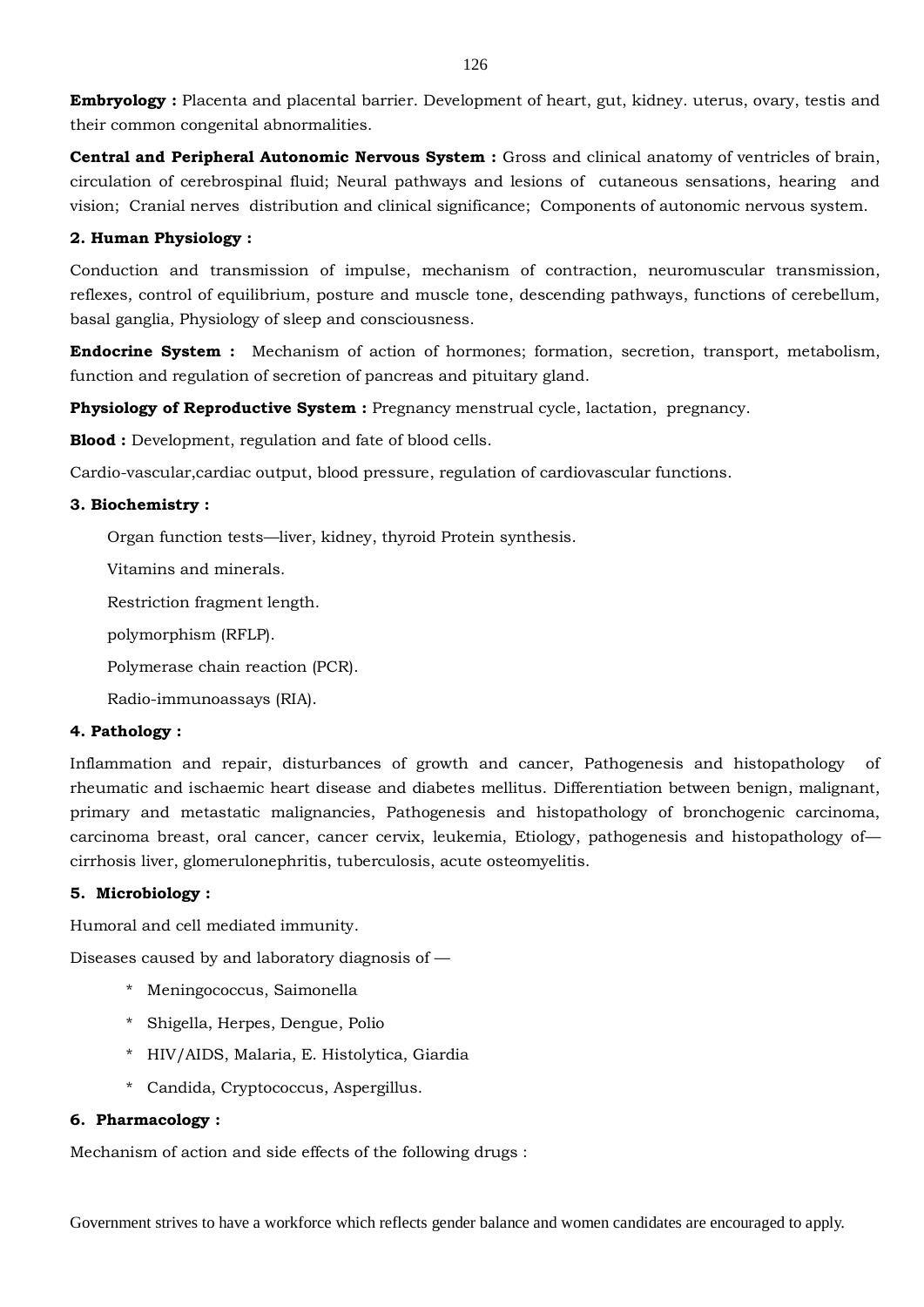- \* Antipyretics and analgesics, Antibiotics,
- \* Antimalaria, Antikala-azar, Antidiabetics,

\* Antihypertensive, Antidiuretics, General and cardiac vasodilators, Antiviral, Antiparasitic, Antifungal, Immunosuppressants,

\* Anticancer.

# **7. Forensic Medicine and Toxicology**

Forensic examination of injuries and wounds; Examination of blood and seminal stains; Poisoning, sedative overdose, hanging, drowning, burns, DNA and finger print study.

## **PAPER-II**

# **1. General Medicine**

Etiology, clinical features, diagnosis and principles of management (including prevention) of—Typhoid, Rabies, AIDS, Dengue, Kala-azar, Japanese Encephalitis.

Etiology, clinical features, diagnosis and principles of management of :

Ischaemic heart disease, pulmonary embolism.

Bronchial asthma.

Pleural effusion, tuberculosis, Malabsorption syndromes; acid peptic diseases, Viral hepatitis and cirrhosis of liver.

Glomerulonephritis and pyelonephritis, renal failure, nephrotic syndrome, renovascular hypertension, complications of diabetes mellitus, coagulation disorders, leukaemia, Hypo and hyper thyrodism, meningitis and encephalitis.

Imaging in medical problems, ultrasound, echo- cardiogram, CT scan, MRI.

Anxiety and Depressive Psychosis and schizophrenia and ECT.

## **2. Paediatrics**

Immunization, Baby friendly hospital, congenital cyanotic heart disease, respiratory distress syndrome, broncho— pneumonias, kernicterus. IMNCI classification and management, PEM grading and management. ARI and Diarrhea of under five and their management.

# **3. Dermatology**

Psoriasis, Allergic dermatitis, scabies, eczema, vitiligo, Stevan Johnson's syndrome, Lichen Planus.

# **4. General Surgery**

Clinical features, causes, diagnosis and principles of management of cleft palate, harelip.

Laryngeal tumour, oral and esophageal tumours.

Peripheral arterial diseases, varicose veins, coarctation of aorta.

Tumours of Thyroid, Adrenal, Glands.

Abscess cancer, fibroadenoma and adenosis of breast.

Bleeding peptic ulcer, tuberculosis of bowel, ulcerative colitis, cancer stomach.

Renal mass, cancer prostatie.

Haemothorax, stones of Gall bladder, Kidney, Ureter and Urinary Bladder.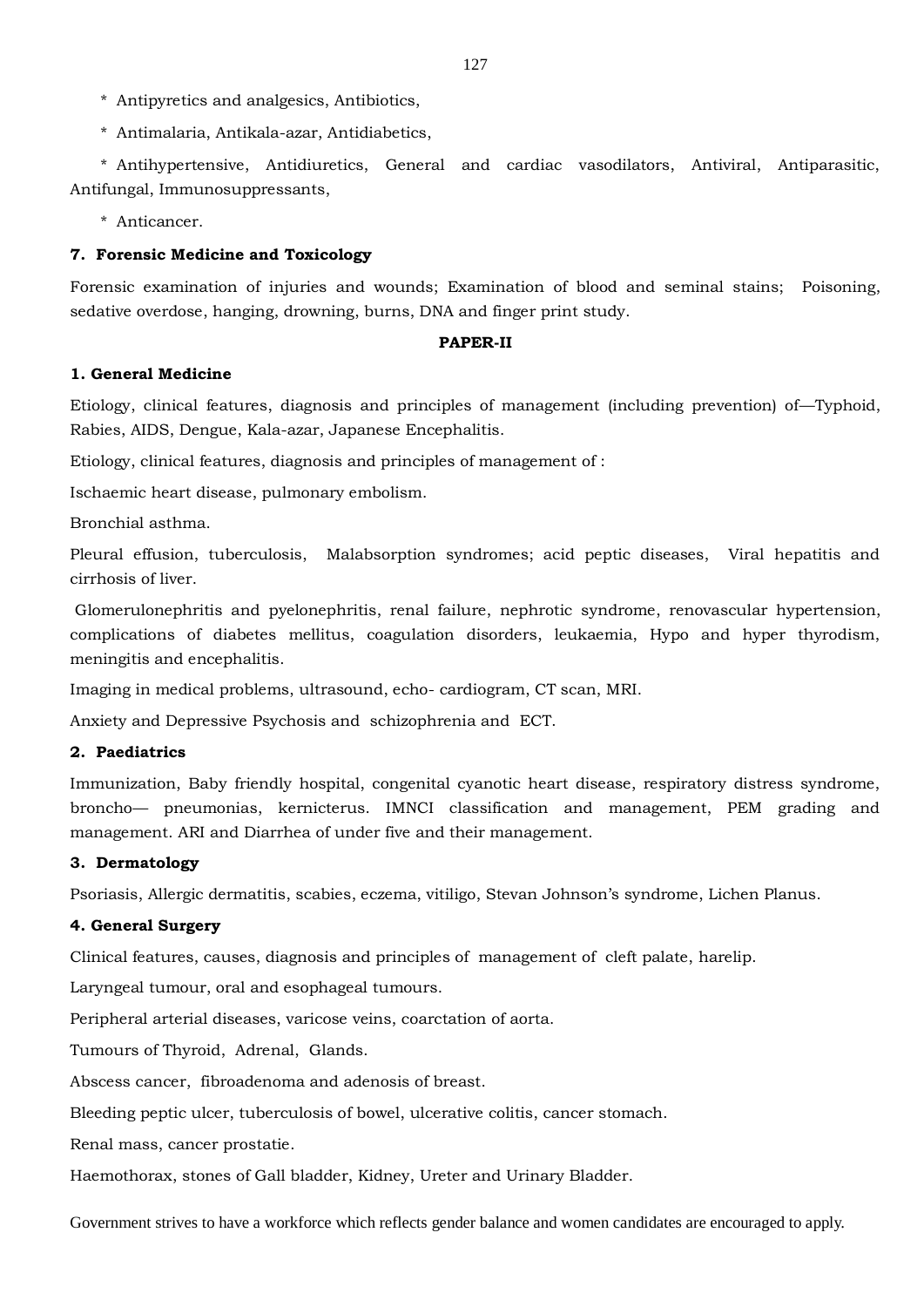Management of surgical conditions of Rectum, Anus and Anal canal, Gall bladder and Bile ducts.

Splenomegaly, cholecystitis, portal hypertension, liver abscess, peritonitis, carcinoma head of pancreas.

Fractures of spine, Colles' fracture and bone tumors.

Endoscopy.

Laprascopic Surgery.

# **5. Obstetrics and Gynaecology including Family Planning**

Diagnosis of pregnancy.

Labour management, complications of 3rd stage, Antepartum and postpartum hemorrhage, resuscitation of the newborn, Management of abnormal life and difficult labour. Management of small for date or premature newborn.

Diagnosis and management of anemia. Preeclampsia and Toxaemias of pregnancy, Management of Postmenopausal Syndrome.

Intra-uterine devices, pills, tubectomy and vasectomy. Medical termination of pregnancy including legal aspects.

Cancer cervix.

Leucorrhoea, pelvic pain; infertility, dysfunctional uterine bleeding (DUB), amenorrhoea, Fibroid and prolapse of uterus.

# **6. Community Medicine (Preventive and Social Medicine)**

Principles, methods approach and measurements of Epidemiology.

Nutrition, nutritional diseases/diorders and Nutrition Programmes.

Health information Collection, Analysis and Presentation.

Objectives, components and critical analysis of National programmes for control/eradication of :

Malaria, Kala-azar, Filaria and Tuberculosis,

HIV/AIDS, STDs and Dengue.

Critical appraisal of Health care delivery system.

Health management and administration; Techniques, Tools, Programme Implementation and Evaluation.

Objectives, Components, Goals and Status of Reproductive and Child Health, National Rural Health Mission and Millennium Development Goals.

Management of hospital and industrial waste.

# **PHILOSOPHY**

### **PAPER-I**

## **History and Problems of Philosophy**

1. Plato and Aristotle : Ideas; Substance; Form and Matter; Causation; Actuality and Potentiality.

2. Rationalism (Descartes, Spinoza, Leibniz); Cartesian Method and Certain Knowledge; Substance; God; Mind-Body Dualism; Determinism and Freedom.

3. Empiricism (Locke, Berkeley, Hume) : Theory of Knowledge; Substance and Qualities; Self and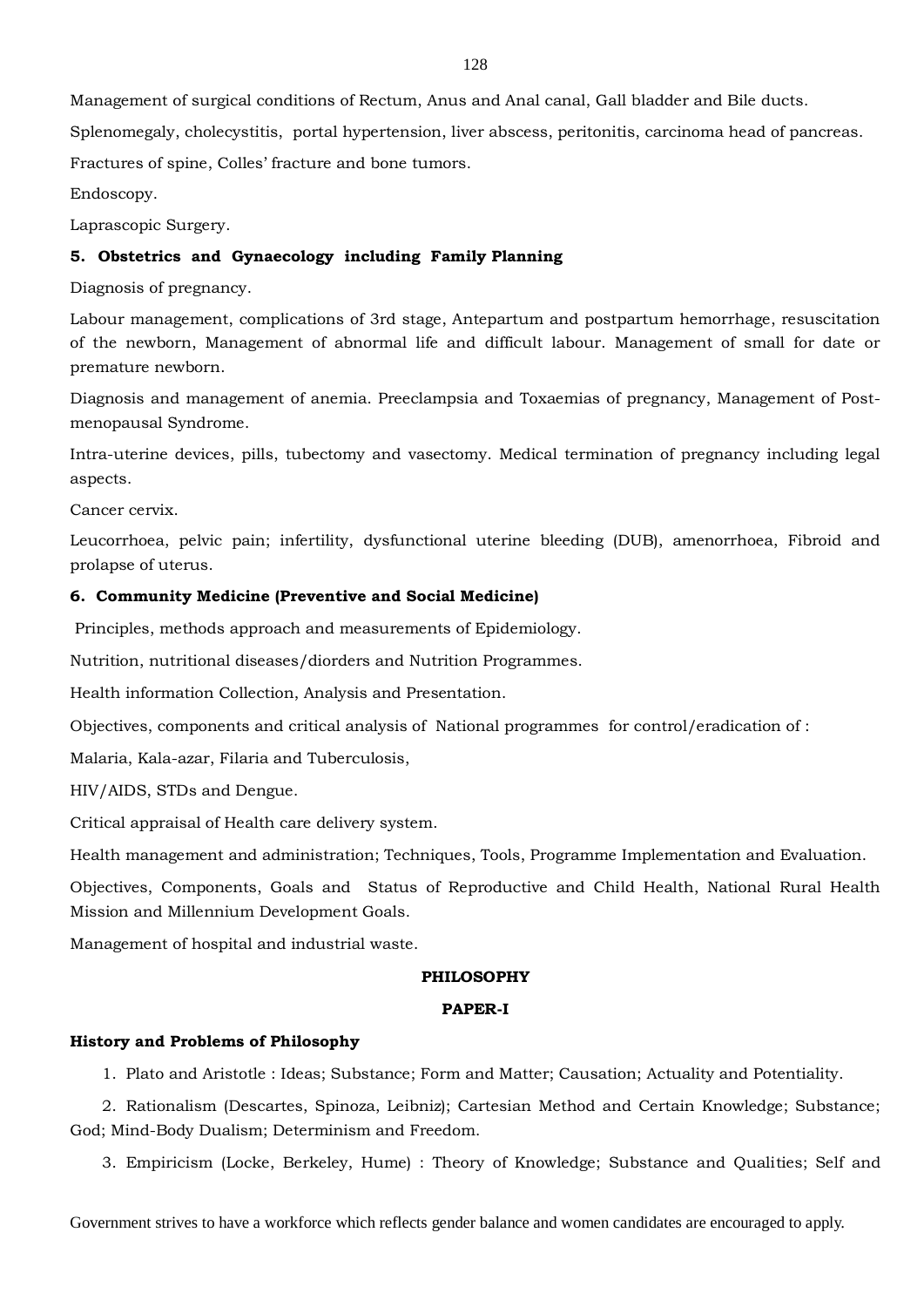God; Scepticism.

4. Kant: Possibility of Synthetic a priori Judgments; Space and Time; Categories; Ideas of Reason; Antinomies; Critique of Proofs for the Existence of God.

5. Hegel : Dialectical Method; Absolute Idealism.

6. Moore, Russell and Early Wittgenstein : Defence of Commonsense; Refutation of Idealism; Logical Atomism; Logical Constructions; Incomplete Symbols; Picture Theory of Meaning; Sying and Showing.

7. Logical Positivism : Verification Theory of Meaning; Rejection of Metaphysics; Linguistic Theory of Necessary Propositions.

8. Later Wittgenstein : Meaning and Use; Language-games; Critique of Private Language.

9. Phenomenology (Husserl): Method; Theory of Essences; Avoidance of Psychologism.

10. Existentialism (Kierkegaard, Sarte, Heidegger): Existence and Essence; Choice, Responsibility and Authentic Existence; Being-in-the-world and Temporality.

11. Quine and Strawson : Critique of Empiricism; Theory of Basic Particulars and Persons.

12. Carvaka : Theory of Knowlegde; Rejection of Transcendent Entities.

13. Jainism : Theory of Reality; Saptabhanginaya; Bondage and Liberation.

14. Schools of Buddhism : Prat Ityasamutpada; Ksanikavada, Nairatmyavada.

15. Nyaya—Vaiesesika : Theory of Categories; Theory of Appearance; Theory of Pramana; Self, Liberation; God; Proofs for the Existence of God; Theory of Causation; Atomistic Theory of Creation.

16. Samkhya; Prakrit; Purusa; Causation; Liberation.

17. Yoga; Citta; Cittavrtti; Klesas; Samadhi; Kaivalya.

18. Mimamsa: Theory of Knowlegde.

19. Schools of Vedanta : Brahman; Isvara; Atman; Jiva; Jagat; Maya; Avida; Adhyasa; Moksa; Aprthaksiddhi; Pancavidhabheda.

20. Aurobindo: Evolution, Involution; Integral Yoga.

#### **PAPER-II**

#### **Socio-Political Philosophy**

1. Social and Political ldeals : Equality, Justice, Liberty.

2. Sovereignty : Austin, Bodin, Laski, Kautilya.

3. Individual and State : Rights; Duties and Accountability.

4. Forms of Government : Monarchy; Theocracy and Democracy.

5. Political Ideologies: Anarchism; Marxism and Socialism.

6. Humanism; Secularism; Multi-culturalism.

7. Crime and Punishment : Corruption, Mass Violence, Genocide, Capital Punishment.

8. Development and Social Progress.

9. Gender Discrimination : Female Foeticide, Land and Property Rights; Empowerment.

10. Caste Discrimination : Gandhi and Ambedkar.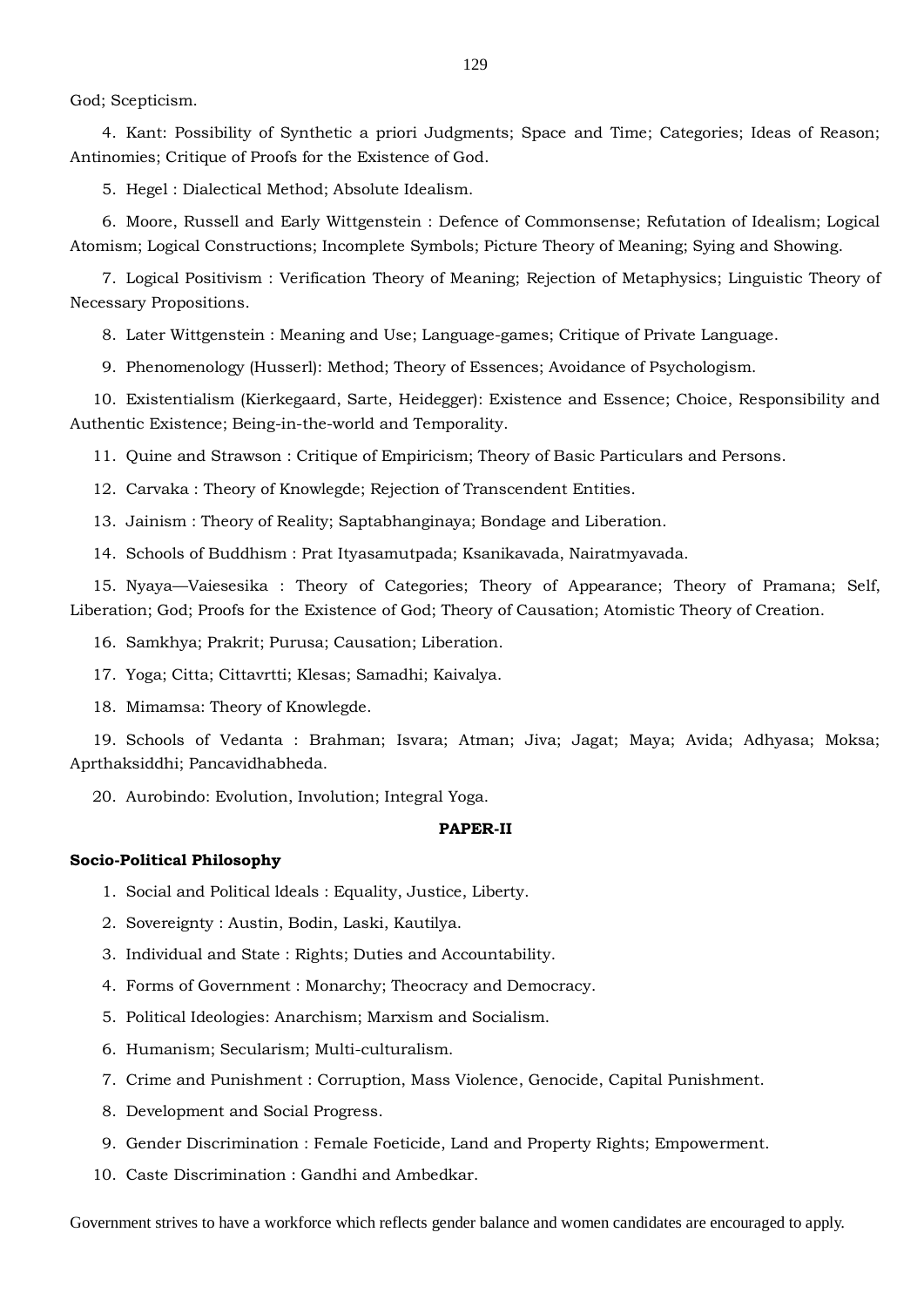#### **Philosophy of Religion**

- 1. Notions of God : Attributes; Relation to Man and the World. (Indian and Western).
- 2. Proofs for the Existence of God and their Critique (Indian and Western).
- 3. Problem of Evil.
- 4. Soul : Immortality; Rebirth and Liberation.
- 5. Reason, Revelation and Faith.
- 6. Religious Experience : Nature and Object (Indian and Western).
- 7. Religion without God.
- 8. Religion and Morality.
- 9. Religious Pluralism and the Problem of Absolute Truth.
- 10. Nature of Religious Language : Analogical and Symbolic; Cognitivist and Non-cognitive.

#### **PHYSICS**

#### **PAPER-I**

#### **1. (a) Mechanics of Particles :**

Laws of motion; conservation of energy and momentum, applications to rotating frames, centripetal and Coriolis accelerations; Motion under a central force; Conservation of angular momentum, Kepler's laws; Fields and potentials; Gravitational field and potential due to spherical bodies, Gauss and Poisson equations, gravitational self-energy; Two-body problem; Reduced mass; Rutherford scattering; Centre of mass and laboratory reference frames.

#### **(b) Mechanics of Rigid Bodies :**

System of particles; Centre of mass, angular momentum, equations of motion; Conservation theorems for energy, momentum and angular momentum; Elastic and inelastic collisions; Rigid Body; Degrees of freedom, Euler's theorem, angular velocity, angular momentum, moments of inertia, theorems of parallel and perpendicular axes, equation of motion for rotation; Molecular rotations (as rigid bodies); Di and tri-atomic molecules; Precessional motion; top, gyroscope.

#### **(c) Mechanics of Continuous Media :**

Elasticity, Hooke's law and elastic constants of isotropic solids and their inter-relation; Streamline (Laminar) flow, viscosity, Poiseuille's equation, Bernoulli's equation, Stokes' law and applications.

#### **(d) Special Relativity :**

Michelson-Morely experiment and its implications; Lorentz transformations length contraction, time dilation, addition of relativistic velocities, aberration and Doppler effect, mass-energy relation, simple applications to a decay process. Four dimensional momentum vector; Covariance of equations of physics.

#### **2. Waves and Optics :**

#### **(a) Waves :**

Simple harmonic motion, damped oscillation, forced oscillation and resonance; Beats; Stationary waves in a string; Pulses and wave packets; Phase and group velocities; Reflection and refraction from Huygens' principle.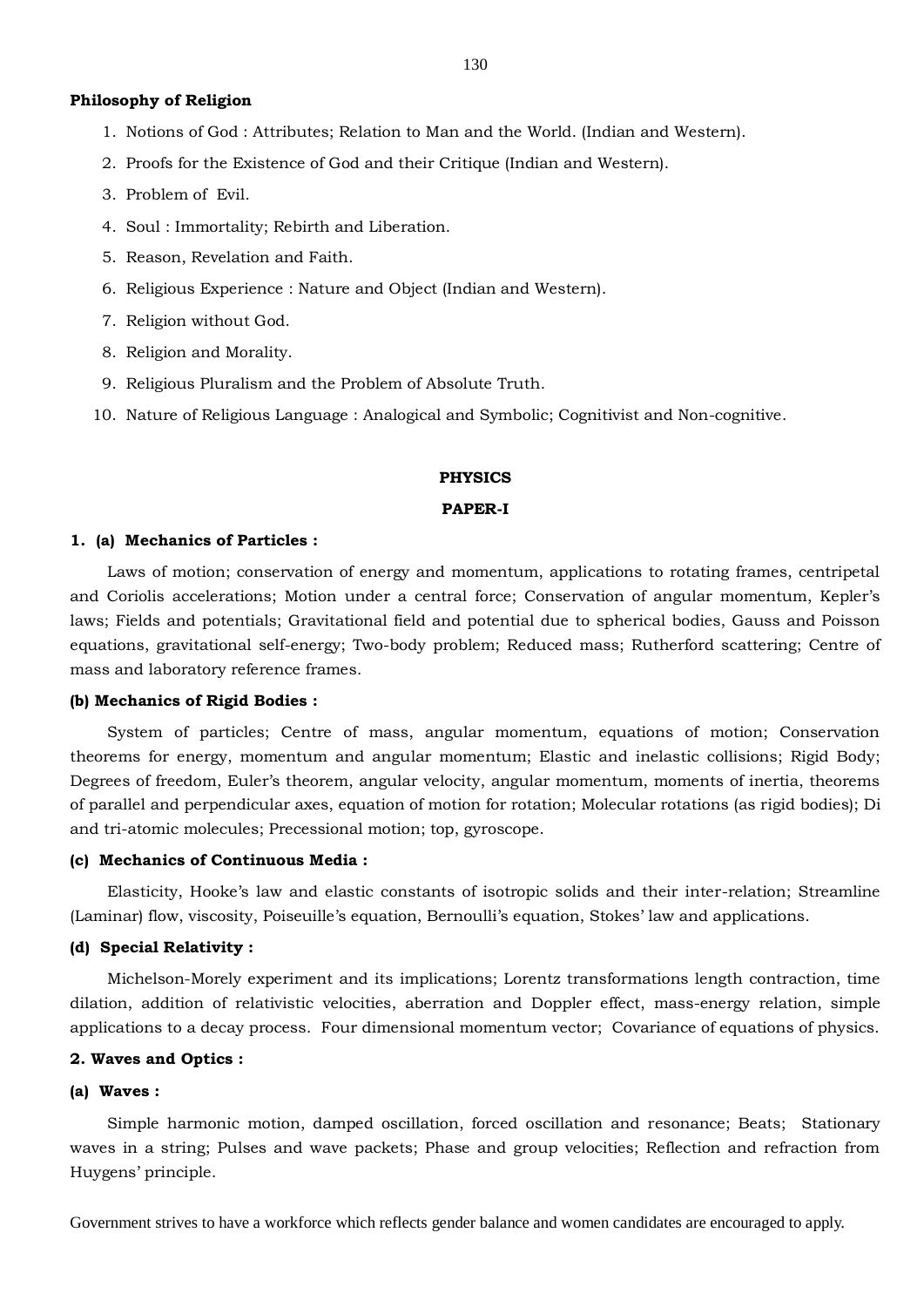#### **(b) Geometrial Optics :**

Laws of reflection and refraction from Fermat's principle; Matrix method in paraxial optic-thin lens formula, nodal planes, system of two thin lenses, chromatic and spherical aberrations.

#### **(c) Interference :**

Interference of light -Young's experiment, Newton's rings, interference by thin films, Michelson interferometer; Multiple beam interference and Fabry Perot interferometer.

## **(d) Diffraction :**

Fraunhofer diffraction - single slit, double slit, diffraction grating, resolving power; Diffraction by a circular aperture and the Airy pattern; Fresnel diffraction: half-period zones and zone plates, circular aperture.

#### **(e) Polarisation and Modern Optics :**

Production and detection of linearly and circularly polarized light; Double refraction, quarter wave plate; Optical activity; Principles of fibre optics, attenuation; Pulse dispersion in step index and parabolic index fibres; Material dispersion, single mode fibers; Lasers-Einstein A and B coefficients. Ruby and He-Ne lasers. Characteristics of laser light-spatial and temporal coherence; Focusing of laser beams. Three-level scheme for laser operation; Holography and simple applications.

## **3. Electricity and Magnetism :**

#### **(a) Electrostatics and Magnetostatics :**

Laplace and Poisson equations in electrostatics and their applications; Energy of a system of charges, multipole expansion of scalar potential; Method of images and its applications. Potential and field due to a dipole, force and torque on a dipole in an external field; Dielectrics, polarisation. Solutions to boundaryvalue problems-conducting and dielectric spheres in a uniform electric field; Magnetic shell, uniformly magnetised sphere; Ferromagnetic materials, hysteresis, energy loss.

#### **(b) Current Electricity :**

Kirchhoff's laws and their applications. Biot-Savart law, Ampere's law, Faraday's law, Lenz' law. Selfand mutual- inductances; Mean and rms values in AC circuits; DC and AC circuits with R, L and C components; Series and parallel resonance; Quality factor; Principle of transformer.

#### **4. Electromagnetic Waves and Blackbody Radiation :**

Displacement current and Maxwell's equations; Wave equations in vacuum, Poynting theorem; Vector and scalar potentials; Electromagnetic field tensor, covariance of Maxwell's equations; Wave equations in isotropic dielectrics, reflection and refraction at the boundary of two dielectrics; Fresnel's relations; Total internal reflection; Normal and anomalous dispersion; Rayleigh scattering; Blackbody radiation and Planck 's radiation law- Stefan-Boltzmann law, Wien's displacement law and Rayleigh-Jeans law.

#### **5. Thermal and Statistical Physics :**

#### **(a) Thermodynamics :**

Laws of thermodynamics, reversible and irreversible processes, entropy; Isothermal, adiabatic, isobaric, isochoric processes and entropy changes; Otto and Diesel engines, Gibbs' phase rule and chemical potential; Van der Waals equation of state of a real gas, critical constants; Maxwell-Boltzmann distribution of molecular velocities, transport phenomena, equipartition and virial theorems; Dulong-Petit,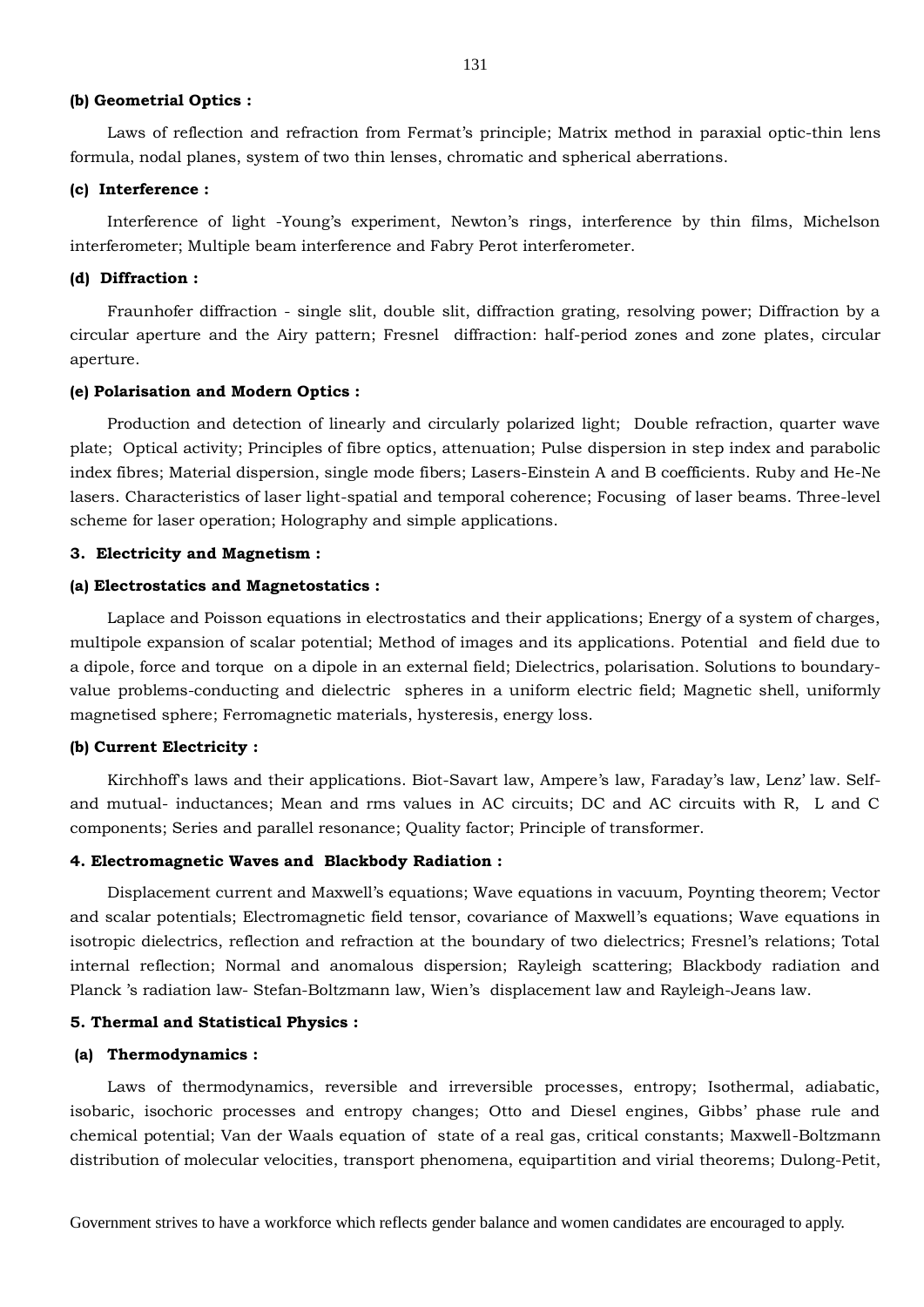Einstein, and Debye's theories of specific heat of solids; Maxwell relations and application; Clausius-Clapeyron equation. Adiabatic demagnetisation, Joule-Kelvin effect and liquefaction of gases.

# **(b) Statistical Physics :**

Macro and micro states, statistical distributions, Maxwell-Boltzmann, Bose-Einstein and Fermi-Dirac Distributions, applications to specific heat of gases and blackbody radiation; Concept of negative temperatures.

## **PAPER-II**

# **1. Quantum Mechanics :**

Wave-particle duality; Schroedinger equation and expectation values; Uncertainty principle; Solutions of the one-dimensional Schroedinger equation for free particle (Gaussian wave-packet), particle in a box, particle in a finite well, linear harmonic oscillator; Reflection and transmission by a step potential and by a rectangular barrier; Particle in a three dimensional box, density of states, free electron theory of metals; Angular momentum; Hydrogen atom; Spin half particles, properties of Pauli spin matrices.

## **2. Atomic and Molecular Physics :**

Stern-Gerlach experiment, electron spin, fine structure of hydrozen atom; L-S coupling, J-J coupling; Spectroscopic notation of atomic states; Zeeman effect; Franck-Condon principle and applications; Elementary theory of rotational, vibrational and electronic spectra of diatomic molecules; Raman effect and molecular structure; Laser Raman spectroscopy; Importance of neutral hydrogen atom, molecular hydrogen and molecular hydrogen ion in astronomy. Fluorescence and Phosphorescence; Elementary theory and applications of NMR and EPR; Elementary ideas about Lamb shift and its significance.

## **3. Nuclear and Particle Physics :**

Basic nuclear properties-size, binding energy, angular momentum, parity, magnetic moment; Semi-empirical mass formula and applications. Mass parabolas; Ground state of a deuteron, magnetic moment and non-central forces; Meson theory of nuclear forces; Salient features of nuclear forces; Shell model of the nucleus - success and limitations; Violation of parity in beta decay; Gamma decay and internal conversion; Elementary ideas about Mossbauer spectroscopy; Q-value of nuclear reactions; Nuclear fission and fusion, energy production in stars. Nuclear reactors.

Classification of elementary particles and their interactions; Conservation laws; Quark structure of hadrons : Field quanta of electroweak and strong interactions; Elementary ideas about unification of forces; Physics of neutrinos.

# **4. Solid State Physics, Devices and Electronics :**

Crystalline and amorphous structure of matter; Different crystal systems, space groups; Methods of determination of crystal structure; X-ray diffraction, scanning and transmission electron microscopies; Band theory of solids—conductors, insulators and semi-conductors; Thermal properties of solids, specific heat, Debye theory; Magnetism: dia, para and ferromagnetism; Elements of super-conductivity, Meissner effect, Josephson junctions and applications; Elementary ideas about high temperature superconductivity.

Intrinsic and extrinsic semi-conductors- p-n-p and n-p-n transistors; Amplifiers and oscillators. Op-amps; FET, JFET and MOSFET; Digital electronics-Boolean identities, De Morgan's laws, Logic gates and truth tables. Simple logic circuits; Thermistors, solar cells; Fundamentals of microprocessors and digital computers.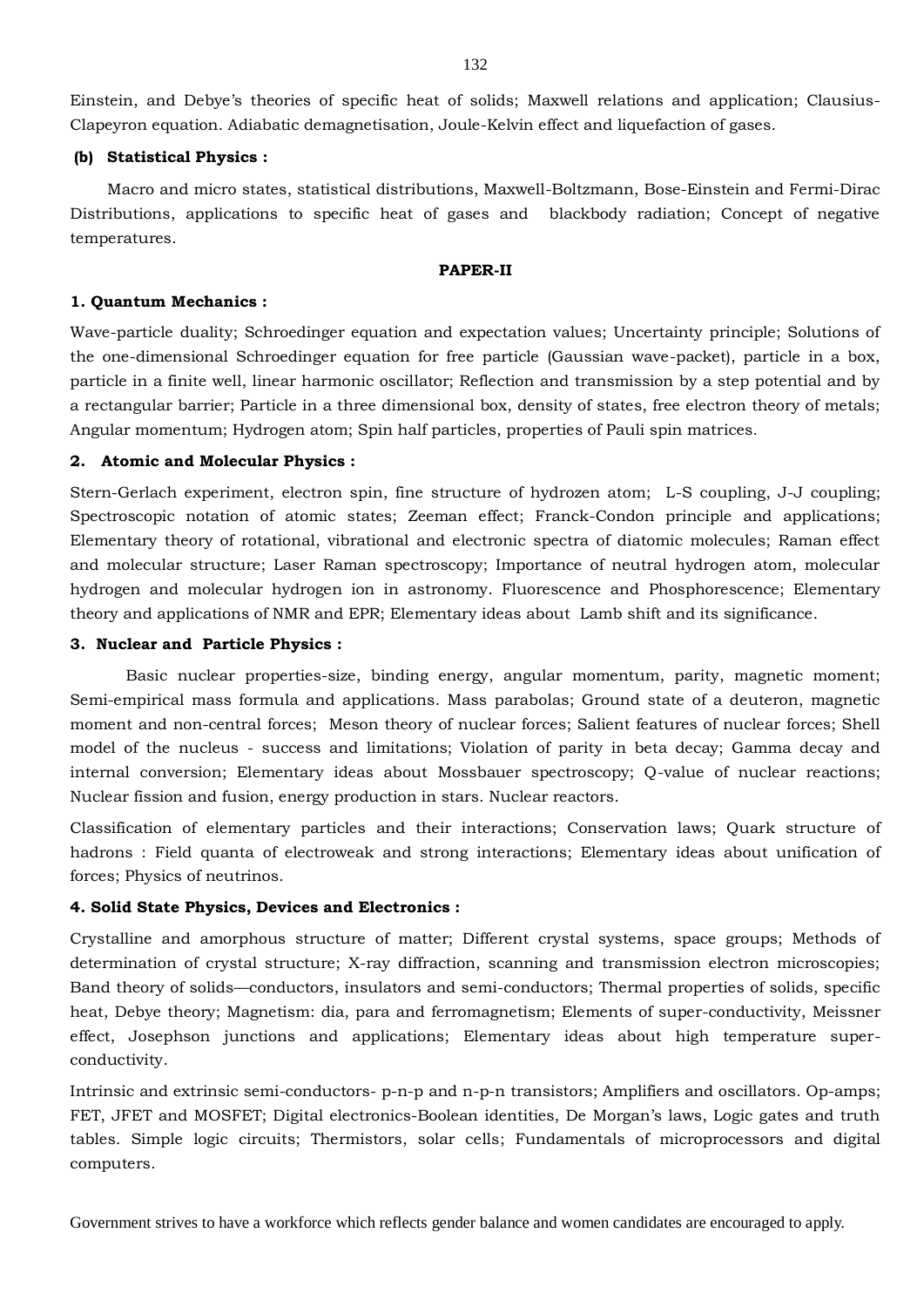#### **POLITICAL SCIENCE AND INTERNATIONAL**

#### **RELATIONS**

#### **PAPER- I**

#### **Political Theory and Indian Politics :**

1. Political Theory: meaning and approaches.

2. Theories of state : Liberal, Neo-liberal, Marxist, Pluiralist, post-colonial and Feminist.

3. Justice : Conceptions of justice with special reference to Rawl's theory of justice and its communitarian critiques.

4. Equality : Social, political and economic; relationship between equality and freedom; Affirmative action.

5. Rights : Meaning and theories; different kinds of rights; Concept of Human Rights.

6. Democracy : Classical and contemporary theories; different models of democracy—representative, participatory and deliberative.

7. Concept of power : hegemony, ideology and legitimacy.

8. Political Ideologies : Liberalism, Socialism, Marxism, Fascism, Gandhism and Feminism.

9. Indian Political Thought: *Dharamshastra, Arthashastra* and Buddhist Traditions; Sir Syed Ahmed Khan, Sri Aurobindo, M. K. Gandhi, B. R. Ambedkar, M. N. Roy.

10. Western Political Thought : Plato, Aristotle, Machiavelli, Hobbes, Locke, John S. Mill, Marx, Gramsci, Hannah Arendt.

# **Indian Government and Politics**

# **1. Indian Nationalism :**

(a) Political Strategies of India's Freedom Struggle : Constitutionalism to mass Satyagraha, Noncooperation, Civil Disobedience; Militant and Revolutionary Movements, Peasant and Workers Movements.

(b) Perspectives on Indian National Movement; Liberal, Socialist and Marxist; Radical Humanist and Dalit.

2. Making of the Indian Constitution : Legacies of the British rule; different social and political perspectives.

3. Salient Features of the Indian Constitution : The Preamble, Fundamental Rights and Duties, Directive Principles; Parliamentary System and Amendment Procedures; Judicial Review and Basic Structure doctrine.

4. (a) Principal Organs of the Union Government : Envisaged role and actual working of the Executive, Legislature and Supreme Court.

(b) Principal Organs of the State Government : Envisaged role and actual working of the Executive, Legislature and High Courts.

5. Grassroots Democracy : Panchayati Raj and Municipal Government; Significance of 73rd and 74th Amendments; Grassroot movements.

6. Statutory Institutions/Commissions : Election Commission, Comptroller and Auditor General,

Government strives to have a workforce which reflects gender balance and women candidates are encouraged to apply.

#### 133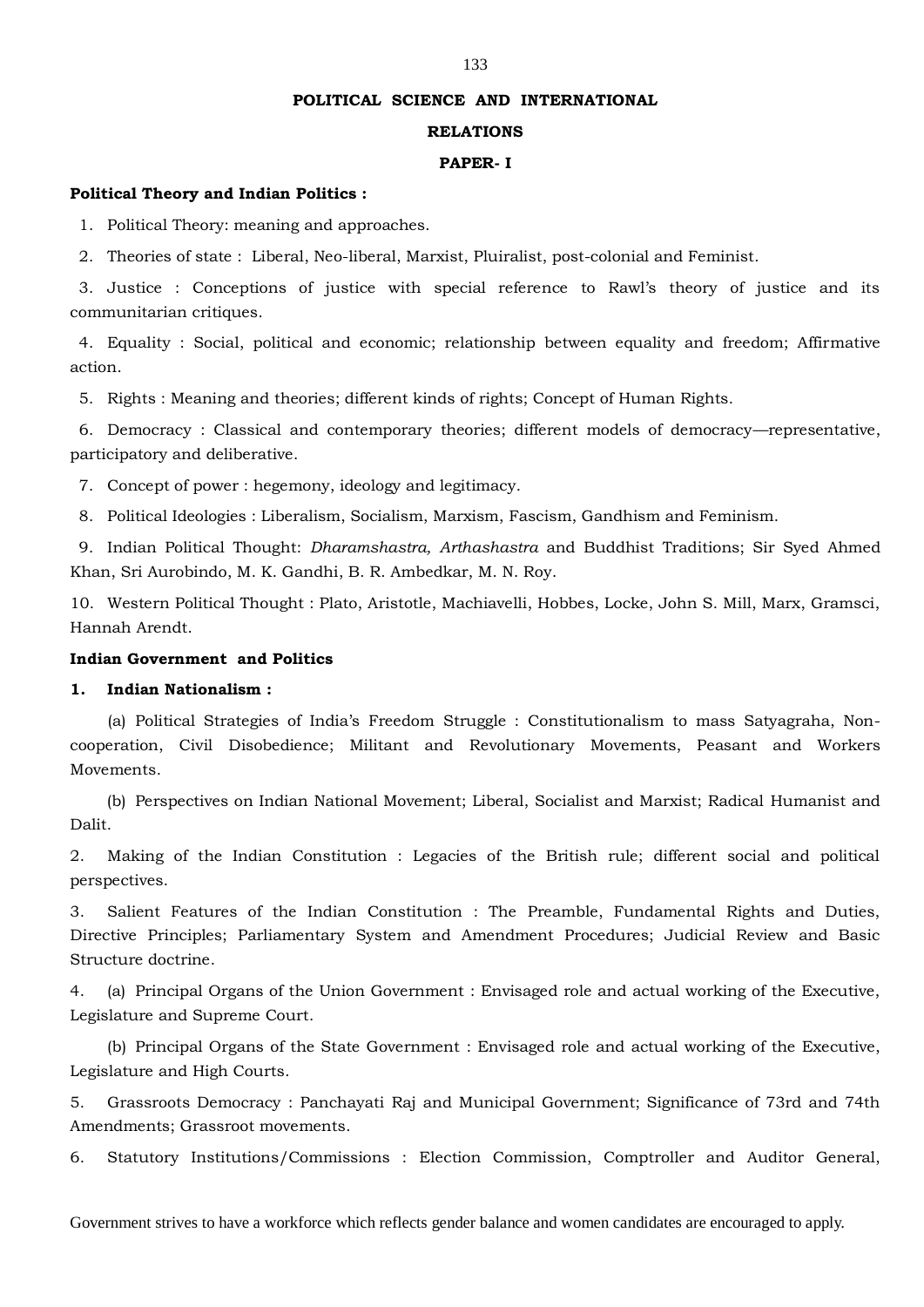Finance Commission, Union Public Service Commission, National Commission for Scheduled Castes, National Commission for Scheduled Tribes, National Commission for Women; National Human Rights Commission, National Commission for Minorities, National Backward Classes Commission.

7. Federalism : Constitutional provisions; changing nature of centre-state relations; integrationist tendencies and regional aspirations; inter-state disputes.

8. Planning and Economic development : Nehruvian and Gandhian perspectives; Role of planning and public sector; Green Revolution, land reforms and agrarian relations; liberalization and economic reforms.

9. Caste, Religion and Ethnicity in Indian Politics.

10. Party System : National and regional political parties, ideological and social bases of parties; Patterns of coalition politics; Pressure groups, trends in electoral behaviour; changing socio-economic profile of Legislators.

11. Social Movement : Civil liberties and human rights movements; women's movements; environmentalist movements.

## **PAPER-II**

## **Comparative Politics and International Relations**

# **Comparative Political Analysis and International Politics :**

1. Comparative Politics : Nature and major approaches; Political economy and political sociology perspectives; Limitations of the comparative method.

2. State in Comparative Perspective : Characteristics and changing nature of the State in capitalist and socialist economies, and advanced industrial and developing societies.

3. Politics of Representation and Participation : Political parties, pressure groups and social movements in advanced industrial and developing societies.

4. Globalisation : Responses from developed and developing societies.

5. Approaches to the Study of International Relations : Idealist, Realist, Marxist, Functionalist and Systems theory.

6. Key Concepts in International Relations : National interest, security and power; Balance of power and deterrence; Transational actors and collective security; World capitalist economy and globalisation.

7. Changing International Political Order :

(a) Rise of super powers; Strategic and ideological Bipolarity, arms race and cold war; Nuclear threat;

(b) Non-aligned Movement : Aims and achievements.

(c) Collapse of the Soviet Union; Unipolarity and American hegemony; Relevance of non-alignment in the contemporary world.

8. Evolution of the International Economic System : From Brettonwoods to WTO; Socialist economies and the CMEA (Council for Mutual Economic Assistance); Third World demand for new international economic order; Globalisation of the world economy.

9. United Nations : Envisaged role and actual record; Specialized UN agencies—aims and functioning; need for UN reforms.

10. Regionalisation of World Politics : EU, ASEAN, APEC, AARC, NAFTA.

11. Contemporary Global Concerns : Democracy, human rights, environment, gender justice terrorism,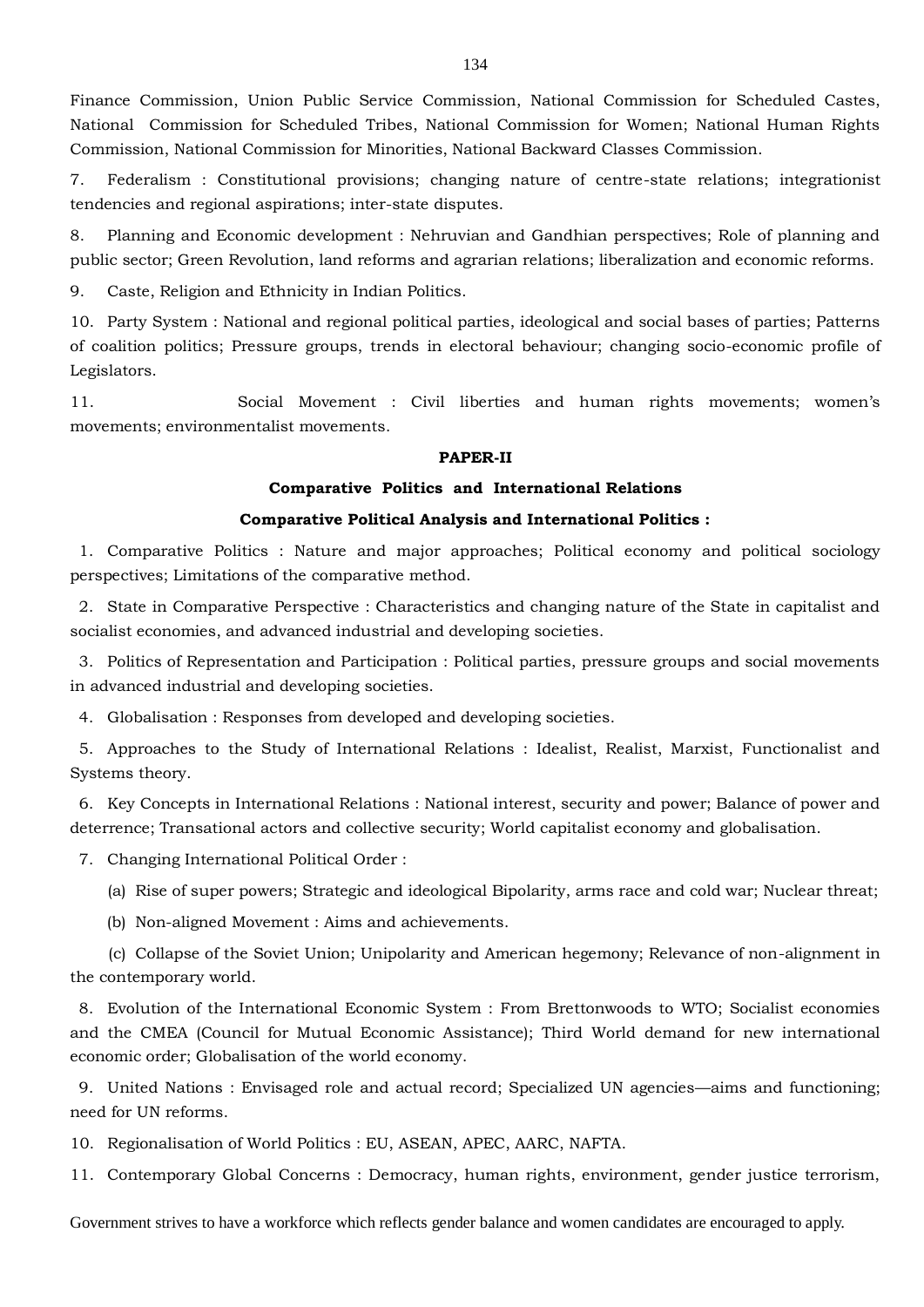nuclear proliferation.

### **India and the World**

1. Indian Foreign Policy : Determinants of foreign policy; the institutions of policy-making; Continuity and change.

2. India's Contribution to the Non-Alignment Movement Different phases; Current role.

3. India and South Asia :

(a) Regional Co-operation : SAARC-past performance and future prospects.

(b) South Asia as a Free Trade Area.

(c) India's "Look East" policy.

(d) Impediments to regional co-operation : River water disputes; illegal cross border migration; Ethnic conflicts and insurgencies; Border disputes.

4. India and the Global South : Relations with Africa and Latin America; Leadership role in the demand for NIEO and WTO negotiations.

5. India and the Global Centres of Power : USA, EU, Japan, China and Russia.

6. India and the UN System: Role in UN Peace-keeping; Demand for Permanent Seat in the Security Council.

7. India and the Nuclear Question : Changing perceptions and policy.

8. Recent developments in Indian Foreign Policy : India's position on the recent crises in Afghanistan, Iraq and West Asia, growing relations with US and Isreal; Vision of a new world order.

# **PSYCHOLOGY**

# **PAPER-I**

## **Foundations of Psychology**

**1. Introduction**: Definition of Psychology; Historical antecedents of Psychology and trends in the 21st centrury; Psychology and scientific methods; Psychology in relation to other social sciences and natural sciences; Application of Psychology to societal problems.

**2. Methods of Psychology :** Types of research : Descriptive, evaluative, diagnostic and prognostic; Methods of Research : Survey, observation, case-study and experiments; Characteristics of experimental design and non-experimental designs; quasi-experimental designs; Focussed group discussions, brain storming, grounded theory approach.

**3. Research methods :** Major steps in psychological research (problem statement, hypothesis formulation, research design, sampling, tools of data collection, analysis and interpretation and report writing); Fundamental versus applied research; Methods of data collection (interview, observation, questionnaire and case study). Research Designs (Ex-post facto and experimental). Application of statistical techniques (t-test, two-way ANOVA, correlation and regression and factor analysis) item response theory.

**4. Development of Human Behaviour :** Growth and development; Principles of development, Role of genetic and environmental factors in determining human behaviour; Influence of cultural factors in socialization; Life span development—Characteristics, development tasks, promoting psychological wellbeing across major stages of the life span.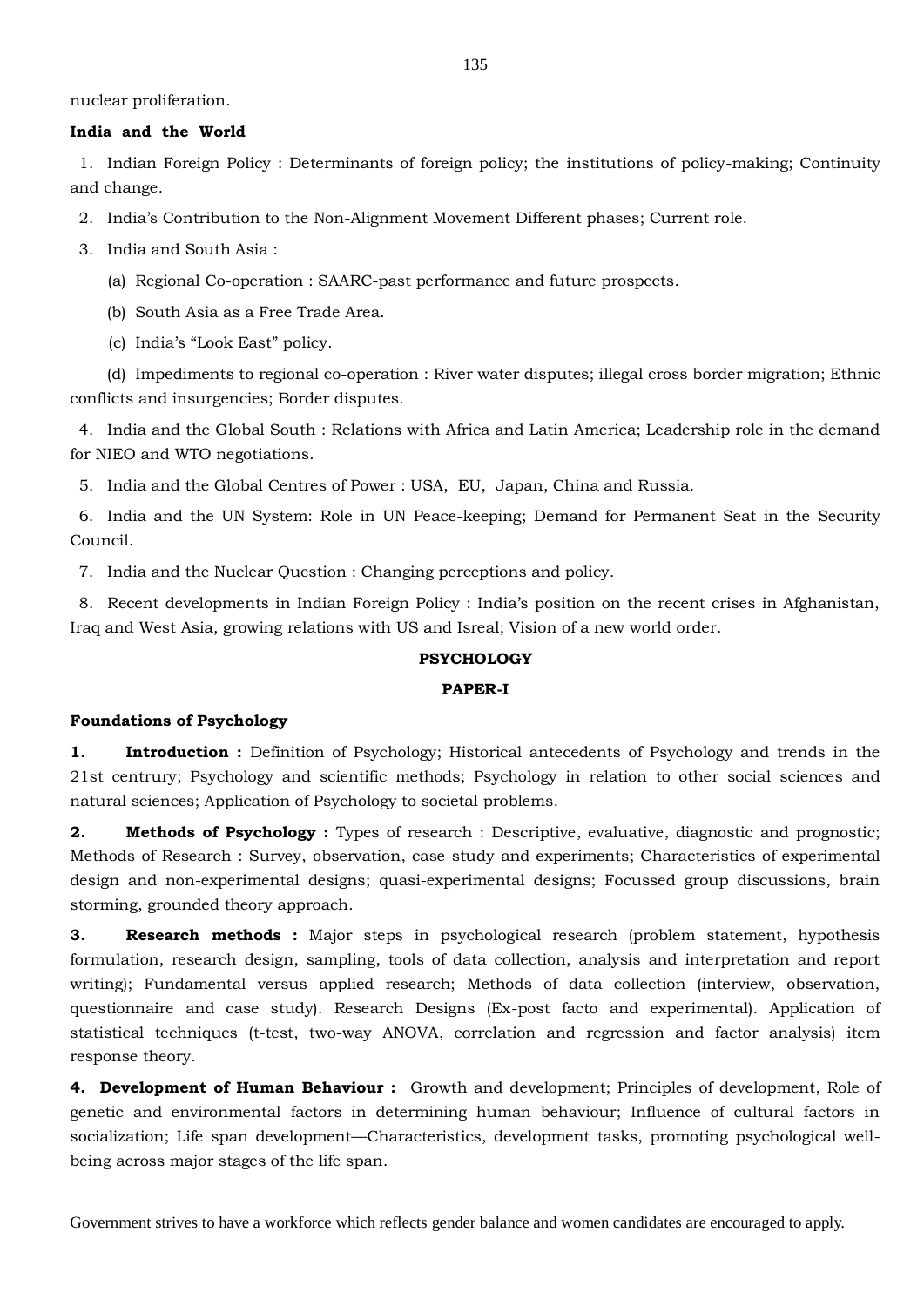**5. Sensation, Attention and Perception :** Sensation: concepts of threshold, absolute and difference thresholds, signal-detection and vigilance; Factors influencing attention including set and characteristics of stimulus; Definition and concept of perception, biological factors in perception; Perceptual organizationinfluence of past experiences, perceptual defence-factor influencing space and depth perception, size estimation and perceptual readiness; The plasticity of perception; Extrasensory perception; Culture and perception, Subliminal perception.

**6. Learning :** Concepts and theories of learning (Behaviourists, Gestaltalist and Information processing models). The processes of extinction, discrimination and generalisation. Programmed learning, probability learning, self instructional learning, concepts, types and the schedules of reinforcement, escape, avoidance and punishment, modelling and social learning.

**7. Memory :** Encoding and remembering; Shot-term memory, Long-term memory, Sensory memory, Iconic memory, Echoic memory: The Multistore model, levels of processing; Organization and Mnemonic techniques to improve memory; Theories of forgetting: decay, interference and retrieval failure: Metamemory; Amnesia: Anterograde and retrograde.

**8. Thinking and Problem Solving**: Piaget's theory of cognitive development; Concept formation processes; Information processing, Reasoning and problem solving, Facilitating and hindering factors in problem solving, Methods of problem solving: Creative thinking and fostering creativity; Factors influencing decision making and judgement; Recent trends.

**9. Motivation and Emotion :** Psychological and physiological basis of motivation and emotion; Measurement of motivation and emotion; Effects of motivation and emotion on behaviour; Extrinsic and intrinsic motivation; Factors influencing intrinsic motivation; Emotional competence and the related issues.

**10. Intelligence and Aptitude :** Concept of intelligence and aptitude, Nature and theories of intelligence-Spearman, Thurstone, Gulford Vernon, Sternberg and J.P. Das; Emotional Intelligence, Social intelligence, measurement of intelligence and aptitudes, concept of I Q deviation I Q, constancy of I Q; Measurement of multiple intelligence; Fluid intelligence and crystallized intelligence.

**11. Personality :** Definition and concept of personality; Theories of personality (psychoanalytical, sociocultural, interpersonal, developmental, humanistic, behaviouristic, trait and type approaches); Measurement of personality (projective tests, pencil-paper test); The Indian approach to personality; Training for personality development; Latest approaches like big 5 factor theory; The notion of self in different traditions.

**12. Attitudes, Values and Interests :** Definitions of attitudes, values and interests; Components of attitudes; Formation and maintenance of attitudes. Measurement of attitudes, values and interests. Theories of attitude changes, strategies for fostering values. Formation of stereotypes and prejudices; Changing other's behaviour, Theories of attribution; Recent trends.

**13. Language and Communication :** Human language—Properties, structure and linguistic hierarchy, Language acquisition—predispotion, critical period hypothesis; Theories of Language development— Skinner and Chomsky; Process and types of communication—effective commu-nication training.

**14.Issues and perspectives in Modern Contemporary Psychology :** Computer application in the psychological laboratory and psychological testing; Artificial intelligence; Psychocybernetics; Study of consciousnessleep-wak schedules; dreams, stimulus deprivation, meditation, hypnotic/drug induced states; Extrasensory perception; Intersensory perception; Simulation studies.

## **PAPER-II**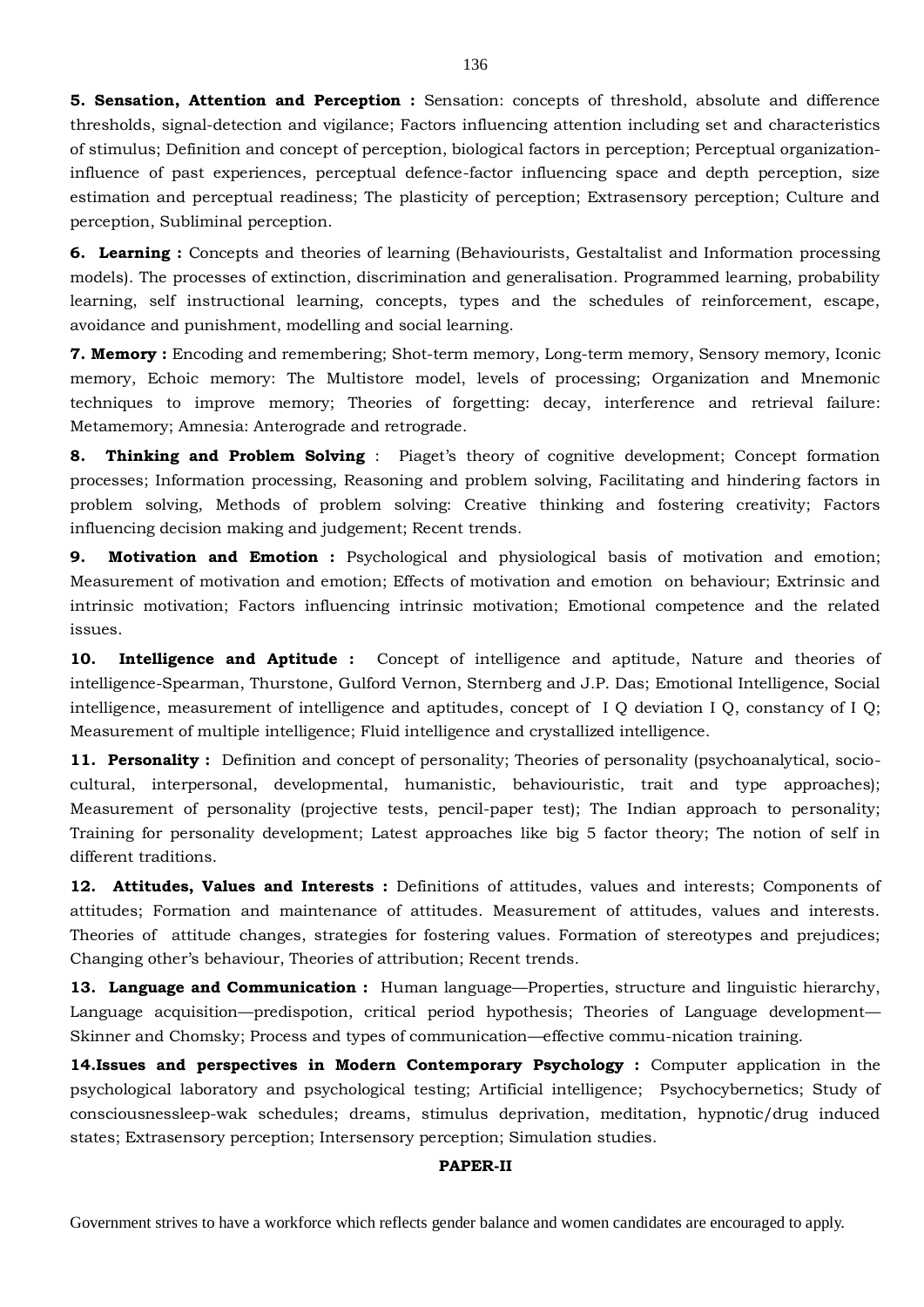### **Psychology : Issues and applications**

## **1. Psychological Measurement of Individual Differences :**

The nature of individual differences. Characteristics and construction of standardized psychological tests. Types of psychological tests. Use, misuse and limitation of psychological tests. Ethical issues in the use of psychological tests.

# **2. Psychological well being and Mental Disorders :**

Concept of health-ill health positive health, well being casual factores in Mental disorders (Anxiety disorders, mood disorders; schizophrenia and delusional disorders; personality disorders, substance abuse disorders). Factors influencing positive health, well being; lifestyle and quality of life; Happiness disposition.

### **3. Therapeutic Approaches :**

Psychodynamic therapies. Behaviour therapies. Client centered therapy. Cognitive therapies. Indigenous therapies (Yoga, Meditation). Biofeedback therapy. Prevention and rehabilitation of the mentally ill; Fostering mental health.

### **4. Work Psychology and Organisational Behaviour :**

Personnel selection and training. Use of Psychological tests in the industry. Training and human resource development. Theories of work motivation. Herzberg, Maslow, Adam Equity theory, Porter and Lawler, Vroom; Leadership and participatory management; Advertising and marketing; Stress and its management; Ergonomics; consumer psychology; Managerial effectiveness; Transformational leadersip; Senitivity training; Power and politics in organizations.

### **5. Application of Psychology to Educational Field :**

Psychological principles underlying effective teaching-learning process. Learning styles. Gifted, retarded, learning disabled and their training. Training for improving memory and better academic achievement. Personality development and value education. Educational, vocational guidance and Career counselling. Use of Psychological tests in educational institutions; Effective strategies in guidance programmes.

# **6. Community Psychology :**

Definition and concept of Community Psychology. Use of small groups in social action. Arousing Community consciousness and action for handling social problems. Group decision making and leadership for social change. Effective strategies for social change.

## **7. Rehabilitation Psychology :**

Primary, secondary and tertiary prevention programmes—role of psychologists. Organising of services for rehabilitation of physically, mentally and socially challenged persons including old persons. Rehabilitation of persons suffering from substance abuse, juvenile delinquency, criminal behaviours. Rehabilitation of victims of violence. Rehabilitation of HIV/AIDS victims, the role of social agencies.

## **8. Application of Psychology to disadvantaged groups :**

The concepts of disadvantaged, deprivation social, physical, cultural and economic consequences of disadvantaged and deprived groups. Educating and motivating the disadvantaged towards development; Relative and prolonged deprivation.

## **9. Psychological problem of social integration :**

The concept of social integration. The problem of caste, class, religion and language conflicts and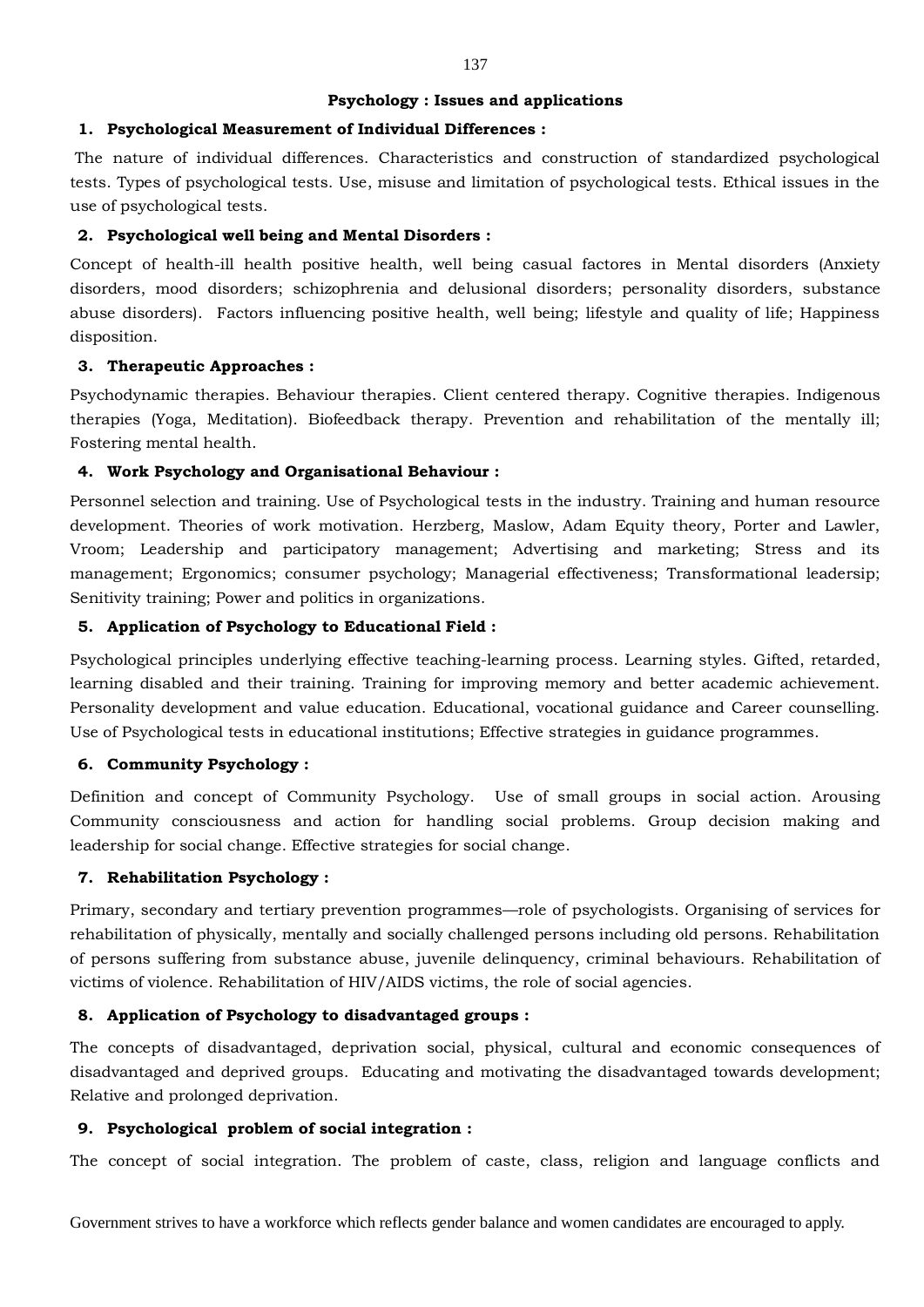prejudice. Nature and manifestation of prejudice between the ingroup and outgroup. Casual factors of such conflicts and prejudices. Psychological strategies for handling the conflicts and prejudices. Measures to achieve social integration.

### **10. Application of Psychology in Information Technology and Mass Media :**

The present scenario of information technology and the mass media boom and the role of psychologists. Selection and training of Psychology professionals to work in the field of IT and mass media. Distance learning through IT and mass media. Entrepreneurship through e-commerce. Multilevel marketing. Impact of TV and fostering value through IT and mass media. Psychological consequences of recent developments in Information Technology.

### **11. Psychology and Economic development :**

Achievement motivation and economic development. Characteristics of entrepreneurial behaviour. Motivating and Training people for entrepreneurship and economic development; Consumer rights and consumer awareness, Government policies for promotion of entrepreneurship among youth including women entreprenures.

### **12. Application of Psychology to environment and related fields :**

Environmental Psychology effects of noise, pollution and crowding. Population Psychology : Psychological consequence of population explosion and high population density. Motivating for small family norms. Impact of rapid scientific and technological growth on degradation of environment.

### **13. Application of psychology in other fields :**

### **(a) Military Psychology**

Devising psycological tests for defence personnel for use in selection, Training, counseling; training psychologists to work , with defence personnel in promoting positive health; Human engineering in defence.

### **(b) Sports Psychology**

Psychological interventions in improving performance of athletes and sports. Persons participating in Individual and Team Games.

### **(c) Media influences on pro and anti-social behaviour.**

### **(d) Psychology of Terrorism.**

### **14. Psychology of Gender :**

Issues of discrimination, Management of diversity; Glass ceiling effect, Self-fulfilling prophesy, Women and Indian society.

# **PUBLIC ADMINISTRATION**

### **PAPER-I**

### **Administration Theory**

## **1. Introduction :**

Meaning, scope and significance of Public Administration, Wilson's vision of Public Administration, Evolution of the discipline and its present status. New Public Administration, Public Choice approach; Challenges of liberalization, Privatisation, Globalisation; Good Governance: concept and application; New

Government strives to have a workforce which reflects gender balance and women candidates are encouraged to apply.

138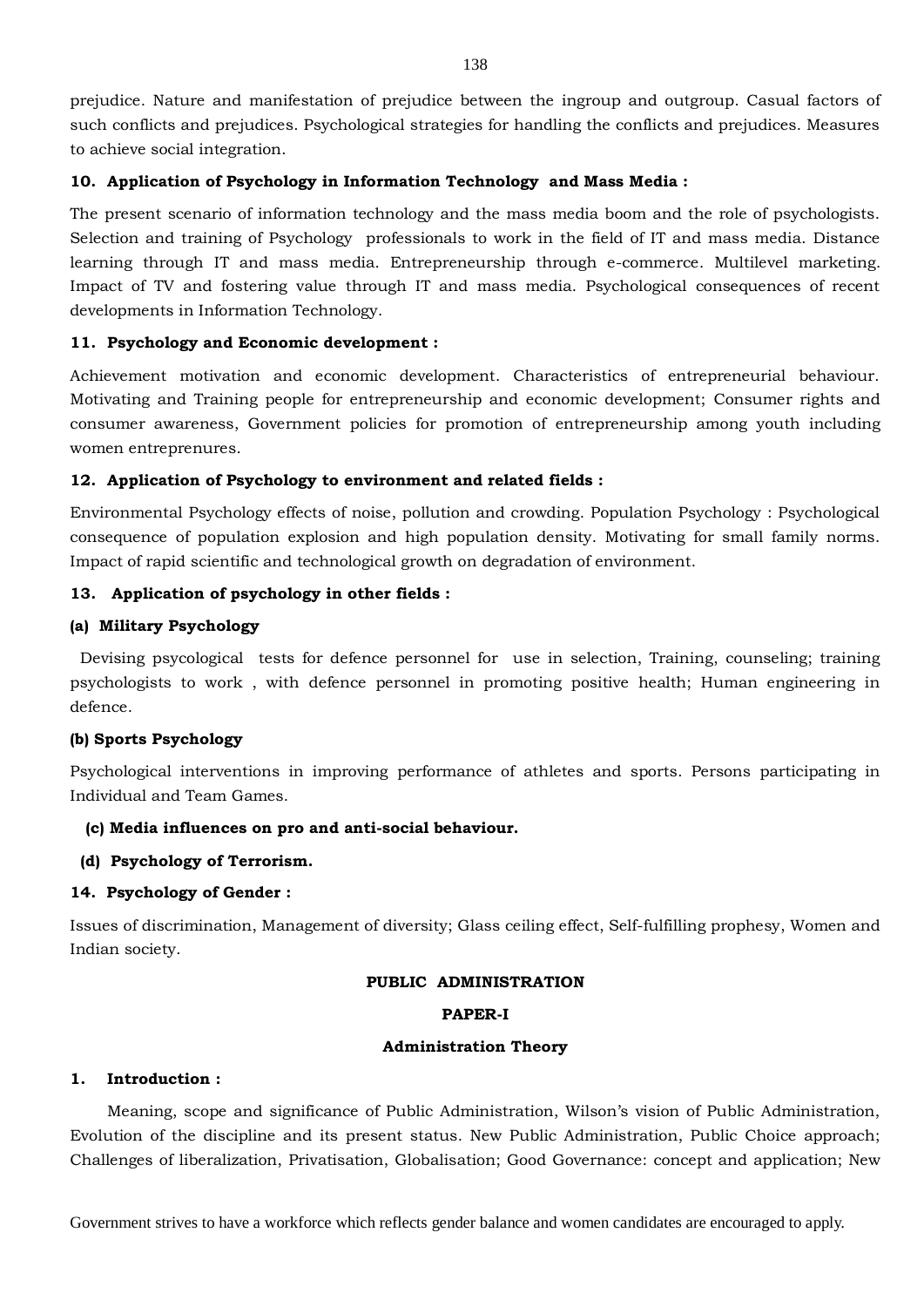Public Management.

#### **2. Administrative Thought :**

Scientific Management and Scientific Management movement; Classical Theory; Weber's bureaucratic model its critique and post-Weberian Developments; Dynamic Administration (Mary Parker Follett); Human Relations School (Elton Mayo and others); Functions of the Executive (C.I. Barnard); Simon's decision-making theory; Participative Management (R. Likert, C. Argyris, D. McGregor.)

#### **3. Administrative Behaviour :**

Process and techniques of decision-making; Communication; Morale; Motivation Theories content, process and contemporary; Theories of Leadership: Traditional and Modem:

#### **4. Organisations :**

Theories systems, contingency; Structure and forms: Ministries and Departments, Corporations, Companies; Boards and Commissions; Ad hoc, and advisory bodies; Headquarters and Field relationships; Regulatory Authorities; Public-Private Partnerships.

#### **5. Accountability and Control :**

Concepts of accountability and control; Legislative, Executive and judicial control over administration; Citizen and Administration; Role of media, interest groups, voluntary organizations; Civil society; Citizen's Charters; Right to Information; Social audit.

#### **6. Administrative Law :**

Meaning, scope and significance; Dicey on Administrative law; Delegated legislation; Administrative Tribunals.

### **7. Comparative Public Administration :**

Historical and sociological factors affecting administrative systems; Administration and politics in different countries; Current status of Comparative Public Administration; Ecology and administration; Riggsian models and their critique.

### **8. Development Dynamics :**

Concept of development; Changing profile of development administration; 'Anti-development thesis'; Bureaucracy and development; Strong state versus the market debate; Impact of liberalisation on administration in developing countries; Women and development the self-help group movement.

#### **9. Personnel Administration :**

Importance of human resource development; Recruitment, training, career advancement, position classification, discipline, performance appraisal, promotion, pray and service conditions; employeremployee relations, grievance redressal mechanism; Code of conduct; Administrative ethics.

#### **10. Public Policy :**

Models of policy-making and their critique; Processes of conceptualisation, planning, implementation, monitoring, evaluation and review and their limitations; State theories and public policy formulation.

#### **11. Techniques of Adminstrative Improvement :**

Organisation and methods, Work study and work management; e-governance and information technology; Management aid tools like network analysis, MIS, PERT, CPM.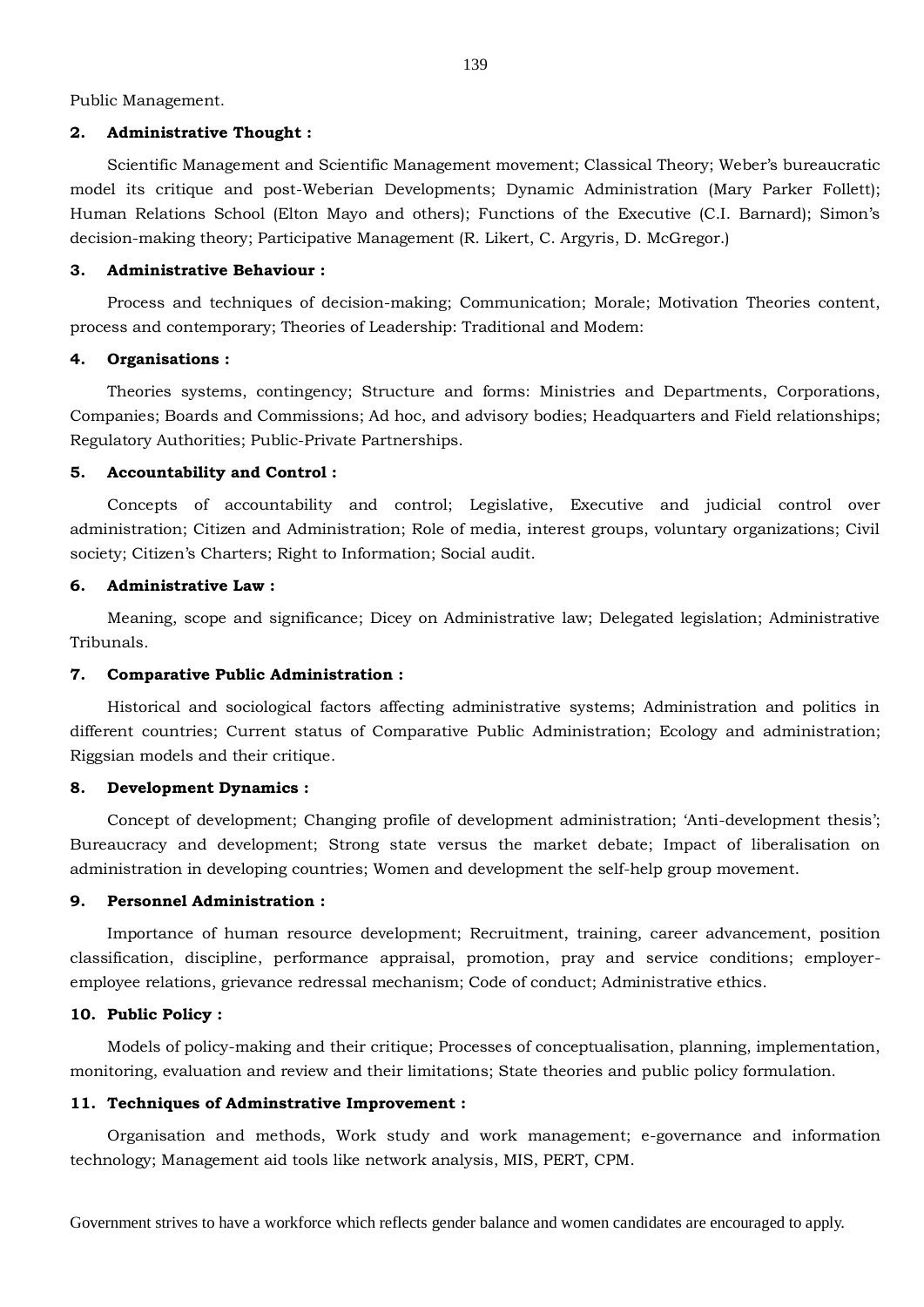### **12. Financial Administration :**

Monetary and fiscal policies: Public borrowings and public debt Budgets types and forms; Budgetary process; Financial accountability; Accounts and audit.

#### **PAPER-II**

#### **Indian Administration**

#### **1. Evolution of Indian Administration :**

Kautilya Arthashastra; Mughal administration; Legacy of British rule in politics and administration Indianization of Public services, revenue administration, district Administration, local self Government.

#### **2. Philosophical and Constitutional framework of**

### **Government :**

.

Salient features and value premises; Constitutionalism; Political culture; Bureaucracy and democracy; Bureaucracy and development.

### **3. Public Sector Undertakings :**

Public sector in modern India; Forms of Public Sector Undertakings; Problems of autonomy, accountability and control; Impact of liberalization and privatization.

#### **4. Union Government and Administration :**

Executive, Parliament, Judiciary-structure, functions, work processes; Recent trends; Intragovernmental relations; Cabinet Secretariat; Prime Minister's Office; Central Secretariat; Ministries and Departments; Boards; Commissions; Attached offices; Field organizations.

### **5. Plans and Priorities :**

Machinery of planning; Role, composition and functions of the Planning Commission and the National Development Council; 'Indicative' planning; Process of plan formulation at Union and State levels; Constitutional Amendments (1992) and decentralized planning for economic development and social justice.

### **6. State Government and Administration :**

Union-State administrative, legislative and financial relations; Role of the Finance Commission; Governor; Chief Minister; Council of Ministers; Chief Secretary; State Secretariat; Directorates.

#### **7. District Administration since Independence :**

Changing role of the Collector; Union-State-local relations; Imperatives of development management and law and order administration; District administration and democratic decentralization.

#### **8. Civil Services :**

Constitutional position; Structure, recruitment, training and capacity building; Good governance initiatives; Code of conduct and discipline; Staff associations; Political rights; Grievance redressal mechanism; Civil service neutrality; Civil service activism.

# **9. Financial Management :**

Budget as a political instrument; Parliamentary control of public expenditure; Role of finance ministry in monetary and fiscal area; Accounting techniques; Audit; Role of Controller General of Accounts and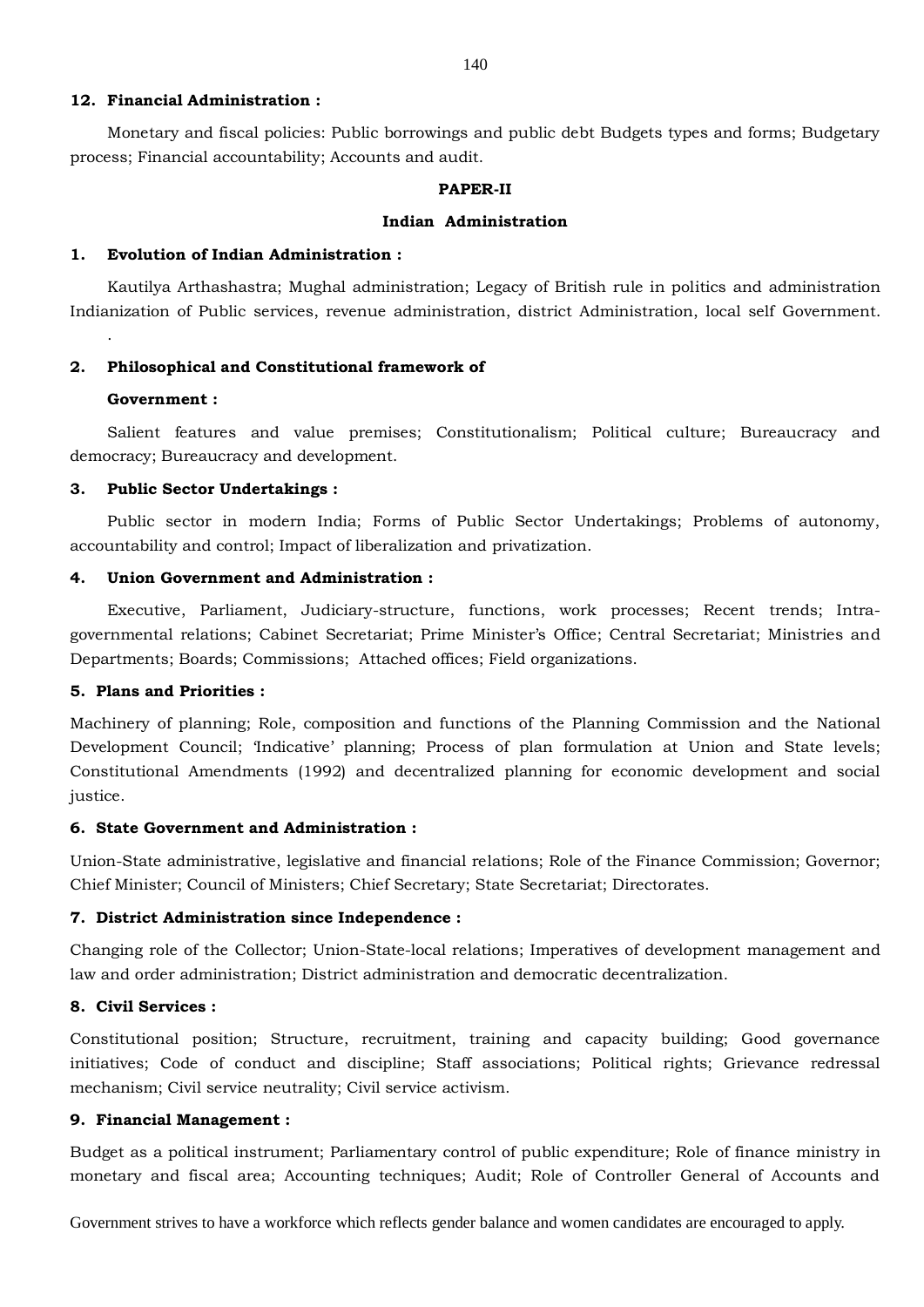Comptroller and Auditor General of India.

## **10. Administrative Reforms since Independence :**

Major concerns; Important Committees and Commissions; Reforms in financial management and human resource development; Problems of implementation.

## **11. Rural Development :**

Institutions and agencies since Independence; Rural development programmes: foci and strategies; Decentralization and Panchayati Raj; 73rd Constitutional amendment.

# **12. Urban Local Government :**

Municipal governance: main features, structures, finance and problem areas; 74th Constitutional Amendment; Global-local debate; New localism; Development dynamics, politics and administration with special reference to city management.

# **13. Law and Order Administration:**

British legacy; National Police Commission; Investigative agencies; Role of Central and State Agencies including para military forces in maintenance of law and order and countering insurgency and terrorism; Criminalisation of politics and administration; Police-public relations; Reforms in Police.

# **14. Significant issues in Indian Administration:**

Values in public service; Regulatory Commissions; National Human Rights Commission; Problems of administration in coalition regimes; Citizen administration interface; Corruption and administration; Disaster management.

## **SOCIOLOGY**

## **PAPER– I**

# **FUNDAMENTALS OF SOCIOLOGY**

## **1. Sociology - The Discipline:**

- (a) Modernity and social changes in Europe and emergence of Sociology.
- (b) Scope of the subject and comparison with other social sciences.
- (c) Sociology and common sense.

## **2. Sociology as Science:**

- (a) Science, scientific method and critique.
- (b) Major theoretical strands of research methodology.
- (c) Positivism and its critique.
- (d) Fact value and objectivity.
- ( e) Non-positivist methodologies.

## **3. Research Methods and Analysis:**

- (a) Qualitative and quantitative methods.
- (b) Techniques of data collection.
- (c ) Variables, sampling, hypothesis, reliability and validity.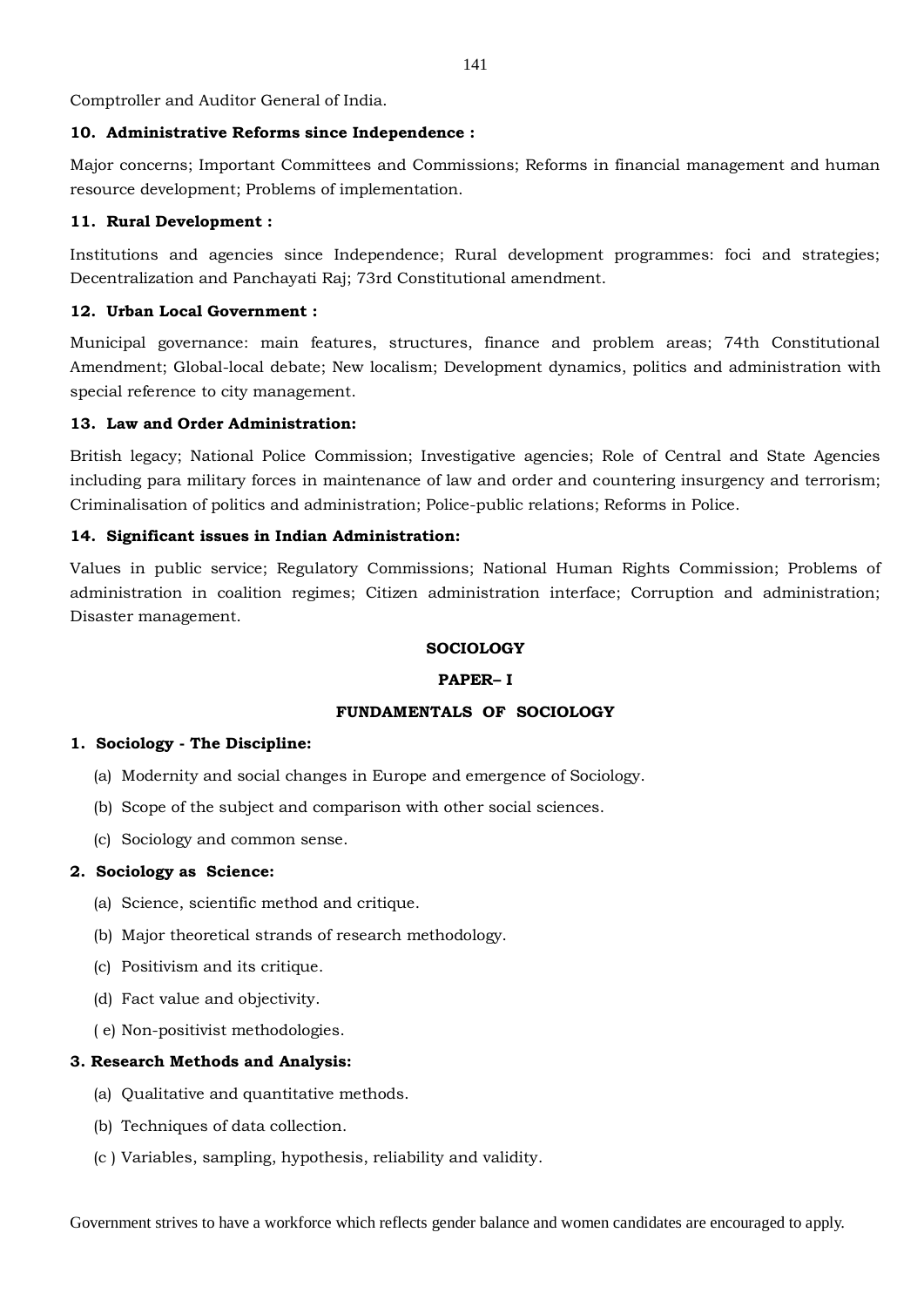### **4. Sociological Thinkers:**

- (a) Karl Marx Historical materialism, mode of production, alienation, class struggle.
- (b) Emile Durkhteim Division of labour, social fact, suicide, religion and society.

(c) Max Weber - Social action, ideal types, authority, bureaucracy, protestant ethic and the spirit of capitalism.

- (d) Talcolt Parsons Social system, pattern variables.
- (e) Robert K. Merton Latent and manifest functions, conformity and deviance, reference groups.
- (f) Mead Self and identity.

### **5. Stratification and Mobility :**

- (a) Concepts equality, inequality, hierarchy, exclusion, poverty and deprivation.
- (b) Theories of social stratification Structural func tionalist theory, Marxist theory, Weberian theory.
- (c) Dimensions Social stratification of class, status groups, gender, ethnicity and race.
- (d) Social mobility open and closed systems, types of mobility, sources and causes of mobility.

## **6. Works and Economic Life :**

(a) Social organization of work in different types of society - slave society, feudal society, industrial capitalist society.

- (b) Formal and informal organization of work.
- (c) Labour and society.

## **7. Politics and Society:**

- (a) Sociological theories of power.
- (b) Power elite, bureaucracy, pressure groups and political parties.
- (c) Nation, state, citizenship, democracy, civil society, ideology.
- (d) Protest, agitation, social movements, collective action, revolution.

### **8. Religion and Society :**

- (a) Sociological theories of religion.
- (b) Types of religious practices: animism, monism, pluralism, sects, cults.

(c) Religion in modern society: religion and science, secularization, religious revivalism, fundamen talism.

### **9. Systems of Kinship:**

- (a) Family, household, marriage.
- (b) Types and forms of family.
- (c) Lineage and descent.
- (d) Patriarchy and sexual division of labour.
- (e) Contem porary trends.

## **10. Social Change in Modern Society :**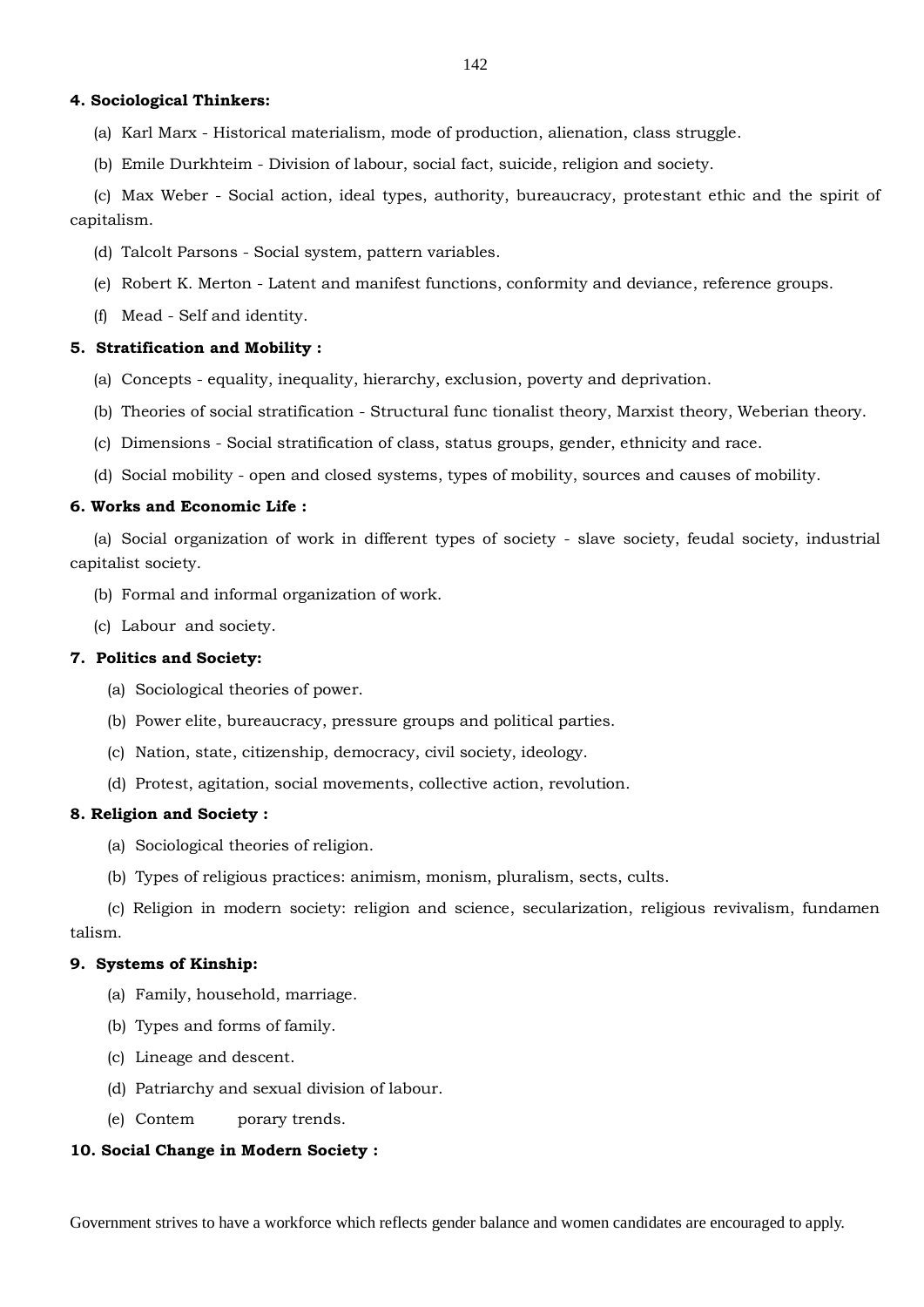- (a) Sociological theories of social change.
- (b) Development and dependency.
- (c) Agents of social change.
- (d) Education and social change.
- (e) Science, technology and social change.

#### **PAPER–II**

### **INDIAN SOCIETY : STRUCTURE AND CHANGE**

#### **A. Introducing Indian Society :**

## **(i) Perspectives on the Study of Indian Society :**

- (a) Indology (G.S. Ghure).
- (b) Structural functionalism (M. N. Srinivas).
- (c) Marxist sociology (A. R. Desai).

#### **(ii) Impact of colonial rule on Indian society :**

- (a) Social background of Indian nationalism.
- (b) Modernization of Indian tradition.
- (c) Protests and movements during the colonial period.
- (d) Social reforms.

#### **B. Social Structure:**

#### **(i) Rural and Agrarian Social Structure:**

- (a) The idea of Indian village and village studies.
- (b) Agrarian social structure—

evolution of land tenure system, land reforms.

### **(ii) Caste System:**

(a) Perspectives on the study of caste systems: G. S. Ghurye, M. N. Srinivas, Louis Dumont, Andre Beteille.

- (b) Features of caste system.
- (c) Untouchability-forms and perspectives

#### **(iii) Tribal Communities in India:**

- (a) Definitional problems.
- (b) Geographical spread.
- (c) Colonial policies and tribes.
- (d) Issues of integration and autonomy.

### **(iv) Social Classes in India:**

- (a) Agrarian class structure.
- (b) Industrial class structure.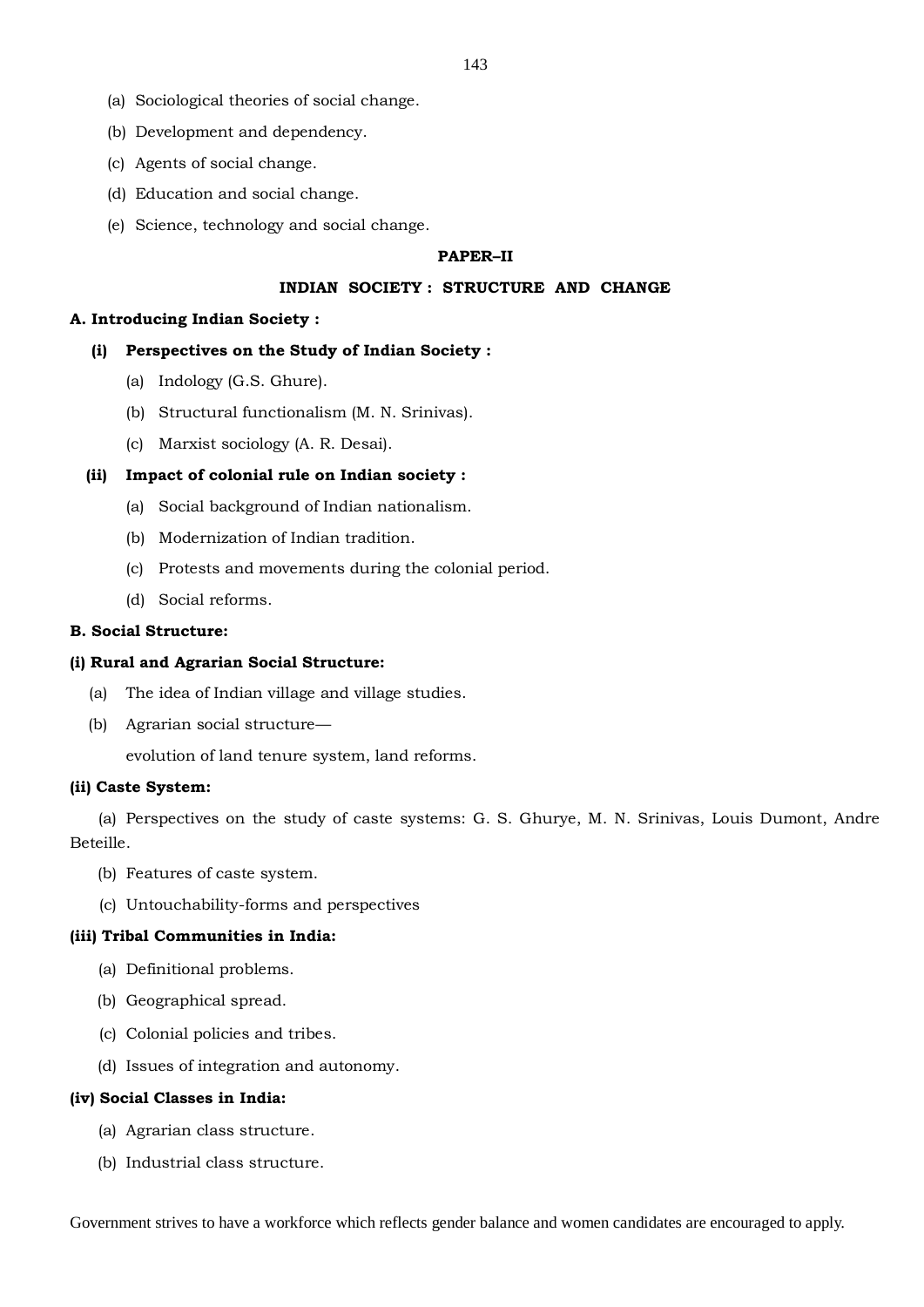(c) Middle classes in India.

#### **(v) Systems of Kinship in India:**

- (a) Lineage and descent in India.
- (b) Types of kinship systems.
- (c) Family and marriage in India.
- (d) Household dimensions of the family.
- (e) Patriarchy, entitlements and sexual division oflabour.

### **(vi) Religion and Society :**

- (a) Religious communities in India.
- (b) Problems of religious minorities.

#### **C. Social Changes in India:**

### **(i) Visions of Social Change in India:**

- (a) Idea of development planning and mixed economy.
- (b) Constitution, law and social change.
- (c) Education and social change.

### **(ii) Rural and Agrarian Transformation in India:**

(a) Programmes of rural development, Community Development Programme, cooperatives, poverty alleviation schemes.

- (b) Green revolution and social change.
- (c) Changing modes of production in Indian agriculture.
- (d) Problems of rural labour, bondage, migration.

## **(iii) Industrialization and Urbanisation in India:**

- (a) Evolution of modern industry in India.
- (b) Growth of urban settlements in India.
- (c) Working class: structure, growth, class mobilization.
- (d) Informal sector, child labour.
- (e) Slums and deprivation in urban areas.

## **(iv) Politics and Society :**

- (a) Nation, democracy and citizenship.
- (b) Political parties, pressure groups, social and political elite.
- (c) Regionalism and decentralization of power.
- (d) Secularization.

### **(v) Social Movements in Modern India :**

(a) Peasants and farmers movements.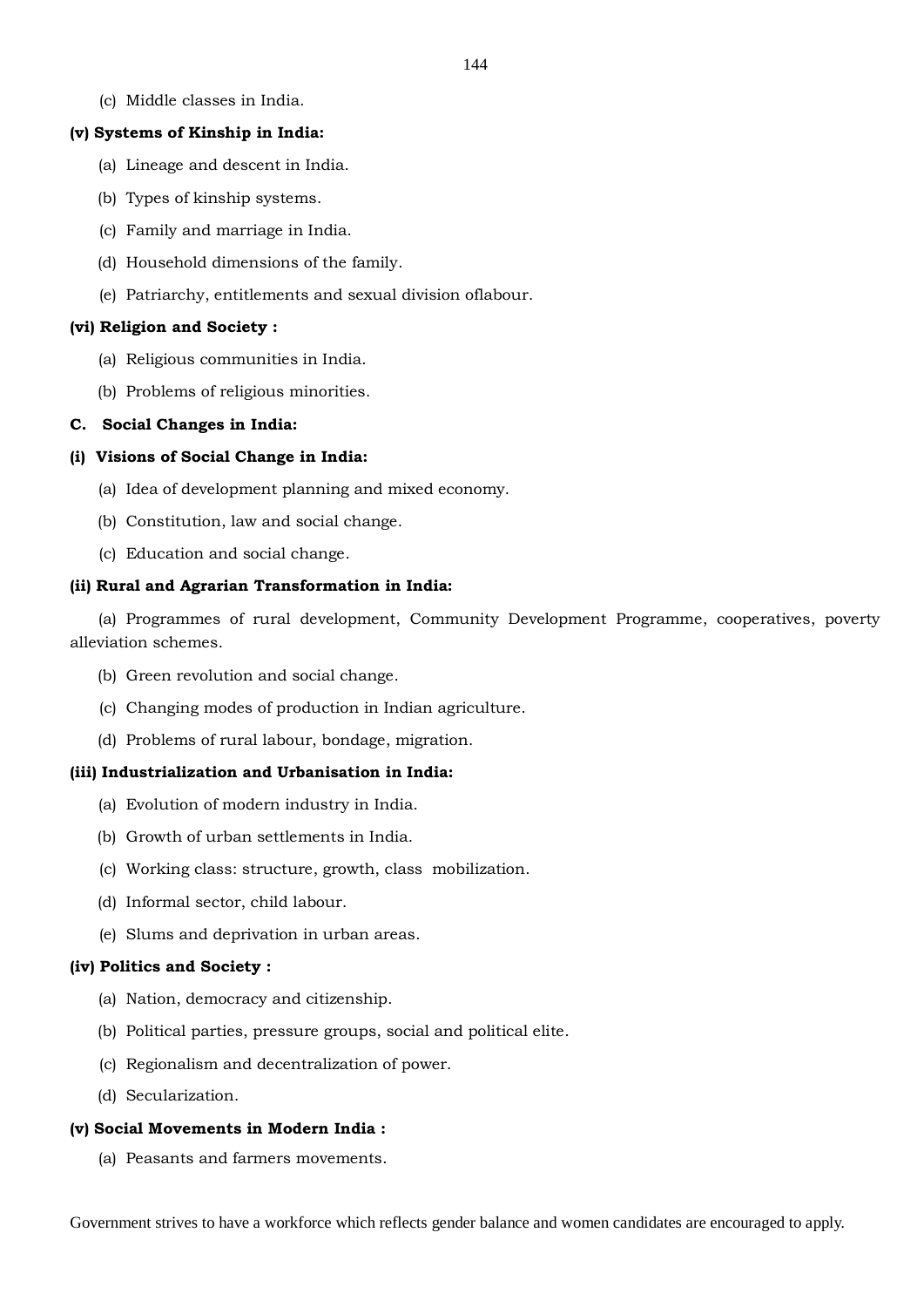- (b) Women's movement.
- (c) Backward classes & Dalit movements.
- (d) Environmental movements.
- (e) Ethnicity and Identity movements.

#### **(vi) Population Dynamics :**

- (a) Population size, growth, composition and distribution.
- (b) Components of population growth: birth, death, migration.
- (c) Population Policy and family planning.
- (d) Emerging issues: ageing, sex ratios, child and infant mortality, reproductive health.

#### **(vii) Challenges of Social Transformation :**

- (a) Crisis of development : displacement, environmental problems and sustainability.
- (b) Poverty, deprivation and inequalities.
- (c) Violence against women.
- (d) Caste conflicts.
- (e) Ethnic conflicts, communalism, religious revivalism.
- (f) Illiteracy and disparities in education.

## **STATISTICS**

#### **PAPER–I**

### **1. Probability :**

Sample space and events, probability measure and probability space, random variable as a measurable function.

distribution function of a random variable, discrete and continuous-type random variable, probability mass function, probability density function, vector-valued random variable, marginal and conditional distributions, stochastic independence of events and of random variables, expectation and moments of a random variable, conditional expectation, convergence of a sequence of random variable in distribution, in probability, in path mean and almost everywhere, their criteria and inter-relations, Chebyshev's inequality and Khintchine's weak law of large numbers, strong law of large numbers and Kolmogoroffs theorems, probability generating function, moment generating function, characteristic function, inversion theorem, Linderberg and Levy forms of central limit theorem, standard discrete and continuous probability distributions.

### **2. Statistical Inference:**

Consistency, unbiasedness, efficiency, sufficiency, completeness, ancillary statistics, factorization theorem, exponential family of distribution and its properties, uniformly minimum variance unbiased (UMVU) estimation, Rao Blackwell and Lehmann-Scheffe theorems, Cramer-Rao inequality for single Parameter. Estimation by methods of moments, maximum likelihood, least squares, minimum chisquare and modified minimum chisquare, properties of maximum likelihood and other estimators, asymptotic efficiency, prior and posterior distributions, loss function, risk function, and minimax estimator. Bayes estimators.

Non-randomised and randomised tests, critical function, MP tests, Neyman-Pearson lemma, UMP tests, monotone likelihood ratio: similar and unbiased tests, UMPU tests for single paramet likelihood ratio test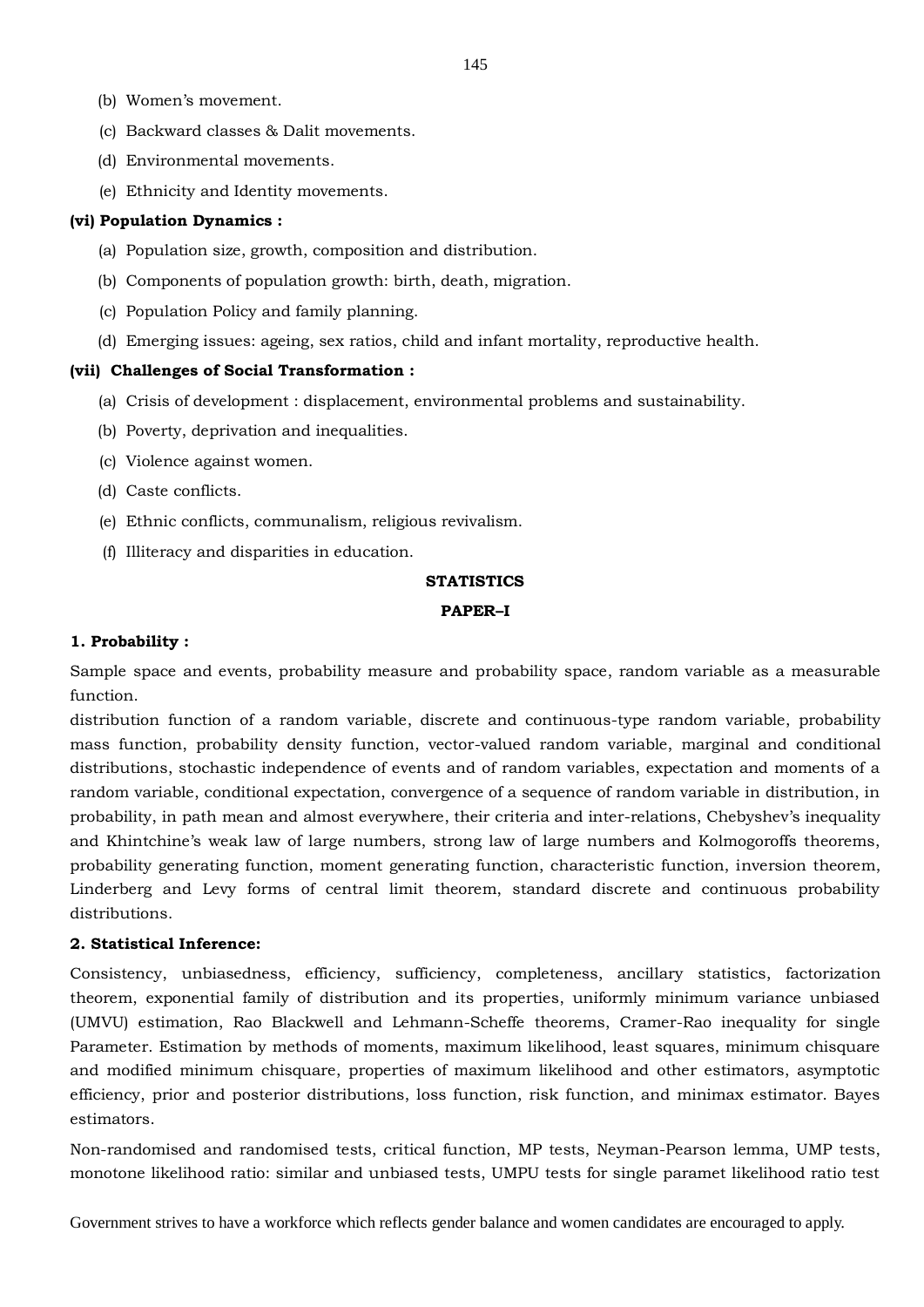and its asymptotic distribution. Confidence bounds and its relation with tests.

Kolmogorov's test for goodness of fit and its consistency, sign test and its optimality. Wilcoxon signedranks test and its consistency, Kolmogorov-Smirnov two sample test, run test, Wilcoxon-Mann-Whitney test and median test, their consistency and asymptotic normality.

Wald's SPRT and its properties, Oc and ASN functions for tests regarding parameters for Bernoulli, Poisson, normal and exponential distributions. Wald's fundamental identity.

### **3. Linear Inference and Multivariate Analysis :**

Linear statistical models, theory of least squares and analysis of variance, Gauss-Markoff theory, normal equations, least squares estimates and their precision, test of significance and interval estimates based on least squares theory in oneway, two-way and three-way classified data, regression analysis, linear regression, curvilinear regression and orthogonal polynomials, multiple regression, multiple and partial correlations, estimation of variance and covariance components, multivariate normal distribution, Mahalanobis's  $D^2$  and Hotelling's  $T^2$  statistics and their applications and properties, discriminant analysis, canonical correlations, principal component analysis.

#### **4. Sampling Theory and Design of Experiments :**

An outline of fixed-population and super-population approaches, distinctive features of finite population sampling, propability sampling designs, simple random sampling with and without replacement, stratified random sampling, systematic sampling and its efficacy, cluster sampling, twostage and multi-stage sampling, ratio and regression methods of estimation involving one or more auxiliary variables, two-phase sampling, probability proportional to size sampling with and without replacement, the Hansen-Hurwitz and the HorvitzThompson estimators, non-negative variance estimation with reference to the Horvitz-Thompson estimator, non-sampling errors.

Fixed effects model (two-way classification) random and mixed effects models (two-way classification with equal observation per cell), CRD, RBD, LSD and their analyses, incomplete block designs, concepts of orthogonality and balance, BIBD, missing plot technique, factorial experiments and  $2^4$  and  $3^2$ , confounding in factorial experiments, split-plot and simple lattice designs, transformation of data Duncan's multiple range test.

### **PAPER II**

## **1. Industrial Statistics**

Process and product control, general theory of control charts, different types of control charts for variables and attributes, X, R, s, p, np and charts, cumulative sum chart. Single, double, multiple and sequential sampling plans for attributes, OC, ASN, AOQ and ATI curves, concepts of producer's and consumer's risks, AQL, LTPD and AOQL, Sampling plans for variables, Use of Dodge-Romin tables.

Concept of reliability, failure rate and reliability functions, reliability of series and parallel systems and other simple configurations, renewal density and renewal function, Failure models: exponential, Weibull, normal, lognormal. Problems in life testing, censored and truncated experiments for exponential models.

### **2. Optimization Techniques :**

Different types of models in Operations Research, their construction and general methods of solution, simulation and Monte-Carlo methods formulation of Linear Programming (LP) problem, simple LP model and its graphical solution, the simplex procedure, the two-phase metbod and the M-technique with artificial variables, the duality theory of LP and its economic interpretation, sensitivity analysis, transpotation and assignment problems, rectangular games, two-person zerosum games, methods of solution (graphical and algebraic).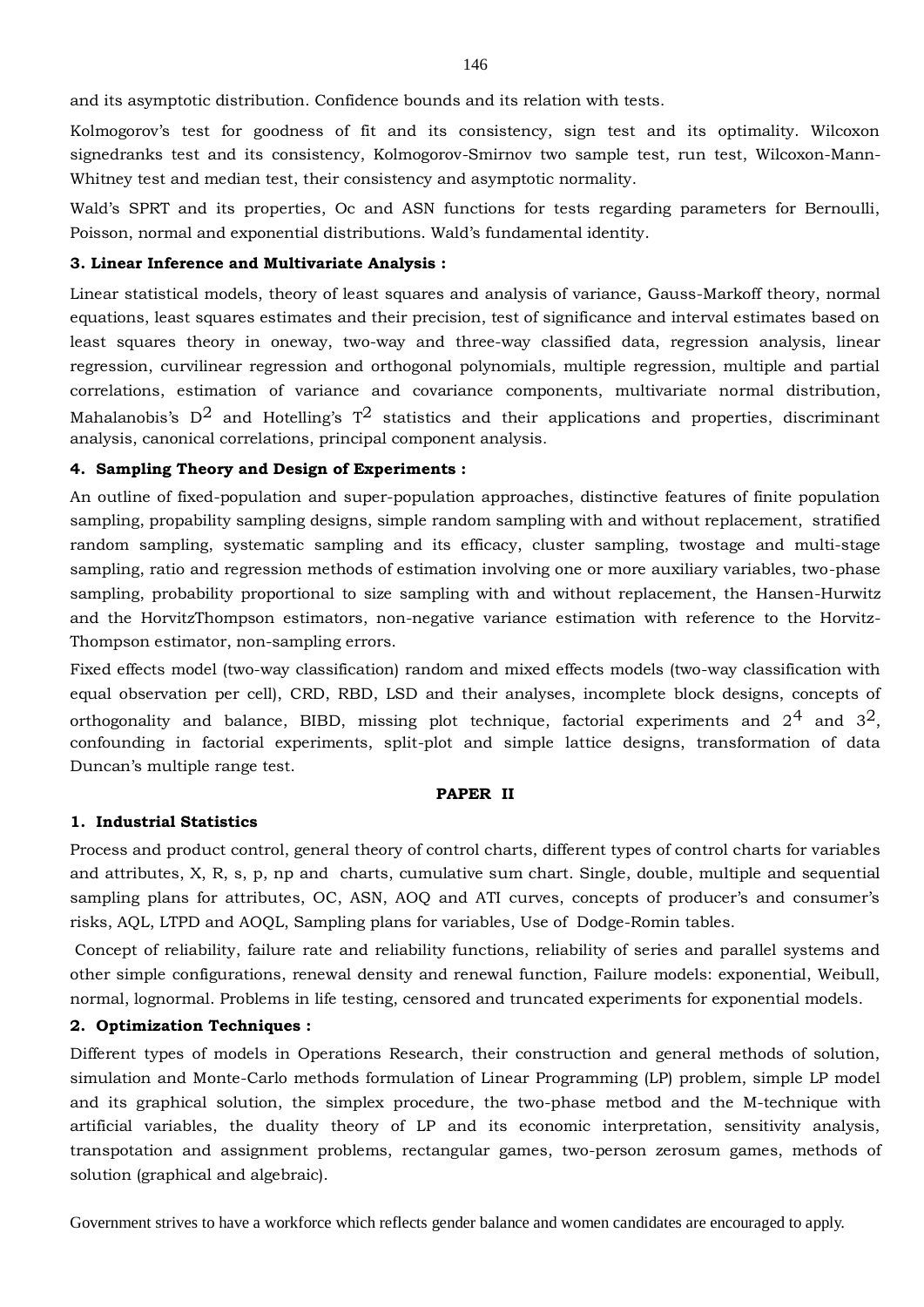Replacement of failing or deteriorating items, group and individual replacement policies, concept of scientific inventory management and analytical structure of inventory problems, simple models with deterministic and stochastic demand with and without lead time, storage models with particular reference to dam type.

Homogeneous discrete-time Markov chains, transition probability matrix, classification of states and ergodic theorems, homogeneous continuous-time Markov chains, Poisson process, elements of queuing theory,  $M/MI$ ,  $M/M/K$ ,  $G/M/l$  and  $M/G/l$  queues.

Solution of statistical problems on computers using wellknown statistical software packages like SPSS.

# **3. Quantitative Economics and Official Statistics:**

Determination of trend, seasonal and cyclical components, Box-Jenkins method, tests for stationary series, ARIMA models and determination of orders of autoregressive and moving average components, fore-casting.

Commonly used index numbers - Laspeyre's, Paasche's and Fisher's ideal index numbers, cham-base index number, uses and limitations of index numbers, index number of wholesale prices, consumer price, agricultural production and industrial production, test fot index numbers -proportionality, time-reversal, factor-reversal and circular.

General linear model, ordinary least square and generalized least squares methods of estimation, problem of multi-collinearity, consequences and solutions of multi-collinearity, autocorrelation and its consequences, heteroscedasticity of disturbances and its testing, test for independence of disturbances concept of structure and model for simultaneous equations, problem of identification-rank and order conditions of identifiability, two-stage least sauare method of estimation.

Present official statistical system in India relating to population, agriculture, industrial production, trade and prices, methods of collection of official statistics, their reliability and limitations, principal publications containing such statistics, various official agencies responsible for data collection and their main functions.

## **4. Demography and Psychometry :**

Demographic data from census, registration, NSS other surveys, their limitations. and uses, definition, construction and uses of vital rates and ratios, measures of fertility, reproduction rates, morbidity rate, standardized death rate, complete and abridged life tables, construction of life tables from vital statistics and census returns, uses of life tables, logistic and other population growth curves, fitting a logistic curve, population projection, stable population, quasi-stable population, techniques in estimation of demographic parameters, standard classification by cause of death, health surveys and use of hospital statistics.

Methods of standardisation of scales and tests, Z-scores, standard scores, T-scores, percentile scores, intelligence quotient and its measurement and uses, validity and reliability of test scores and its determination, use of factor analysis and path analysis in psychometry.

## **ZOOLOGY**

## **PAPER–I**

## **1. Non-chordata and Chordata :**

(a) Classification and relationship of various phyla up to subclasses: Acoelomate and Coelomate, Protostomes and Deuterostomes, Bilateria and Radiata; Status of Protista, Parazoa, Onychophora and Hemichordata; Symmetry.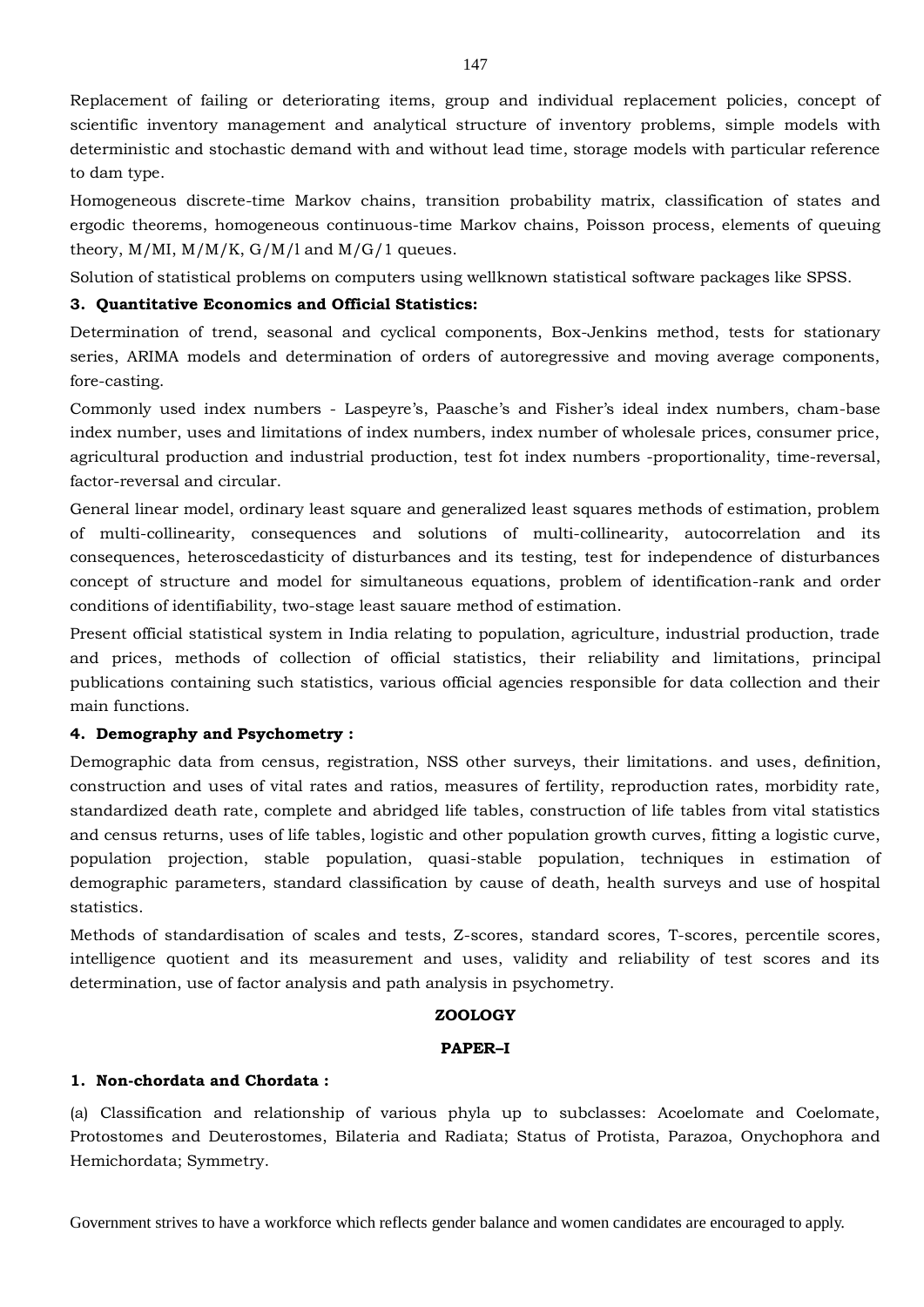(b) Protozoa: Locomotion, nutrition, reproduction, sex; General features and life history of *Paramaecium, Monocystis. Plasmodium* and *Leishmania.*

(c) Porifera: Skeleton, canal system and reproduction.

(d) Cnidaria: Polymorphism, defensive structures and their mechanism; coral reefs and their formation; metagenesis; general features and life history of *Obelia* and *Aurelia.*

(e) Platyhelminthes: Parasitic adaptation; general features and life history of Fasciola and Taenia and their-Pathogenic symptoms.

(f) Nemathelminthes: General features, life history, parasitic adaptation of Ascaris and*Wuchereria.*

(g) Annelida: Coelom and metamerism; modes of life in polychaetes; general features and life history of Nereis, earthworm and leach.

(h) Arthropoda: Larval forms and parasitism in Crustacea; vision and respiration in arthropods (Prawn, cockroach and scorpion); modification of mouth, parts in insects (cockroach, mosquito, housefly, honey bee and butterfly), metapmor phosis in insect and its hormonal regulation, socialbehaviour ofApis and termites.

(i) Molluscs: Feeding, respiration, locomotion, general features and life history of Lamellidens, Pila and Sepia. Torsion and detorsion in gastropods.

(j) Echinodermata: Feeding, respiration, locomotion, larval forms, general features and life history of *Asterias*.

(k) Protochordata: Origin of chordates; general features and life history of *Branchiostoma* and *Herdmania.*

(l) Pisces: Respiration, locomotion and migration.

(m) Amphibia: Origin of tetrapods, parental care, paedomorphosis.

(n) Reptilia; Origin of reptiles, skull types, status of *Sphenodon* and crocodiles.

(o) Aves: Origin of birds, flight adaptation, migration.

(p) Mammalia: Origin of mammals, dentition, general features of egg laying mammals, pouchedmammals, aquatic mammals and primates, endocrine glands (pituitary, thyroid, parathyroid, adrenal, pancreas, gonads) and their interrelationships.

(q) Comparative functional anatomy of various systems of vertebrates. (integument and its derivatives, endoskeleton, locomotory organs, digestive system,. respiratory system, circulatory system including heart and aortic arches, urinogenital system, brain and sense organs (eye and ear).

## **2. Ecology :**

(a) Biosphere: concept of biosphere; biomes, Biogeochemical cycles, Human induced changes in atmosphere including green house effect, ecological succession, biomes and ecotones, community ecology.

(b) Concept of ecosystem; structure and function of ecosystem, types of ecosystem, ecological succession, ecological adaptation.

- (c) Population; characteristics, population dynamics, population stabilization.
- (d) Biodiversity and diversity conservation of natural resources.
- (e) Wildlife of India.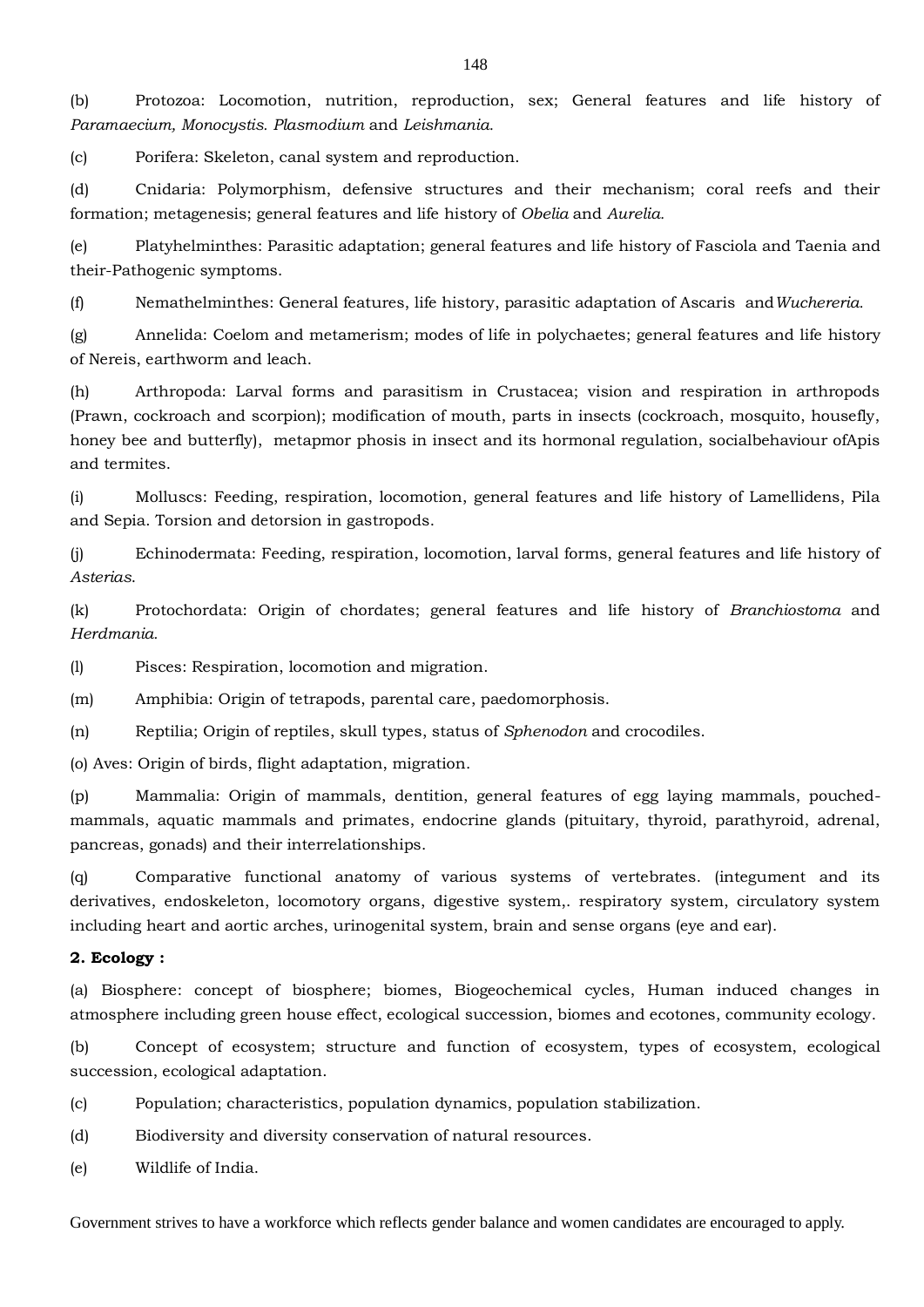(f) Remote sensing for sustainable development.

(g) Environmental biodegradation; pollution and its impact on biosphere and its prevention.

### **3. Ethology :**

(a) Behaviour: Sensory filtering, responsiveness, sign stimuli, learning, and memory, instinct, habituation, conditioning, imprinting.

(b) Role of hormones in drive; role of pheromones in alarm spreading; crypsis, predator detection, predator tactics, social hierarchies in primates, social organization in insects;

(c) Orientation, navigation, homing; biological rhythms: biological clock, tidal, seasonal and circadian rhythms.

(d) Methods of studying animal behaviour including sexual conflict, selfishness, kinship and altruism.

### **4. Economic Zoology :**

(a) Apiculture, sericulture, lac culture, carp culture, pearl culture, prawn culture, vermiculture.

(b) Major infectious and communicable diseases (malaria, filaria, tuberculosis, cholera and AIDS) their vectors, pathogens and prevention.

(c) Cattle and livestock diseases, their pathogen (helminths) and vectors (ticks, mites, Tabanus, Stomoxys).

(d) Pests of sugar cane (*Pyrilla perpusiella*), oil seed *(Achaeajanata)* and rice *(Sitophilus oryzae).*

- (e) Transgenic animals.
- (f) Medical biotechnology, human genetic disease and genetic counselling, gene therapy.

(g) Forensic biotechnology.

# **5. Biostatistics :**

Designing of experiments; null hypothesis; correlation, regression, distribution and measure of central tendency, chi square, student-test, F-test (one-way & two-way F-test).

### **6. Instrumentation methods :**

(a) Spectrophotometer, phase contrast and fluorescence microscopy, radioactive tracer, ultra centrifuge, gel . electrophoresis, PCR, ELISA, FISH and chromosome painting.

(b) Electron microscopy (TEM, SEM).

#### **PAPER II**

### **1. Cell Biology :**

(a) Structure and function of cell and its organelles (nucleus, plasma membrane, mitochondria, Golgi bodies, endoplasmic reticulum, ribosomes and lysosomes), cell division (mitosis and meiosis), mitotic spindle and mitotic apparatus, chromosome movement chromosome type ploytene and lambrush, organization of chromatin, heterochromatin, Cell cycle regulation.

(b) Nucleic acid topology, DNA motif, DNA replication, transcription, RNA processing, translation, protein foldings and transport.

#### **2. Genetics :**

(a) Modern concept of gene, split gene, genetic regulation, genetic, code.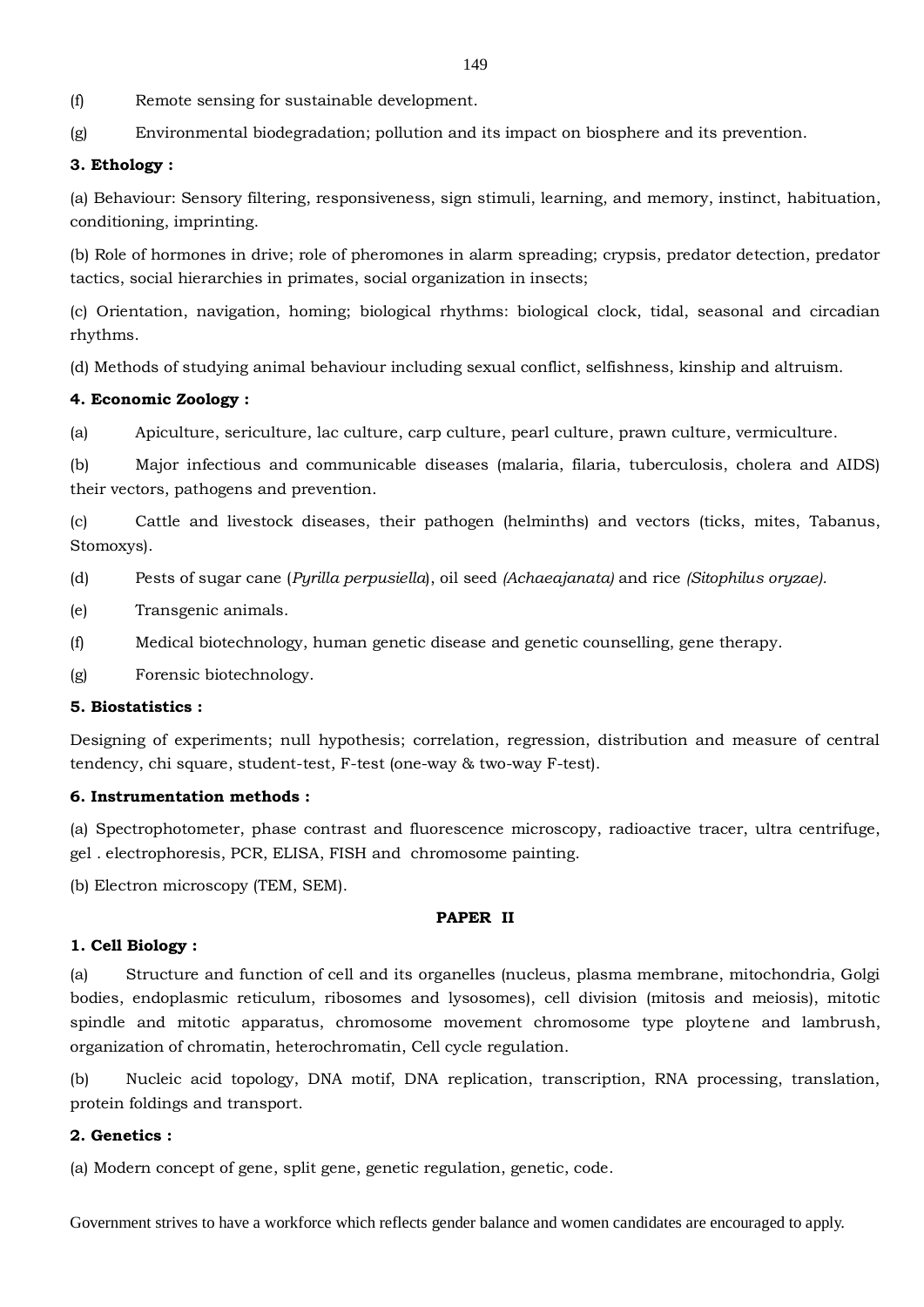(b) Sex chromosomes and their evolution, sex determination in Drosophila and human.

(c) Mendel's laws of inheritance, recombination, linkage, multiple alleles, genetics of blood groups, pedigree analysis, hereditary diseases in human.

(d) Mutations and mutagenesis.

(e) Recombinant DNA technology, plasmid, cosmid, artificial chromosomes as vectors, transgenics, DNA cloning and whole animal cloning (principles and methods).

(f) Gene regulation and expression in prokaryotes and eukaryotes.

(g) Signal molecules, cell death, defects in signaling pathway and consequences.

(h) RFLP, RAPD and AFLF and application of RFLP in DNA finger-printing, ribozyme technologies, human genome project, genomics and protomics.

### **3. Evolution :**

(a) Theories of origin of life.

(b) Theories of evolution; Natural selection, role of mutation in evolution, evolutionary patterns, molecular drive, mimicry, variation, isolation and speciation.

- (c) Evolution of horse, elephant and human using fossil data.
- (d) Hardy-Weinberg Law.
- (e) Continental drift and distribution of animals.

### **4. Systematics :**

Zoological nomenclature, international code, cladistics, molecular taxonomy and biodiversity.

### **5. Biochemistry :**

(a) Structure and role of carbohydrates, fats, fatty acids, cholesterol, proteins and amino-acids, nucleic acids. Bioenergetics.

(b) Glycolysis and Krebs cycle, oxidation and reduction, oxidative phosphorylation; energy conservation and release, ATP, cycl cyclic AMP-its structure and role.

(c) Hormone classification (steroid and peptide hormones), biosynthesis and functions.

(d) Enzymes: types and mechanisms of action.

(e) Vitamins and co-enzymes.

(f) Immunoglobulin and immunity.

### **6. Physiology (with special reference to mammals) :**

(a) Composition and constituents of blood; blood groups and Rh factor in human; factors and mechanism of coagulation; iron metabolism, acid-base balance, thermo regulation, anticoagulants.

(b) Haemoglobin: Composition, types and role in transport of oxygen and carbon dioxide.

- (c) Digestion and absorption: Role of salivary glands, liver, pancreas and intestinal glands.
- (d) Excretion: nephron and regulation of urine formation; osmo-regulation and excretory product.
- (e) Muscles: Types, mechanism of contraction of skeletal muscles, effects of exercise on muscles.
- (f) Neuron: nerve impulse—its conduction and synaptic transmission; neurotransmitters.